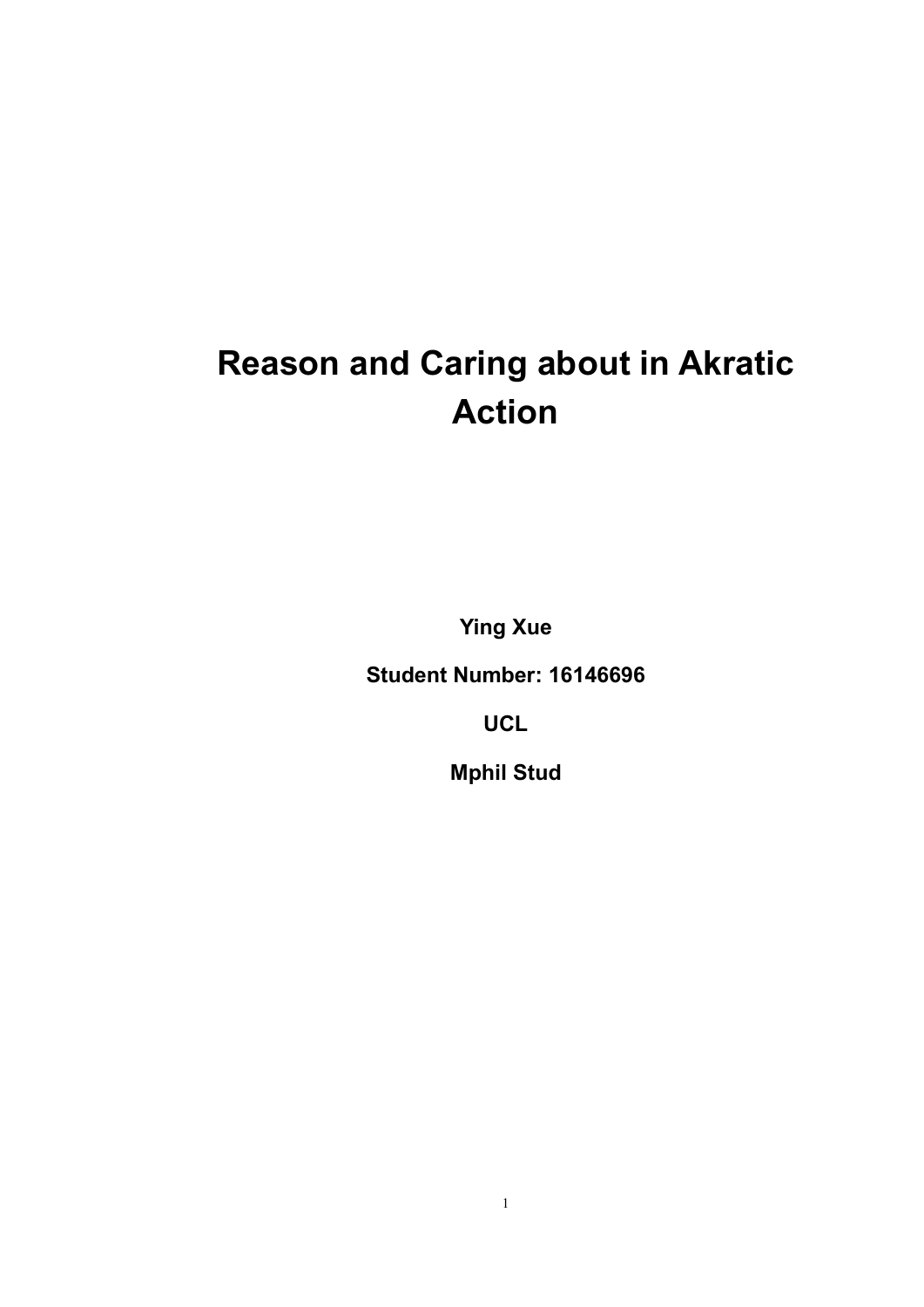I, Ying Xue, confirm that the work presented in this thesis is my own. Where information has been derived from other sources, I confirm that this has been indicated in the thesis.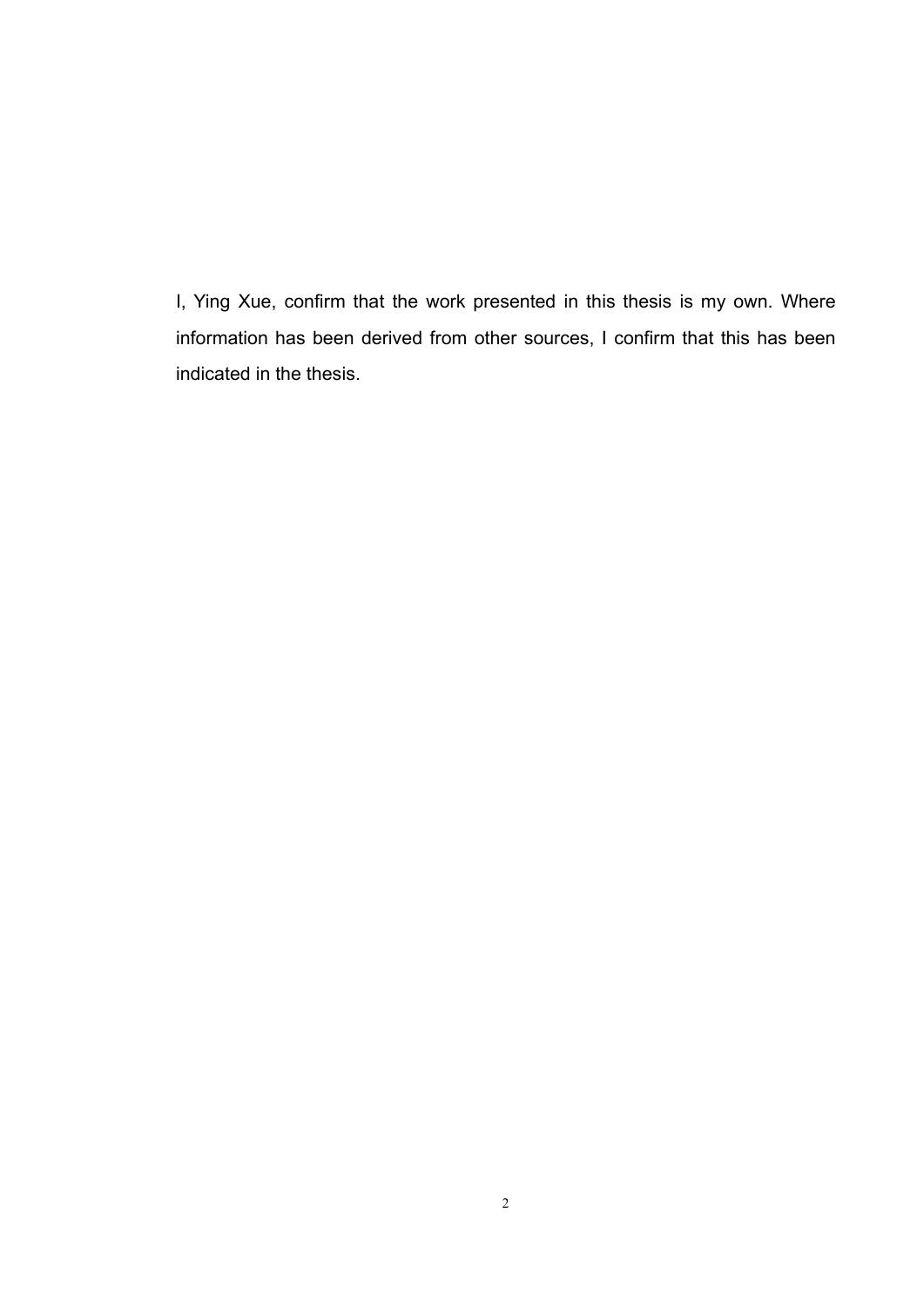#### **Abstract**

I shall focus on the following question: what is the relation between agents and their akratic action, in some complicated cases? I shall compare three routes: (1) akratic agents cannot be active, (2) akratic agents can act for good reasons, and (3) agents might care about their akratic action more than their better judgment. In Chapter 1, I shall explain the concept of akrasia and its irrational factors. In addition, I shall offer some cases to show the difficulties of understanding akrasia and the Irrational-passive Proposal's shortcomings.

In Chapter 2, I shall analyse Nomy Arpaly's (2003) view on "inverse akrasia", taking Huckleberry Finn's case as an example, and argue that: it is plausible to say that deliberation is not necessary for responding to reasons. However, this Reason-responsive Proposal might fail to capture some interesting features of Huckleberry Finn's case, especially the lack of the first-person justification. More details taken from the novel might show us an alternate interpretation.

To set the stage for the alternative, in Chapter 3, I shall focus on two concepts offered by Harry Frankfurt (1988, 1999): caring about and volitional necessity. If their relative independence of desires and reason-responsiveness can be defended, this leaves room for a discrepancy between caring about and reasonresponsiveness, which can be reduced to neither one between desires and reason-responsiveness, nor one within reason-responsiveness.

In Chapter 4, I shall offer a proposal based on Chapter 3, and suggest that in some cases, agents act akratically because they do not care about their better judgments as much as they care about what their akratic action benefits. Then I shall use this Out-of-caring-about Proposal to interpret several cases to show its merits and features.

In Chapter 5, I shall reply to some objections and mention one implication that the Out-of-caring-about Proposal might have.

3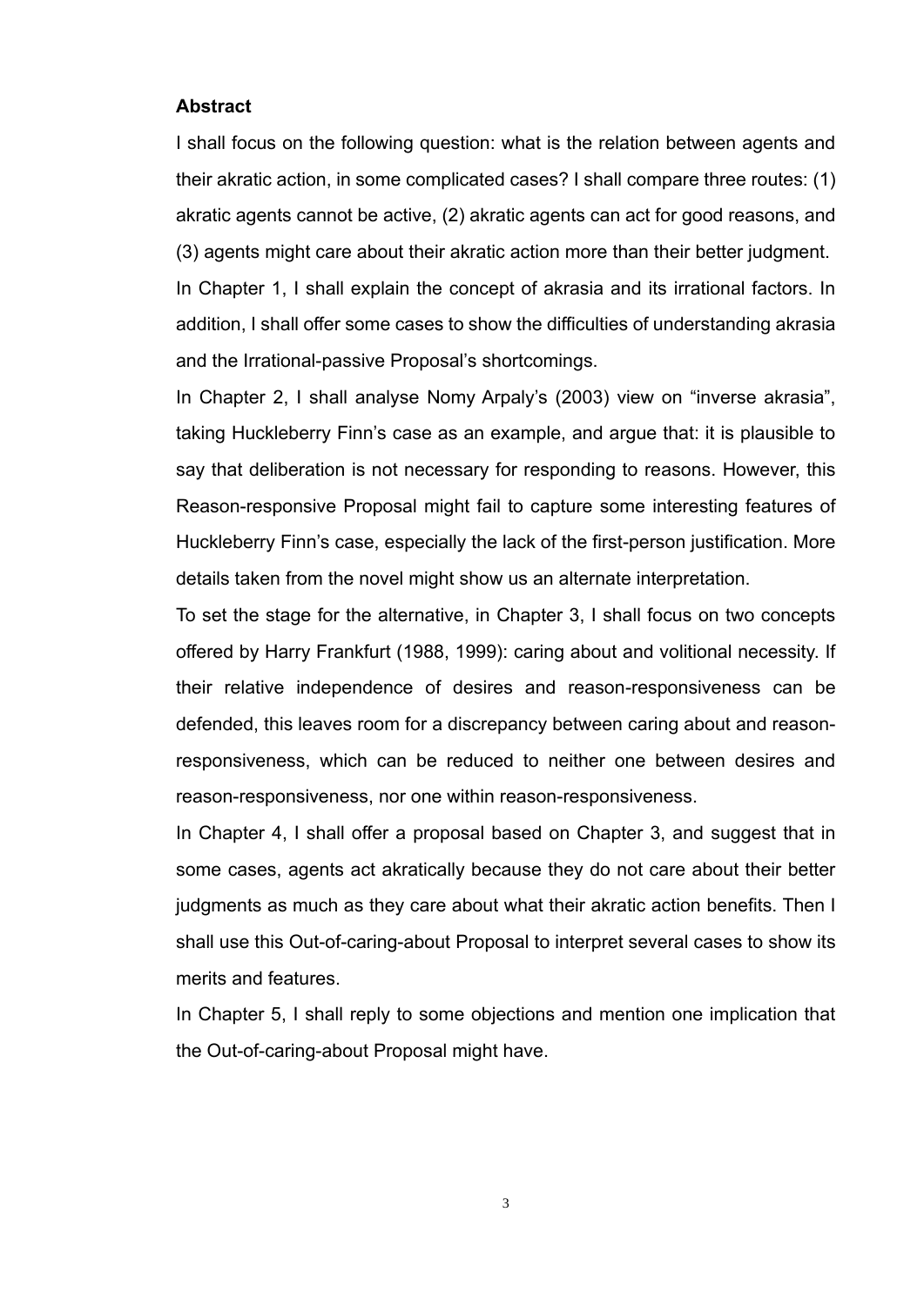# **Impact Statement**

This thesis presents a new explanation of a kind of akratic action based on the concept of "caring about". Therefore, this work might contribute to our understanding of human action and practical irrationality, especially the active expression of human agency in irrational action. Moreover, it draws our attention to the complexity of the human mind.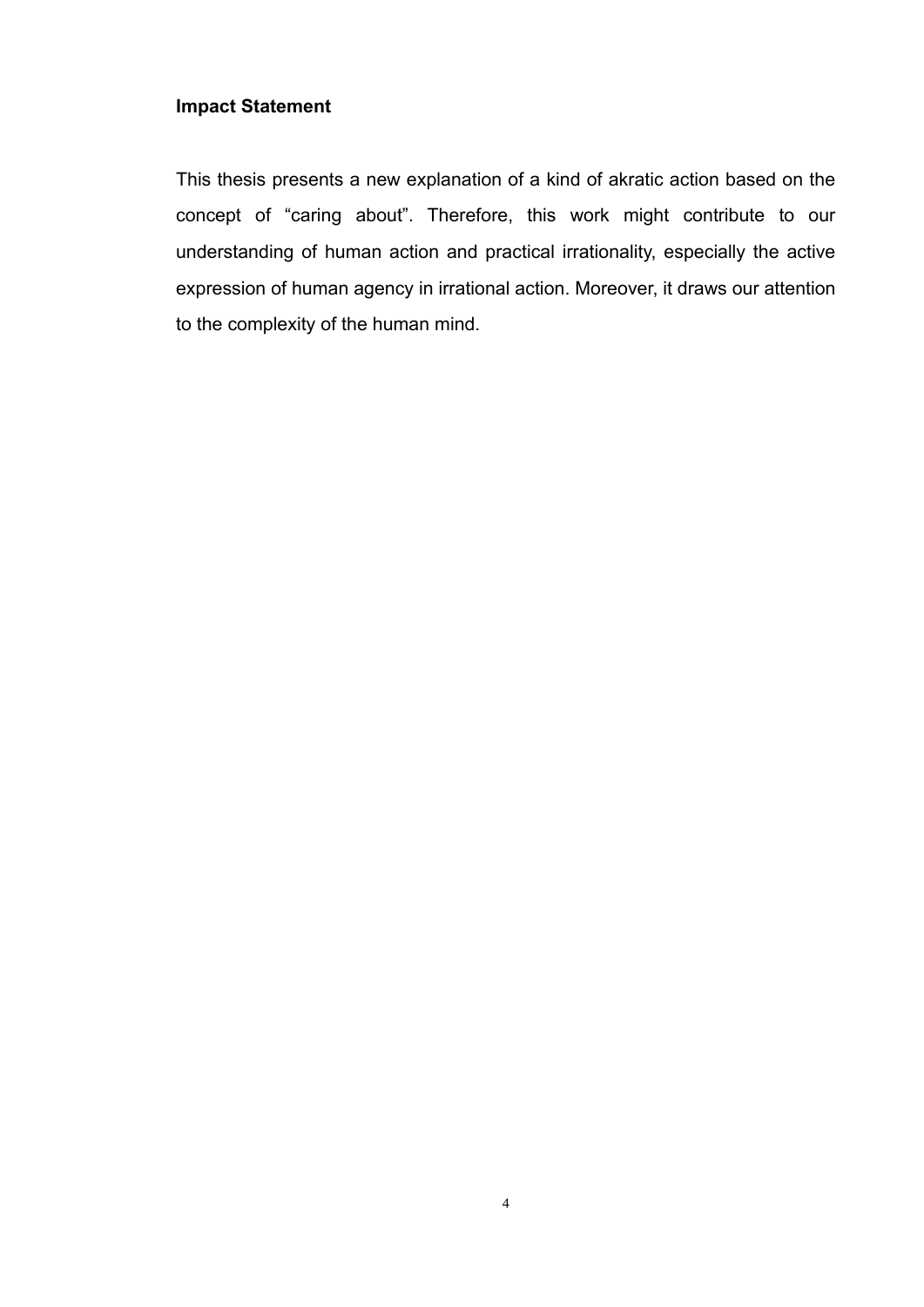# **Contents**

| Chapter 1 What Akrasia is and the Irrational-passive Proposal  8 |                                                                           |  |  |
|------------------------------------------------------------------|---------------------------------------------------------------------------|--|--|
|                                                                  |                                                                           |  |  |
|                                                                  |                                                                           |  |  |
|                                                                  |                                                                           |  |  |
|                                                                  |                                                                           |  |  |
|                                                                  |                                                                           |  |  |
|                                                                  |                                                                           |  |  |
| Chapter 2 Inverse Akrasia and the Reason-responsive Proposal  24 |                                                                           |  |  |
|                                                                  | 1. Nomy Arpaly's Analysis of Huck Finn's Case and the Reason-responsive   |  |  |
|                                                                  |                                                                           |  |  |
|                                                                  | 2. A Challenge: What Can Count as Responding to or Acting for a Reason 27 |  |  |
|                                                                  |                                                                           |  |  |
|                                                                  |                                                                           |  |  |
|                                                                  |                                                                           |  |  |
|                                                                  | Chapter 3 Caring about, Volitional Necessity and Discrepancies 40         |  |  |
|                                                                  |                                                                           |  |  |
|                                                                  |                                                                           |  |  |
|                                                                  |                                                                           |  |  |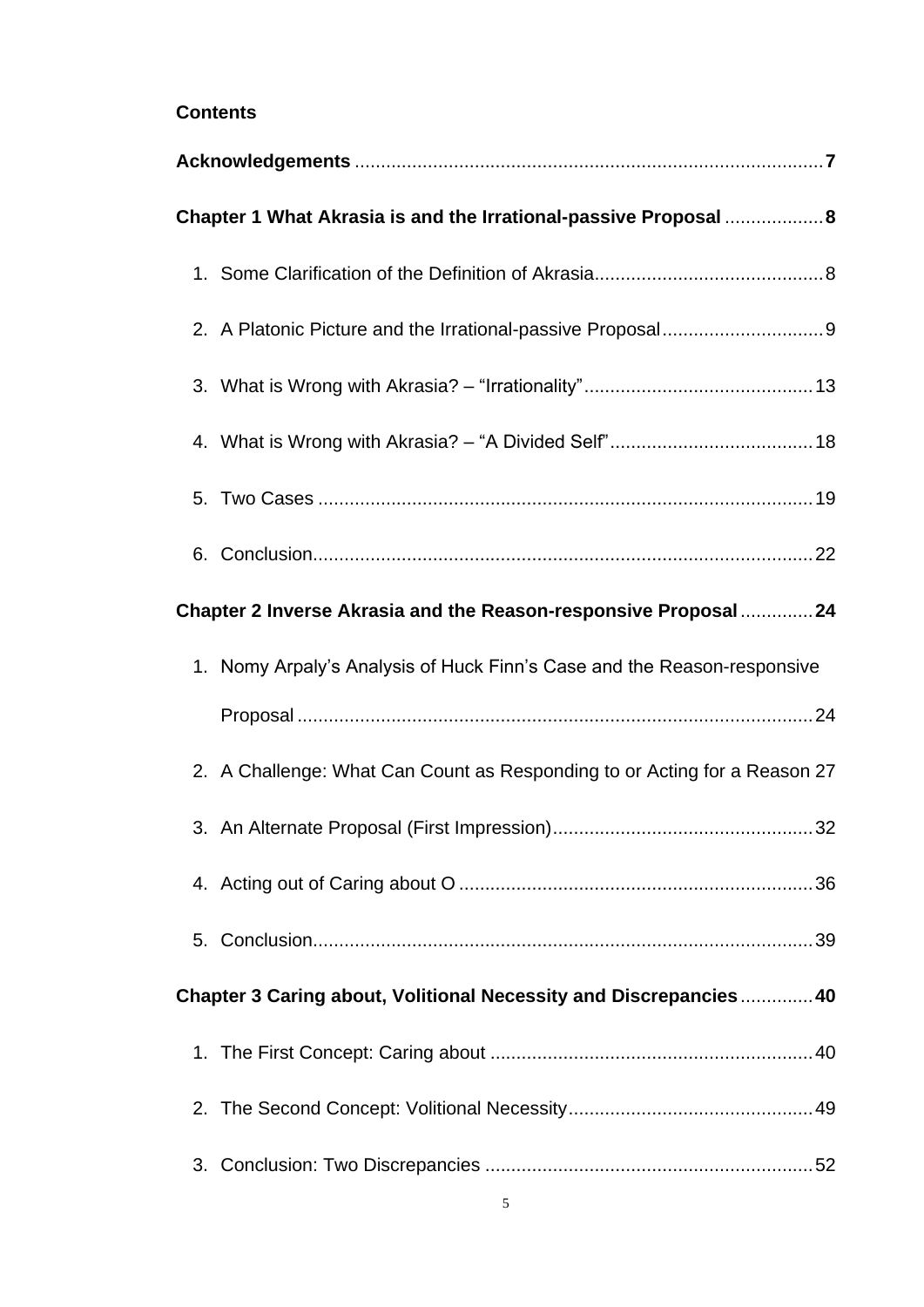|  | 1. The Framework of the Out-of-caring-about Proposal 54 |  |  |
|--|---------------------------------------------------------|--|--|
|  |                                                         |  |  |
|  |                                                         |  |  |
|  |                                                         |  |  |
|  |                                                         |  |  |
|  |                                                         |  |  |
|  |                                                         |  |  |
|  |                                                         |  |  |
|  |                                                         |  |  |
|  |                                                         |  |  |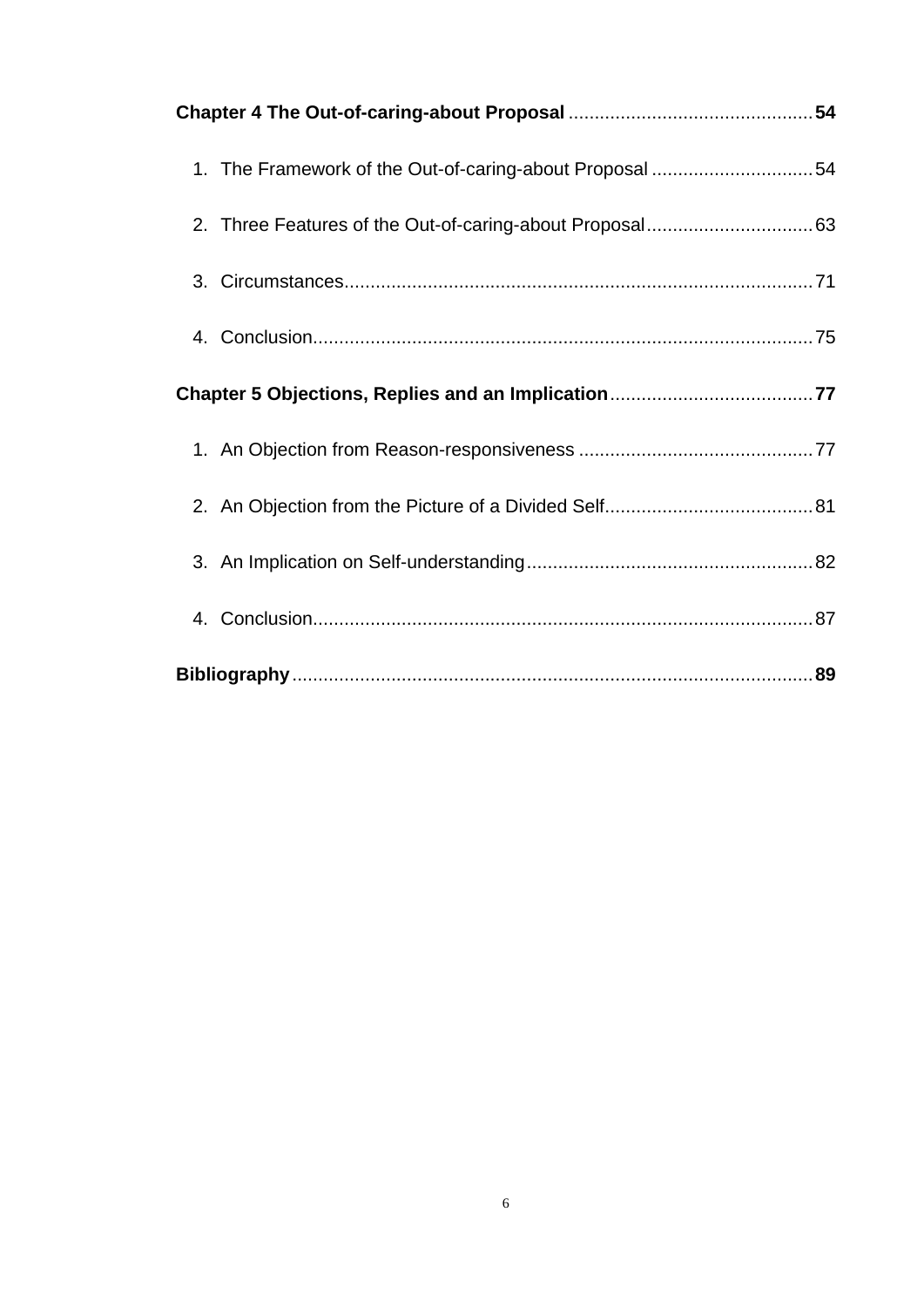# **Acknowledgements**

I would like to thank Ulrike Heuer for her patient guidance and helpful comments. I would like to thank Sebastian Gardner, Lucy O'Brien and Douglas Lavin for their fabulous suggestions and Richard Edwards for his timely assistance. I also would like to thank my first philosophy teacher Liping Wang and my undergraduate supervisor Xiangdong Xu, who drew my attention to the topic of "akrasia". I am grateful to my Mphil peers, especially Diana Craciun, Hongyi Li and Leo Serafini, whose friendship is indispensable, and to my long-time friends Shuyuan Liang and Danfang Li.

I worked on this thesis at home in Linyi, China, so I thank my parents and sisters for offering me a quiet environment. Lastly, I would like to thank my bass named "Axe" and my favourite entertainer Bo Yuan. The song he covers is set as an alarm by me. It always succeeds in waking me up. Whenever I hear it, I feel full of energy and hope (even at 5 a.m.). The following is part of the lyrics:

"After an endless dream, in this world of nothingness,

It seems as if our beloved dreams will lose.

However, even with these unreliable wings,

I'm sure we can fly, on my love." The same state of the set of the Butter-fly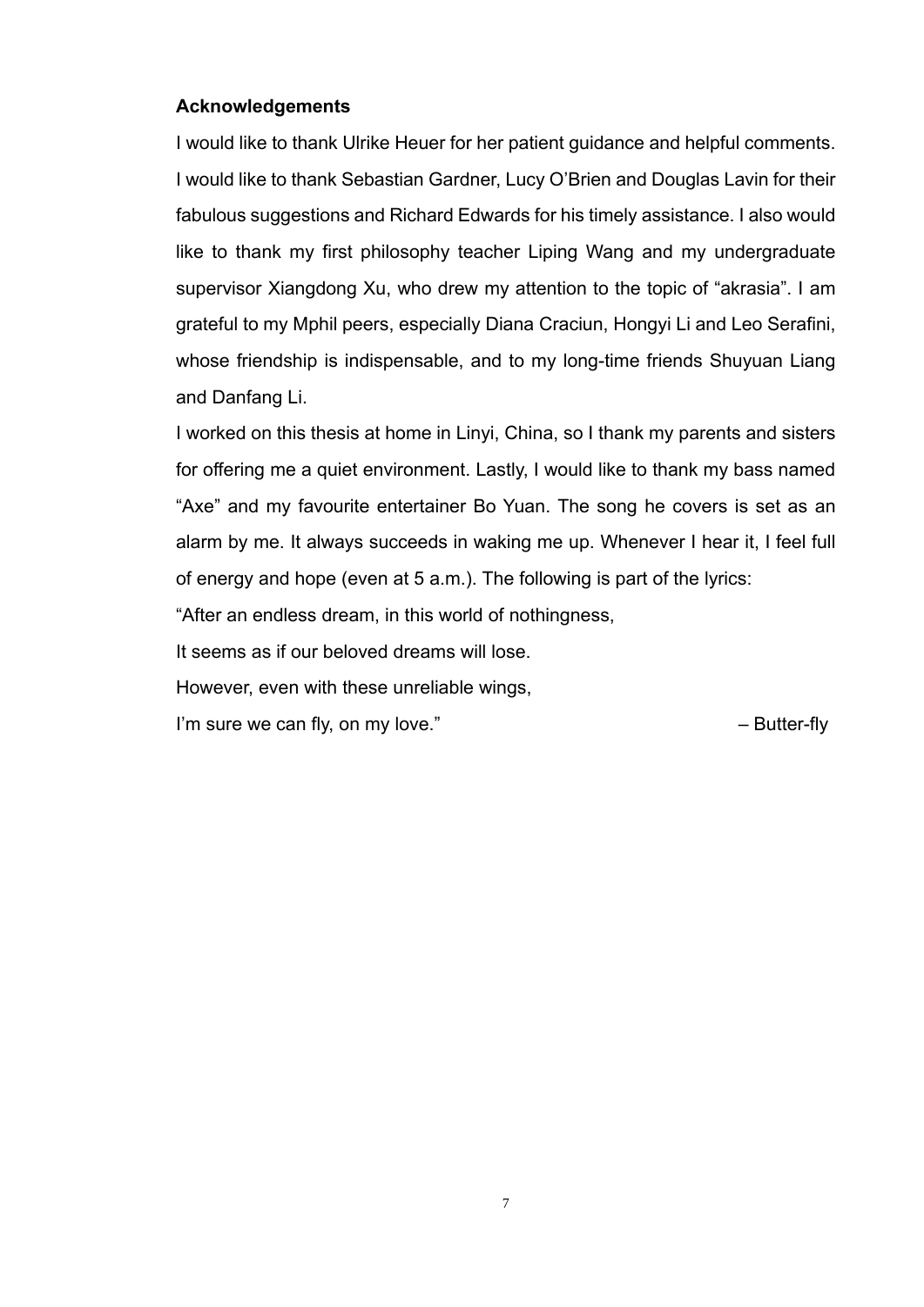#### **Chapter 1 What Akrasia is and the Irrational-passive Proposal**

Despite the difficulties of finding a fully satisfying explanation, akrasia is commonly accepted as a genuine possibility in our daily lives. We can act against our better judgment without compulsion. For example, even if I believe that playing on my phone before falling asleep is not good, and it would be much better if I could leave my phone in the living room, I, nonetheless, play on my phone for about one hour lying on my bed every night. I am not compelled to do that, nor do I change my judgment that I ought not to play on the phone. In this chapter, as a beginning, I shall clarify what akrasia means in this thesis and explain why it is significant and puzzling from the perspective of irrationality and that of the divided self. Several examples would be offered and they might motivate us to use different methods to interpret them.

#### **1. Some Clarification of the Definition of Akrasia**

Several features of akrasia make it special and puzzling. Firstly, an agent's better judgment, which is violated by her akratic action, is all-things-considered. It means that the akratic agent has taken all the relevant factors she notices into account<sup>1</sup>. Some of them are relevant to morality, while others might not. Therefore, a better judgment merely based on moral considerations might be overridden by other factors (e.g. aesthetic ones), and then the agent, who has an all-thingsconsidered better judgment and acts according to it, is not akratic, even if she acts against the better judgment based on moral considerations. As Donald Davidson says, akrasia (what he calls "incontinence") cannot be reduced "to such special cases as being overcome by the beast in us, or of failing to heed the call of duty, or of succumbing to temptation". (2001, p. 34)

Secondly, if an agent with her better judgment changes it when facing

<sup>1</sup> In this sentence, some words and phrases (e.g. "all the relevant factors" "notices" "takes…into account") are ambiguous, and I do not think I can spell out them at this stage. However, this does not undermine the point highlighted here: akrasia is not a local failure like acting against a better judgment based on a certain subclass of reasons (e.g. moral reasons).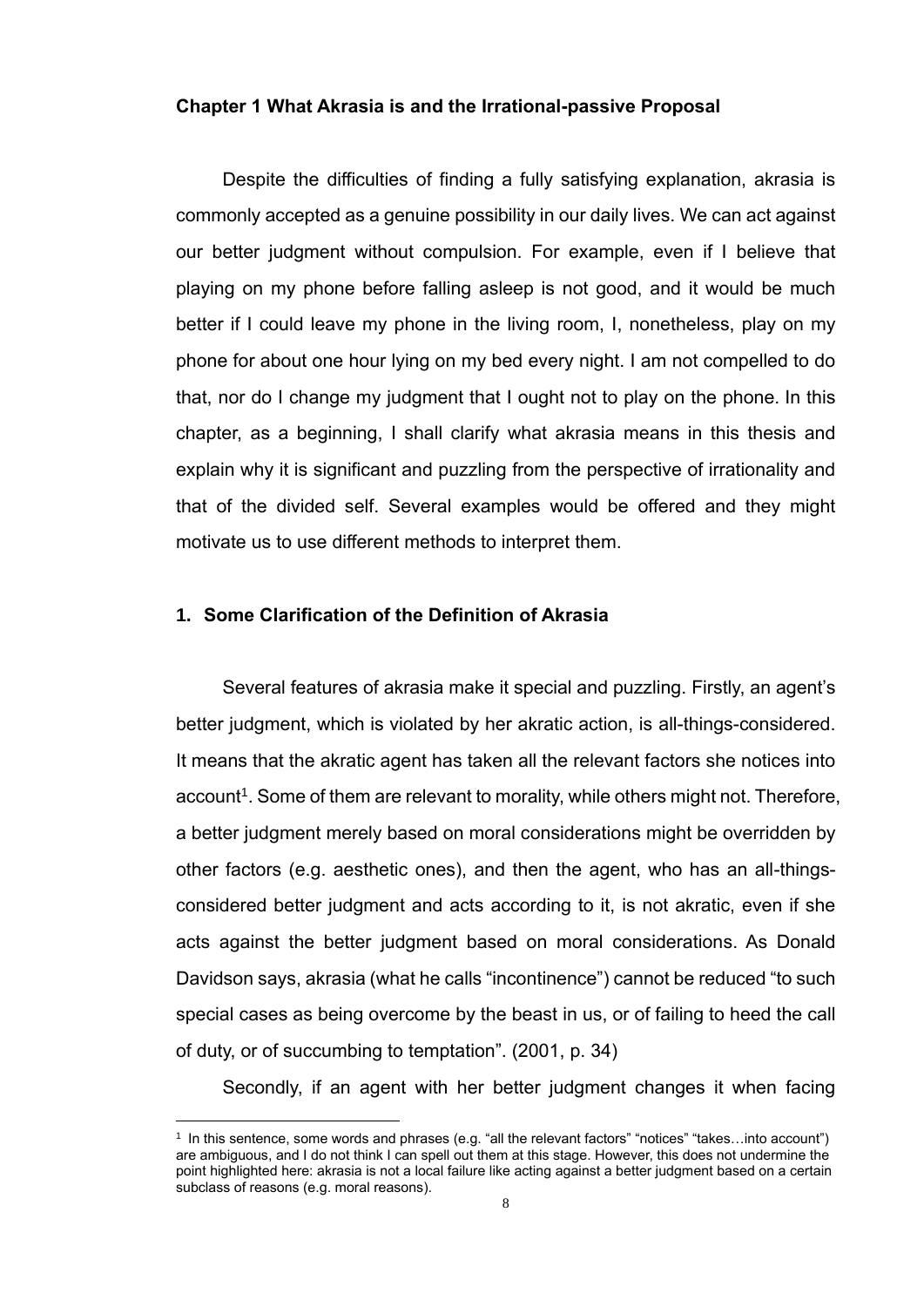stronger temptation or realising new relevant information which tips the balance of reasons, then her acting against the prior judgment cannot be classified as akrasia. This is because her action aligns with her here-and-now better judgment, which has overridden the prior one. Rather, it might be called "the weakness of will" (Holton, 2009)<sup>2</sup>, which will not be discussed here.

Thirdly, akrasia is distinguished from compulsion. We normally think that akratic agents are not subject to physical disabilities or mental disorder. They are expected to be able to resist what motivates their akratic actions in a certain way. Moreover, when their akratic actions lead to some terrible results, "I acted akratically" might not be regarded as an excuse as justified as "I could not do otherwise because my body malfunctioned / was manipulated" or "I could not do otherwise because I suffered from a certain mental disease".

Therefore, when an agent acts against her all-things-considered and hereand-now better judgment without compulsion, her action is akratic. However, although we can pin down the phenomenon in this way, it is hard to make sense of how it happens and what it can tell us about ourselves. I shall start with a Platonic picture to accommodate akrasia.

# **2. A Platonic Picture and the Irrational-passive Proposal**

Given this definition, we might be led to a Platonic picture naturally. That is to say, our Reason gives us a rational instruction in the form of a better judgment, while our rebellious Desire disobeys it. Or, in a modern version, we can say that our valuational system offers us a better judgment, which is overlooked or overwhelmed by our blind motivational system. By virtue of the valuational system, an agent with some factual beliefs gets judgments in this form: "the thing for me to do in these circumstances, all things considered, is a". (Watson, 1975, p. 215) By contrast, the motivational system of an agent is the set of considerations finally

 $2$  A challenge to the distinction between "akrasia" and "the weakness of will" made by Holton can be seen in Alfred Mele, 2012, pp. 18-30.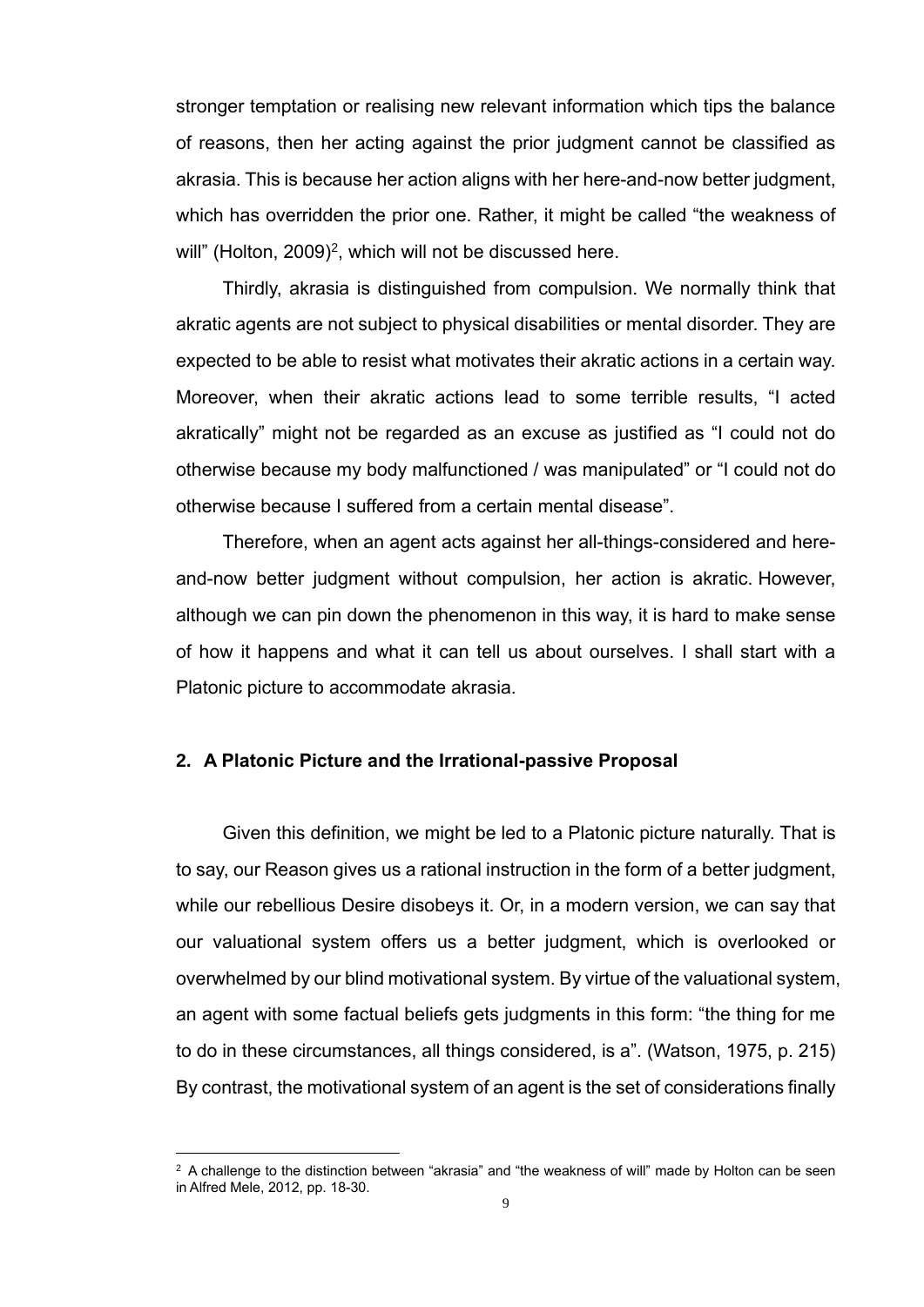moving her to act.

Apparently, this picture can help us to make sense of some features of akrasia. For one thing, with two relatively independent systems, it accommodates the discrepancy between one's better judgment and action and thus the possibility of akrasia. Our valuational system can make an all-things-considered better judgment and retain it even though a contrary action stems from the motivational system at the same time. For another, akratic actions resulting from the discrepancy can be distinguished from actions resulting from an external force. The former is a product of the discrepancy *within* an agent while the latter is caused by a discrepancy between an external force *and* the agent.

However, this neat picture faces some problems. If we accept this picture, akrasia cannot be distinguished from subtler psychologically compulsive cases. What a person addicted to drugs faces would be a similar discrepancy between her motivational system and valuational system, although her desire for drugs is strengthened to the extent that it functions as if it were an external irresistible force. Although we might hope that the addict could have a will that is strong enough to resist the desire for drugs, we have to admit that the desire is so strong that this is not a case of akrasia.

Then an objection offers itself: why should we bother to find intrinsic differences between the two cases? Can we, as Gary Watson (1977) suggests, claim that akratic actions and compulsive actions are inherently indistinguishable? That is to say, only if we apply a social standard (i.e. "normal" capacities of selfcontrol) to them can we classify them as akrasia and compulsion respectively. Let us call this suggestion the "Irrational-passive Proposal". Its basic idea is that akratic action, like compulsive action, is rooted in the irrational part of human agents. Since this part is not sensitive to an agent's rational control, it, as well as its manifestation in action, is necessarily passive.

However, several points can be made to motivate us to defend the akrasiacompulsion distinction instead of Watson's approach and the Irrational-passive Proposal.

10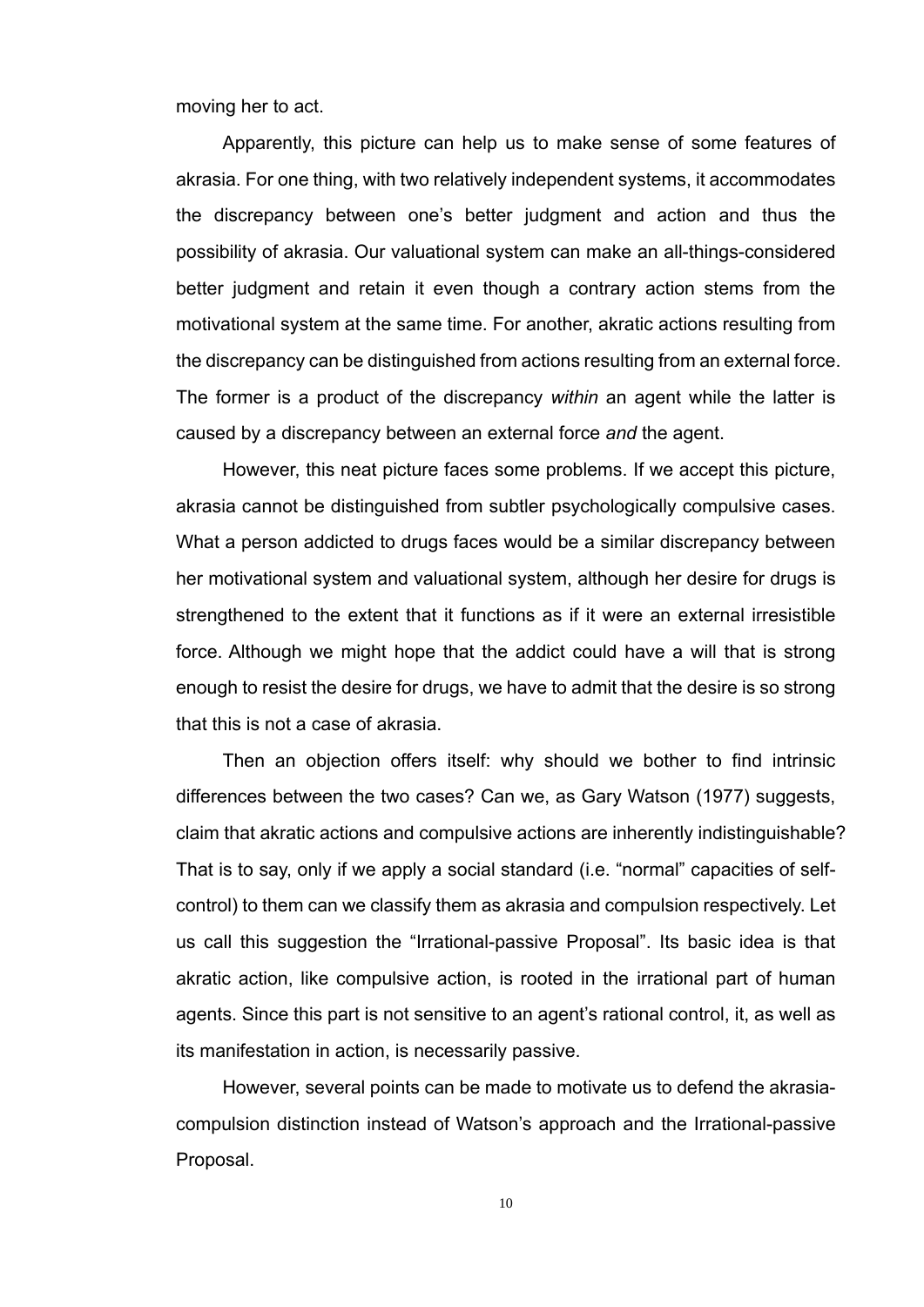Firstly, the distinction is of first-, second- and third-person significance. We can zoom in on the case of the addict. When she, a teenager, tried drugs offered by her friends for the first time, she might be fully aware that it would be better to reject it all-things-considered (i.e. she ought to reject it.). However, out of curiosity, she took the drugs and changed to an addict gradually. We cannot find the exact cut-off point between the previous akrasia (i.e. she believed she ought not to take the drug again, but she surrendered to her desire akratically) and the current addiction (i.e. now she believes she ought not to take the drug again, but the desire just forces her to take the drug brutally, and she is a hopeless bystander during the process).

Nonetheless, as she became more and more obsessed with drugs, her firstperson experience changed. When she was tempted to take her first drug, she did not think she was forced to do so. (Suppose that her friends did not threaten her.) After that night, when she reflected on what she did, she would think that she was weak-willed. "The desire for the drug was not weak," she might think, "but it was not irresistible either." By contrast, when she has become an addict, she might feel she takes the drug pathologically in the sense that she loses control of herself when facing unbearable suffering of the body on the one hand and alleviating it by taking drugs on the other. If she blames herself, she would not blame herself for this particular failure. Instead, she blames herself for her doing nothing to reverse the degradation when it has not been irreversible. In addition, if she wants to change the situation now, she would use some external forces or ask for help from others. Therefore, the akratic agent blames herself and wishes for a stronger will, while the compulsive agent blames what generates the force she faces and resorts to another external force hopefully beating the existing one.

The distinction between compulsion and akrasia manifests in the secondperson and the third-person perspectives as well. The more obsessed with drugs the addict is, the less necessary other people feel to directly encourage or motivate her to resist the desire. Instead, they might find only medical treatment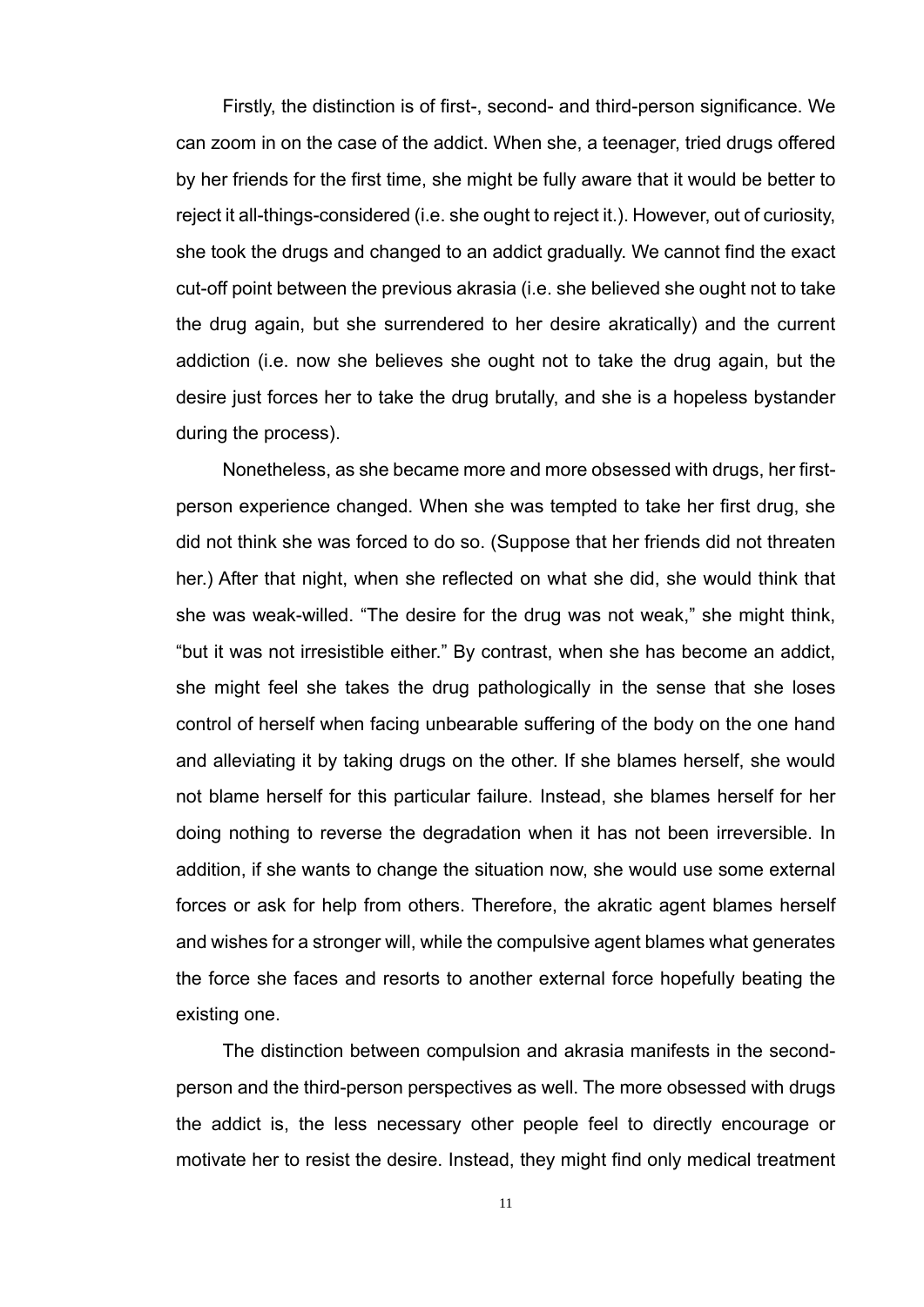is feasible. In addition, suppose you are her friend (not the one tempting her to try drugs). You might try to tell her what she ought to do and encourage her to stop taking drugs. However, you would not be surprised if you see that she is aware of what she ought to do, but she cannot bring herself to do it. If you put yourself in her shoes, you might concede that: if you were her, you could not resist the desire for the drugs as well. Additionally, you might, on second thoughts, tell yourself: "Anyway, I would not put myself in such a tricky situation in the first place. I have a strong enough will to resist the drugs when I have not become an addict." Therefore, from the second-person and the third-person perspectives, whether the agent acts akratically or compulsively does matter<sup>3</sup>.

It might be argued that all of these observations (i.e. the difference made by the akrasia-compulsion distinction) are mere illusions, and they can be explained without appealing to the distinction. For example, we make this apparent distinction merely for practical usage, or we have different reactive attitudes towards seeming compulsion and seeming akrasia, which is shaped by conventions. Nonetheless, it seems plausible to be acute when we face these complex phenomena. This enables us to capture the information about human agency that these phenomena convey to us. Here, I have a goal similar to Nomy Arpaly's:

"… I hope to achieve at least one very significant goal, and that is to expand the domain of moral-psychological inquiry, enriching our philosophical discussion of human beings in all their complexity." (2003, p. 8)

Secondly, besides some interesting phenomenological features of akrasia, the bunch of theoretical puzzles involved in akrasia are different from that in compulsion as well. Facing a case of compulsion, we might assume a mechanistic picture of the mental states of the agent with the agent's effort on the one hand and the force from some external origins on the other. Then we do not treat the agent as a genuine agent in the sense that the picture we draw for her

 $3$  A similar attempt to "save the phenomenon" can be found in Thomas Hill (1986). He thinks from the firstperson perspective, an akratic agent (say, Amy) does *not* see herself as passive as an addict, and "except for those who draw contrary conclusions from philosophical determinism or particular psychological theories, most other people who know Amy share her view of her weakness." (Ibid., p. 97)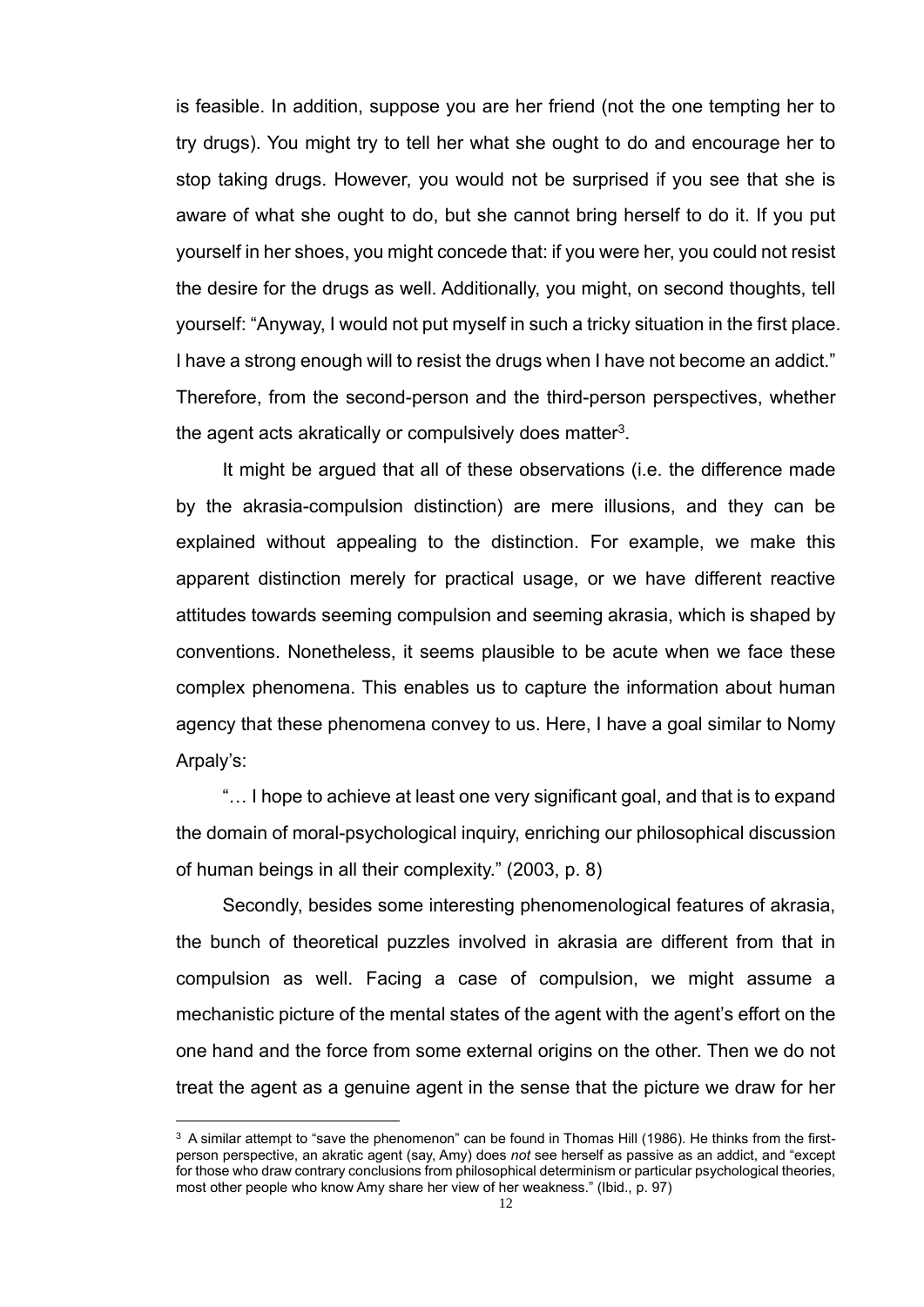is close to that for a manipulated spider or a puppet. By contrast, when exploring a case of akrasia, we might think we are wading into the realm of irrationality and tackling some questions exclusive to human agency. We wonder how an agent can act against her own better judgment, and whether she could respond to reasons which have been overridden in her deliberation. Therefore, it would be fruitful if we zoom in on cases of akrasia and keep alarmed when a theory leads to the impossibility of an inherent akrasia-compulsion distinction.

 To sum up, the Irrational-passive Proposal claims that: akrasia stems from the discrepancy between two relatively independent systems, and the fact that some cases of compulsion share the same origin with akrasia leads us to a kind of scepticism about akrasia (i.e. akrasia and compulsion are not inherently distinguishable). I have argued that this approach is not plausible because of the significance of the akrasia-compulsion distinction in our practices and understanding.

However, even if we set Watson's rationalistic picture and the Irrationalpassive Proposal aside, we might find it hard to get rid of some core elements (i.e. irrationality and the divided self) of this picture in our attempt to make sense of akrasia. I shall focus on them in the next two sections.

# **3. What is Wrong with Akrasia? - "Irrationality"**

Normally, akrasia is regarded as a typical case of irrationality. What is irrational in akratic action then? There are two distinct ways to understand rationality. Accordingly, I shall offer two different explanations: First, akrasia implies a salient incoherence of an agent's mental states; Second, the agent fails to respond to some conclusive reasons as she sees them. Apparently, the second explanation implies the first, if we think a discrepancy between seeing and responding to reasons is a signal of incoherent mental states. However, they actually offer distinct diagnoses of akrasia and presuppose different understandings of rationality.

13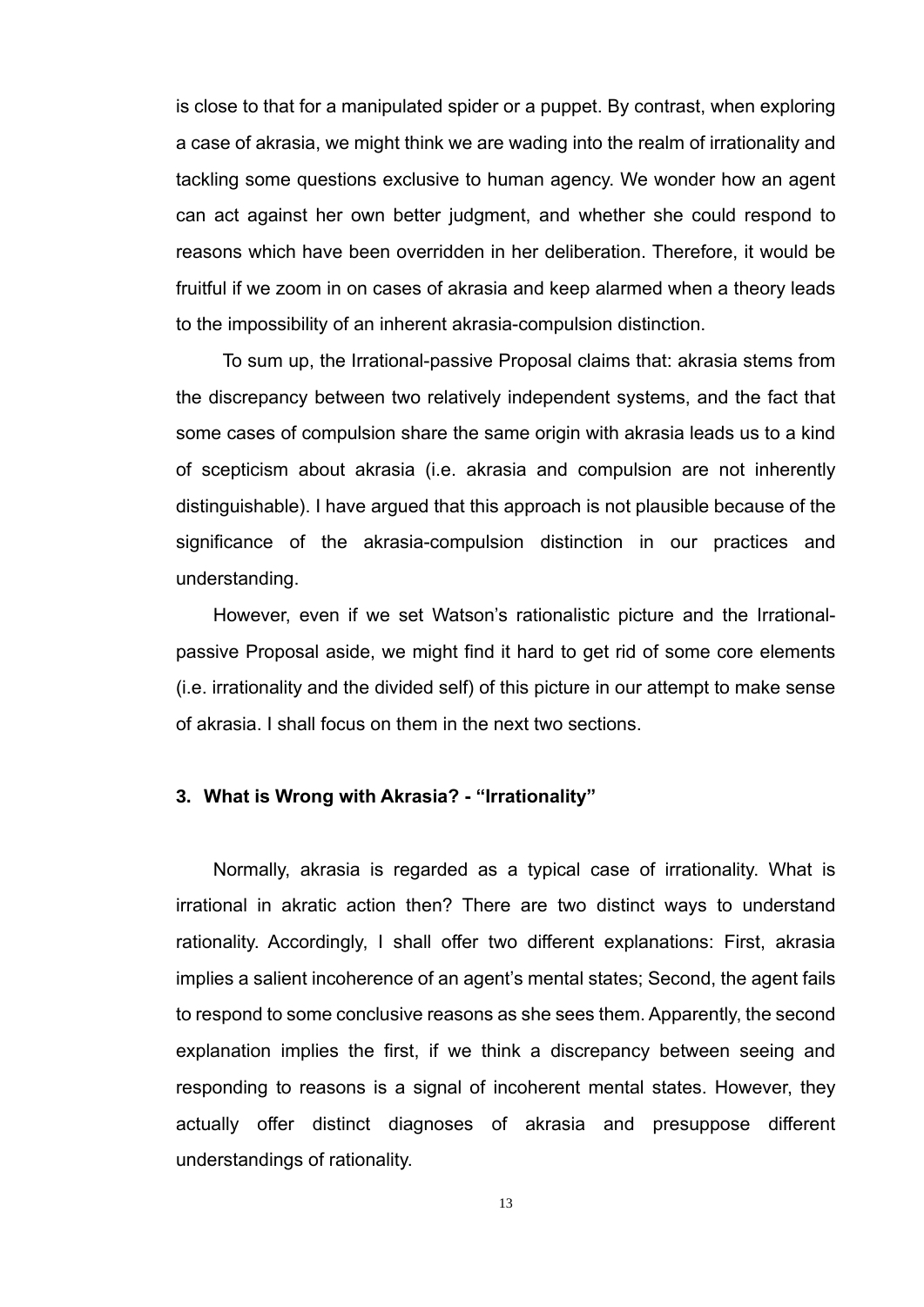As for the first approach, one of the well-known accounts is John Broome's. He argues that "rationality requires you to intend to *F* whenever you believe you ought to *F*" (2020, p. 15). This requirement of rationality is called "enkrasia" (Ibid.), which is precisely what is violated by an akratic agent: An akratic agent (say, the girl who was tempted to take drugs for the first time) was irrational because she (1) had the belief that she ought to reject the drugs and she (2) had an intention to take the drugs. According to the "enkrasia" principle, in this specific case, rationality requires her to intend to reject the drugs whenever she believes she ought to reject the drugs. Then, given that she did believe she ought to reject the drugs, her intention to take the drugs would be a violation of this "enkrasia" principle. It is worth noting that a "rational requirement" is different from a "reason", and the akratic agent's belief does not give her a "reason" to give up the intention, otherwise even a false or immoral belief could generate reasons.

By contrast, the second explanation would say that an akratic agent does not appropriately respond to conclusive reasons as she sees them. This explains where the normative pressure an agent with the better judgment feels arises from. From the first-person perspective, the akratic agent does *not* fail to conform to a special kind of requirements called "rational requirements" or "enkrasia". In other words, she does not reason in this way: to be rational (or to avoid being irrational), I am required to give up my intention to take the drugs which would be inconsistent with my better judgment. Instead, Kolodny proposes "the transparency account": "The (seeming) normative force of the 'ought' of rationality derives from a (seeming) reason, the reason that the subject believes he has." (Kolodny, 2005, p. 558) That is to say, given that the agent sees some reasons (call these reasons "seeming reasons") from the first-person perspective, it seems to her that she ought to, as these reasons require, respond to them appropriately by forming a corresponding belief or intention. Then, what goes wrong in akrasia is obvious: it seemed to the akratic agent that she ought to reject the drugs given some reasons she had seen (e.g. taking drugs is illegal and harmful; it would ruin her life…), but she failed to do what these reasons required

14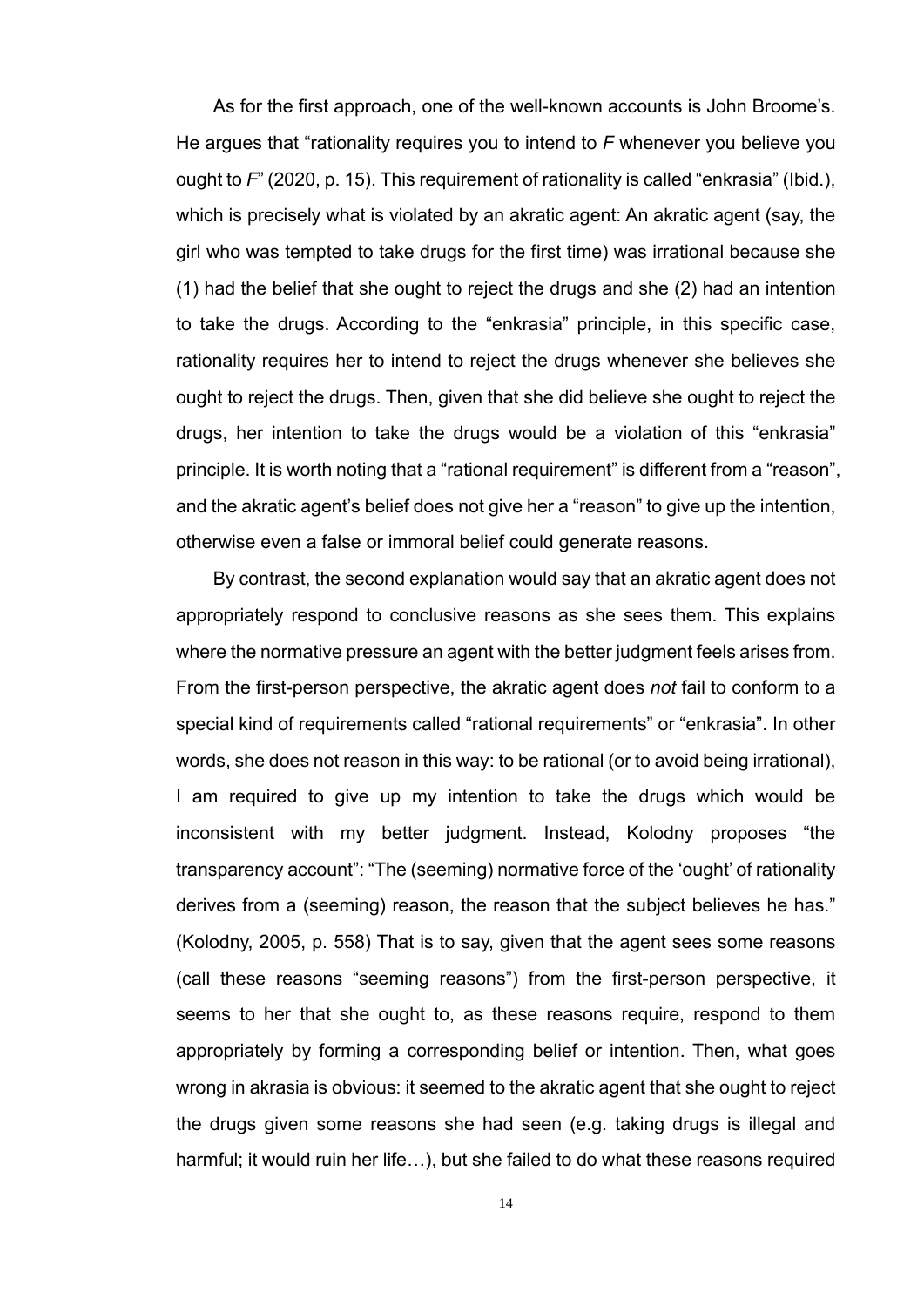her to do from her first-person perspective.

However, does it mean that an akratic agent is thus irrational, or at least more irrational than she would be if she acted according to the better judgment? It depends. According to this explanation, what matters would be responding to reasons appropriately, and the reasons have been taken as reasons from the first-person perspective. If we assume that: when an agent forms the better judgment, she responds to conclusive reason as she sees it, then it follows that when the agent acts against the better judgment, she fails to respond to conclusive reason as she sees it. Therefore, the akratic agent is more irrational than she would be if she acted according to the better judgment.

Nonetheless, we are left with a possibility: If we think (1) she can "see" reasons in ways other than deliberation; (2) she can respond to reasons in ways other than forming the better judgment and acting according to it, then it is possible that: when she acts akratically, she does not completely fail to respond to reasons as she sees them. For example, she does "see" some reasons as conclusive, but she underestimates or overlooks them in her deliberation leading to the better judgment. Then if she acts for these reasons (i.e. against the better judgment), she does respond to reasons as she sees them. I shall spell out this possibility in Chapter 2.

Apparently, both of the two explanations are plausible. Is it not the case that what draws our attention to akrasia is the puzzling incoherence within an agent? It seems that the set of conflicting mental states manifesting in akrasia is independent of what the world really is and what the content of these mental states is. For example, we might find it plausible to say: both a dying billionaire who believes she ought to donate all her money to a charity while failing to do it without compulsion, and a businessman who believes he ought to kill his competitor while failing to do it without compulsion are akratic agents.

Nonetheless, the second reason-responsive explanation seems to be plausible as well. As Donald Davidson says, when an agent acts against her better judgment, she normally has reasons to do so in the sense that her akratic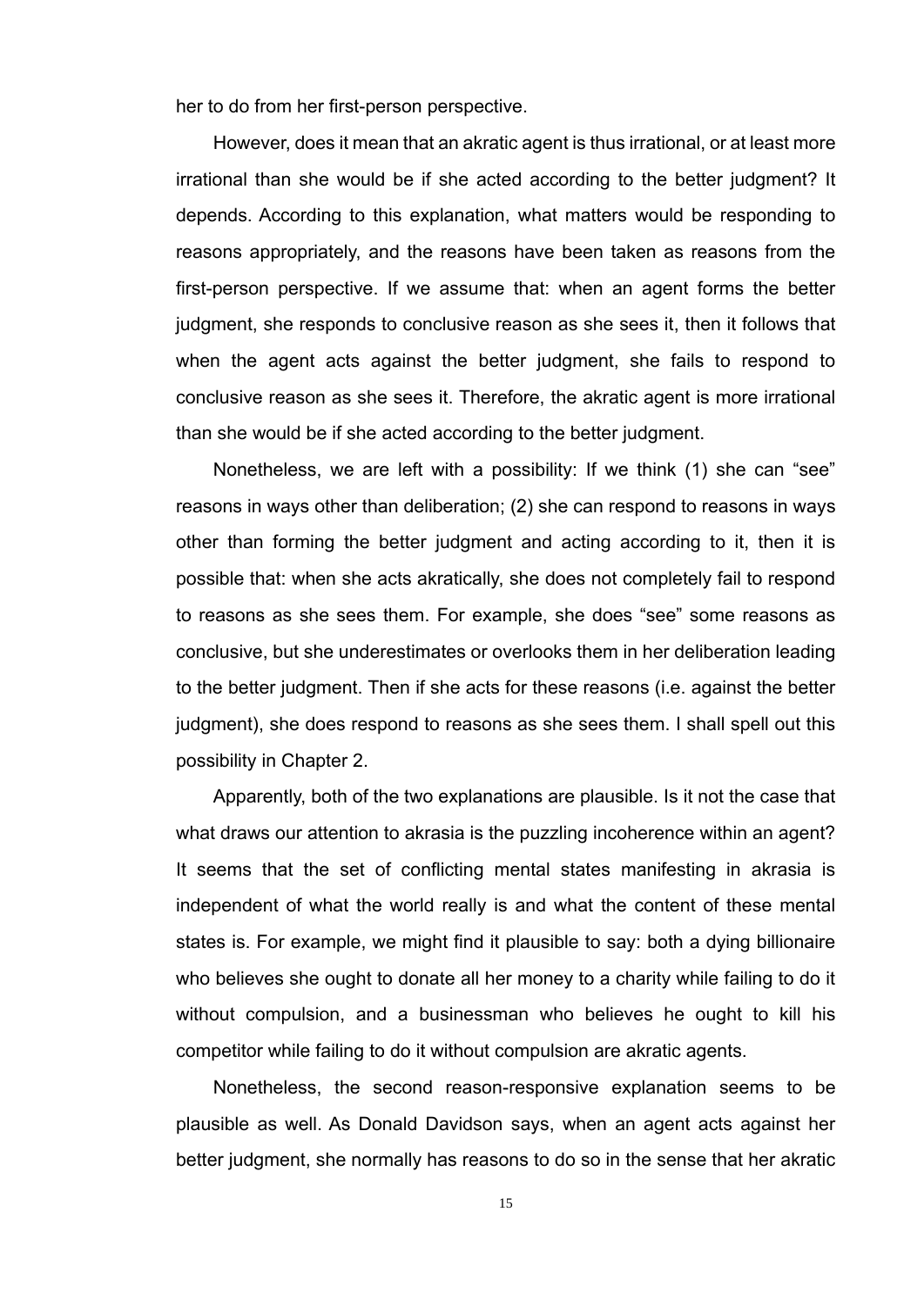action is not completely undesirable<sup>4</sup>. For example, when a teenager faces a friend offering her illegal drugs, she does have some *prima facie* reasons to take them: Getting an exciting experience, showing her trust towards her friends and maintaining their friendship constitute some understandable reasons supporting her akratic action. However, the problem is that they are overridden by reasons to do otherwise. Therefore, in some cases of akrasia, "… although the agent has a reason for doing what he did, he had better reasons, by his own reckoning, for acting otherwise. What needs explaining is not why the agent acted as he did, but why he didn't act otherwise, given his judgement that all things considered it would be better." (2004, p. 176) Then we might find what is puzzling about akrasia is not the static conflict between a judgment and an intention or action, but how the agent processes the information she collects from the world, especially "what the conditions are that are responsible for the inefficacy of" (Mele, 1987, p. 41) reasons the agent has given an upper hand.

Although both of the explanations capture part of what akrasia puzzles us, I shall focus on the diagnosis offered by the second explanation for two reasons. First, the first explanation leaves little room for a fruitful exploration of akrasia. According to it, akrasia would by definition be irrational for the incoherence manifesting in mental states is a crucial feature of it. If the rationality requirement is an "enkrasia" principle, as Broome argues, it seems that nothing can be more obviously irrational than "akrasia".

Second, following the second explanation, we can see the reason why we feel uneasy about the akratic actions of ourselves and others, which can accommodate our first-, second- and third-person experience. For the akratically drug-taking agent, it seemed to her that reasons required her to reject taking her first drug but she failed to respond to the reasons appropriately in action. In addition, from the third-person perspective, she was expected, given some reasons she had seen, to do what seemed to be her reasons required her to do.

<sup>4</sup>See also Arpaly and Schroeder (2014, p. 74): because of the existence of reasons for the akratic action, the agent's action has "more than zero practical rationality, within conventional rational choice theory".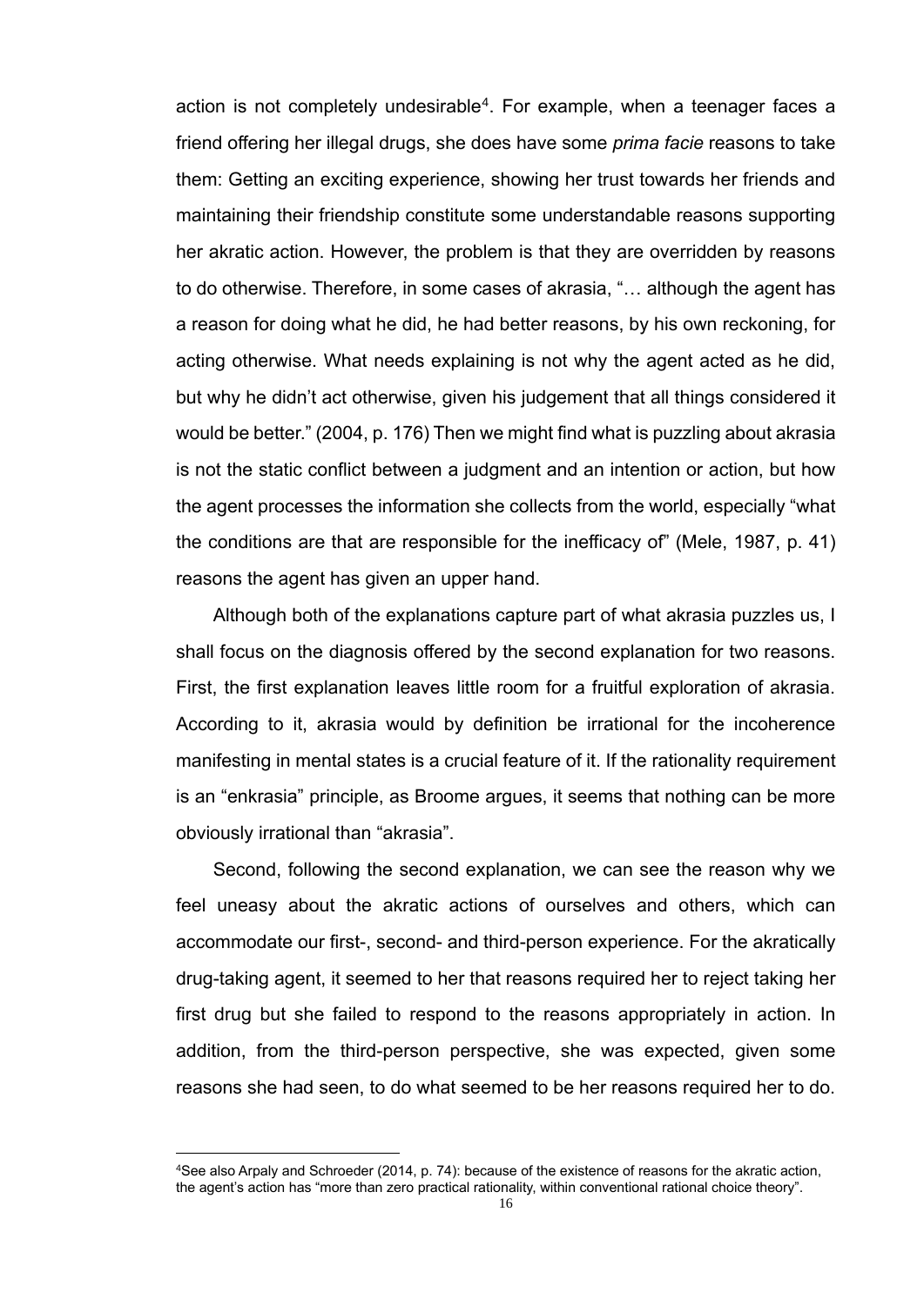However, the normative pressure she felt did not generate a new reason, nor did it imply a different source of normativity called rational requirements. Then how could it be relevant to akrasia? I have shown the point that, according to the second explanation:

An agent is rational when she responds to reasons as she sees them. She is irrational when she does not respond to reasons as she sees them<sup>5</sup>.

Then, according to this understanding, if (1) the way an agent sees and weighs the reasons is exhausted by the deliberation leading to a better judgment and (2) her responding to reasons as she sees them implies her following the better judgment (if there is one), then the akratic agent is necessarily irrational.

By contrast, if we think (1) an agent might see and weigh reasons in different ways or (2) she can respond to some reasons she sees without conforming to her better judgment, then it seems too early to say that the akratic agent is more irrational than she would be if she acted according to her better judgment.

For example, a racist shopkeeper might think she ought to treat customers of other races rudely all-things-considered, but she in fact treats them not that bad. There are some conceivable situations motivating us to think: though acting akratically, she is responding to reasons, and this is not a coincidence. Suppose that she is very greedy for money. When she treats customers of other races kindly, it is possible that she acts for earning more money. It might be a conclusive reason for her, although she does not consciously take it as conclusive in her deliberation leading to the better judgment. Or, suppose that she is an overall nice person, despite her racist view caused by her educational background. She believes she ought to be friendly to her fellow creatures, but she tends to dehumanise people of other races to some extent. Then it is possible that when she treats customers of other races kindly, she does so because she does register their humanity implicitly and she acts for the reason that they are humans. In both cases, can we be sure that she would be more rational if she, as her better

<sup>&</sup>lt;sup>5</sup> In some cases, an appropriate response to reasons might be "impossible" because of the situations (e.g. the agent is manipulated) or some limits of the agent (e.g. muscular failures), then the agent's failure to respond is not a failure of rationality, and a mere intention she has might be a sufficient indication of her rationality.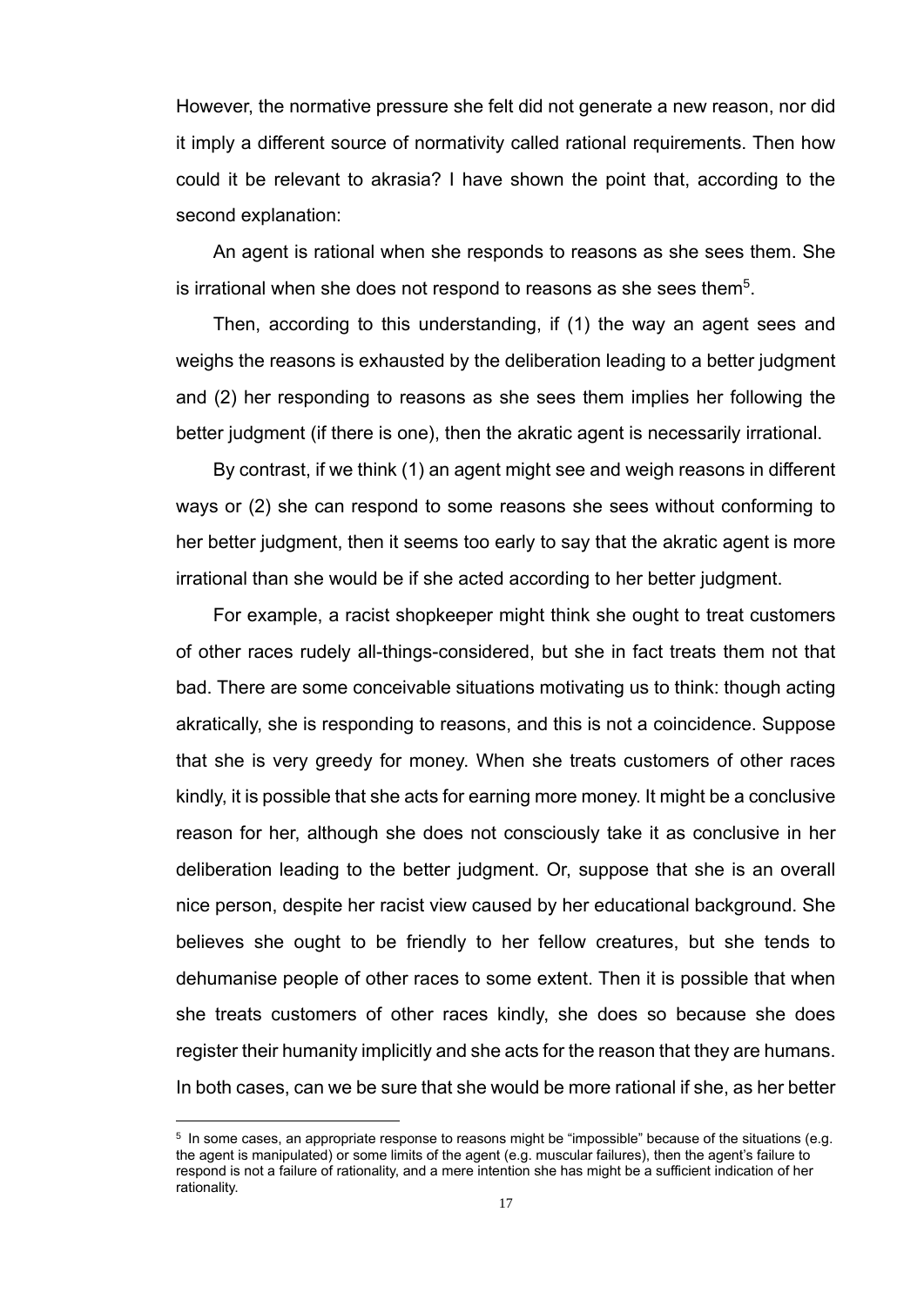judgment suggests, treated customers of other races rudely?

This is a route opened by the second explanation but denied by Broome's account which focuses on static conflicts among mental states. Although it faces some difficulties (e. g. the relation between reason-responsiveness and the better judgment, and that between deliberation and "seeing" reasons), I will not defend it here and a critical analysis of it is shown in Chapter 2. Before that, one clarification should be made:

When the two diagnoses of the irrationality of akrasia are shown, we can see two different accounts of rationality underlying them. Roughly speaking, Broome's account is "static" in the sense that rational requirement is a set of "state requirements". It is a ban on conflicts among mental states (e.g. believing p and believing -p), and how the agent gets them or gets rid of them does not matter.

By contrast, the other account proposes "the identity claim" attacked by Broome: "…the property of rationality is identical to the property of responding correctly to reasons". (Broome, 2020, p. 7) A rational agent ought to respond to reasons as she sees them, and the process of responding does matter. The agent should assess the evidence she has in one way or another, and a mere elimination of one of the conflicting states, such as one because of an electric shock (Kolodny, 2004, p. 520) might *not* make her more rational. I will not take sides in this contentious "what-rationality-is" discussion, but when I use "rational" in this thesis, it is more likely that it means "reason-responsive" or "responding to reasons appropriately". For people who feel reluctant to accept this reasonresponsive approach to understanding rationality, they can interpret "rational" in this thesis as "reason-responsive" or "normative" in Broome's sense, which would not undermine or trivialise the arguments in this thesis.

#### **4. What is Wrong with Akrasia? – "A Divided Self"**

What is wrong with akrasia? The last section shows us a diagnosis from the perspective of reason-responsiveness. In this section, another perspective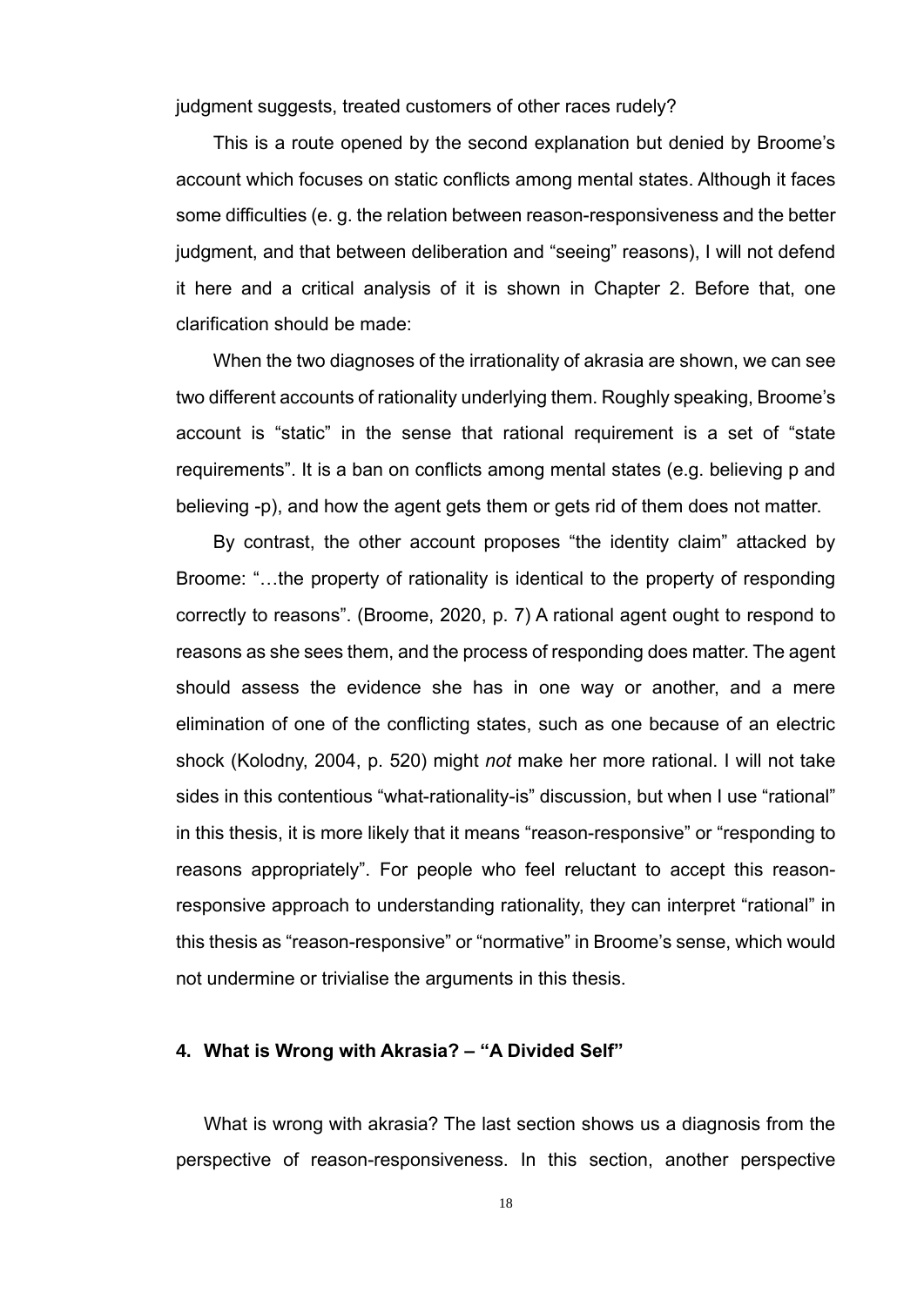relevant to the prior one would be offered.

Although Watson's approach, which might lead us to a sharply split picture of two systems within an agent, is problematic, it is not hard to find evidence of a divided self in some cases of akrasia. In other words, an akratic agent seems to stand by both sides (i.e. her better judgment and her akratic action) in this battle. If she wholeheartedly sided with her better judgment, then why would not she make the "I am forced to do it" excuse? If she wholeheartedly sided with her action, then why would she still label the action as "akrasia" or even "wrongdoing"? The better judgment does have part of the agent for it is the agent who forms the better judgment by her reasoning. However, the remaining part of her seems to stand by her akratic action. This is only a rough description, but it does reflect some feelings akratic agents have.

 How can we make sense of the seemingly divided self? One way to understand this ambivalent state is to say that the part standing by the better judgment is explicitly reason-responsive while the other part can be implicitly reason-responsive. In addition, when an agent is responding to reasons, she is active. I will not spell out this possibility here, but it seems that it can accommodate the intuition that the akratic agent is active in two different ways, and that is why she is not a mere bystander to her akratic action. Let us call it the Reason-responsive Proposal and elucidation of it will be offered in Chapter 2.

Another possibility is that the akratic agent is responding to reasons when forming the better judgment, and her akratic action is motivated by something external to the system of reason-responsiveness. However, her akratic action does hold part of her in a way different from that of reason-responsiveness. It is relevant to what an agent cares about, which cannot be reduced to desires or reasons. We will return to this Out-of-caring-about Proposal in Chapters 3 and 4.

# **5. Two Cases**

Let us finish this chapter with two examples of akrasia. Both of them might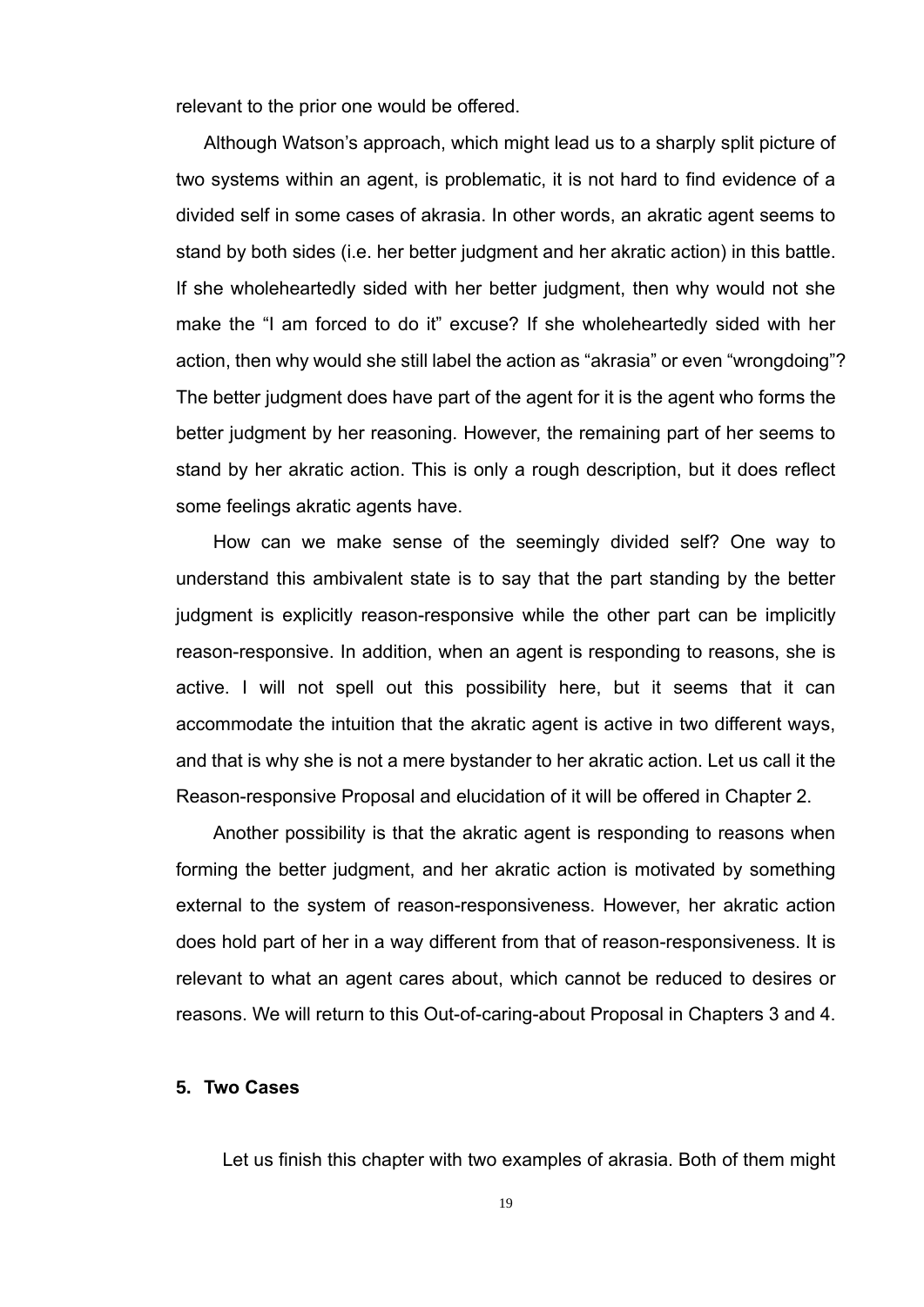cast light on the prior arguments in a different way.

#### **A Sexist Father:**

A sexist father living hundreds of years ago believed that girls were not as good as boys, and there was no need to give them educational opportunities. Nonetheless, he still supported his daughters' education. The father might think this was an unwise decision, and he sincerely admired other fathers who did not waste money on girls' education. From the third-person perspective, it is an akratic action because it meets all the three standards, but it is not a "wrong" action. If we accept the reason-responsive understanding of rationality, we might even feel reluctant to label it as "an irrational action". Admittedly, it can be a lucky coincidence showing the father's mental disorder, but there is another possibility: the father, though influenced by the mainstream narratives in the society, felt that his beloved daughters also wanted to know more about the world, get equal opportunities and become independent. However, he, unconsciously or consciously, overlooked or underestimated these factors in the process of deliberation, and believed: the very fact that they were girls has told him what he ought to do.

Given that, we might think this father, though regrettably having some morally wrong ideas, was a better father compared with whom he admired (e.g. a father, with a strong determination, did not support his daughters' education). Furthermore, if we accept the reason-responsive approach to understanding rationality, we can even say that this father was more rational for acting against his better judgment than he would be if he acted in accordance with his better judgment. If we consider the father's action in this way, we might assume that his akratic action's aligning nicely with some good reasons is not a mere coincidence. In other words, he acted for some good reasons which his deliberation failed to capture but he was, at least, dimly aware of. This leads us to the reasonresponsive approach to understanding akrasia: When an agent acts akratically, it is possible that she responds to reasons at the same time. That is why she is active. Nonetheless, I will introduce the second case, which might cast suspicion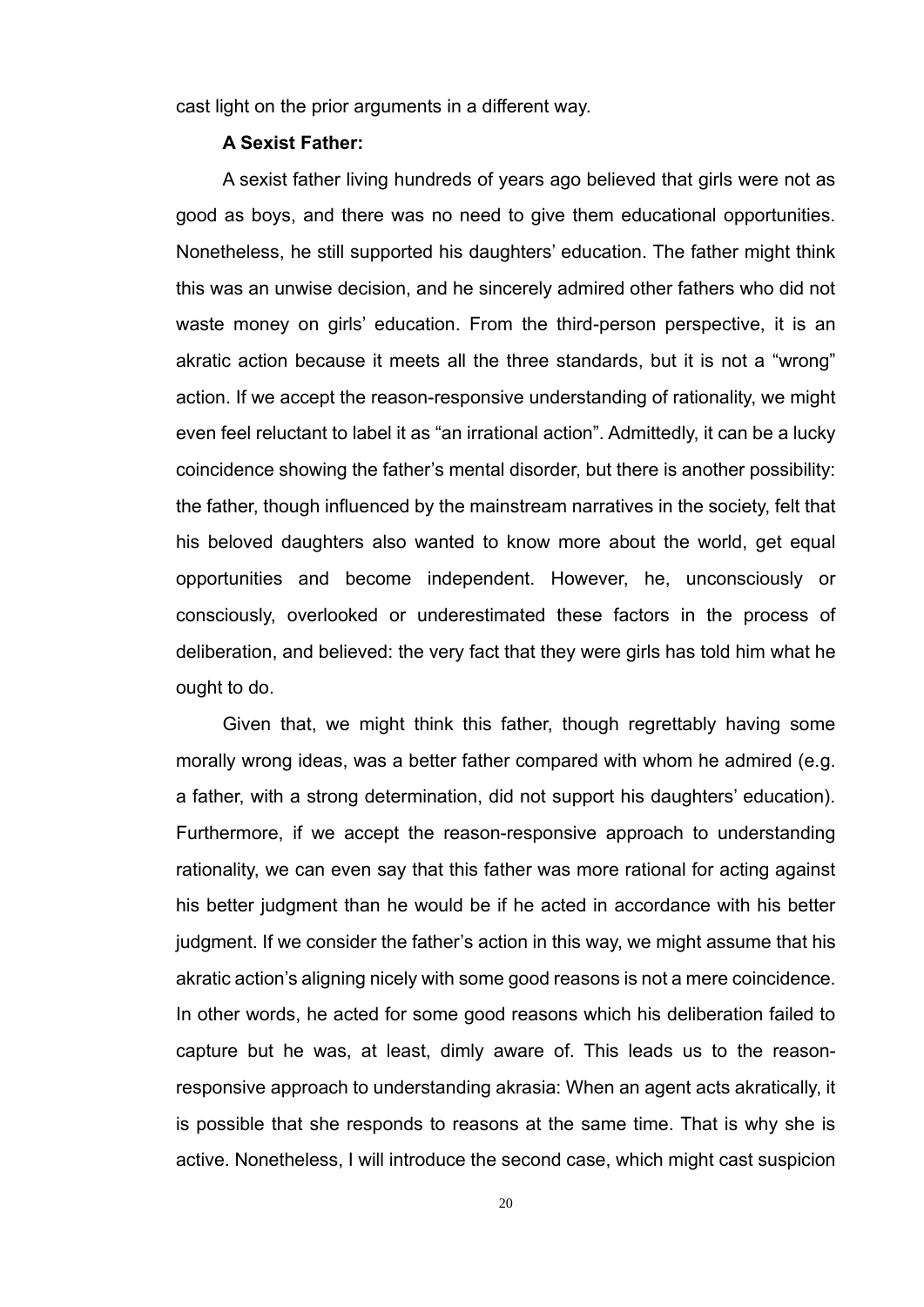on this analysis.

#### *24 & Ready to Die*

From the outside, Emily was a physically healthy young woman with a loving family and friends. However, she found her life unbearable and constantly harmed herself. She believed that death could bring her peace. Euthanasia is legal in the country she lived in, and her family members and friends respected every decision she made. She was sure that accepting euthanasia was the best choice. However, even if she set a date for euthanasia, she rejected the lethal injection on that day. After that, she said: "When Dr Proot arrived, we talked. I said calmly, 'I cannot do it'. Because the two previous weeks were relatively bearable. They were free from crises. I don't know why. Was it because the serenity of death was so close? And that I felt OK? Or had something changed in me? … I've tried not to think about the truth…. Because the truth is: I'd still rather not be here." (2*4 & Ready to Die*, a documentary made by *The Economist*)

Apparently, there is a parallel between the *24 & Ready to Die*'s case and the sexist father's case. We might think Emily's rejection of the lethal injection is a good decision, and we could find some reasons for it: Emily is young, so she has a long life to live. Emily has some friends, who will support her. Emily could expect that, in the future, her mental disease will be cured. Last but not least, living life, even an unbearable one, is something worthwhile in itself. We might ignore what Emily thought about it and think these reasons we have seen "touched" her in some ways and changed her mind at the last minute, although she still thought she ought to die. We can even expect that after that she "mysteriously" realises some meanings of life and continues her life "bravely".

However, there are some facts about the second half of Emily's case, shown at the end of the documentary: "Emily's mental 'crises' continued. Two years after making this film, she was given a date for euthanasia. On 25<sup>th</sup> August 2018, Emily was given a lethal injection and died peacefully. Emily (1990-2018)." This ending does render some of the assumptions we made very dubious. It seems that Emily might not respond to any reasons in her acting akratically, and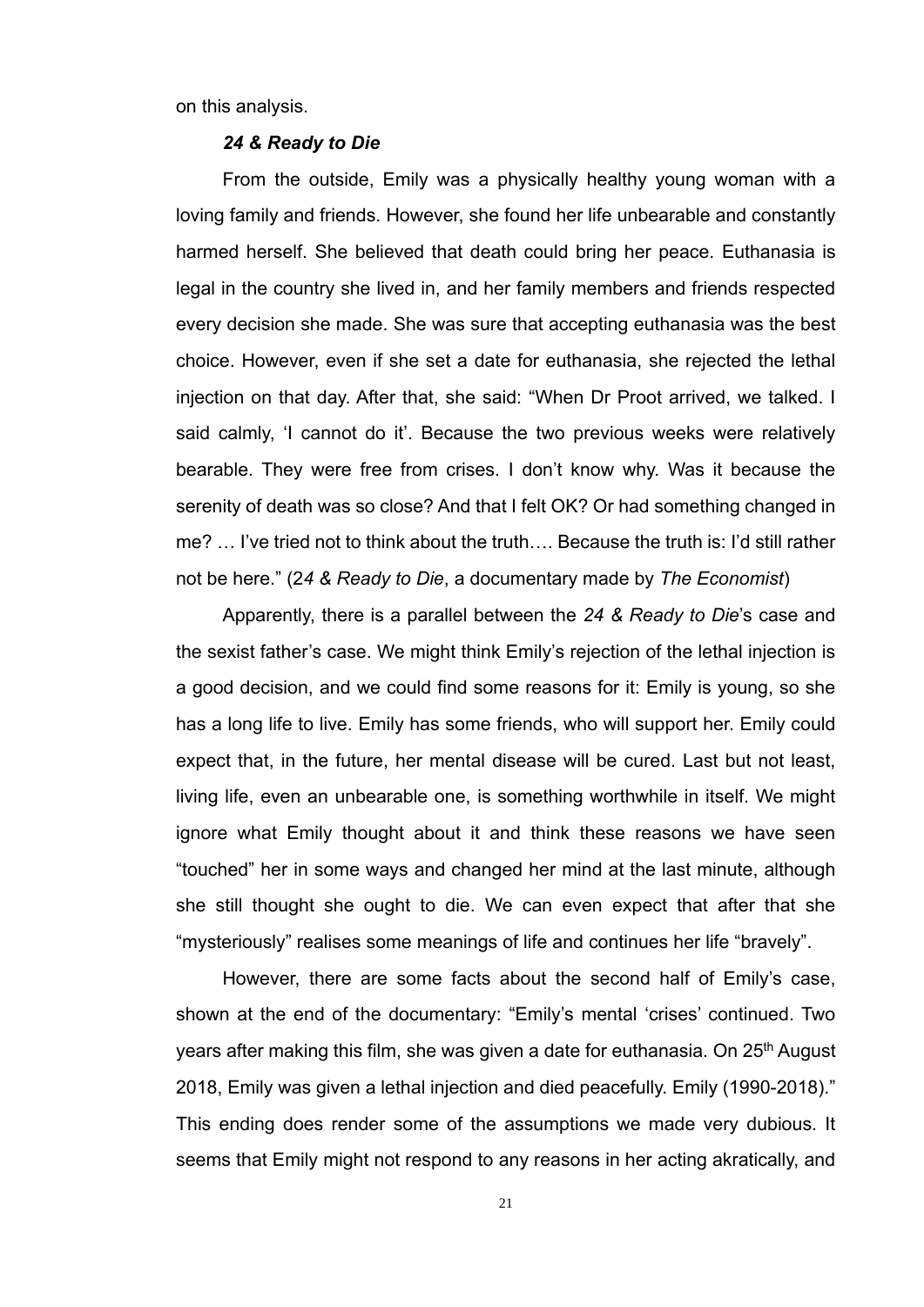the "correct" life-saving decision she made could not be rationalised.

Then, can we say that there is no parallel between this case and that of the sexist father (e.g. they are different types of akrasia, or one of them is not akrasia but compulsion)? Or is it possible that our assumptions about the sexist father's case are also merely wishful thinking and ungrounded rationalisation from a thirdperson perspective? The aim is not to answer the questions here, but to show tension: on the one hand, we intend to make akratic action intelligible; on the other hand, it might be risky to rationalise it.

# **6. Conclusion**

In this chapter, I have argued that the distinction between akrasia and compulsion is significant because of the peculiar first-, second- and third-person experience in akrasia and its relevance to irrationality. Therefore, when this distinction conflicts with Watson's account, it might be more plausible to take this distinction seriously and thus doubt the account failing to capture it. Then I explained what is wrong with akrasia. A common answer would be: akrasia is a typical kind of irrationality. This consists of two different diagnoses. One is that akrasia implies some conflicting mental states, while the other says that akratic agents might respond to a set of reasons "seemingly" weaker than those supporting her better judgment. I take the second diagnosis for it might grasp the complexities of akrasia: an akratic agent fails to respond to some seeming reasons though she does feel the normative pressure from them. This might explain why we are upset and puzzled by akrasia. However, it leaves room for a possibility that: though failing to respond to some seeming reasons collected and weighed by her deliberation, the akratic agent might respond to some reasons, even conclusive ones. If this is not a mere coincidence, then the agent can be "active" in the two different ways of reason-responsiveness and the divided self would be explained. In the last section, this theoretical possibility is demonstrated by the sexist father's case, but then challenged by the *24 & Ready to Die* case.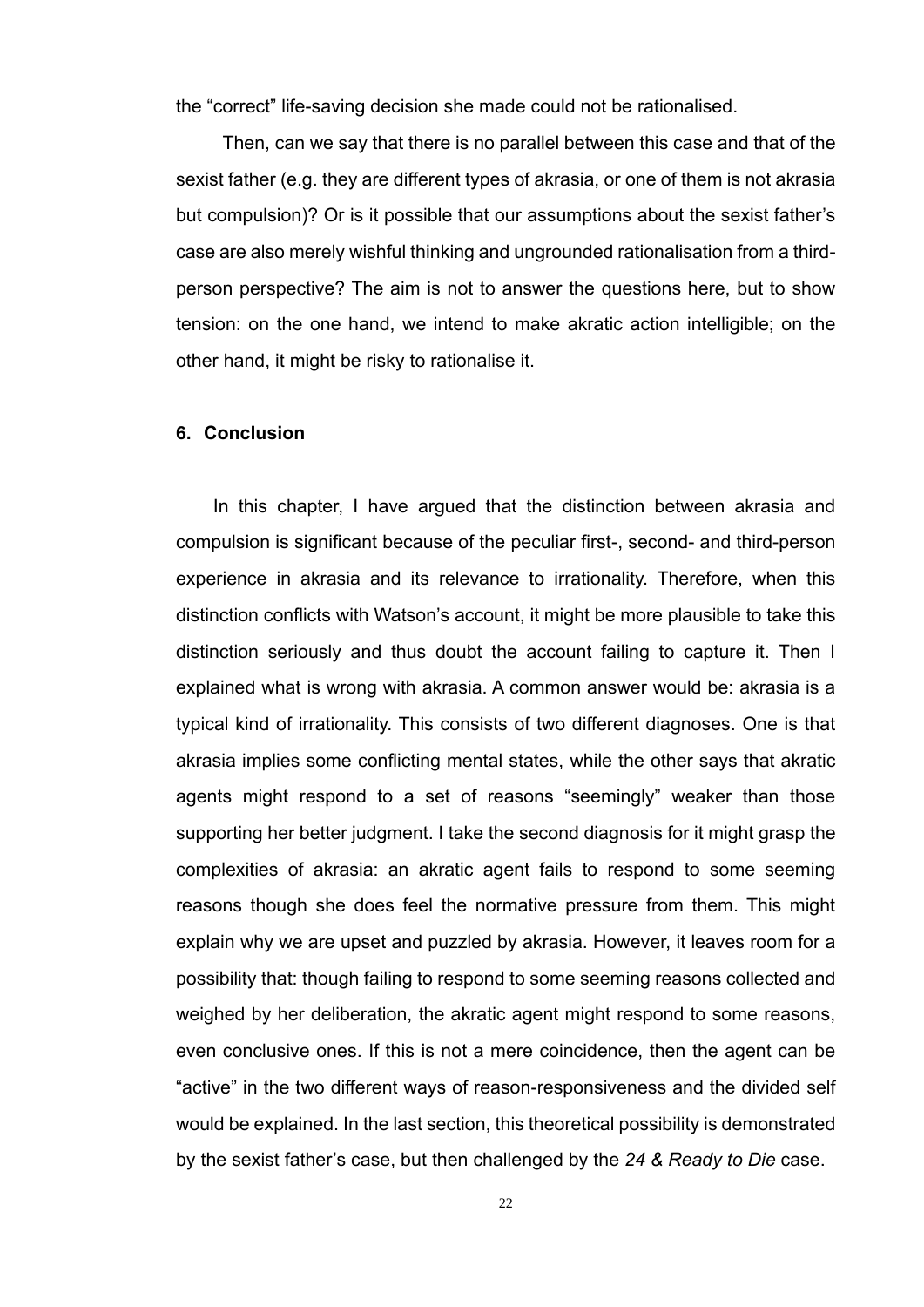In the next chapter, I shall focus on "inverse akrasia", which has been represented by the sexist father's case, offer a reason-responsive proposal to understand it, and explain a challenge it faces.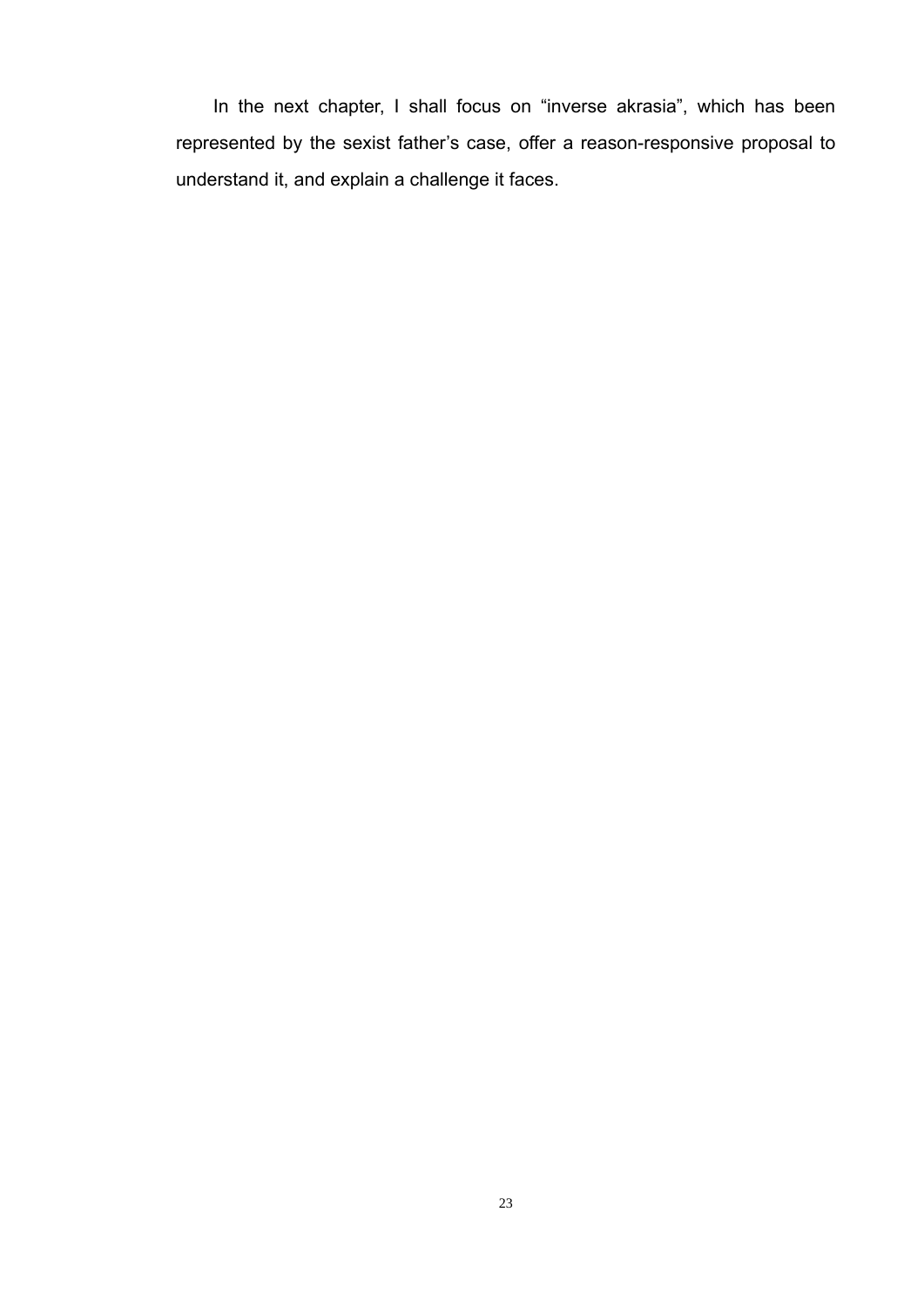#### **Chapter 2 Inverse Akrasia and the Reason-responsive Proposal**

In this chapter, I shall begin by reconstructing Nomy Arpaly's argument on "inverse akrasia" in *Unprincipled Virtue* by using the example of Huckleberry Finn (Huck Finn). Arpaly argues that Huck Finn acts rationally when he helps Jim, a black slave, to escape, although he acts against his better judgment. This is because he responds to some right-making features (e.g. Jim's humanity) as reasons. Therefore, he is praiseworthy. Arpaly's Reason-responsive Proposal is more plausible than the Irrational-passive Proposal, because it shows a deeper relation between an agent's internal story and her akratic action in some cases that interest us.

Then I shall analyse a challenge to Arpaly's account. It is argued that we need to know "under what conditions an agent S can count as 'acting on or for (a particular) reason R'" (Stroud, 2007, p. 455) so that we can make sure that a specific agent can count as "acting on or for (a particular) reason R". This is more urgent in Huck Finn's case, because he himself cannot see the justification of his action. Without this first-person justification, Huck Finn might merely be "caused" to help Jim despite his better judgment (Mason, 2007, p. 447). That is to say, he does not respond to reasons in the right way. Therefore, he is not rational.

I shall point out the deeper concerns underlying Arpaly's Reason-responsive Proposal and the challenge it faces. They capture different features of "inverse akrasia", but to fully understand it, we might be motivated to consider an alternate proposal, which will be sketched in this chapter and expounded in the following two chapters.

# **1. Nomy Arpaly's Analysis of Huck Finn's Case and the Reason-responsive Proposal**

I reconstruct Arpaly's argument as follows:

(1) Huck Finn holds "official" racist views (e.g. Black slaves are their owner's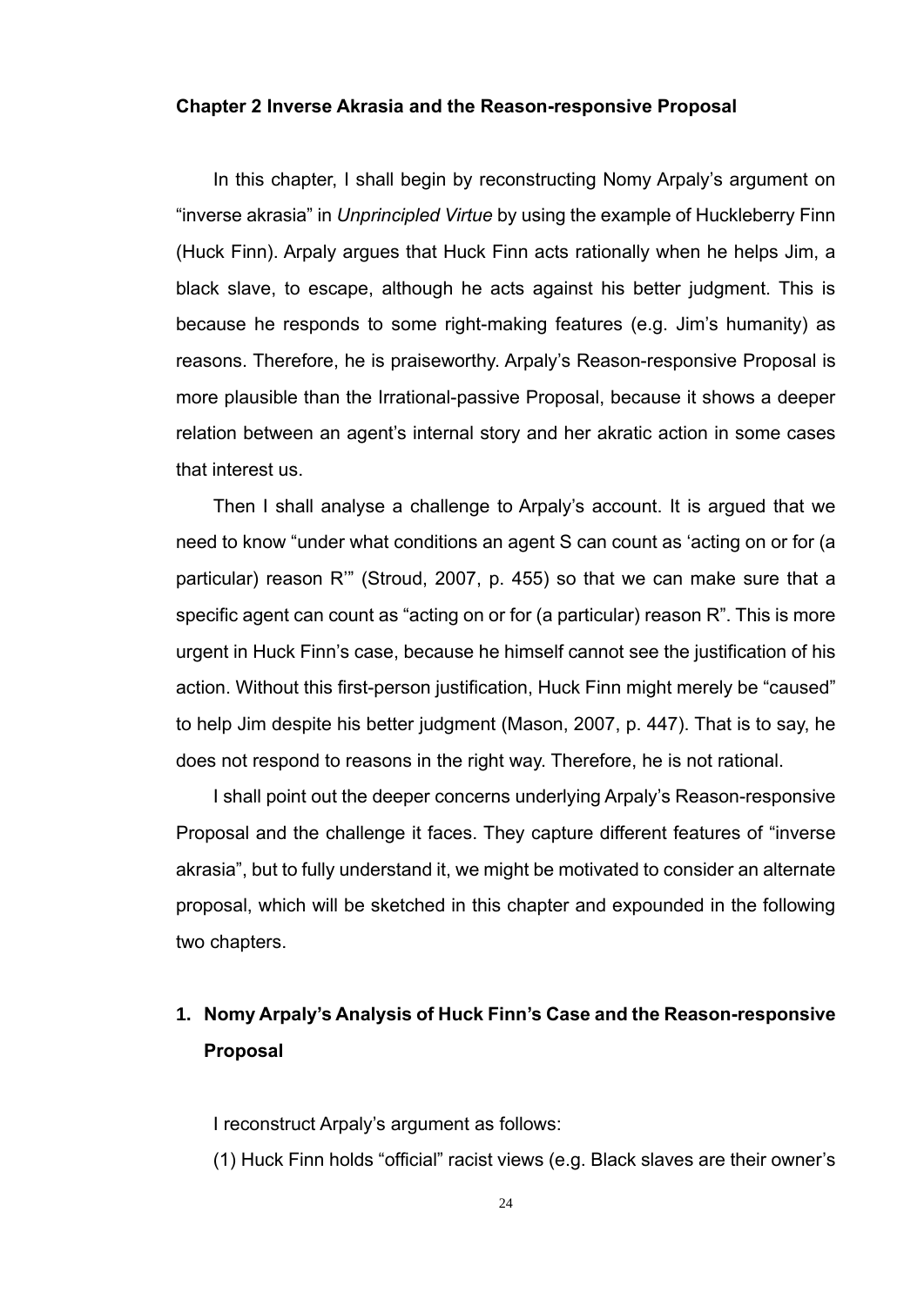property), though he is a boy with moral common sense.

(2) Huck Finn undergoes a perceptual shift when he gets along with Jim, an escaping slave: Perceiving the similarity between himself and Jim, Huck Finn begins to see Jim as a friend and treats him more equally (e.g. apologising to Jim<sup>6</sup> ).

(3) However, Huck Finn does not reflect on what (2) means.

(4) When the opportunity comes to turn Jim in, Huck Finn experiences a strong reluctance to do so. At the same time, it is true that: (4.1) Huck Finn does not change his explicit racism, while (4.2) he has come to see Jim as a person.

Propositions that Arpaly argues for:

(5) To act for a certain reason, the agent does not necessarily know she is acting for that certain reason. However, the reason is not an external reason either for it (5.1) has been registered (though overlooked or underestimated in deliberation) by the agent AND (5.2) it reflects the agent's concern.

(6) Acting for moral reasons means acting for some right-making features.

And

(7) "Praiseworthiness as Responsiveness to Moral Reason (PRMR): For an agent to be morally praiseworthy for doing the right thing is for her to have done the right thing for the relevant moral reasons." (2003, p. 72)

Therefore:

(8) Huck Finn is acting for reasons (e.g. Jim's humanity), given (1) (2) and (5);

(9) Huck Finn is acting for moral reasons, because his reason is of the rightmaking kind; i.e. (6) applies;

(10) Huck Finn is morally praiseworthy, given (7) and (9).

In this argument, providing that  $(1)-(4)$  are part of the story, and  $(8)-(10)$  are derived from (5)-(7), what needs elucidation is (5)-(7). Before that, I shall cite Arpaly's explanation of what reasons, overwhelming reasons and reason-

 $6$  For the occasion in the novel, see Chapter 15: "It was fifteen minutes before I could work myself up to go and humble myself to a nigger; but I done it, and I warn't ever sorry for it afterwards, neither. I didn't do him no more mean tricks, and I wouldn't done that one if I'd a knowed it would make him feel that way."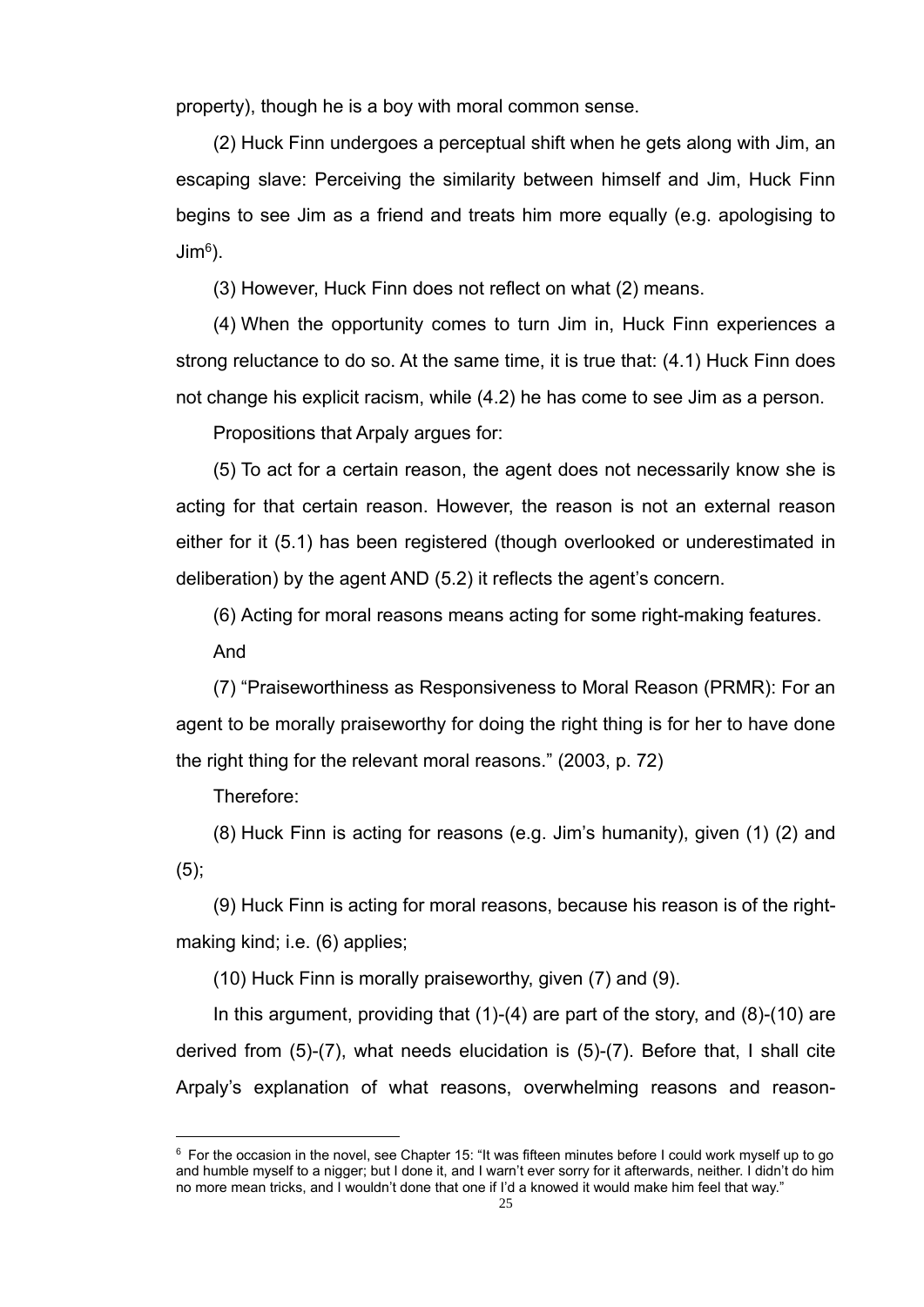responsiveness mean in this picture:

"…I will assume, for purposes of argument, that one only has a reason to act in a certain way to the extent that the relevant course of action is likely, given one's belief, to satisfy one's desires, and that acting rationally, whatever it turns out to be, involves doing one has overwhelming reasons to do, for these reasons. (Ibid., p. 37)"

It is obvious that Arpaly accepts the reason-responsive understanding of rationality (or "acting rationally"), which has been distinguished from the account that takes rationality as static coherence between different mental states in Chapter 1<sup>7</sup> . Arpaly thinks acting rationally means acting for conclusive reasons. We will discuss in what way an action can count as one "for" reasons (rather than one merely "aligning with reasons") in the next section. The point at issue here is that Arpaly thinks incoherence between a better judgment and action does not give an exhaustive description of the irrationality of an akratic action. Moreover, the incoherence between an irrational all-things-considered judgment and an akratic action might be more rational than a coherence between an irrational allthings-considered judgment and an enkratic action. It is more crucial to figure out (1) whether the agent, one way or another, responds to reasons she picks up implicitly or explicitly from the outside world and (2) whether the reasons themselves are good.

Bearing the reason-responsive view of rationality in mind, we can understand (5). In (5), it is likely that the agent does not tell the strength of the reasons she has and the right way to respond to them, especially when she is not good at thinking. As a result, she may make a mistake on what she ought to do all-thingsconsidered. That does not mean that her mental states are totally opaque to her, but merely that she might overlook or underestimate some of them. This might manifest a failure of her self-reflection, but it does not invalidate the reasons she has, nor does it exclude the possibility that she responds to these reasons

<sup>&</sup>lt;sup>7</sup> Arpaly does discuss what her proposal would look like within the static picture which focuses on coherence (Ibid., pp. 45-46). However, given her final attempt to go beyond this coherence, it is plausible to say that she supports the dynamic understanding of rationality.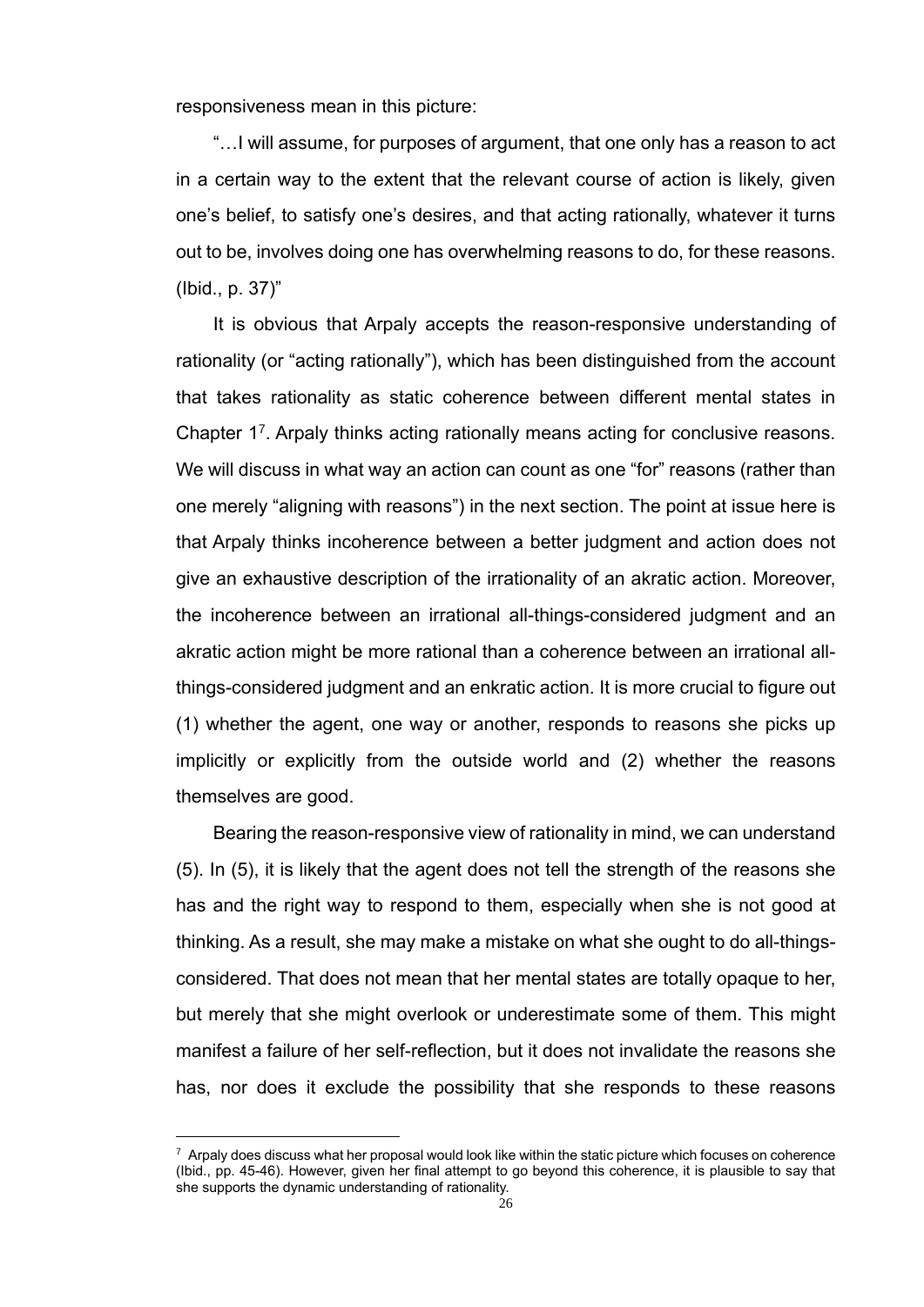regardless of the faulty deliberation. Arpaly argues that Huck Finn is an example. Since Huck Finn is reluctant to turn Jim in, and we can find reasons (e.g. Jim's personhood) based on relevant mental states (though not in his deliberation) in his personal history as well as the causal relation between these reasons and the action, it is justified to say that Huck Finn is acting for reasons.

(6) and (7) sound plausible, partly because they do not intend to offer a substantive list of right-making features. Huck Finn responds to good reasons, because it is what motivates him to act (i.e. Jim's humanity) that makes the action praiseworthy. Then Huck Finn is praiseworthy<sup>8</sup>.

We can call Arpaly's interpretation of inverse akrasia the "Reason-responsive Proposal". The basic idea is that even if an agent acts against her better judgment, it is possible that she responds to good reasons. In other words, it denies that a better judgment one makes in a situation is the only channel of one's reasonresponsiveness. Therefore, it tells us the internal story of the agents in cases of inverse akrasia: they are not mere bystanders to their action, and thus akrasia, at least inverse akrasia, can be distinguished from compulsion and contribute to our understanding of rationality.

# **2. A Challenge: What Can Count as Responding to or Acting for a Reason?**

When we discuss the way Arpaly understands rationality, we have already seen a problem: Arpaly seems to claim that (1) the reason-responsive mechanism can respond to reasons though sidestepping the mechanism of deliberation (2) the mechanism could correct the faulty deliberation sometimes. However, this might be counterintuitive. Deliberation, of course, can be irrational itself, and correction via another mechanism (e.g. conscience, emotions or "common sense") is not impossible. However, can the sources of correction be seen as reason-responsive? After all, deliberation is the process we intentionally enter to weigh the reasons we have and make a judgment. Then a general standard for

<sup>8</sup> See also Arpaly, 2006, p. 13.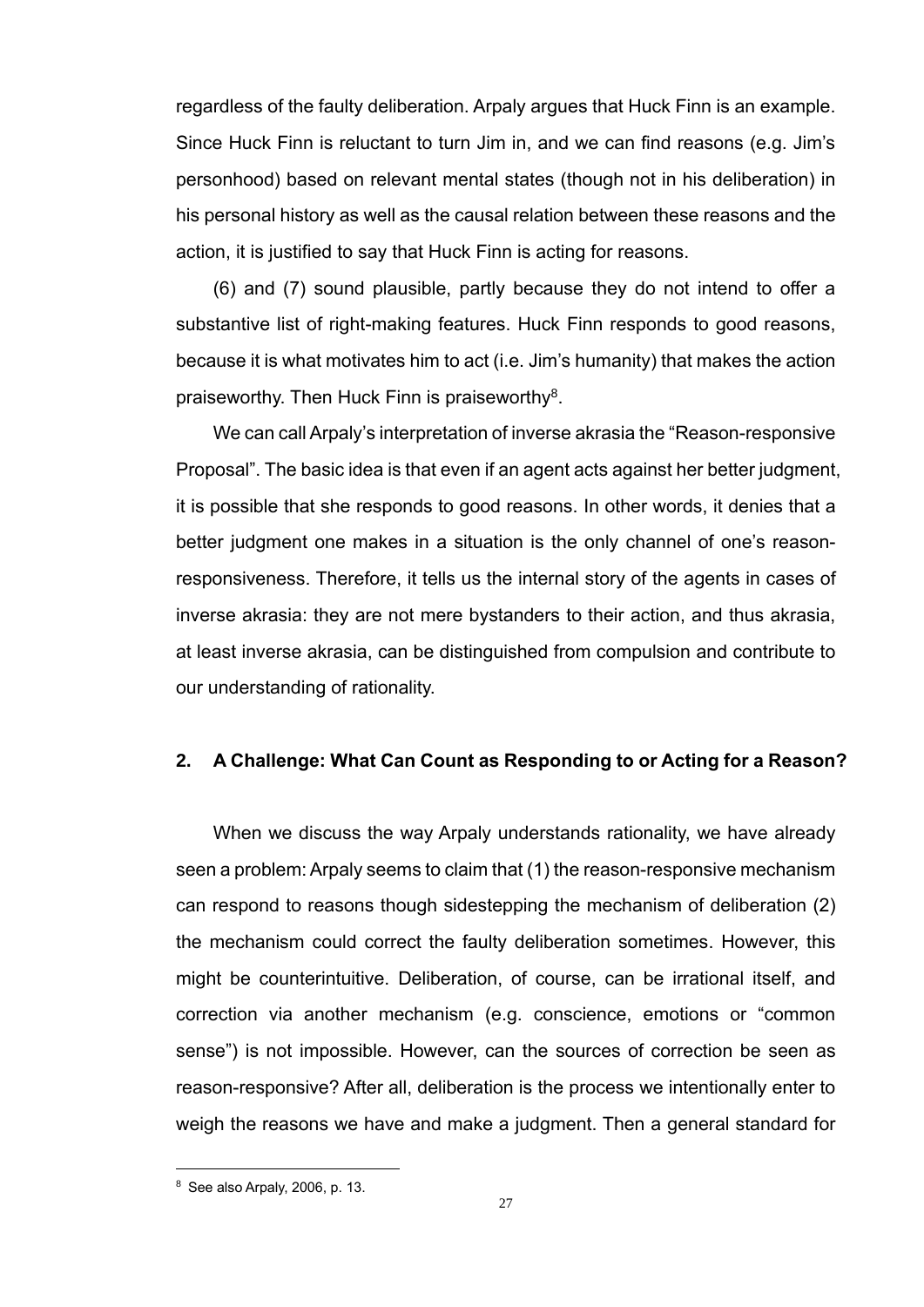reason-responsiveness or acting-for-reasons is needed.

The worry raised by Sarah Stroud is: "what are the general truth-conditions for R's being, not just a reason to Φ, but S's reason for Φing?" (2007, p. 455) There is a distinction between the claim that "Jim's personhood is *a reason* to help him" and that "Jim's personhood is *Huck Finn's reason* to help him". This would be obvious if Huck Finn can articulate what he takes as reasons. Suppose that he says that "I do not turn Jim in to irritate his owner whom I hate". It follows that Jim's personhood is *a reason* to help him nonetheless, but it is not *Huck Finn's reason* in this case. By contrast, if he says that "I do not turn Jim in because he is a person like me", then we tend to think "Jim's personhood is *a reason* to help him" and "Jim's personhood is *Huck Finn's reason* to help him" in this case.

In both cases, we might trust the two "alternate" Huck Finns' first-person narratives. However, in the "real" Huck Finn's case, tension emerges. On the one hand, the distinction between "R's being *a reason* to Φ" and "R's being *an agent S's reason* to Φ" must stand. No matter how obvious R's right-making features and its relation with Φing may seem to us, we cannot infer that S is necessarily responding to R when she Φs. This is because we can conceive mental states, in which R is absent, that actually cause the same S's Φing. Therefore, to ensure that "R is S's reason to Φ", we need to know something about S's mental states.

On the other hand, in the case of Huck Finn, if we explore his mental states, the first thing manifesting might be a conflict between his racist beliefs and his tendency to act against the beliefs. We cannot find an explicit piece of explanation of his action in the form that "a certain R is Huck Finn's reason to help Jim to escape", even if we can find his cumulative changes and his reluctance to turn Jim in in his personal history.

Then, how can we piece together what we find and conclude that a certain R (say, Jim's personhood) is Huck Finn's reason to help Jim to escape? If Huck Finn himself sees his acting for R in a certain way, R's function as Huck Finn's reason might be ensured. Therefore, we need some general truth-conditions for R's being S's reason to Φ, which might be a set of constraints on the way R is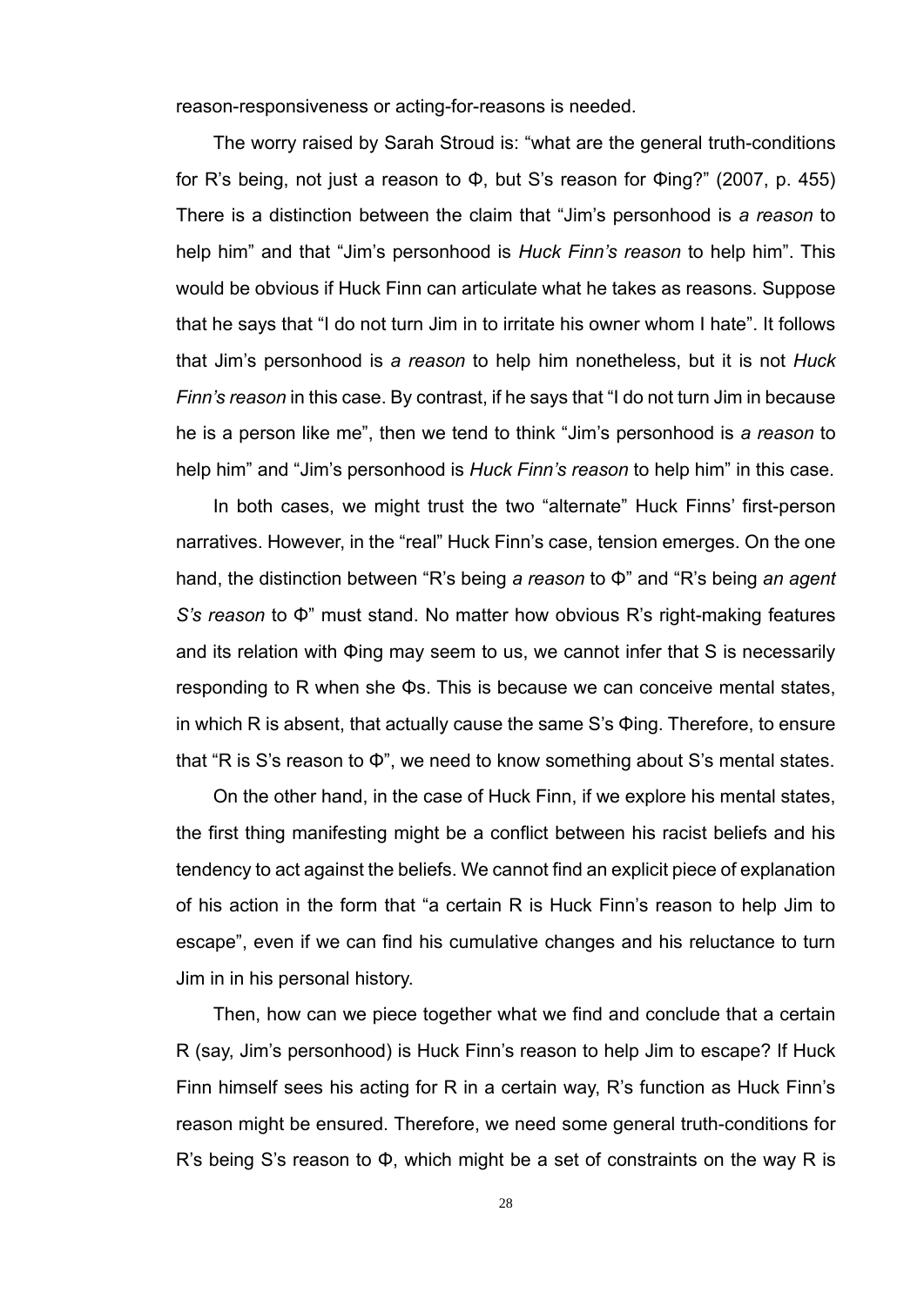related to S's mental states. For example, Elinor Mason argues that general truthconditions for "R's being S's reason to Φ" (or "S does Φ for R") would necessarily exclude the case of Huck Finn as a case of reason-responsiveness, if it is an akratic case. The general truth-condition she offers is: S is able to see the justification of her action from her point of view. Mason's argument (2007, pp. 444-45) can be formulated in the following way:

(1) A distinction must be made between a rational response to a reason and a merely causal response to a feature of the situation.

(2) To judge whether an action is a rational response to a reason or a merely causal response to a feature of the situation, we should rely on the "Justification Internalism Constraint": an action is reason-responsive if it is justified from the agent's point of view. That is to say, "the agent must be able to see what the justification is".

(3) Cases of "internal blurting": It is possible that an agent does not see the justification of her better judgment, because the judgement is caused by her idleness.

(4) Cases of "being rational without deliberation": It is possible that an agent sees the justification of her action without deliberation, because reasonresponsiveness is broader than deliberation.

(5) The "akratic cases" in question can be interpreted in two ways:

(5.1) Irrational Action Interpretation: An agent sees the justification of her better judgment first-personally, and she does not see that of her akratic action first-personally. Given (2), her akratic action is not reason-responsive. She is akratic and irrational.

(5.2) Pseudo Better Judgment Interpretation: Given (3) and (4), it is possible that an agent does not see the justification of her better judgment first-personally, but she does see that of her action against her better judgment first-personally. However, since the better judgment, in this case, is not reason-responsive, an action against it cannot be called an "akratic action", in the strict sense.

If we apply it to Huck Finn's case, the conclusion would be: Huck Finn is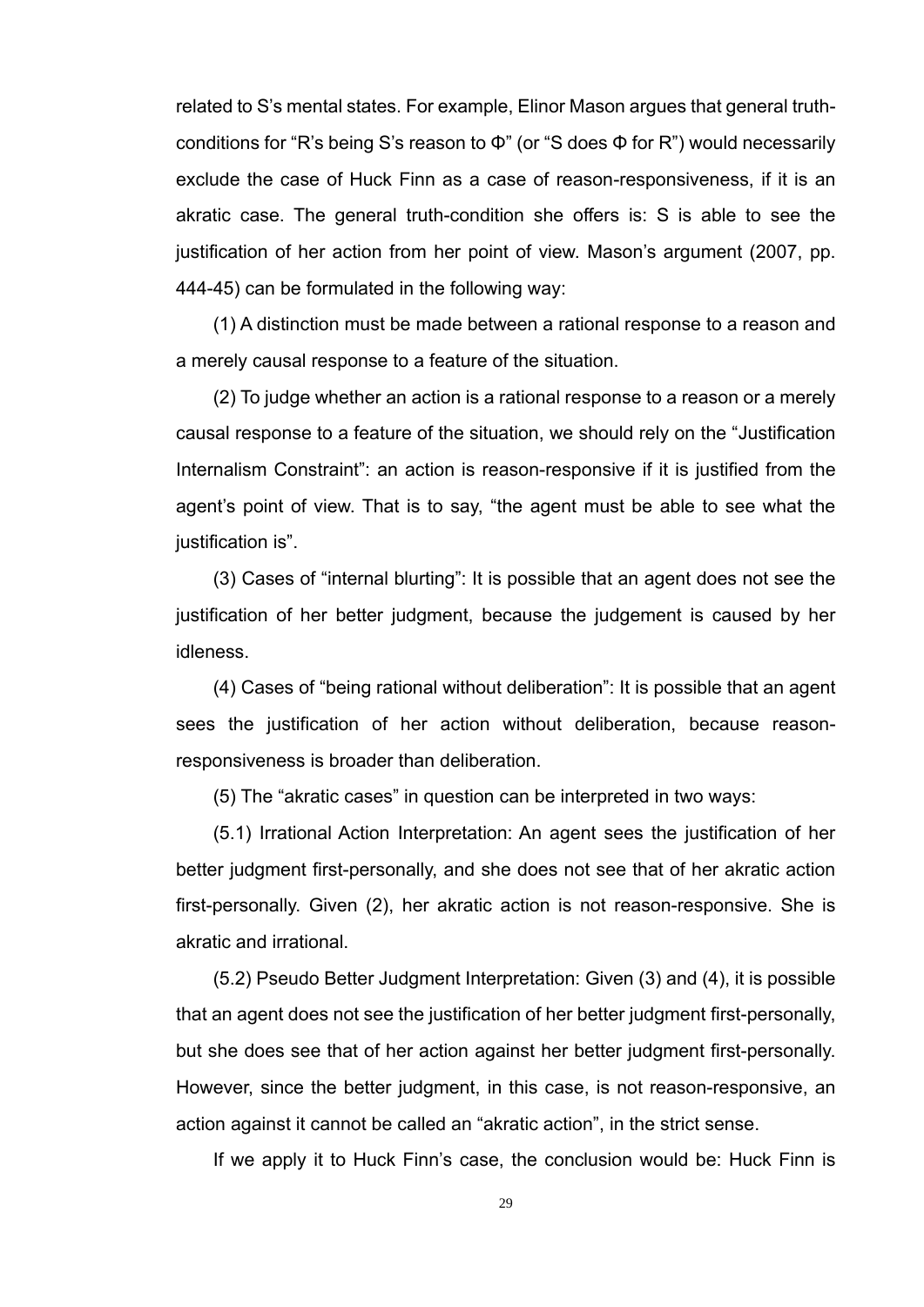EITHER akratic *and* irrational, OR he is rational *and* enkratic.

According to the Irrational Action Interpretation, Huck Finn is not responding to Jim's personhood as a reason when he does not turn Jim in, because he could not see the reason as the justification of his action from his point of view. Instead, he does it in a non-reason-responsive way. Therefore, he is akratic in the sense that he acts against his better judgment, but he is not rational given that he violates the "Justification Internalism Constraint".

By contrast, according to the Pseudo Better Judgment Interpretation, Huck Finn's judgment made against the background of the racist narrative of the society is not "a better judgment" but merely what Mason calls "an internal blurting". That is to say, the racist attitude is a mere product of idleness rather than a genuine better judgment. Therefore, an action against it is not "real" akrasia. At the same time, Huck Finn has been dimly aware of the justification of treating Jim equally from his point of view. Then given that he sees the justification of his akratic action internally, his following action can count as responding to a reason, and his better judgment is insignificant.

Then, what is the challenge two interpretations would put to Arpaly's proposal? According to Arpaly, obviously, the Irrational Action Interpretation would be uninteresting. However, the Pseudo Better Judgment Interpretation is unsatisfying either. Huck Finn's better judgment is not a simple internal blurting, which would be corrected if he could think more carefully. Therefore, it would not be a case of a pseudo better judgment. Moreover, we can find little evidence to support that Huck Finn sees the justification of his akratic action: In the novel, Huck Finn has a group of mental states: "he [Jim] had an uncommon level head" (Chapter 14) for a black slave; "He was mighty" (Chapter 23). However, it is true that: (1) Huck Finn does not have a belief that "a black slave with an uncommon head is entitled to be free" or "if a black slave is mighty, he could not be turned in". Therefore, he does not make an inference based on the information he has, nor does he see it as a justification of his action; (2) Huck Finn has a belief that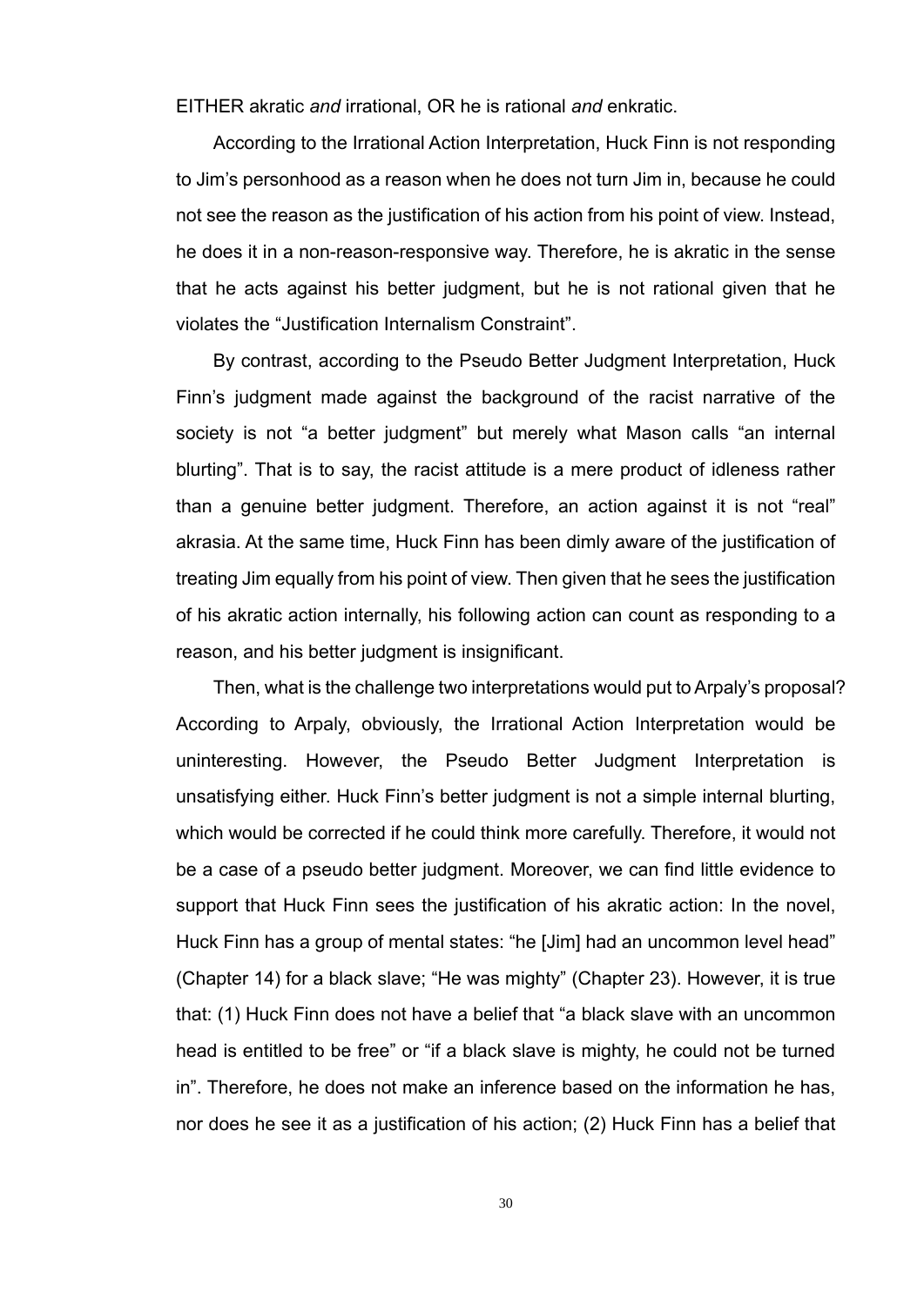turning Jim in is the right thing to do, and doing the opposite thing is shameful<sup>9</sup>.

Now, we can see the tension: On the one hand, Arpaly would admit that (1) to respond to reasons, a special kind of relation between a reason and the agent's mental states should be established. We might need a richer internal story of the agent rather than robotic causation. On the other hand, it seems to Mason that (2) the hallmark of a response to reasons is a justification seen from the agent's first-person point of view. If (2) flows from (1), then Arpaly cannot be right when she says that Huck Finn, who "does not have the belief that what he does is right anywhere in his head" (Arpaly, 2003, p. 77), can respond to reasons when he acts akratically.

Arpaly could reject the "Justification Internalism Constraint" and offer a less demanding standard for reason-responsiveness: "If the content of a group of mental states – under the most common story these would be beliefs and desires, but they do not have to be – *adds up* to compelling reasons to do something, and these mental states *motivate* me to do it by virtue of the very feature that makes them good reasons, good premises in a practical inference – then I have responded to a reason." (Arpaly, 2006, p. 70, emphasis mine) An agent can count as responding to reasons if her mental process goes in this way. We can call this the "Right Way Constraint". Unlike the "Justification Internalism Constraint", it does not necessarily exclude akratic action. An agent might notice these rightmaking factors, see them as conclusive reasons and act for them. This would be a case meeting the standard. Likely, even though an agent merely registers these factors and fails to see the justification of them, she could respond to reasons if her mental states "semi-automatically" process in this way.

The differences between the two standards offered by Mason and Arpaly are significant. Both of them accept that an agent could respond to reasons without deliberation. Nonetheless, Mason argues that an agent who acts against her better judgment can act for reasons only if (1) her better judgment is mere

<sup>&</sup>lt;sup>9</sup> In Chapter 31, Huck Finn thinks "it would get all around that Huck Finn helped a nigger to get his freedom; and if I was ever to see anybody from that town again I'd be ready to get down and lick his boots for shame."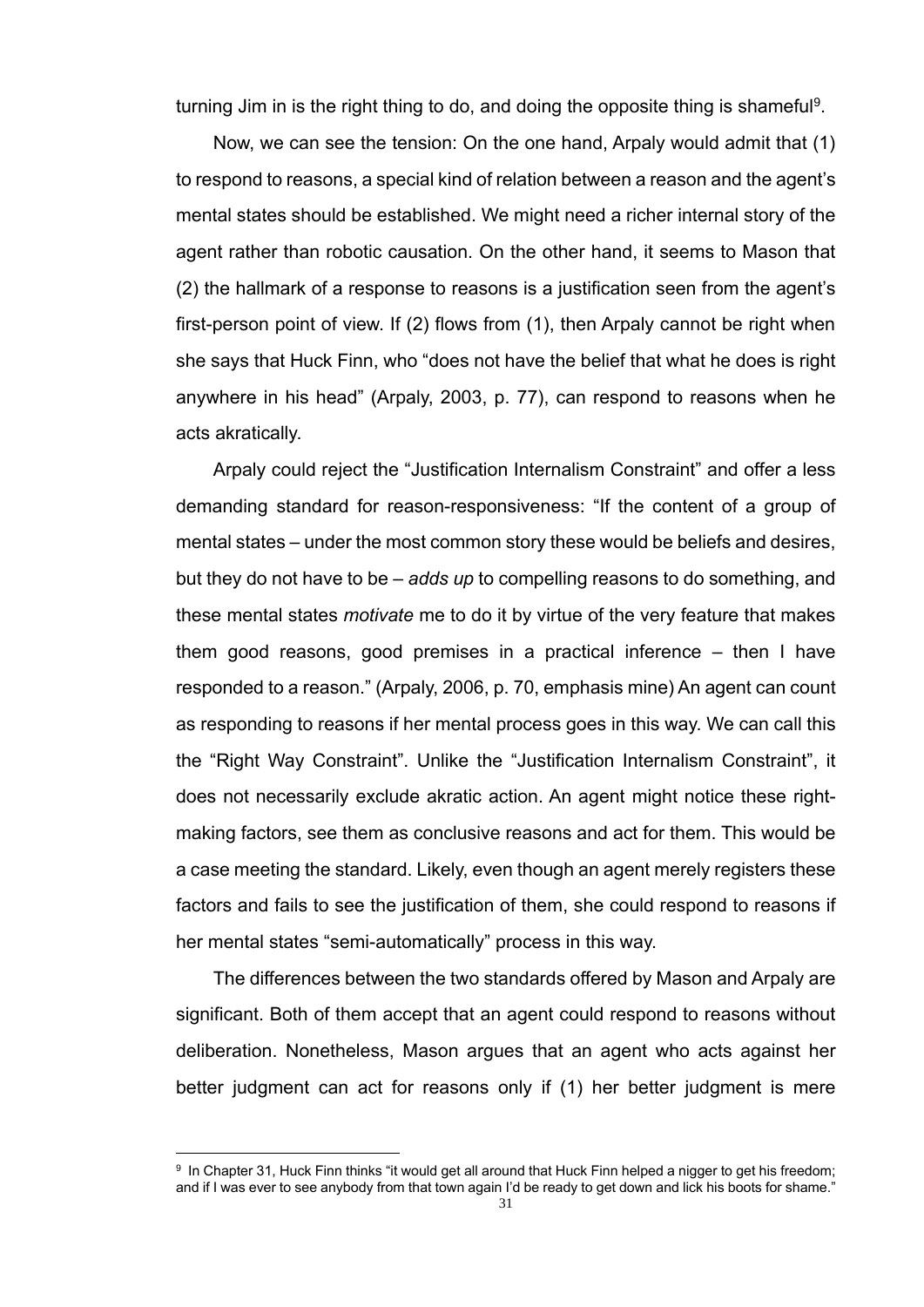"internal blurting" the justification of which she does not see, and (2) she sees the justification of her action. According to the "Justification Internalism Constraint", an agent cannot simultaneously act against what she gives her first-person justification to *and* respond to reasons. By contrast, Arpaly argues that an agent can do this, because her mental process can function in accordance with the "Right Way Constraint", although it violates the "Justification Internalism Constraint".

It is hard to weigh the two different constraints on reason-responsiveness. Instead of doing it, in the next section, I will return to Huck Finn's case, and argue that the different interpretations in this section focus on two distinct aspects of cases like Huck Finn's, and an alternate proposal will be raised to grasp both at the same time.

## **3. An Alternate Proposal (First Impression)**

In this chapter, so far, we have discussed:

Arpaly suggests a dynamic reason-responsive view of rationality. This picture can accommodate the cases in which the agent seems to act better when she acts against her better judgment. It is not a mere lucky coincidence. Rather, although akrasia necessarily implies an inconsistency between one's judgment and action, if the action itself has features of reason-responsiveness (e.g. tracing some right-making features), then the inconsistency would be much less important than the static understanding of rationality might suppose. However, the crux of Arpaly's proposal is that it might be counterintuitive and theoretically problematic to say akratic agents, like Huck Finn, respond to reasons when acting against their better judgment. According to Mason, a standard for reasonresponsiveness is required, which would distinguish it from a causal response; the standard would be a kind of first-person justification, which is different from deliberation; akratic action against one's first-personally-justified better judgment would lack the first-person justification, so it is not rational.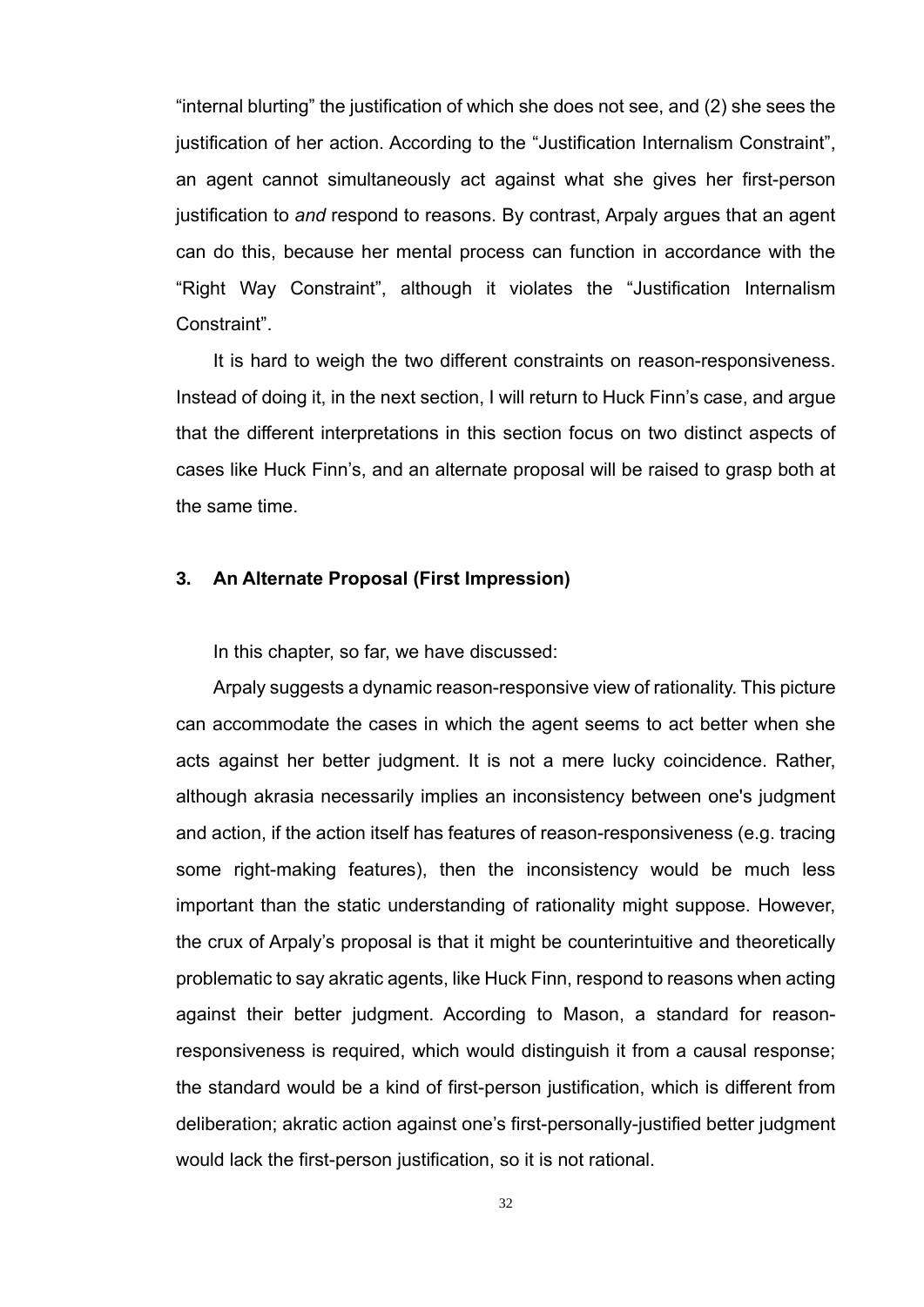Therefore, concerning Huck Finn's reason-responsiveness, we might get the opposite interpretations if we accept different standards of "what count as reasonresponsiveness". It is significant because they reflect distinct understandings of our rational capacities. In this section, we will slightly deviate from the route we took and consider a relevant question: when they get different interpretations of the case by applying different standards, what are the features they try to grasp? By answering this question, we might find a starting point for an alternate proposal outside the discussion on reason-responsiveness.

Arpaly focuses on the feature that Huck Finn does engage with his action in an active way. This special engagement, she supposes, could be explained only by reason-responsiveness. If what motivates Huck Finn would be "some purely atavistic mechanism – akin, perhaps, to the tendency some animals have not to harm creatures with infantile features" (Arpaly, 2003, p. 76), the case might be uninteresting in two ways. First, it speaks little of what kind of person Huck Finn is. Second, he might not be praiseworthy. There must be a different internal story of Huck Finn.

However, Mason argues that the irrational colour of Huck Finn's action cannot be overlooked. If we think Huck Finn takes his better judgment seriously and sees the justification of it, then his action has a reason-insensitive feature.

Both features are constitutive elements of Huck Finn's case. It seems that Huck Finn's rational capacities do face a real crisis. They are not reliable for either Huck Finn or anyone who wants to interpret the case by the Reason-responsive Proposal. This is not simply because Huck Finn's action is not justified by a deliberation, but because Huck Finn's action is not justified by himself. However, we could not retreat to some purely atavistic mechanisms, which are close to the motivational system in the Irrational-passive Proposal, because we would give up the richness of the case and the praiseworthiness of Huck Finn. Now, it might be helpful to change our direction and find a new option other than the Reasonresponsive Proposal (which needs further defence) and the Irrational-passive Proposal (which we feel reluctant to retreat to).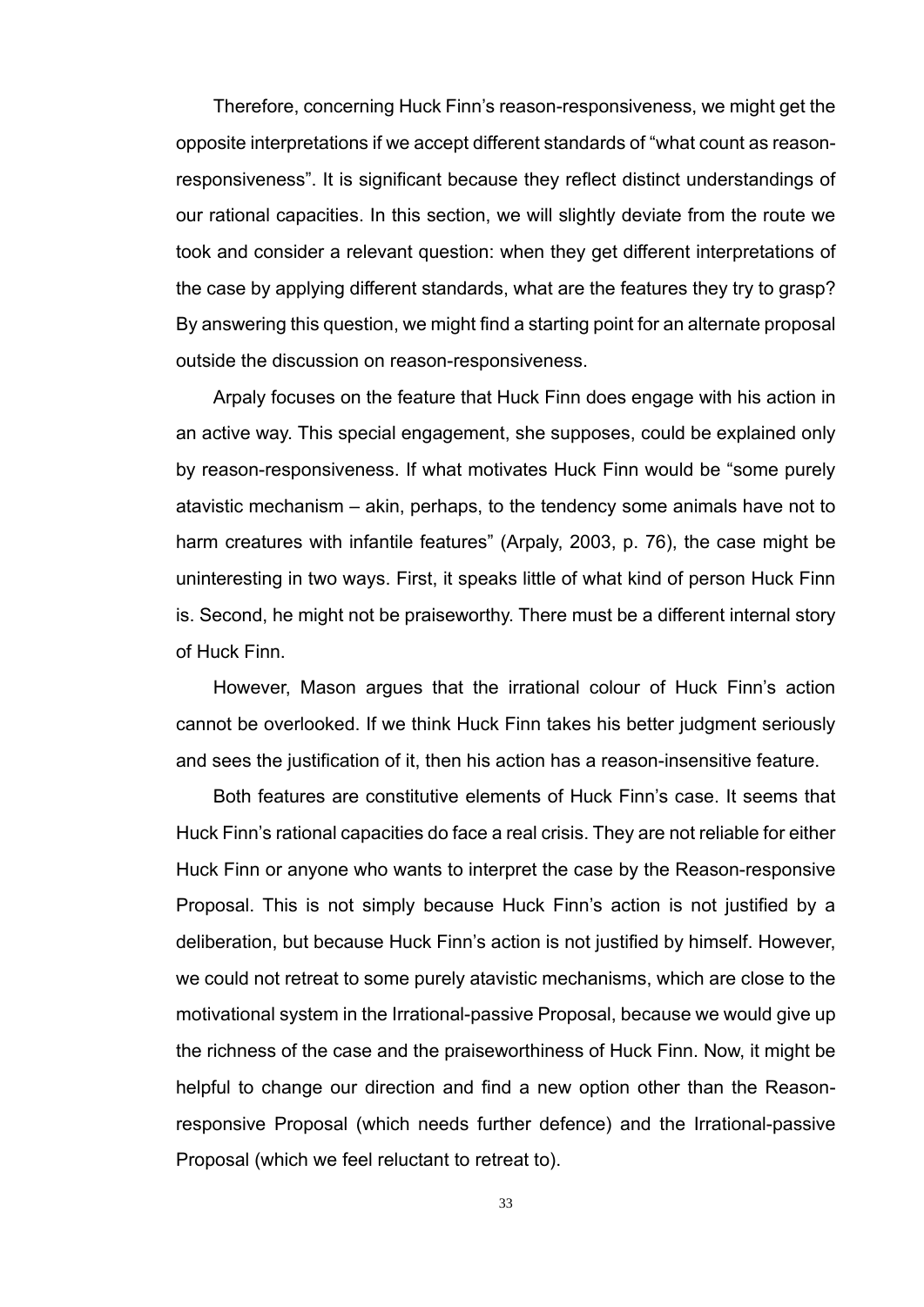Firstly, let us consider two examples. Huck  $F$ inn<sub>2</sub> is similar to the original Huck Finn, except that he is much better at reflecting on what happens to him. He did not get any opportunities to closely observe black men's behaviour, nor did he feel the necessity to reflect on his racism until he met Jim. Therefore, other things being equal, Huck Finn<sub>2</sub> realises that Jim is equal to him. "Then, why should I turn him in? My prior beliefs and attitudes are wrong. He deserves equality and liberty." Huck Finn reckons, and then racist beliefs are overridden.

By contrast, Huck Finn<sub>3</sub> is similar to the original Huck Finn, except that he is more sensitive to any changes within himself. He sees himself as a compassionate boy who deeply cares about the happiness of other people. However, before he met Jim, he did not feel black men are his fellow-creatures and his compassion towards them had not been invoked. Then, other things being equal, Huck Finn<sub>3</sub> realises that he cannot help liking Jim and trying to protect him. "I have good reasons to turn Jim in," Huck Finn<sub>3</sub> thinks, "but I cannot bring myself to do it, just like I cannot help stealing bread in a kitchen to help a tramp. I feel guilty, but sometimes I am even angry at reason's harshness."

By the two cases, I shall make a slow move. Firstly, we can see the distinction between "R's being *a reason* to Φ" and "R's being *S's reason* to Φ" in the case of Huck Finn<sub>3</sub>. Huck Finn<sub>3</sub> does react to features newly appearing to him, but he does not respond to them in a reason-responsive way. Therefore, Huck Finna's case is not an implicit version of Huck Finn<sub>2</sub>'s case, given that Huck Finn<sub>3</sub> brings his special feelings towards Jim into consciousness and considers it as something in opposition to the reasons at hand. It seems plausible to say that Huck Finn<sub>3</sub> does not respond to reasons.

Secondly, without Huck Finn's explicit first-person justification, we cannot know whether the original Huck Finn's case is an implicit version of Huck Finn2 or that of Huck Finn<sub>3</sub>, then it is problematic to say that Huck Finn responds to reasons without knowing it rather than that he is "motivated" by something other than reasons without noticing it. Admittedly, the former is philosophically clearer to us. Accordingly, it would be easier if we could find a parallel of the former in a

34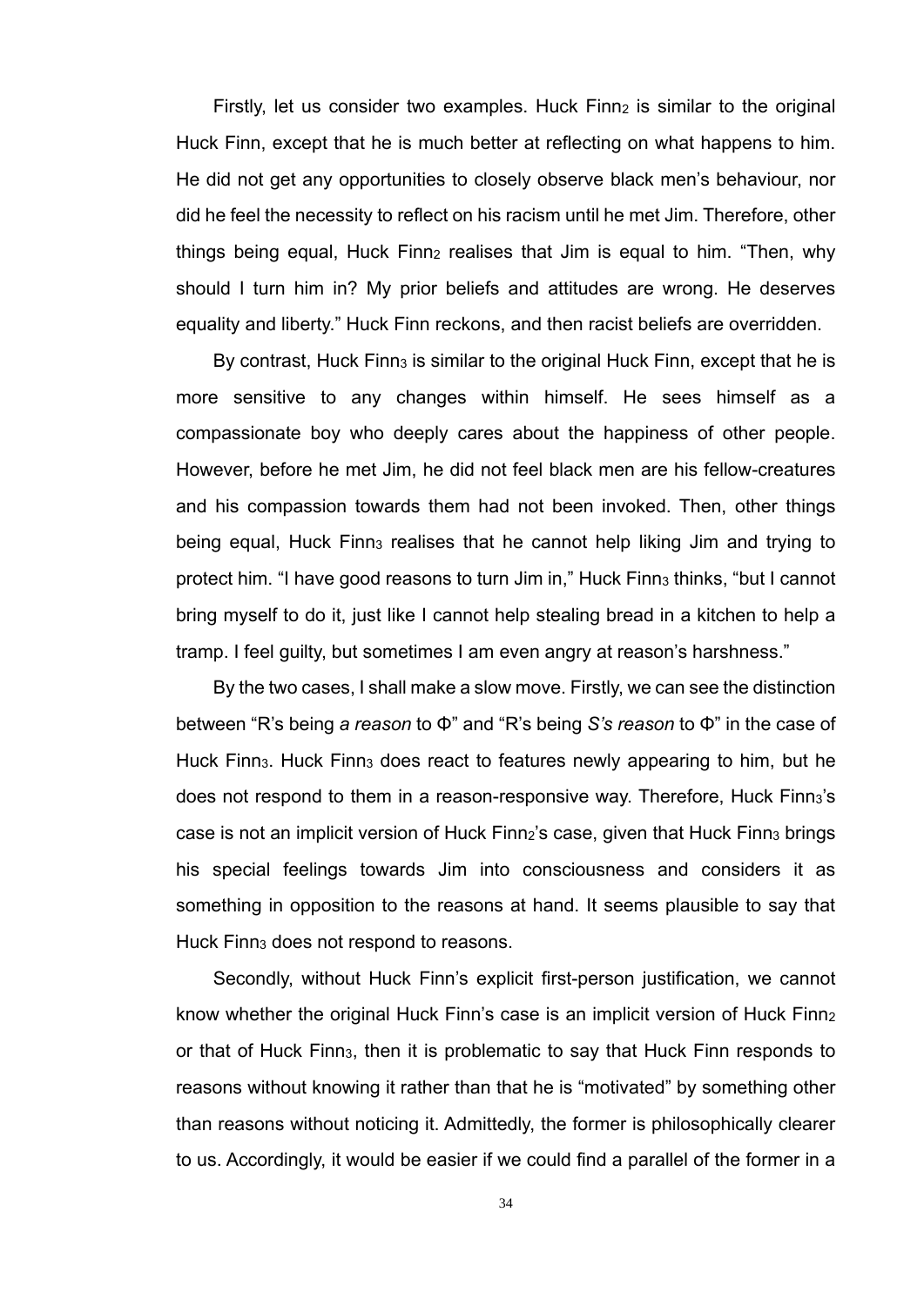case that we have not made sense of. That is to say, if we are certain that Huck Finn is an implicit version of the explicit reason-responsive Huck Finn<sub>2</sub>, it is plausible to merely relocate the mechanism in operation in Huck Finn<sub>2</sub> to somewhere less transparent within Huck Finn. By contrast, Huck Finn<sub>3</sub>' case itself is obscure. However, without further investigation, we cannot say in which case what happens to Huck Finn $_{2/3}$  is closer to that to the original Huck Finn.

Furthermore, I suppose that if the original Huck Finn can be closer to the Huck Finn3, a state quite different from that depicted by Arpaly (i.e. that Huck Finn responds to reasons without knowing it) might manifest itself:

A state "X" where the strength of one's caring about an object is disproportionate to the weight of it as a rationalising reason. That is to say, at this stage, the agent's caring about<sup>10</sup> an object O motivates her to find relevant reasons<sup>11</sup>, but the reasons in favour of what she cares about are overridden by others. Her caring about O functions in a "bare" way, nonetheless. At this point, Huck Finn, if understood in this way, has *tried* to respond to reasons in the sense that he has traced what could count as reasons, and arrived at a better judgment. However, there is a significant discrepancy between the reasons in favour of his caring about O and the strength of his caring about O. Then Huck Finn's letting Jim escape is genuinely against reasons from his perspective, and even from a third-person perspective, we cannot attribute reason-responsiveness to his action rather than his better judgment of which he sees the justification.

This can help us to see why the akratic action, though seemingly independent of the reason-responsive mechanism, is not alien to the person. It is motivated by the agent's caring about a certain object, which, on certain occasions like that in Huck Finn<sub>3</sub>'s case, can function in a quite active way.

<sup>&</sup>lt;sup>10</sup> What "caring about" means here is not clear, and it will be explained in the next chapter. However, at this stage what we need to think about is merely a pre-philosophical understanding of this phrase, and our intuition that "caring about O" is, without further philosophical reflection, a bit different from "being attracted to O" or "acknowledging O's value".

<sup>11</sup> Normally an agent might take the object's value as a reason. Moreover, she could take the fact that she cares about it as a reason (e.g. since she cares about the object, she could not bear its suffering) as well. However, it is not necessarily the case for (1) she might not realise the fact that she cares about the object, or the fact that the extent to which she cares about it could make a difference in her rational judgment; (2) she might think her caring about the object does not reflect the real value of the object, and she does not take her caring about the object as a reason. We will return to this point in Chapter 4.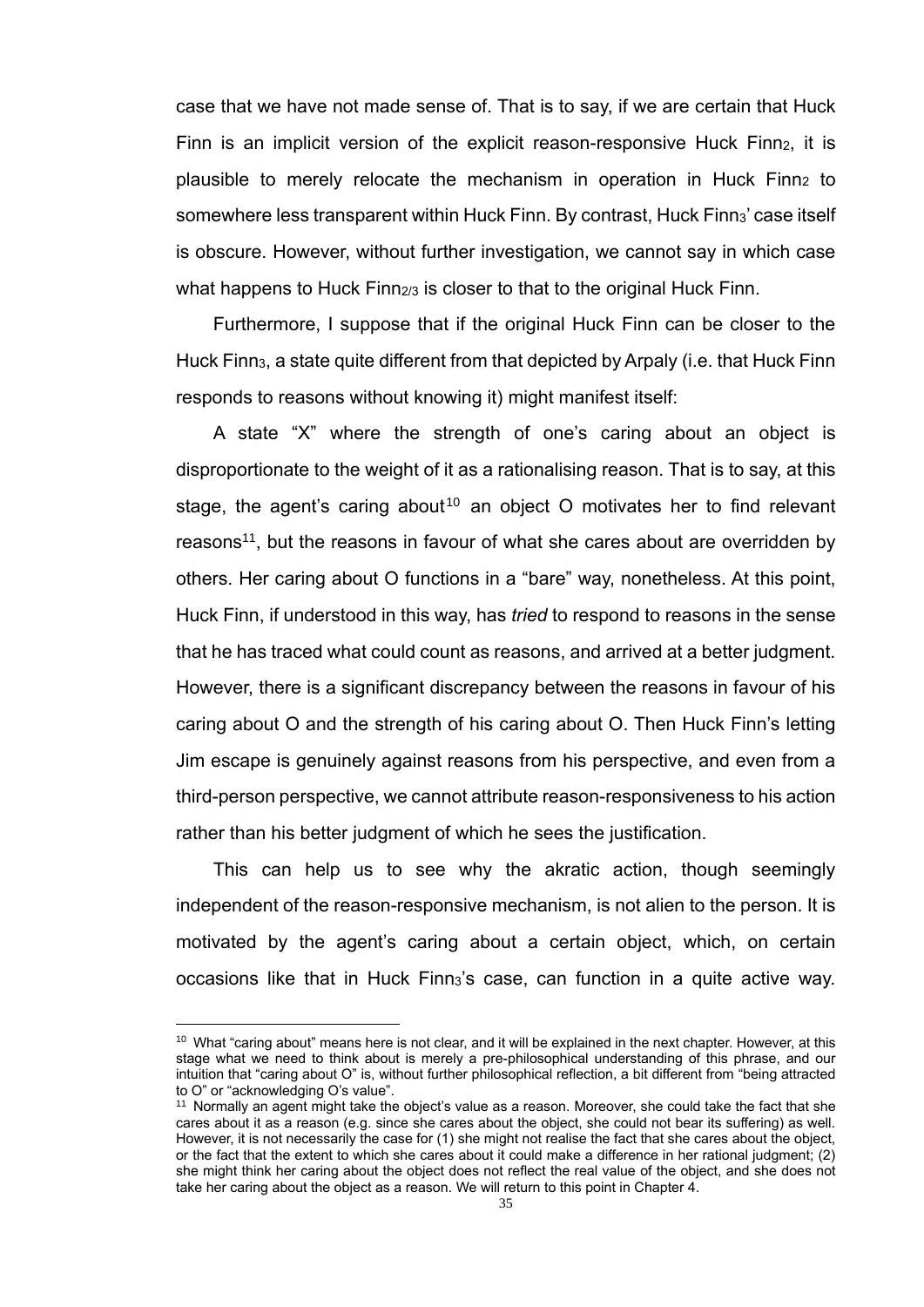However, we are left with some questions: How can it happen? Can the "state X" collapse to part of a blind mechanism that has already been considered by Arpaly? The underlying mechanism needs further elucidation, and this will be done in the following two chapters. Here I will end this chapter with several cases in which the mechanism of caring about would be more noticeable. Therefore, it might not be confused with reason-responsiveness, and the first impression it leaves can be vivid.

#### **4. Acting out of Caring about O**

#### **Example 1**

The Duke of She said to Confucius, "Among my people there is one we call 'Upright Gong [an upright man].' When his father stole a sheep, he reported him to the authorities."

Confucius replied, "Among my people, those who we consider 'upright' are different from this: fathers cover up for their sons, and sons cover up for their fathers. 'Uprightness' is to be found in this." (*Analects* 13: 18, Translated by Edward Slingerland).

There are two ways to interpret this case. One is that Confucius thinks the father-son relation should function as the overwhelming reason, and an upright man ought to act according to it. The other is that the word "uprightness" here is used in a merely rhetoric way. It means something right and humane. Accordingly, we can understand Confucius's view in two different ways: Confucius tries to point out what is correct to do here by emphasising what is the most important thing *qua* the overwhelming reason (the first way) <sup>12</sup> or *qua* what weighs over all reasons (the second way). If we take the second way, we might see a kind of caring function in a bare way.

 $12$  For example, Qingping Liu (2003, p. 239) thinks, according to the text, "so long as one's action comply with the highest principles of filial duty and are an attempt to achieve the end of serving one's parents, they will be naturally and necessarily right and good, no matter whether they violate other principles or standards of human action".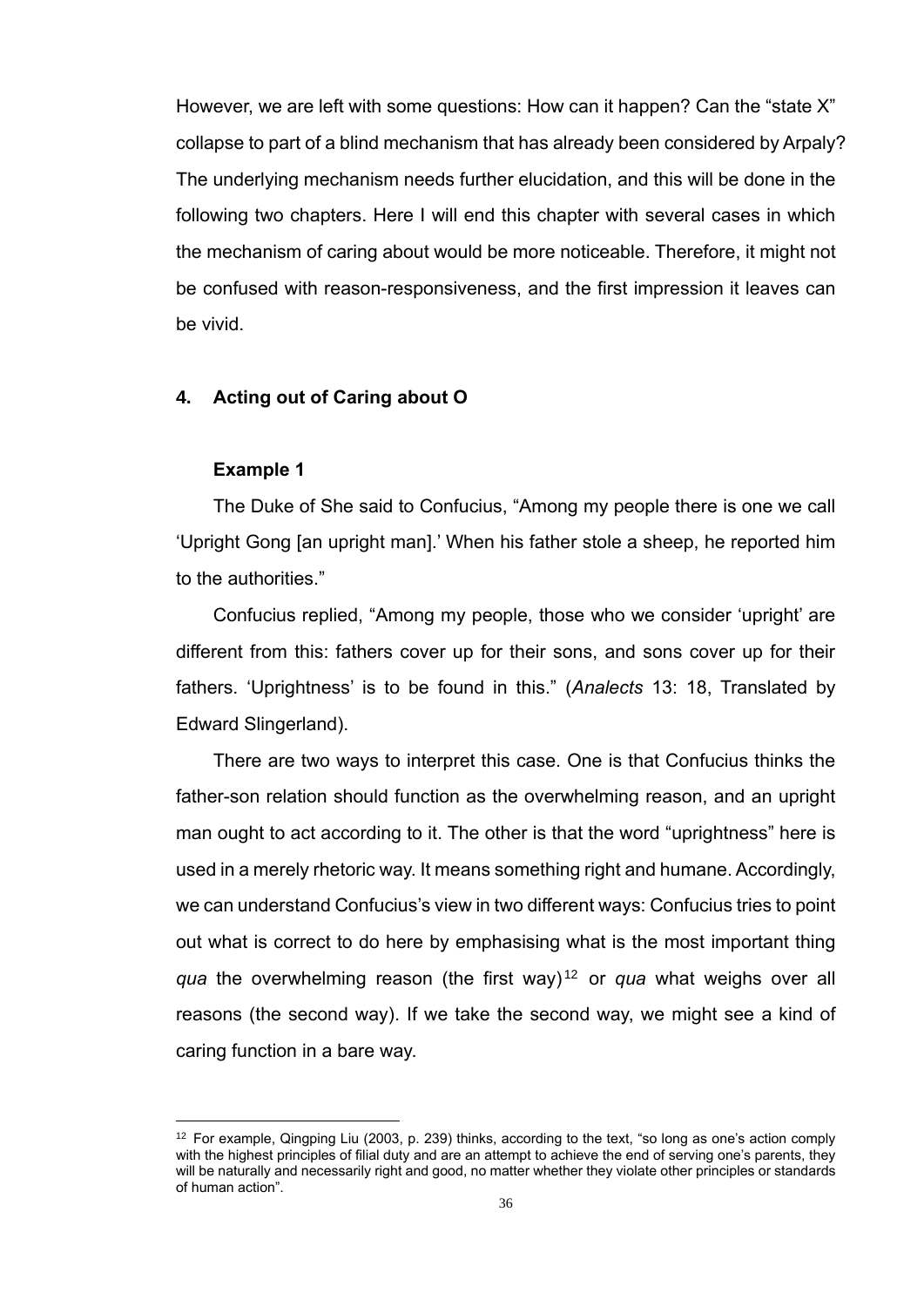**Example 2** (a story of Mencius who is the most famous follower of Confucius)

Tao Ying asked, "If, while Shun was Son of Heaven and Gao Yao was minister of justice, the Blind Man [Shun's father] had murdered someone, what would have happened?"

Mencius said, "Gao Yao would have apprehended him; that is all."

"But wouldn't Shun have prevented this?"

"How could Shun have prevented it? Gao Yao had received the authority for this."

"Then what would Shun have done?"

"Shun would have regarded abandoning the realm as he would abandoning an old shoe. Secretly, he would have taken his father on his back and fled, dwelling somewhere along the seacoast. There he would have happily remained to the end of his life, forgetting, in his delight, about the realm." (*Mencius*, 7a35, Translated by Irene Bloom)

Here the suggestion of helping one's father to get rid of punishment appears again. This is a case more like Huck Finn<sub>3</sub>'s case. Shun in this case and Huck Finn<sup>3</sup> seem to "follow their heart". They are motivated by something other than reason-responsiveness, but can we say that they are passive bystanders to their action? Shun is regarded as a role model in Chinese traditional culture, and it is (or "was") believed that he copes with his situation well, and I suppose that is mainly because he is seen as doing something appropriately, though he might not do it via the mechanism of reason-responsiveness.

**Example 3** (from *Southeast the Peacock Flies*. It is a poem written about two thousand years ago.)

The Background: A clerk's mother hated the clerk's wife. She forced the clerk to divorce his wife and arranged another marriage for him. During that period, a parent's authority was absolute, and the clerk, as a servile son, knew it. However, he decided to commit suicide with his ex-wife, whom he loved deeply. Before that, he returned home and talked with his mother: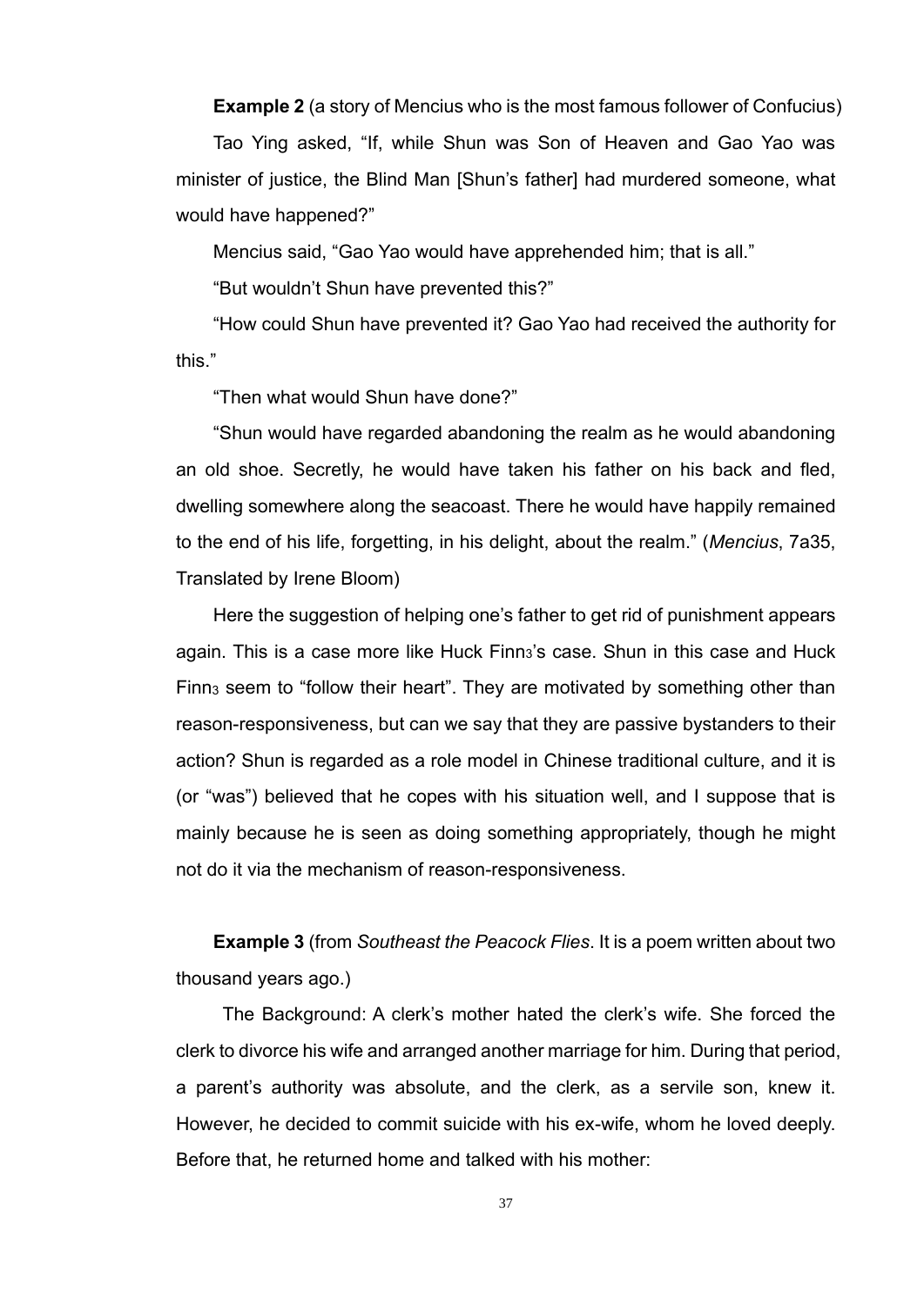"The clerk returned to his home, ascended the hall, bowed to his mother: 'Today the winds blow fierce and cold, the cold winds break the tree limbs, and harsh frost collects on the orchids in the garden. Your son today goes into darkness, leaving you behind all alone I do this bad thing of my own will do not rail at the gods or spirits. May your years be like the rock on the southern mountain, your four limbs sturdy and straight.' When his mother heard this. her tears fell in time to her words: 'You are the son of a great family who have served in high government office. Don't be foolish and die for this woman, when she is so far beneath you! The family to the east has a virtuous daughter, her beauty the boast of the whole city. Your mother will arrange for you to have her, it will be done in the space of a day!' The clerk bowed once more and withdrew, in his empty bedroom sighed unendingly, then made his plan, determined to see it through, turned his head, looked toward the door, grief pressing in on him more cruelly than ever." (Translated by Burton Watson)

Like Huck Finn, the clerk thinks he is acting wrongly ("I do this bad thing of my own will— do not rail at the gods or spirits."). Sometimes he even shares the better judgment with his mother and apologises to her. If we follow the Reason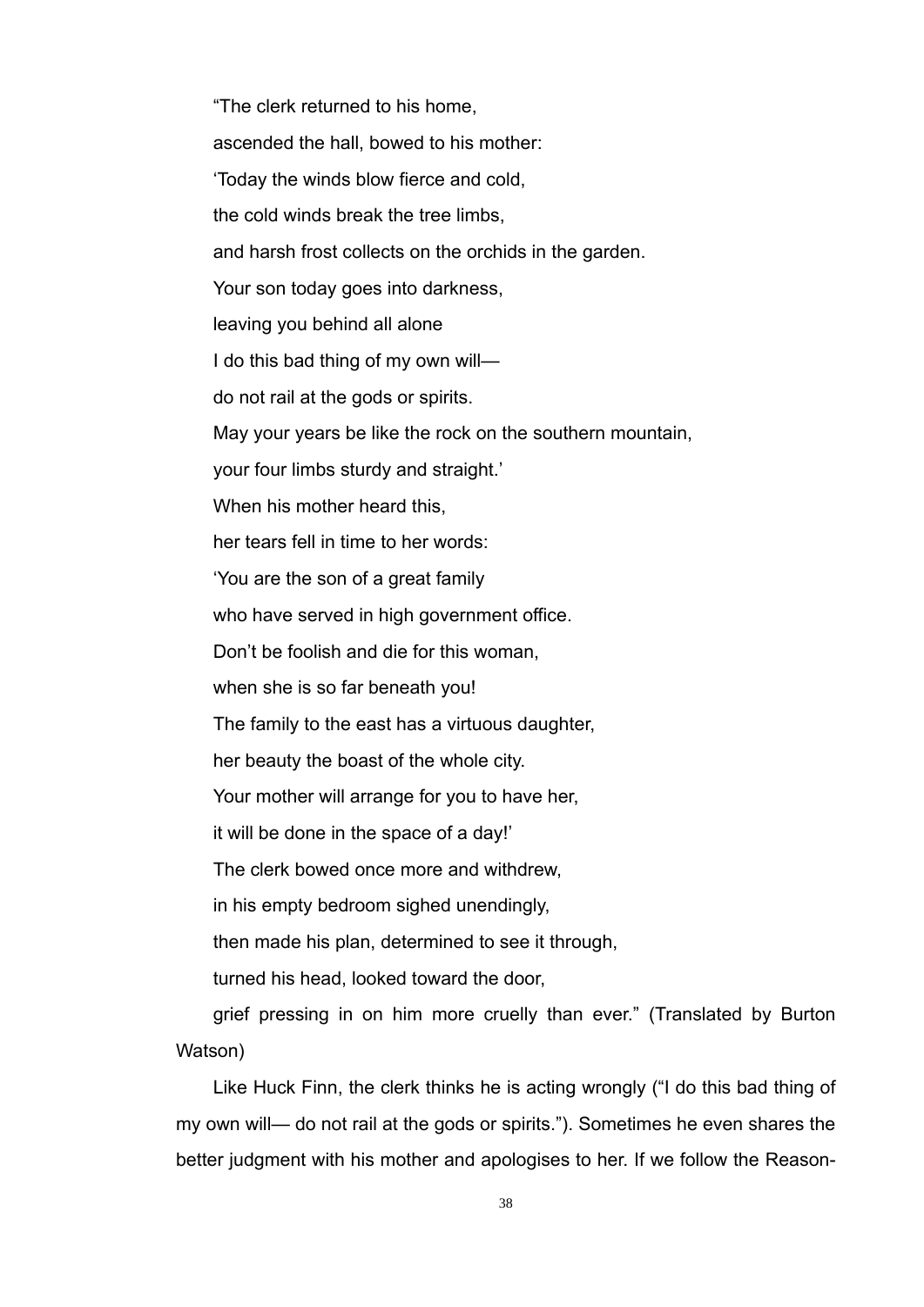responsive Proposal, we might think Huck Finn responds to Jim's personhood without explicitly knowing that. But in this case, it is hard to rationalise the clerk's love for his wife. The parallel between this case and the case of Huck Finn might be clearer if we read the following paragraphs in the novel. When Huck Finn helps Jim again by tearing up a letter he planned to send, he thinks:

"All right, then, I'll go to hell—and tore it up. It was awful thoughts and awful words, but they was said. And I let them stay said; and never thought no more about reforming. I shoved the whole thing out of my head, and said I would take up wickedness again, which was in my line, being brung up to it, and the other warn't." (Chapter 31)

When Huck Finn tells Tom that he plans to rescue Jim, he puts it in the following way:

"I know what you'll say. You'll say it's dirty, low-down business; but what if it is? I'm low down…" (Chapter 33)

We can find the similarities between Huck Finn's thoughts and the clerk's.

## **5. Conclusion**

In this chapter, we start by "inverse akrasia" and Arpaly's reason-responsive interpretation of it. It might face a challenge, because akratic agents, even in cases of inverse akrasia, do not see the justification of their akratic action. Then another question we could consider is: what features of the case in question do the different interpretations intend to capture? This leads us to deviate from the discussion of constraints on acting for reasons, and think about an alternative interpretation that relies on a mechanism of "caring about" which we have not considered yet. So far, only examples are offered to give a hint of its existence, and we largely rely on a pre-philosophical understanding of it. The concept of "caring about" will be further explained in Chapter 3, and an interpretation of akratic cases based on it will be given in Chapter 4.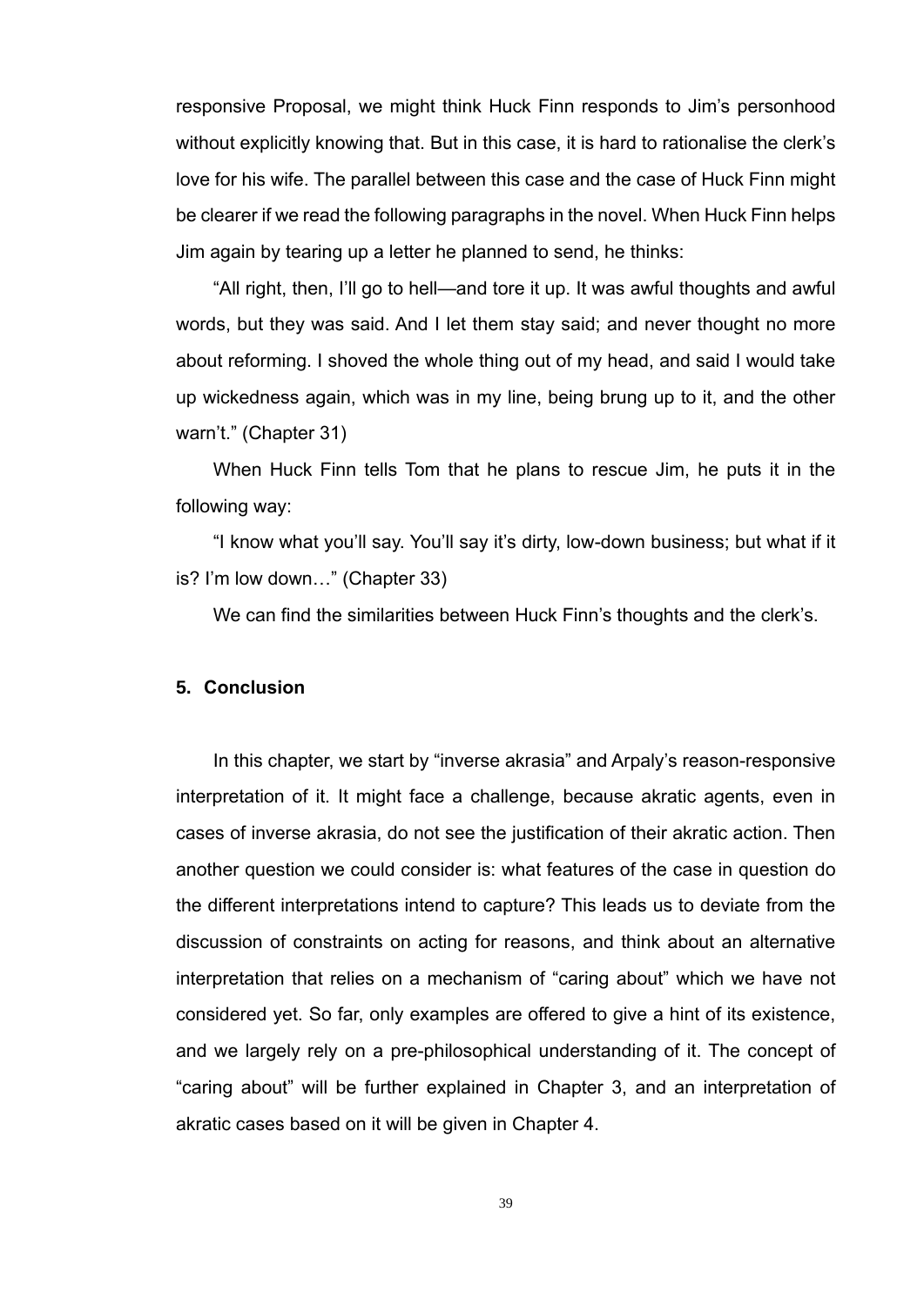## **Chapter 3 Caring about, Volitional Necessity and Discrepancies**

In the preceding chapter, the tension in some cases of akratic action can be seen. Intuitively, these cases are different from some trivial cases (e.g. an agent, knowing that she ought not to eat sweet food, eats a chocolate bar). This is because they convey some information about the agent's mental states, which might not feature a mere conflict between Reason and Desire. This motivates the reason-responsive interpretation of cases like Huck Finn's. According to it, the fact that an agent acts akratically does not exclude the possibility that she acts for reasons in a non-deliberative way. However, by forming a better judgment, the agent seems to exhaust all her intellectual effort and fully express her willingness to act for good reasons. Moreover, she could see the justification of the judgment. Accordingly, when she acts against her better judgment, her first-person experience is different from a normal response to reasons. Therefore, on the one hand, we try to avoid a trivialisation of these cases; on the other hand, we might feel hesitant to attribute its peculiarity and importance to reason-responsiveness, and see it as over-rationalisation. Whether a Reason-responsive Proposal, with a more flexible understanding of reasons and acting for reasons, can avoid the worry of over-rationalisation will be discussed in section 5.1.

Now let us suppose: it is advisable to give due respect to akratic agents' experience from their first-person perspective (e.g. "I act wrongly!" "I'll go to the hell!"), and have a welcoming attitude towards a wider range of philosophical vocabulary on the condition that it helps us to understand the complicated human life. As a result, an alternative proposal can be offered, but before doing it in the next chapter, I shall focus on two concepts in this chapter to set the stage.

## **1. The First Concept: Caring about**

Harry Frankfurt thinks that the concept of "caring about" "appears to be so fundamental that a satisfactory analysis of it may not be possible at all" (1988, p.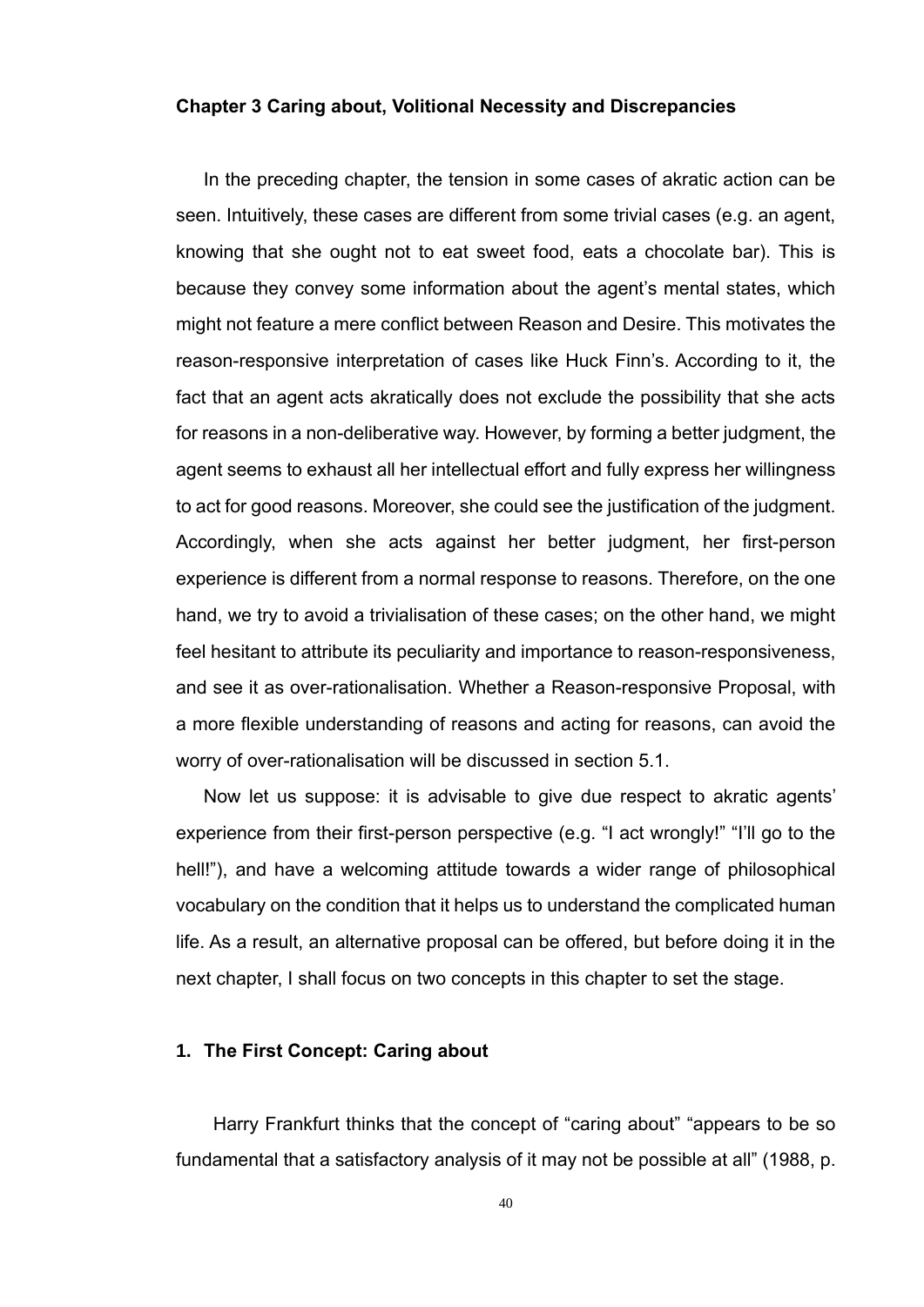82). However, we might be able to see what a difference it makes in our lives. By caring about some things, we make them important to us and guide ourselves by identifying ourselves with what we care about (2004, p. 23). Caring about implies "a certain consistency or steadiness of behavior; and this presupposes some degree of persistence" (1988, p. 84). As a result, we can organise our lives in a richer way different from a mere "formal relations of sequentiality" (1988, p. 83. See also 2004, p. 43). This is the way caring about functions in the dynamic personal history, and even if we merely take a static specimen from it, we can also see that caring about has a comprehensive influence, which some transient desires and urges would lack.

It might also explain why caring about is not under the direct control of the agent (2004, p. 44). She might intend to change the object she cares about, but sometimes she fails because her caring about it is not a transient desire. However, this is not frustrating. Without caring about anything, we "would not be disposed to make any effort to maintain any of the interests, aims, and ambitions by which we are from time to time moved" (1999, p. 162). In this sense, "what we care about" constitutes the essence of us (2004, p. 17). I shall compare caring about with some familiar concepts to show its irreducibility in spite of its vagueness.

# **1.1.Caring about Versus Urges and Instincts**

It is not difficult to distinguish caring about from some transient urges without any deeper root in one's self, like an urge to hurt a passer-by. However, when we consider some more stable and noticeable instincts accompanied by strong urges, finding the difference between them and "caring about" would be harder.

Let us start with an example offered by Harry Frankfurt (1988, p. 89, 1999, p. 111). A mother might see a lot of good reasons (e.g. a better future for her child) for abandoning her child for adoption, and she even judges that she ought to do it all-things-considered, but that is what she could not bring herself to do. A parallel case is rejecting euthanasia at the last minute without changing one's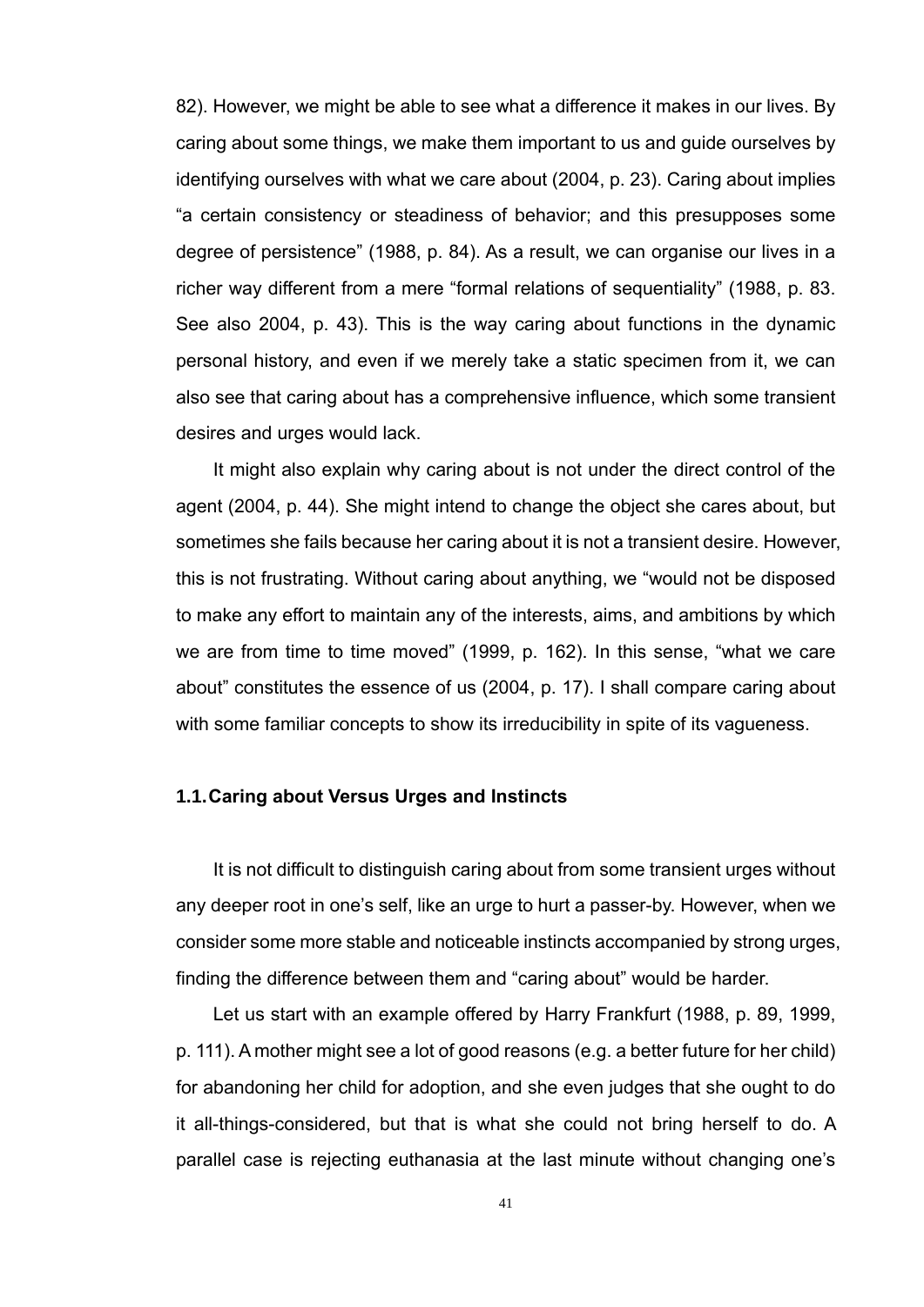better judgment that "I ought to die to stop suffering, all-things-considered" in *24 & Ready to Die*. In both cases, two judgments might be made: first, the mother and the patient care about her child and her life respectively, and their caring shapes their lives in a way with which they are so familiar that they might not notice and attach due importance when they deliberate. However, their caring about functions strongly when it is threatened. Second, the mother has a strong parental instinct while the patient has an instinct to live no matter how unbearable her life is. Therefore, when they act, they surrender to strong urges, which render them passive.

However, it does not mean that caring about is equal to instincts and urges, even in cases where it is natural to think of some corresponding instincts. There are two reasons. First, they have different phenomenological features. The brief depiction of the mother's case which has been offered leaves room for two different interpretations, and more details are needed. Frankfurt (2002, pp. 163- 64) suggests that we can imagine two mothers in this situation. Facing her failure to give up her child, mother<sub>1</sub> "may continue to wish that she could give the child away; and she may regret, and even chastise herself for, her inability to do so", while mother<sub>2</sub> "may recognize her discovery as a revelation not just of the fact that keeping the child is what is most important to her, but also of the deeper fact that it is what she truly wants to be most important to her". In mother $_1$ 's case, we might attribute her action to her parental instinct, while in mother2's case caring about appears.

Second, the way caring about functions is different from that of instinct or urges. Arpaly (2006, pp. 62-63) makes a distinction among "robot causation", "content-efficacious causation" and "reason-responsiveness". "Robot causation" functions at a physical or chemical level, while "content-efficacious causation" functions at the psychological level. In mother $_1$ 's case, it is more likely that she is subject to robot causation, and her physical (or neurological) states make it impossible to give up her child whenever she tries. After that, she might try to overcome this urge by establishing or strengthening the opposite robot-causal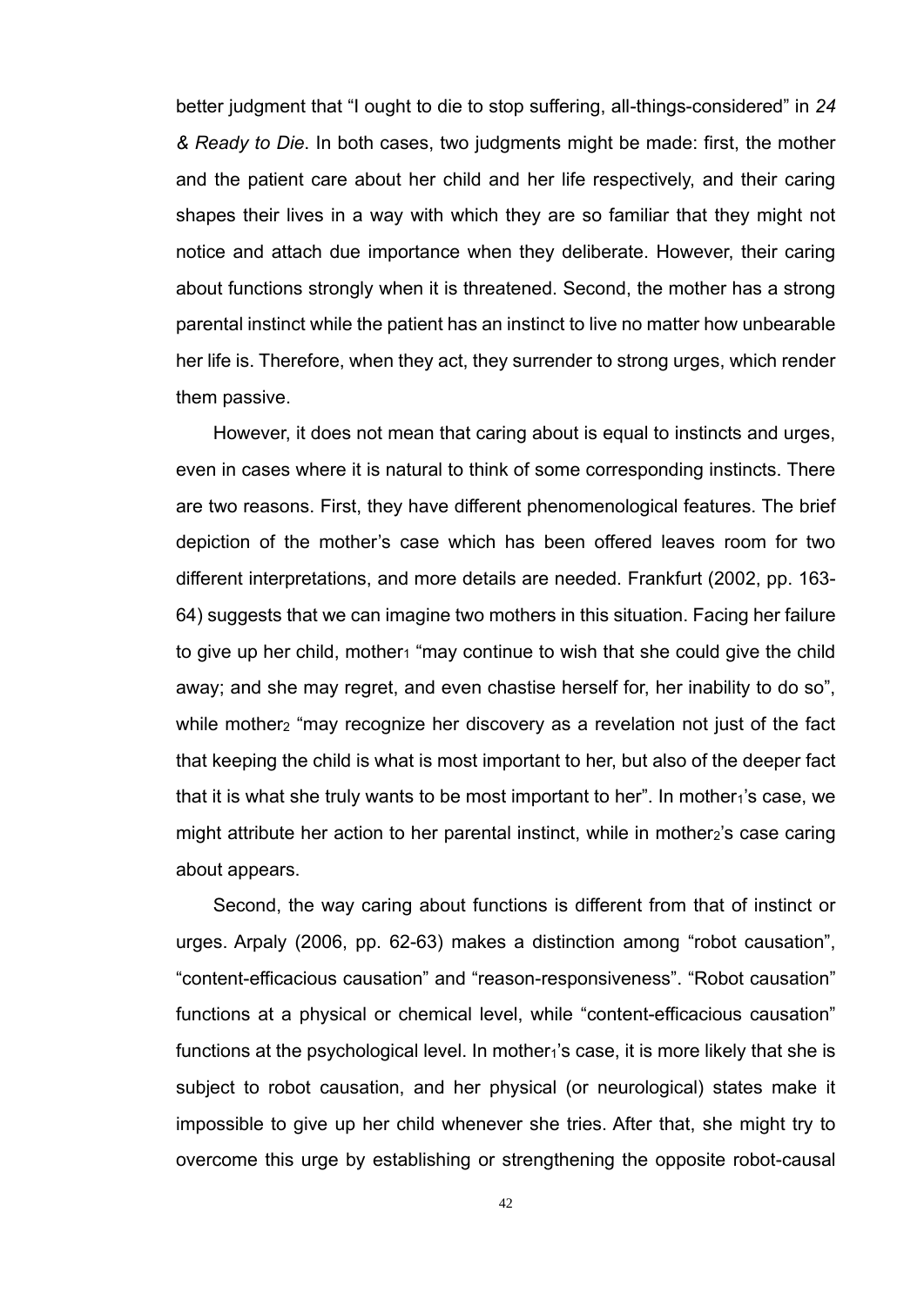chain. However, in mother<sub>2</sub>'s case, it is more likely that she would be immersed in a more comprehensive and vivid psychological atmosphere, in which the time she spent with her child, her child's innocent face and lovely eyes flood her and (at least, partially) cause her to act against her better judgment. This process is content-efficacious, because it is the content that makes a difference, so it can be distinguished from the robot causation in mere instincts and urges.

Therefore, even stable instincts with irresistible urges are different from "caring about" at phenomenological and causal levels.

## **1.2.Caring about Versus Desires**

Apparently, desires are more promising candidates, because they have more intimate relations to an agent than those of instincts and urges, which might lead to a richer first-person experience. Moreover, desires have a variety of contents, and their channel of causation is not as simple as "robot causation".

Arpaly and Schroeder (2014, pp. 105-10) offer a minimal theory of caring: for ordinary and healthy people, "one who intrinsically desires the wellbeing of another a great deal is always a person who experiences a broad range of emotions surrounding that person, and is always someone who would be said to care about that other person". They argue that this theory stands, unless we can find a case (which should be nonclinical) in which a person intrinsically desires the wellbeing of another person to a large extent but does *not* care about that person. If counterexamples cannot be found, it follows that X's caring about O can be reduced to a large-quantity and high-intensity version of X's intrinsic desire for O's wellbeing, and no qualitative difference is necessary.

Nonetheless, as far as I am concerned, this is not satisfying, given that the concept of caring about is designed to capture "the most distinctive feature of human life (Frankfurt, 1988, p. viii)". Let us consider an example from *The Master and Margarita*. Pontius Pilate presided over the trial of Jesus and his crucifixion. In this novel, Pilate secretly admired Jesus's philosophy and spirit, and thus he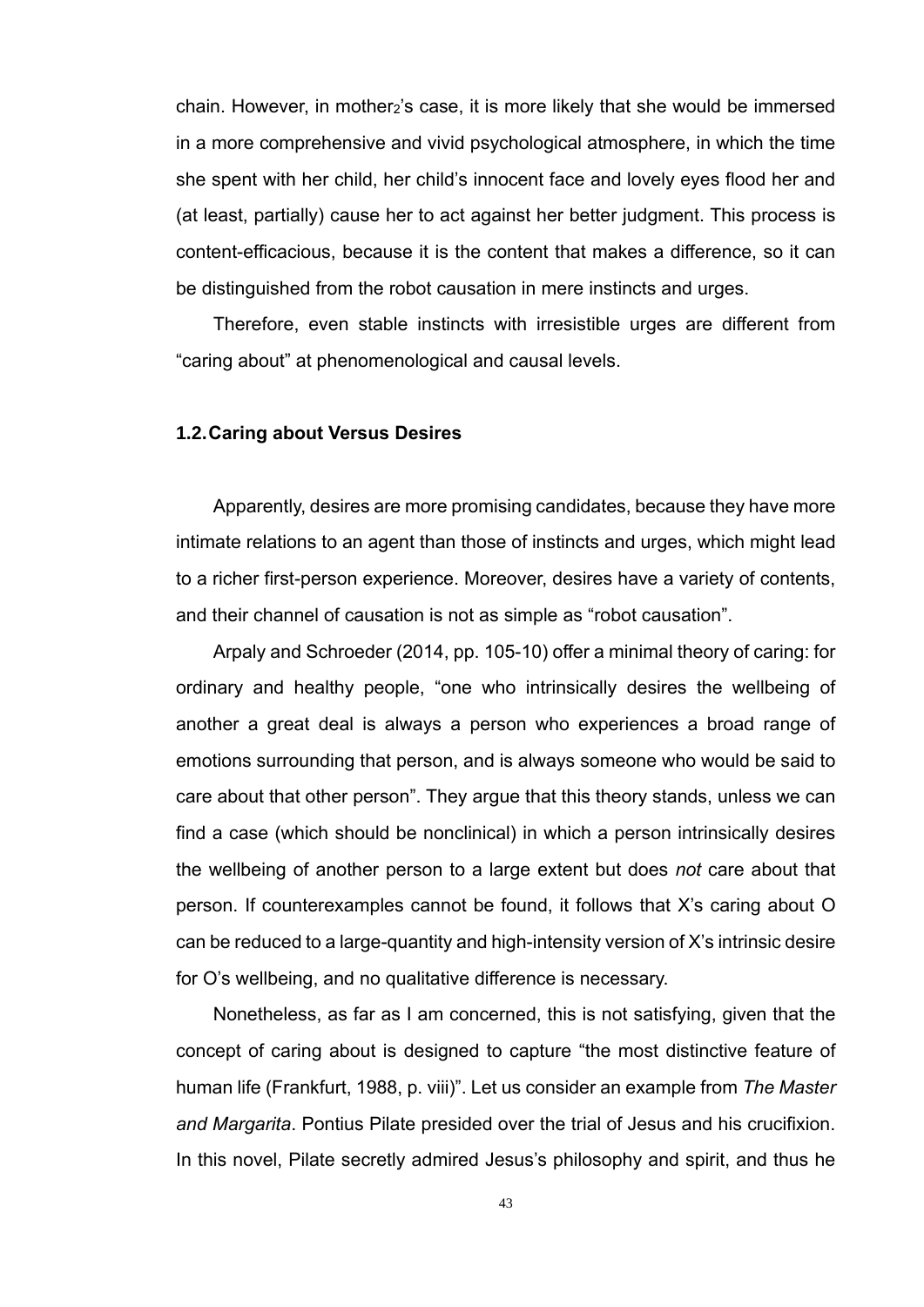resented himself for his cowardice and suffered from guilt. Here is an impressive description of how Pilate, and his loyal dog, suffer:

"For about two thousand years he [Pilate] has been sitting on this platform and sleeping, but when the full moon comes, as you see, he is tormented by insomnia. It torments not only him, but also his faithful guardian, the dog. If it is true that cowardice is the most grievous vice, then the dog at least is not guilty of it. Storms were the only thing the brave dog feared. Well, he who loves must share the lot of the one he loves. (Chapter 32)"

Why do both Pilate and his dog suffer? Pilate seems to suffer from his betrayal of what he cares about, and his dog from its owner's suffering. If we accept the minimal theory of caring, it follows that:

A. Pilate intrinsically desires the wellbeing of Jesus and his philosophy a great deal. = B. Pilate cares about Jesus and his philosophy.

C. Pilate's dog intrinsically desires the wellbeing of Pilate a great deal. = D. Pilate's dog cares about Pilate.

A and C are plausible, given that the concept of desires is applicable to both human and non-human animals without difficulties. To say the dog intrinsically desires its owner's wellbeing does not imply that it could understand what "wellbeing" means. Instead, it suffers when its owner seems miserable to it.

B is acceptable as well: from the way Pilate suffers from his wrongdoing, and the way the suffering shapes his mental life and behaviour, we might think that is the very thing the concept of caring about is meant to grasp. However, D might sound a bit strange. The dog's reaction might lead us to think it "loves" Pilate and it is willing to share Pilate's suffering. Nonetheless, if we accept Frankfurt's way of using the concept of "caring about", it might be unjustified to say that the dog "cares about" Pilate, because the dog cannot (1) orient itself and arrange its life in a richer way because of caring about; (2) be conscious of that it cares about Pilate more than it cares about its own happiness; (3) feel inner conflict or doubt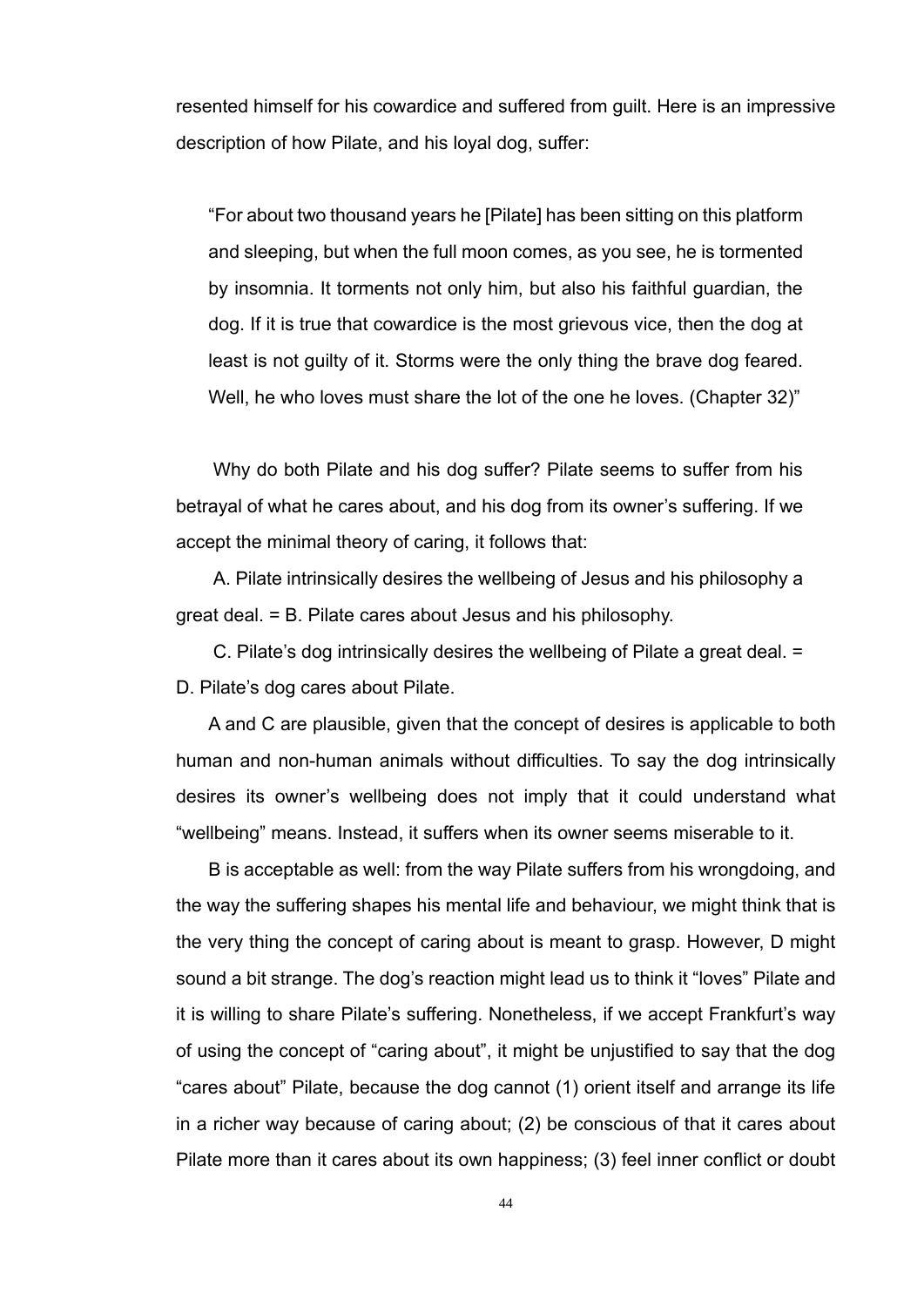if what it cares about is worthy of caring…. Therefore, it is not suitable to say the dog cares about Pilate, at least in Frankfurt's sense, in spite of its intrinsic desires for Pilate's wellbeing.

Two objections should be considered. The first objection is: the seeming unsuitability is due to an impoverished understanding of desires and confusion between "what caring about means" and "how caring about interacts with something else against the background of human life". It is possible that human desires are different from non-human desires in two aspects: first, the former has more contents (e.g. religion, philosophy); second, it shows special richness in the context of human life. Therefore, the equation between a strong intrinsic desire for O's wellbeing and caring about O would stand within the scope of human beings. However, I suppose this does not undermine the argument in this section, the basic idea of which is: The concept of "caring about" is raised to capture something peculiar to human life, which is not intrinsically written in the concept of desires (A similar emphasis on this feature of caring can be seen in Agnieszka Jaworska, 2007a, p. 480); We might overlook it if we accept the minimal theory of caring.

Second, it might sound emphatic to say that non-human animals lack certain capacities, for we face many epistemological difficulties to understand them. Therefore, it is possible that animals like gorillas are "carers" like us (but, according to Jaworska, dogs are not. Ibid., p. 496). However, given what we have known so far, it is plausible to say that caring about is a capacity more complicated than desiring. Even if some animals share it with human beings, it tells us that the capacity might be continuous in the biological world without simplifying it.

## **1.3.Caring about Versus Conventions and Traditions**

It has been shown that caring about can be distinguished from some mental components we are more familiar with. However, is it possible that caring about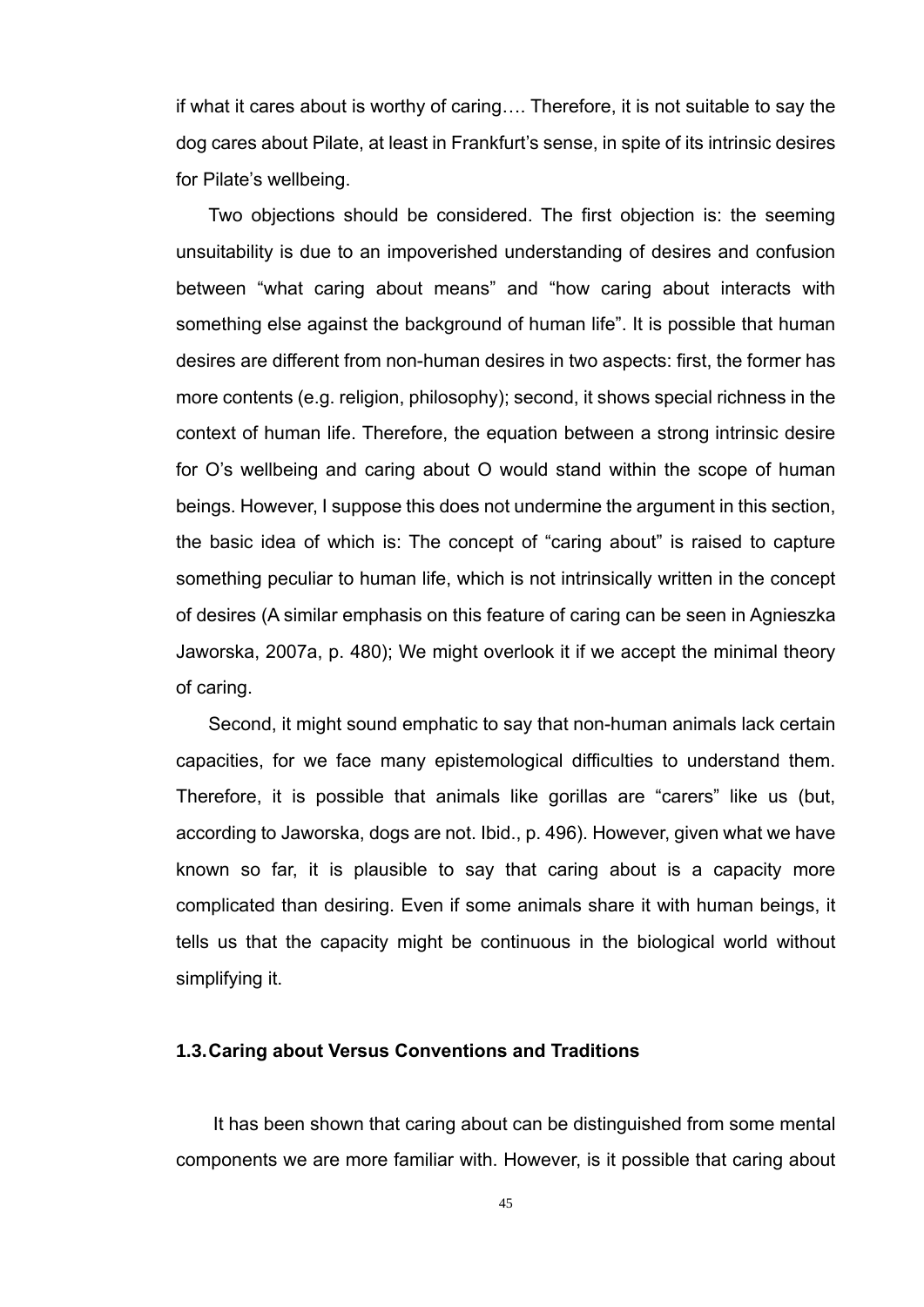is closer to some external factors, like social norms an agent takes for granted or traditions and habits an agent feels constitutive to what she is? The answer would be: no matter how influential the role social background plays in our personal history and mental constitution, it cannot be equated to caring about. We can imagine an agent treats traditions like authoritative orders or physical laws. She does not care about the law of gravity and she might not care about praying before eating food even though she takes them for granted. In my opinion, to say an agent cares about a tradition rather than she conforms to it, it needs to meet two standards. First, the object brings the agent a life which only an agent with certain objects of caring about could enjoy; Second, though the importance of a tradition for an agent might not be sensitive to reasons, it can be sensitive to and surrender to other objects the agent cares about. Let me elucidate it by an example from the movie *Fiddler on the Roof*.

Tevye lives in a conservative village, and at the beginning of the movie, he is proud of the traditions he has. He says "because of traditions, everyone knows who he is, and what God expects him to do." He makes judgments according to the traditions and arranges a marriage for his daughter. Therefore, when a poor tailor tells Tevye that he wants to marry Tevye's daughter, and they have already given each other a pledge, Tevye gets irritated. He says:

"You give each other a pledge? They give each other a pledge! Unheard of! Absurd!... Unthinkable! Where they think they are? In Moscow? In Paris? … Who do you think you are? You are nothing! Something I cannot allow! TRADITION! Marriages must be arranged by the papa. They should never be changed!"

However, when Tevye sees the tailor's determination, he begins to consider this marriage more carefully.

"He's beginning to talk like a man. On the other hand, what kind of marriage it would be with a poor tailor. On the other hand, he is an honest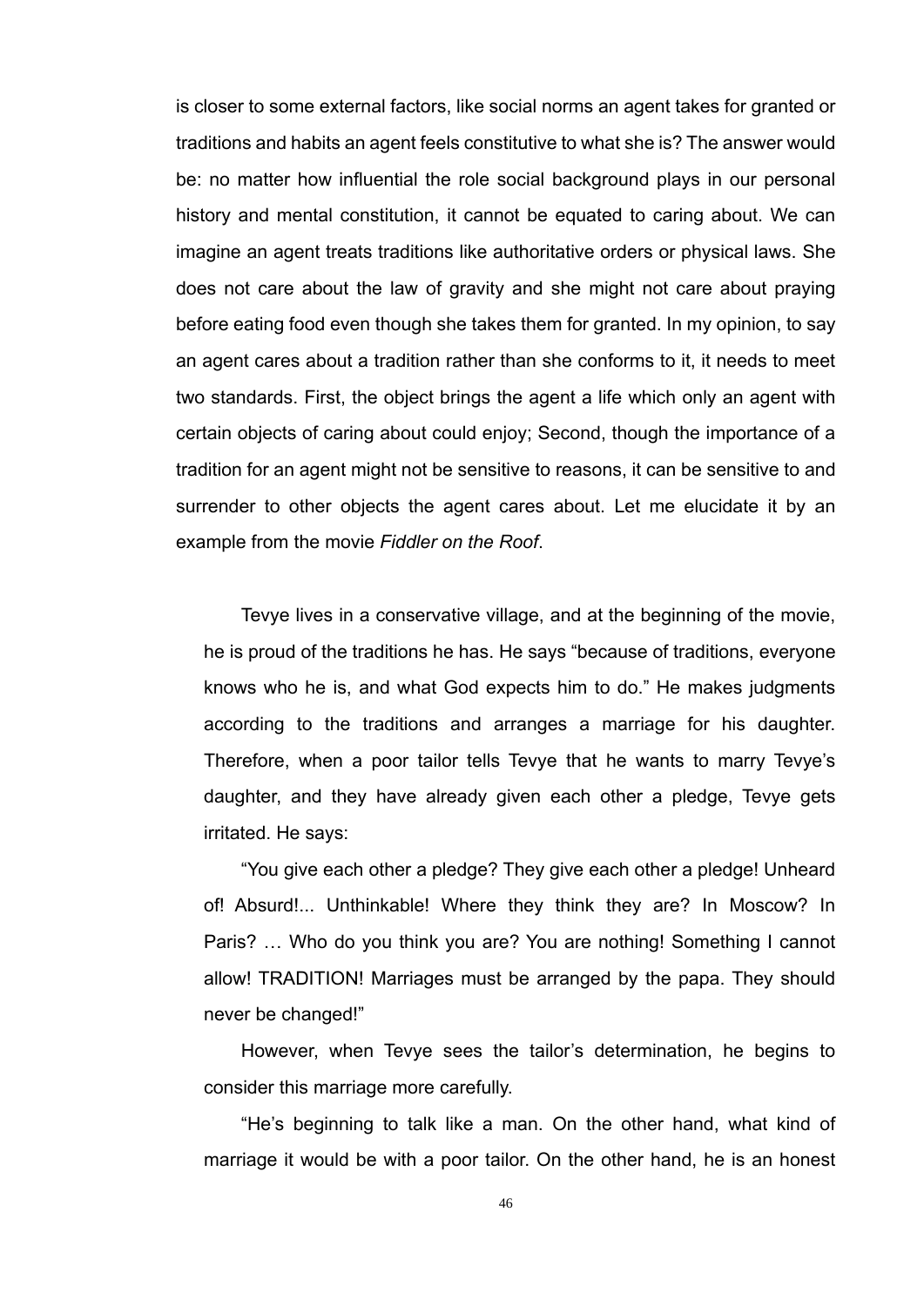hard worker. But on the other hand, he has absolutely nothing. On the other hand, things could not get worse for him but only gets better. They give each other a pledge, unheard of! Absurd!... But look at my daughter's face. She loves him. She wants him. And look at my daughter's eyes, so hopeful! TRADITION!"

Then he tenderly asks the lovers: "Well, children, when shall we make the wedding?"

In this case, Tevye cares about the tradition, not because he was taught to strictly conform to it at an early age, but because the relation between him and tradition meets the two standards: First, Tevye not only respects the tradition, but thinks tradition infuses his life with meaning and orientation; Second, facing his caring about his daughter, which is a counterpart, his caring about traditions surrenders.

### **1.4.Caring about Versus Pro-attitudes**

Now let us consider an idea more attractive than those we have discussed: an agent's caring about O implies her pro-attitudes toward O to some extent. In other words, given that an agent cares about O, it is necessary that she sees O or some properties of O as good, desirable, suitable, caring-worthy. She might notice it and takes it as a reason to act. Or, she dimly holds a pro-attitude towards it and thus she is disposed to benefit it. In the former case, her caring about would be part of her practical reasoning, while in the latter, she has a favourable cognitive state on it, which might also be integral to a non-deliberative process of reason-responsiveness.

However, caring about is relatively independent of the evaluative system empirically and theoretically. At the empirical level, according to Frankfurt, an agent caring about O could hold a variety of attitudes towards O: sometimes, she holds an "altogether neutral attitude of acceptance" (2002, p. 161) (e.g. "alright, I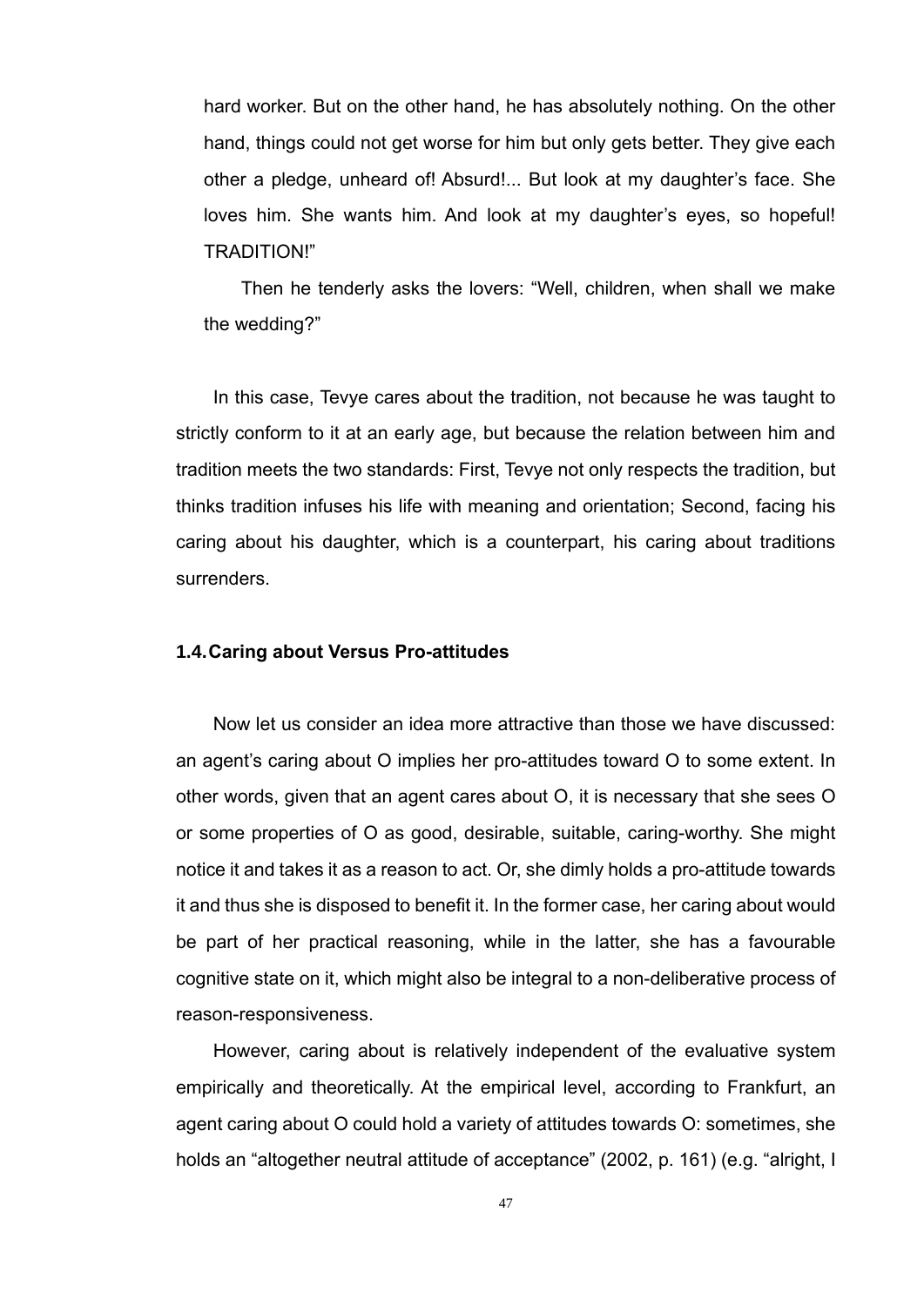love fame and money"), sometimes "a welcoming approval" (e.g. "that is who I am, an ambitious young person seeking reputation and fortune!"), but sometimes it may come with a "weary resignation" (2006, p. 8) (e.g. "I confess: I am a vulgar person, who merely cares about fame and money"). A worry is: is it possible that they are not sincere when they make these claims? For example, the "vulgar person" holds a pro-attitude to "fame and money" indeed, but he realises that other people would not think highly of him, so her puts it in this way. Therefore, it is risky to completely rely on these examples, so we need to further expound the relation theoretically.

On the one hand, if we suppose an agent cares about O, it is hard to imagine that she could not see any value in O (otherwise she might be pathological). Moreover, she might hold a pro-attitude towards that fact that she cares about O. For example, she feels that this relation gives her life purpose and meaning (e.g. she cares about studying philosophy), helps her to build her character (e.g. she cares about the happiness of non-human animals) and guides her to act. When we reflect on what we care about, we could find some good reasons to act in a certain way because of it. Even if we do not reflect, we might follow it naturally.

On the other hand, an agent's caring about O is not always sensitive to the attitude she has towards O and her relation to O. This becomes obvious when another object Q appears. She could not pursue O and Q at the same time, and she sees more value in Q than O, or she sees more value in pursuing Q than O. Therefore, in this situation, her prior pro-attitude towards O is offset, withdrawn or turned to be a con-attitude towards O, when she has to decide to pursue either O or Q. She might decide to pursue Q, but it is possible that she could not do it, because she could not bring herself to care about Q. As Frankfurt puts it:

"The fact that someone cares about a certain thing is constituted by a complex set of cognitive, affective, and volitional dispositions and states. It may sometimes be possible for a person, by making a certain choice or decision, effectively to bring it about that he cares about a certain thing or that he cares about one thing more than about another. But that depends upon conditions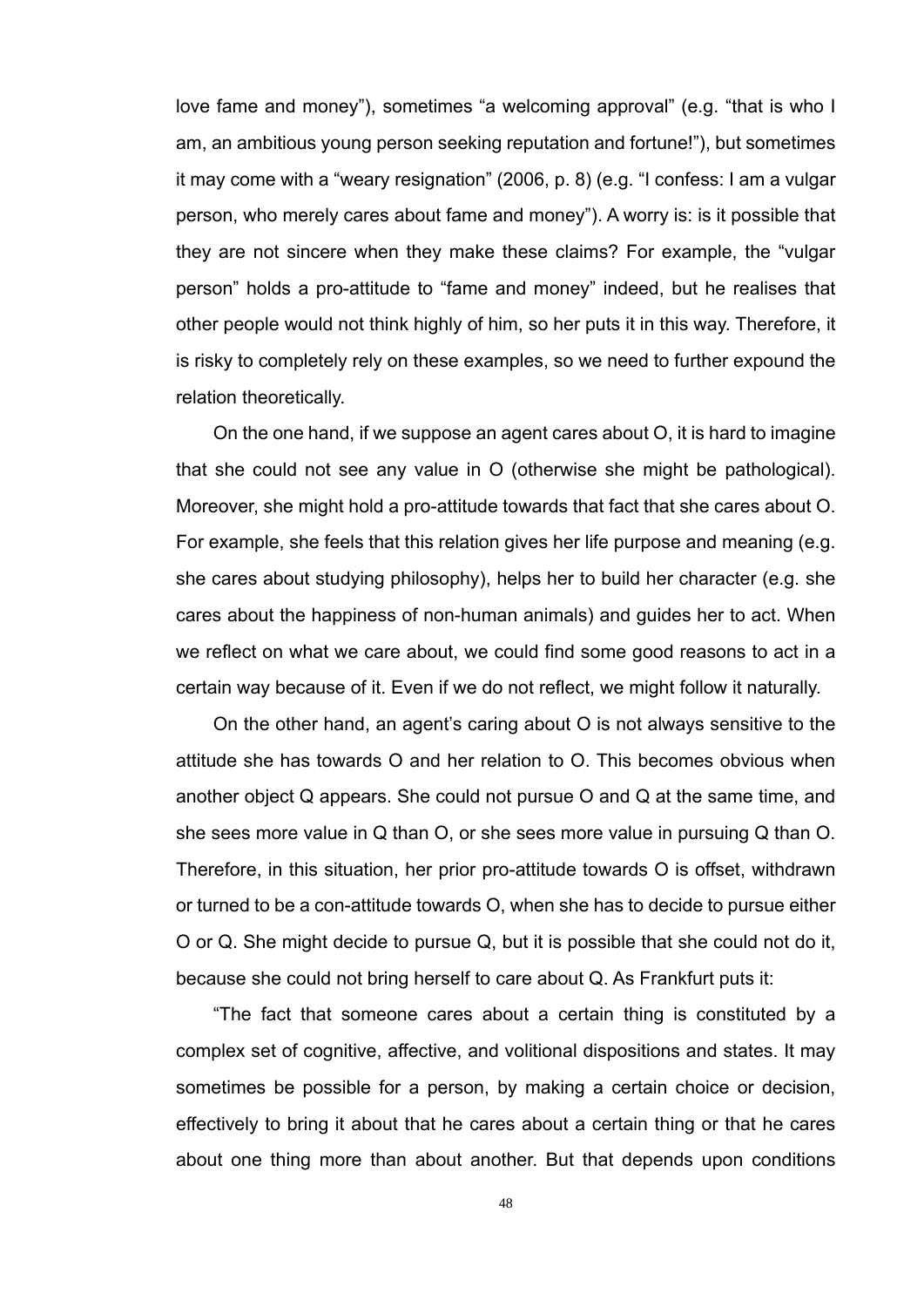which do not always prevail. It certainly cannot be assumed that what a person cares about is generally under his immediate voluntary control." (1988, p. 85)

This point is significant, when we try to develop an interpretation of some cases of akrasia later.<sup>13</sup>

After comparing caring about with instincts, urges, desires, traditions, conventions and pro-attitudes, we can see some features of it: first, unlike instincts and urges, it does not influence people at a mere physical and chemical level; second, compared with desires, it is peculiar to human life; third, it might be coloured by traditions or conventions, but it means more than them; and fourth, it might imply a pro-attitude towards the object of caring about (say, O). However, caring about and pro-attitude can be relatively independent, when a stronger proattitude towards another object (say, Q) defeats that towards O but fails to change the fact that the agent cares about O. That is not to say, without instincts, urges, etc., an agent could care about a certain object nonetheless. However, given all the distinctions made in this section, we cannot find easy ways to reduce caring about to concepts we are more familiar with. In the next section, I shall focus on a relevant concept – volitional necessity, to show how "caring about" functions.

# **2. The Second Concept: Volitional Necessity**

"Volitional necessity" is a genuine "necessity" because it does reduce the number of alternates an agent faces. This kind of necessity "renders certain actions impossible for him – not by depriving him of the capacity to perform them but by making it impossible for him to use that capacity." (Frankfurt, 1999, p. 111) It is "volitional necessity" because where it originates from is an agent's own volitional essence (i.e. what she cares about).

<sup>&</sup>lt;sup>13</sup> Here is a stronger version of the argument (Jaworska, 2007b), which I will not discuss further. The basic idea is that "caring about O" means the agent "is identified with O". This is ontological identification in the sense that "caring about O" would constitute a structure which "plays a vital role in creating and maintaining the unity of agency over time" (p. 568). By contrast, "a pro-attitude toward O" means an agent identifies herself with O, which is a kind of "subjective identification". The ontological identification is more fundamental and it can be non-reflective and non-judgmental.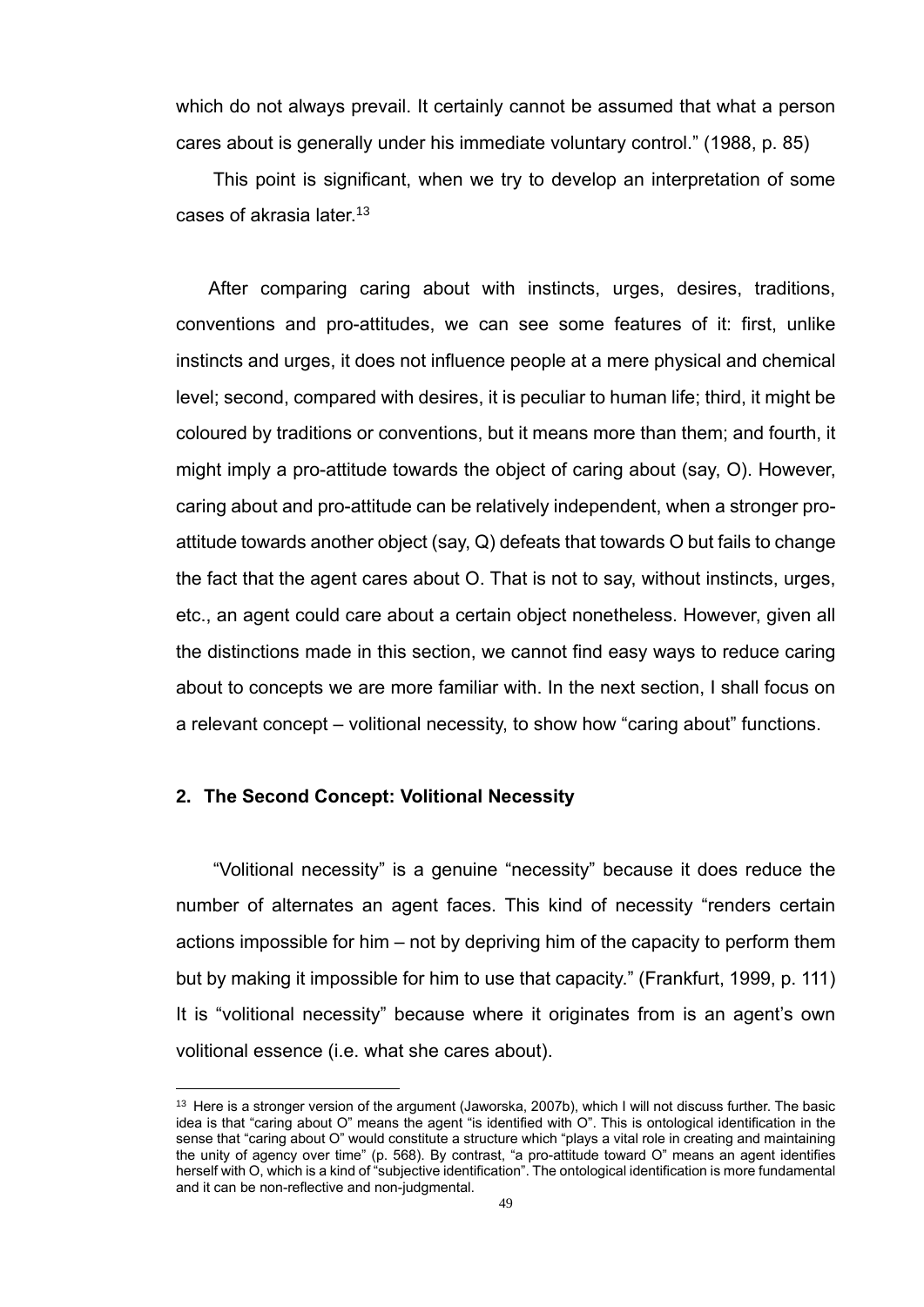It is because we care about certain things that some options are not genuinely open to us. We can think about the case in the preceding section. Since the mother cares about her child so much, abandoning her child is not a genuine option available to her, though she could do it easily if she did not care about her child. "When someone is tending to be distracted from caring about what he cares about most, the force of volitional necessity may constrain him to do what he really wants to do." (Frankfurt, 1988, p. 87). The exclusion of these options is not caused by external forces but by what we care about. Here, some contrasts can be made.

There are two other kinds of necessity. One is the necessity of desires: in this case, we might feel a strong aversion when we think about abandoning someone in our family, which renders it impossible. The other is the necessity of reason (Frankfurt, 2004, p. 46): we might find that the reason against abandoning a family member is overwhelming, and we cannot act against that reason. We can draw a parallel between theoretical reasoning and practical reasoning. Given the scientific knowledge an agent has already known, it seems impossible for him to believe that the age of the Earth is only several thousand. Likely, "I am powerless to form the intention to lop off my leg, given my other (non-destructive) doxastic and practical commitment". (Moran, 2003, p. 404)

Both of the two necessities might coexist with the volitional necessity and overdetermine an action. Take Pilate in *The Master and Margarita* for example*.* This can be a case of overdetermination, because Pilate's self-blame is necessitated by i. his strongest desires (e.g. his desires for being moral and shouldering his responsibility render stopping blaming himself "impossible") ii. conclusive reasons (e.g. he sees himself as blameworthy for wrongdoing, and takes it as a conclusive reason to blame himself) and iii. what he cares about (e.g. he could not stop caring what he cares about and blaming himself for betraying it, so he could not be indifferent towards what he did).

However, they are not the same thing. We can see their differences, if we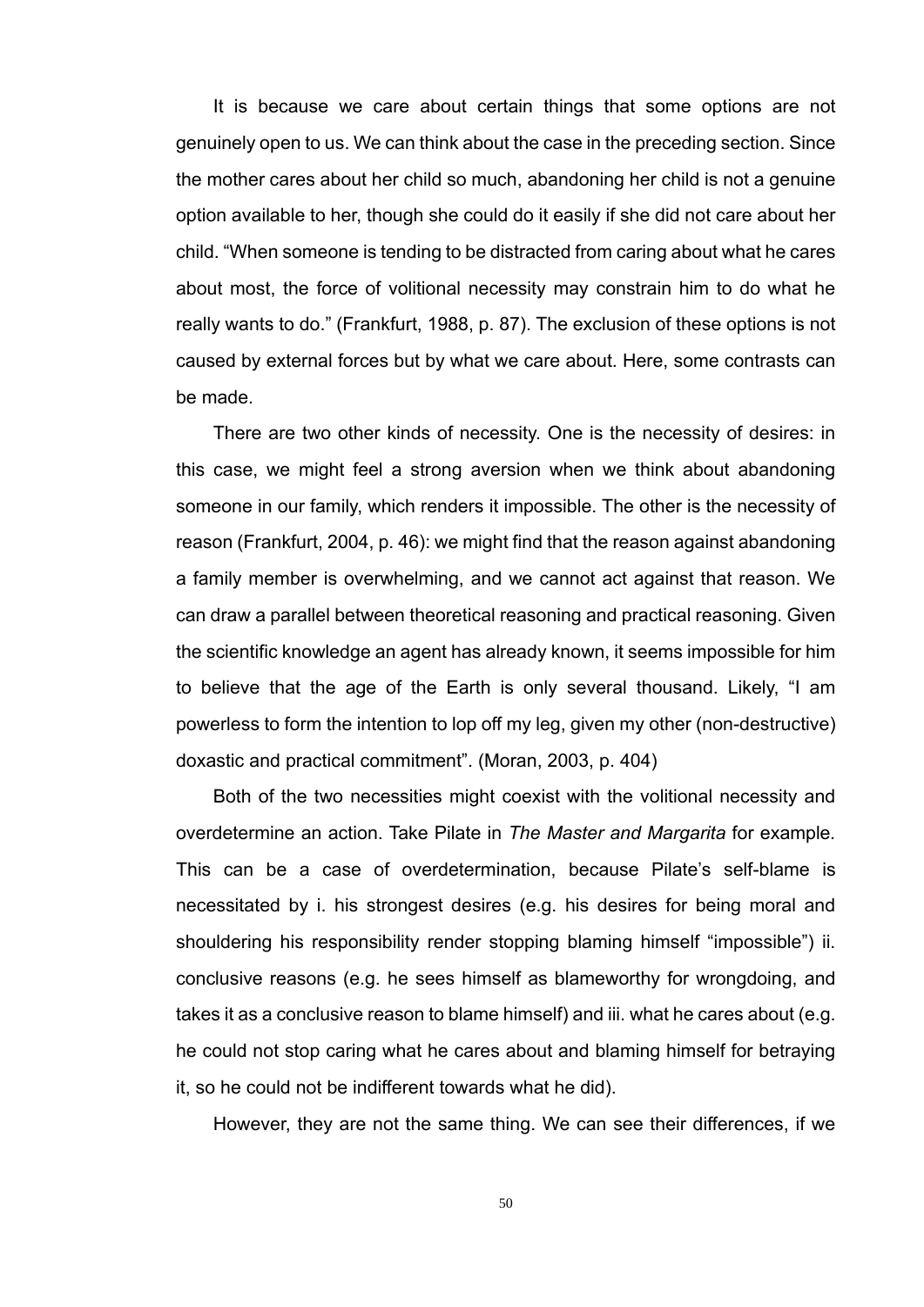return to the mother's case<sup>14</sup>. She might see a lot of good reasons (e.g. a better future for her child) for abandoning her child for adoption, but she could not bring herself to do it. In this example, she faces a kind of necessity rendering a certain act impossible. It is not the necessity of acting for conclusive reasons, because she might think she has conclusive reasons to abandon her child. It is not the necessity of desires either. If what motivates the mother were a mere desire for keeping her child, the mother would have two equally plausible ways to cope with it: either to satisfy the desire or to give up the desire. If this desire is, in fact, a kind of obsession or infatuation, the agent might favour the latter way over the former way. We can imagine such a mother. However, there is another possibility: the mother might find that the latter is not available to her, because this motivation itself is what she feels reluctant to give up, despite that it leads to akrasia. (2004, p. 12).

The divergences are not surprising, given that we have discussed the differences between caring about and pro-attitudes, and those between caring about and desires, instincts and urges. Volitional necessity flows from caring about, while the other two kinds of necessity are linked to pro-attitudes and desires respectively. Volitional necessity is not a stream that necessarily flows into either the branch of the necessity of desires or that of the necessity of reasons. Therefore, it is *not* the case that when a person acknowledges the internality of a "passion" which she disapproves of in judgments, only two versions of interpretation are available: one is that "the person is simply resigned to the passion of which he disapproves" while the other is that "the person goes on, perhaps out of resignation, to decide to treat that passion as reason-giving". (Bratman, 1996, p. 18). An alternate interpretation is that the person does not simply resign to the passion, and she could treat it as necessitated by her caring rather than reason-giving.

Despite these differences, Frankfurt also points out that we can draw a

<sup>14</sup> A similar case is offered by Mele (1987, p. 19): A man "after careful deliberation, judges it best to put the horse out of its misery and intends to shoot it in the head here and now. While aiming at its head, he notices the sad expression in its eyes and, still thinking that *it would be best to shoot it*, he intentionally refrains from doing so."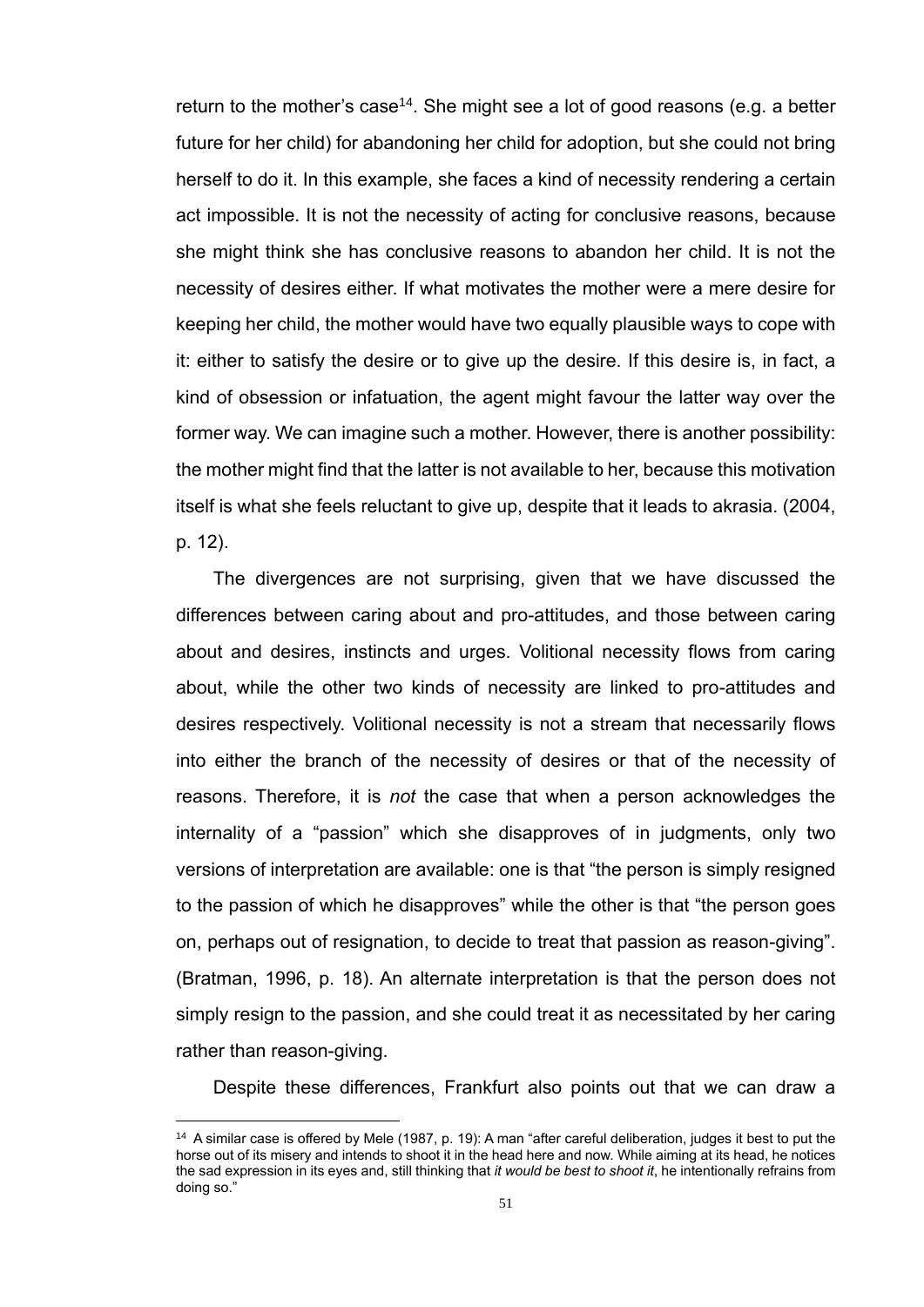parallel between the volitional necessity and the necessity of reason in some aspects, because in both cases "the inability to forbear is not a simple matter of deficient capacity on the part of the agent" (1988, p. 66). Rather, the two kinds of necessity constitute important capacities (i.e. to reason and to care about respectively) peculiar to human agents. This distinguishes both of them from the necessity of desires, which seems to be more atavistic. Moreover, a parallel can also be drawn between volitional necessity and the necessity of desires, for in both cases, "the agent experiences himself as having no choice but to accede to the force by which he is constituted even if he thinks it might be better not to do so" (Ibid.) This distinguishes both of them from the necessity of reason, which is always sensitive to evaluations.

# **3. Conclusion: Two Discrepancies**

Since caring about is distinguished from mere desires, there can be a discrepancy between the strongest desires motivating an agent's action and what the agent cares about the most, which is clearly depicted in Frankfurt's early proposal. When an unwilling addict identifies herself with the desire to resist the drug while being motivated by the desire to take it (1988, p. 18), there is a discrepancy between her strongest desire and her higher-order volition, which can be traced back to what she cares about.

Likely, caring about cannot be reduced to evaluations (e.g. taking a certain object as good), because it is not necessarily sensitive to judgment, decisions, deliberation and other reason-responsive activities. "To care about something differs not only from wanting it and from preferring it but also from judging it to be valuable. A person who acknowledges that something has considerable intrinsic value does not thereby commit himself to caring about it. (1999, p. 158)" However, this discrepancy is vaguer than that between a desire and caring about. This is because, unlike desires which might be alien to a person, evaluations and better judgment usually imply an agent's commitments and a first-person justification. It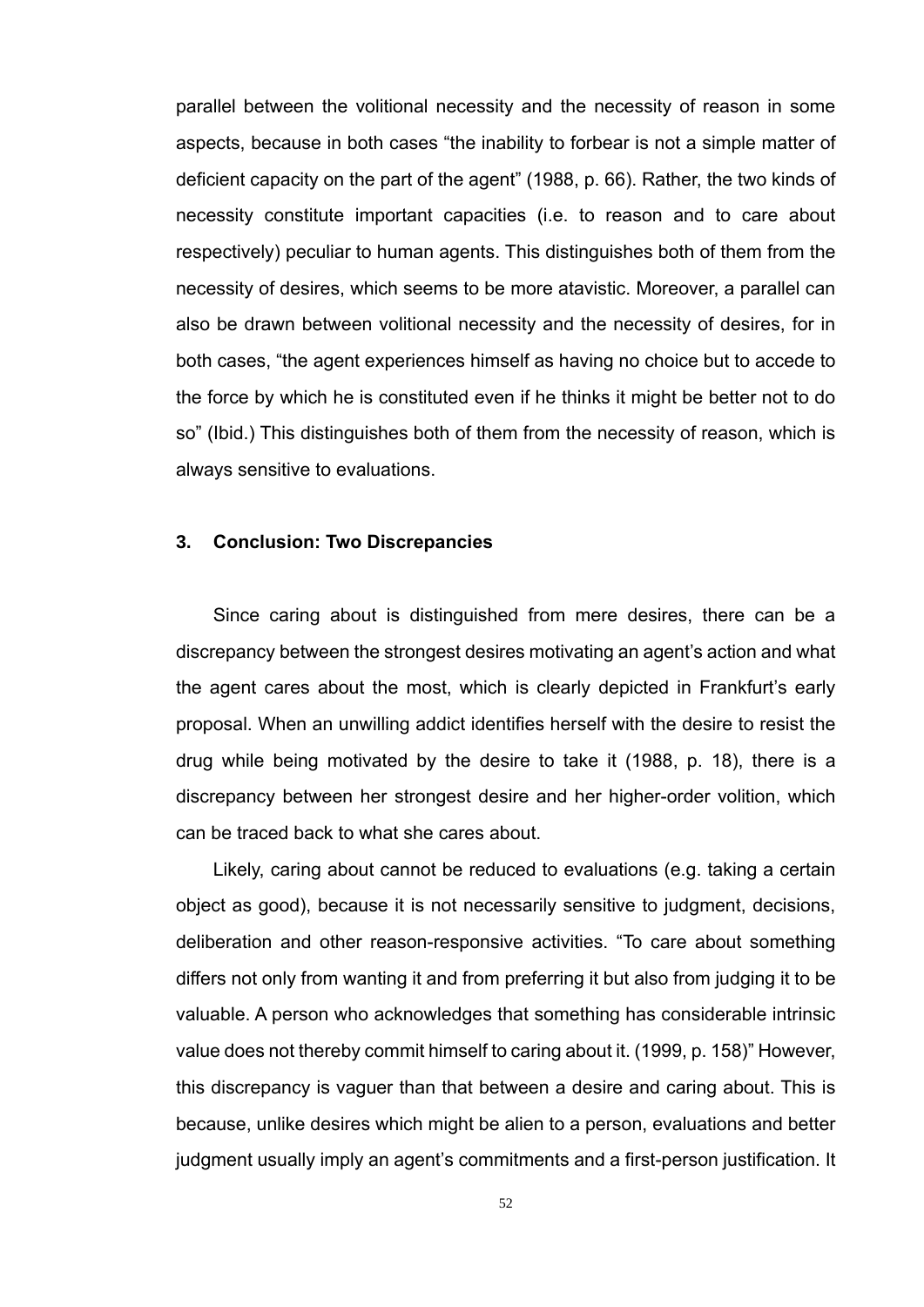follows that the relation between reason-responsive activities and caring about might be one necessarily within the human agency.

If we can leave room for a discrepancy between reason-responsiveness and caring about, we might find a way to cope with some complicated cases of akrasia, the cause of which is neither the discrepancy between desires and reasonresponsiveness (as the Irrational-passive Proposal supposes) nor one within reason-responsiveness (as the Reason-responsive Proposal suggests) but one between the one's volitional necessity and reason-responsiveness. To elucidate this discrepancy is the aim of the next chapter.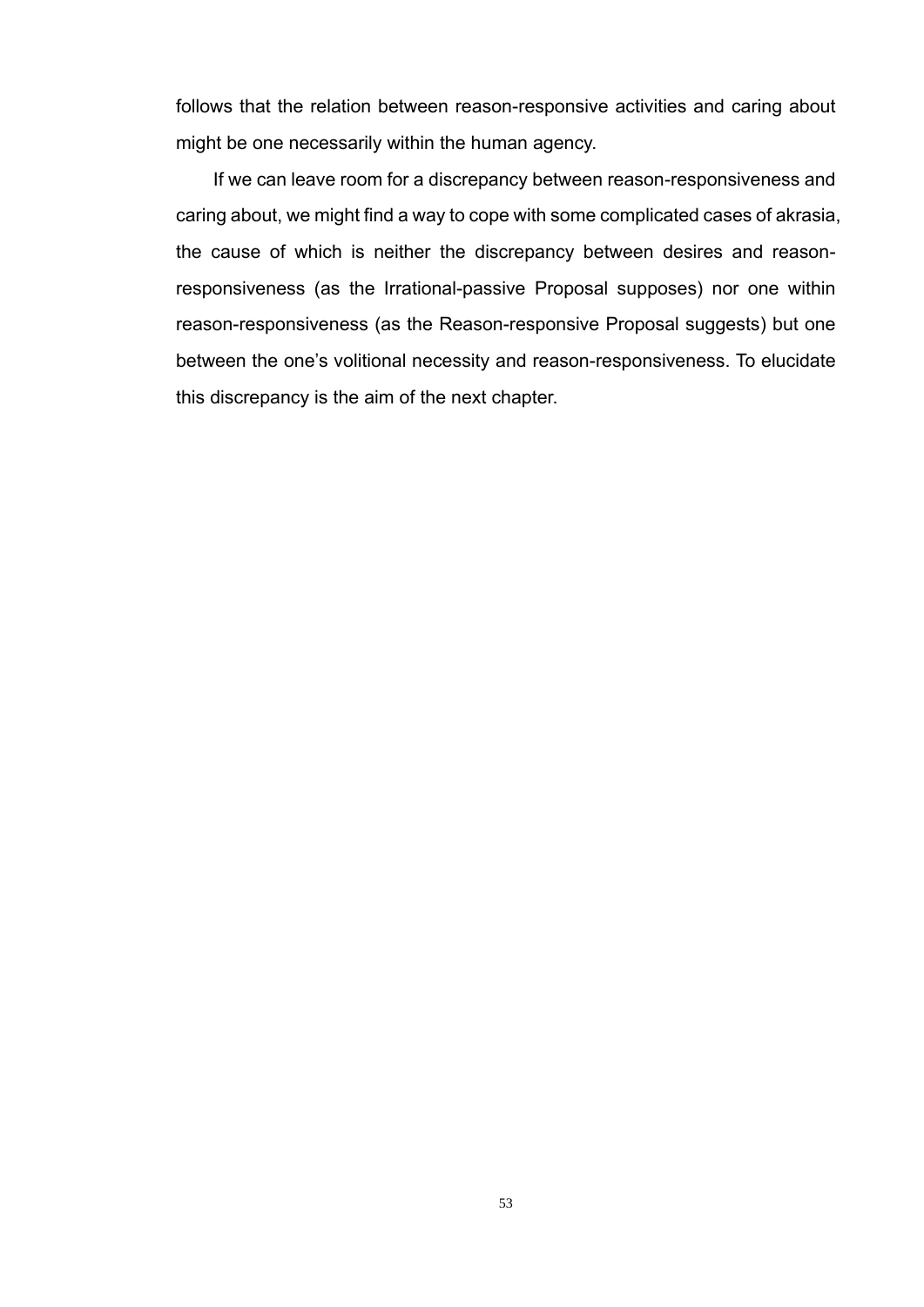## **Chapter 4 The Out-of-caring-about Proposal**

In Chapter 3, I explain what caring about and volitional necessity mean, the roles they play in human agency and the peculiar contour of agency they contribute to. In this chapter, I shall use these concepts to construct a framework for some cases of akratic action.

I shall analyse what the better judgment is in some akratic action in section 1. In addition, I shall argue that since there can be a mismatch between the degree to which we care about O and O's weight as rationalising reasons, then it is possible that caring about independently motivates an action sidestepping the reason-responsive process. Following this approach, we can make sense of some puzzling cases of akrasia, in which the agents are not overwhelmed by urges for some objects, but act out of their caring about the objects. Let us call it the "Out-of-caring-about Proposal". In section 2, it will be applied to some cases we have met. In section 3, three features of it will be shown. Then, it will be fit into the big picture in which caring about interacts with inner circumstances, such as attention (Mele, 1987), and emotions (Tappolet, 2003), and external circumstances such as social expectations (Rorty, 1997).

# **1. The Framework of the Out-of-caring-about Proposal**

## **1.1. Three Motivations**

There are three motivations to consider the Out-of-caring-about Proposal:

First, with a fine-grained understanding of akrasia, we might find a puzzling type in which the agent, though acting against her all-things-considered better judgment, stands a more intimate relation towards her action than that in another type, in which an agent is overwhelmed by an urge. Correspondingly, the information conveyed by the action is more philosophically interesting and it might demand further interpretation. For example, in the cases taken from *Fiddler on*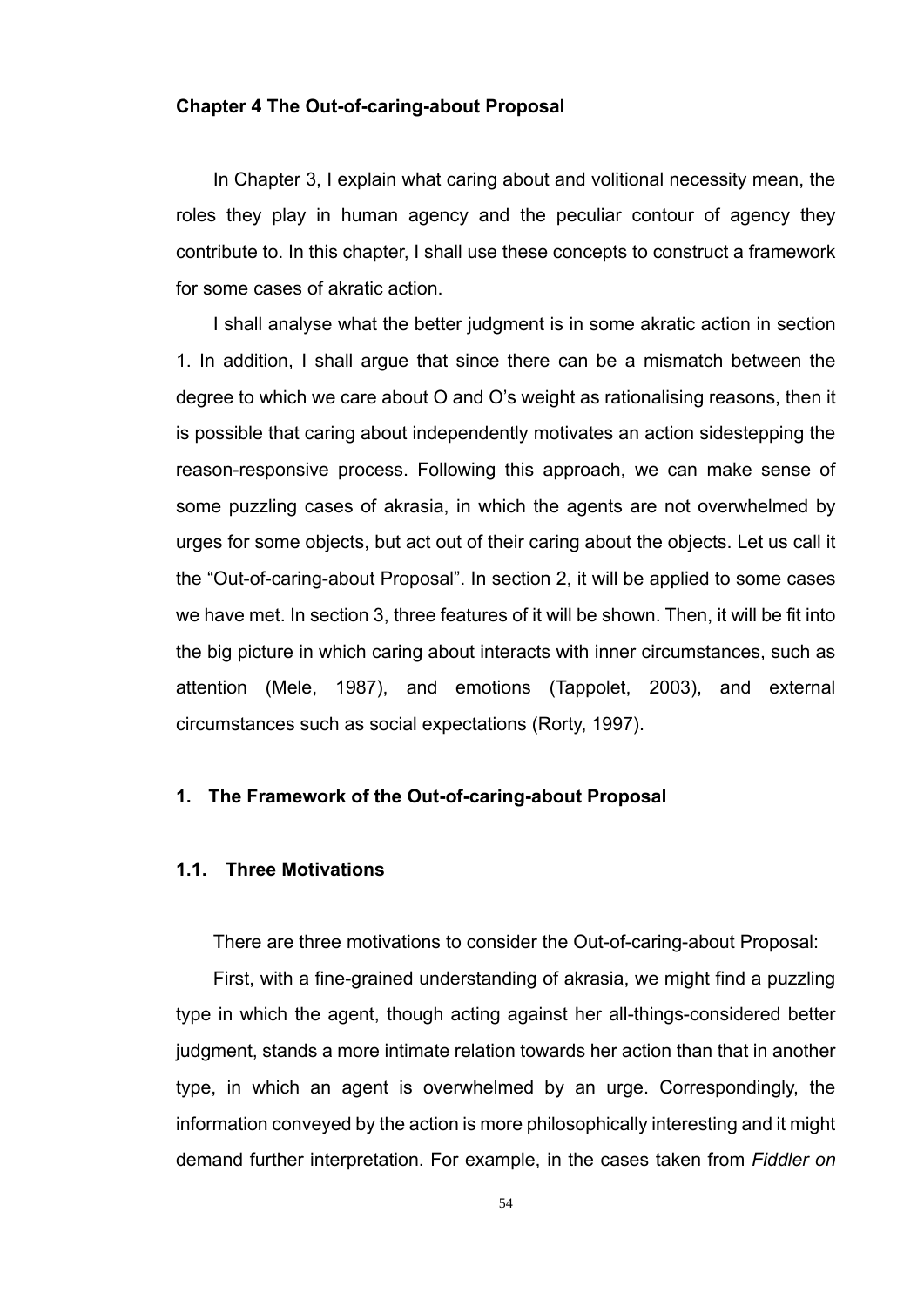*the Roof* and the *Adventures of Huckleberry Finn*, we might have the intuitions that: it is *not* the case that Tevye is merely spoiling his daughter and, luckily, he does something good from an objective perspective; it is *not* the case that Huck Finn only reveals himself as a weak-willed child though his action is good; they are cases different from those such as eating chocolate akratically. Call the former "interesting cases of akrasia" and the latter "trivial cases of akrasia". However, if we accept the divided "Reason-Desire" picture, the "Irrational-passive Proposal" flows from it: at a deeper level, both the "interesting" and the "trivial" cases of akrasia share the same "uninteresting" origin (e.g. the blind Desire's triumph over Reason) and the same outcome (e.g. an agent's passive state). By contrast, with a richer understanding of human agency, we might find differences between the agent's relation to her akratic action in the "interesting cases of akrasia" and that in the "trivial cases of akrasia", then our intuitions might be sharpened and defended. This motivates us to set the Irrational-passive Proposal aside and consider the Reason-responsive Proposal.

Second, the Reason-responsive Proposal shows us the relation between an agent's mental states and her akratic action in some cases. For example, Huck Finn's mental states that motivate his akratic action are sensitive to reasons, and his akratic action is an action for reasons. Deliberation, combined with better judgment, does not exhaust reason-responsiveness. However, a question would be: is this an over-rationalisation, which might overlook some significant features of this case? After all, Huck Finn does put all of his effort to respond to reasons in deliberation; Huck Finn thinks helping Jim is absolutely wrong; Huck Finn feels that his reluctance to turn Jim in and his motivation to help Jim are somehow insensitive to reasons, impenetrable and recalcitrant. They are phenomenological features as important as a defence of Huck Finn's praiseworthiness, and to accommodate them might motivate us to leave the Reason-responsive Proposal for a while.

Third, if the explanation of the concepts of caring about and volitional necessity in the preceding chapter is on the right track, this might give us a hint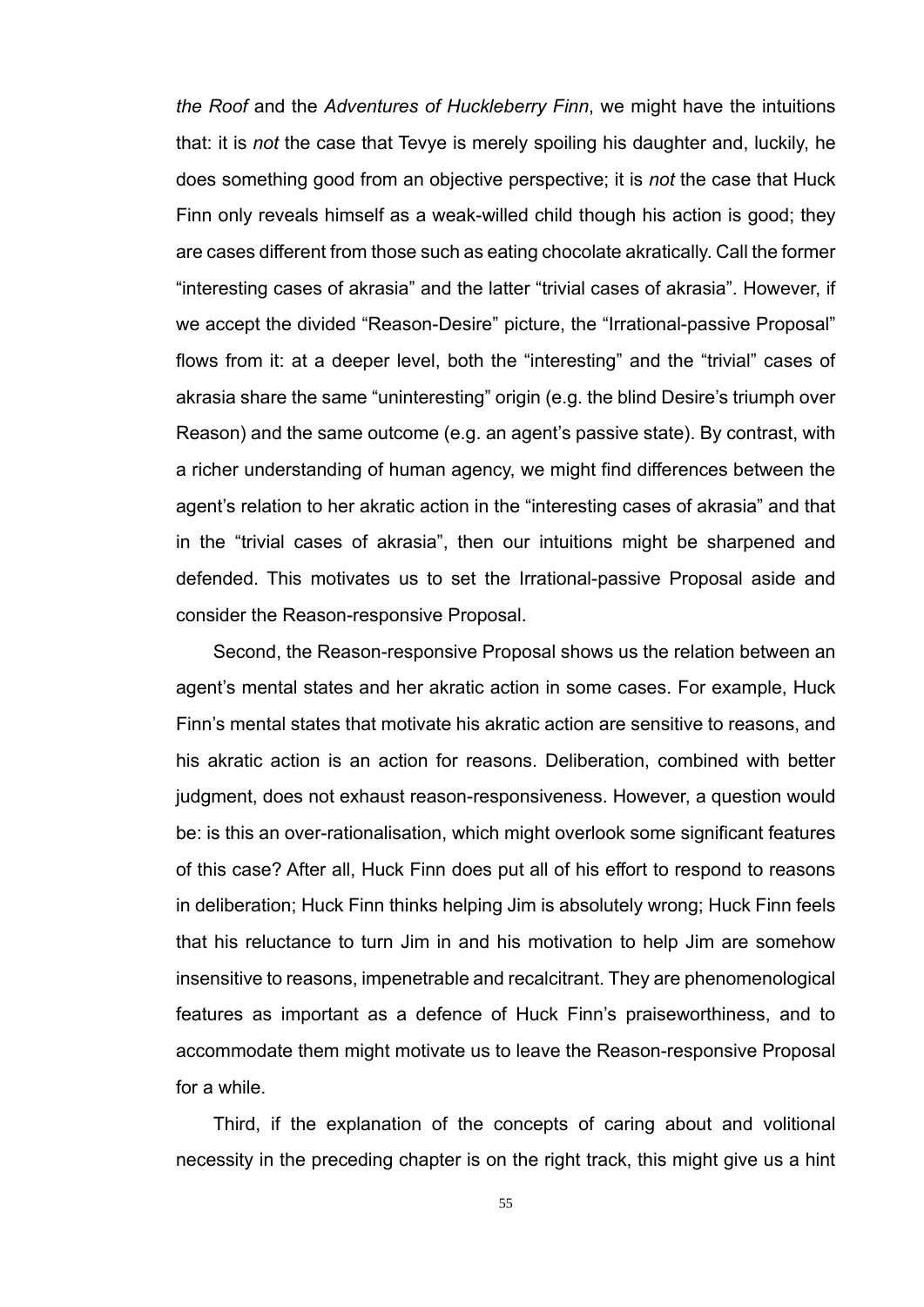of the plausibility of a proposal based on them. The two concepts are different from desires and their blind mechanism, and they can be distinguished from reason-responsiveness and its reason-sensitive mechanism. Therefore, if a proposal to make sense of interesting cases of akratic action can be developed from them, it might have two advantages: First, an action out of caring about, no matter what its relation to the better judgment is, would be different from one motivated by "desires"; Second, seeing an akratic action as one out of caring about, due to its relative independence of reason-responsiveness, might help us to better grasp the first-person phenomenological features. The advantages are absent in the Irrational-passive Proposal and the Reason-responsive Proposal respectively, and it is their absence that motivates us to make the move.

Here is a point of clarification. Some readers may find a certain move motivated by a certain concern misleading or unnecessary. For example, they might think the Irrational-passive Proposal is satisfying, and the distinction between "interesting" and "trivial" cases are superficial; they might find the Reason-responsive Proposal plausible and believe that there is no need to take the first-person experience as seriously as I do; or, they might argue that caring about is reducible to either desires or reason-responsiveness, so the Out-ofcaring-about Proposal would be hopeless. Nonetheless, the plausibility of a more developed version of the Out-of-caring-about Proposal might in turn prove that taking this route is worthwhile.

#### **1.2. A Better Judgment and What One Cares about**

An agent might get an all-things-considered better judgment by deliberating in the following way: I think Φ-ing is better than φ-ing all-things-considered, and I know to  $\Phi$  I shall  $\gamma$  at t; Now it is t, I ought to  $\gamma$ . It is possible that she arrives at a better judgment immediately, and holds it unless new evidence motivates her to reconsider it or change it. In this section, I shall focus on two features of the better judgment: on the one hand, to get a better judgment (not a pseudo one discussed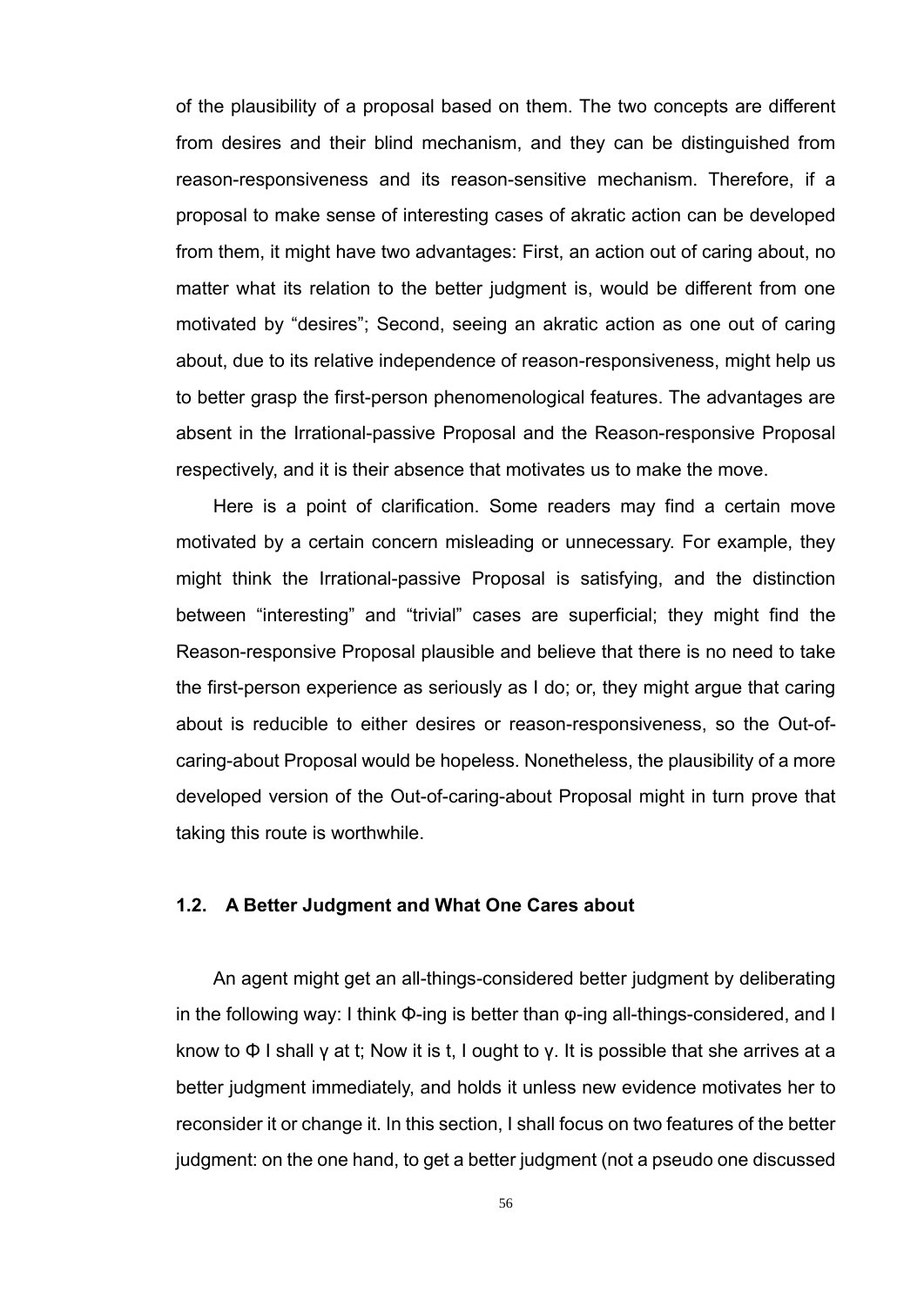in Chapter 2), an agent could see conclusive reasons for it, which override reasons against them. This process is sensitive to reasons, and the agent gives her first-person justification to it. On the other hand, despite the sincerity of her endorsement of the better judgment, the agent cannot take her better judgment as the only way she engages the situation.

One cannot be a mere bystander to her better judgment. Admittedly, we might find an idea out of the blue in our mind, and sometimes it is in the form of a judgment (e.g. I shall move to another city). However, since it is not located within a web of reasons and considerations, we tend to take its form as a mere guise. By contrast, when an agent deliberates to get a better judgment, she does take factors she sees as relevant into account and monitors how the process goes. She pays special attention to the terminus of the process, which is supposed to inform her of "what is better". This degree of the engagement is sufficient for us to think that she is active.

In some other cases, the better judgment is not so obvious, but it would be revealed when it is challenged. For example, K does not make an explicit allthings-considered judgment in the form that "I ought to keep my promise to go to my friend's birthday party tonight, though staying home and watching my favourite TV show would be enjoyable". Without any conscious deliberation and selfcommand, she puts her friend's birthday party into her schedule in the morning and buys a gift in the afternoon. However, before leaving her home for the party at night, it occurs to her that she will meet Q at the party, whom she dislikes, and thus she feels reluctant to go. Then she tells herself: "You should go, otherwise your friend would be disappointed and you would break a promise!" Then due to the new information, she forms an explicit better judgement after a fluctuation.

In the cases in which the justification of the better judgment can be seen by the agent, we can see that the agent is active in collecting relevant information and making inferences. As for the cases in which the better judgment becomes obvious only after new factors are input, the agent does not lose her rational monitor. Both are possible in akratic action. An agent might explicitly hold a better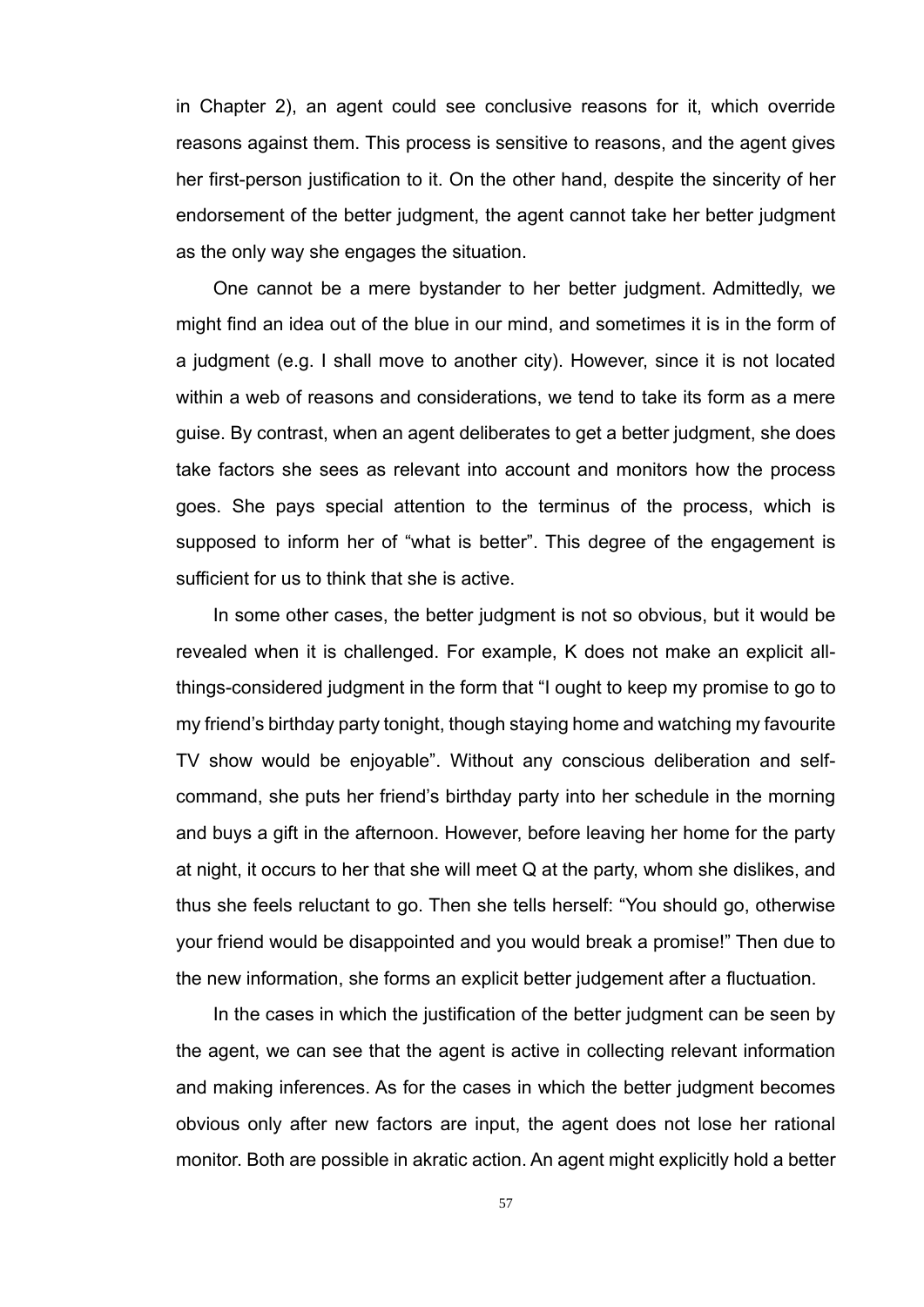judgment before she finds that she is motivated to act against it. It is possible that the better judgment is noticed by her only when the opposite motivation is felt. What is of significance here is that in akratic action, better judgment necessarily implies engagement from the akratic agent's rational capacities. Arpaly thinks, in cases of inverse akrasia, the agents are "incompetent abstract thinkers" (2003, p. 78). However, the process of getting a better judgment is *not* that an agent engages in a situation at an abstract level. Since the agent does take some substantive commitments, interests of him and the outcomes of his action into consideration, any "bad" but "real" better judgment is not a mere mistake in "abstract thinking".

However, it does not follow that forming a better judgment is the only way the agent can be seen as active<sup>15</sup>. The agent might be aware of an overriding motivation to act against her better judgment, which could interrupt her at different stages: (1) even if she has a better judgment, she cannot form an intention to carry out it; (2) even if she has an intention to carry out her better judgment, she cannot bring herself to try to realise her intention; (3) even if she brings herself to try to realise the intention, she fails. What matters here is not the exact point at which the motivation against the better judgment enters, but the first-person experience the agent has.

In the preceding chapter, I have argued that the degree to which an agent cares about a certain object does not necessarily reflect how much she values it. This might be used to explain what happens here. An agent could value the object to a large extent while not caring much about it. Then she might accept this discrepancy as given or feel frustrated about it. For example, though admiring a self-disciplined friend who always studies hard, resists any temptation, and makes progress steadily, J might admit that she could never do the same thing, not because she does not see the value of her friend's way of doing things, but

<sup>15</sup> An example of the argument for the privilege of better judgment is David Pugmire's (1982, pp. 188-89). He argues that by forming a better judgment an agent "put himself through a deliberation that opened him, as much as anything in his power could, to what he was doing, and he reached a dissuasive all-thingsconsidered value-judgment, resolved and set himself against what he then did anyway". These are his best efforts, if they are defeated by a desire then the agent cannot do anything and the desire is irresistible.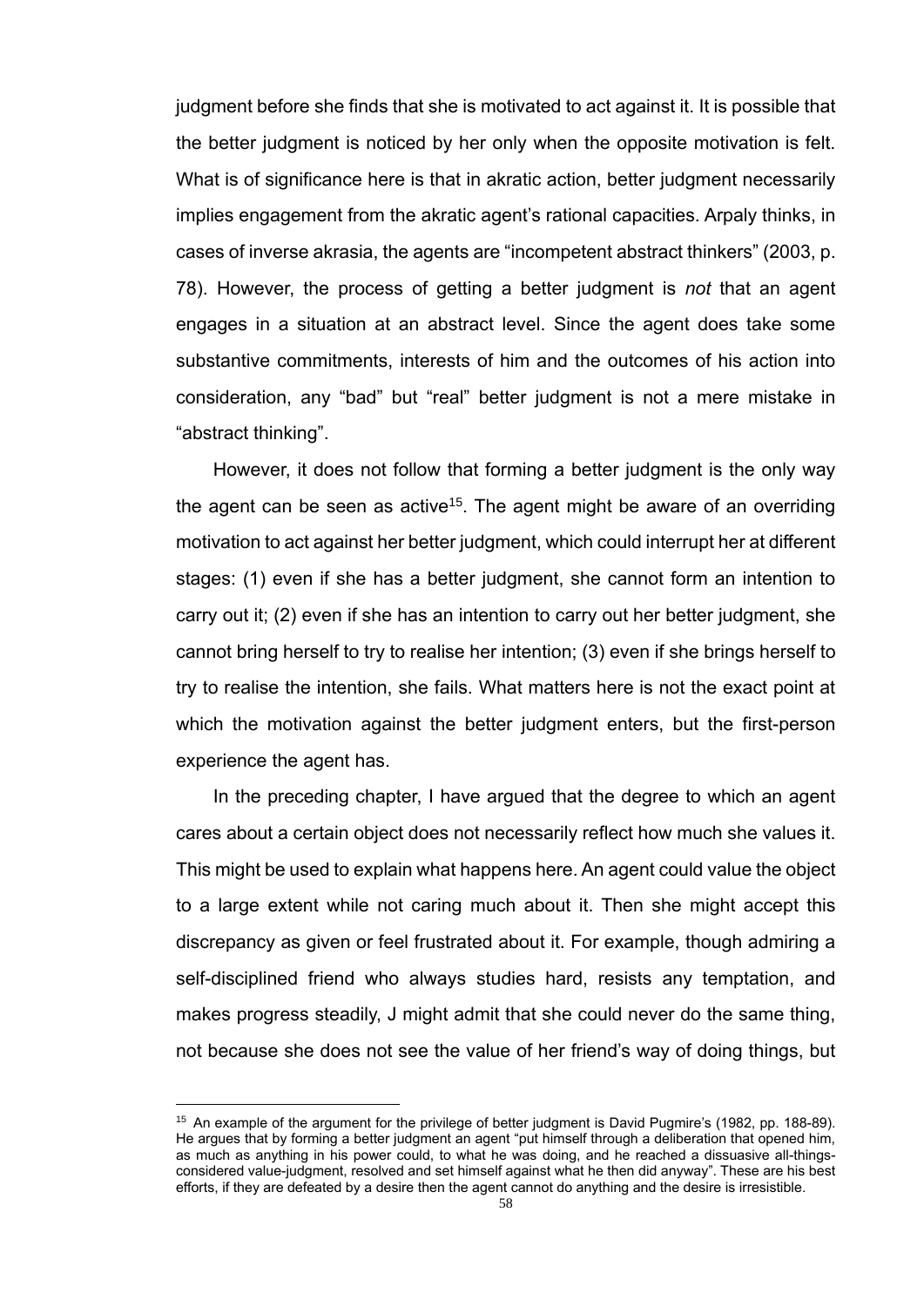because she does not care about her career or love the subject as much as her friend does. Likely, an agent might take an action or object as bad while noticing that she cares about it to a large extent.

This discrepancy does not imply that caring about and reasonresponsiveness are irrelevant. First, it does *not* mean that: the way an agent values different objects reflects nothing about whether she cares about these objects. J does care about studying hard, a self-disciplined life, and a brilliant career, and that is why she could appreciate their value rather than see them as some standards for a good student written on a Student Manual. However, J personally cares more about some transient pleasure, socialising, her leisure time and so on.

Second, it does not mean that: J cannot develop reasons from the selfknowledge of how much she cares about different objects. Before an exam, J might think "well my friend is studying hard. How diligent she is! She will get a high mark as usual. As for me… Let me enjoy my party!" She does not need to deliberate in this way, but she is acting for some good reasons, and they are good reasons to her because they fit what she cares about well.

However, the discrepancy still exists. It would manifest when an agent finds that: from caring about O, she cannot form a rationalising reason to Φ as strong as some reasons not to Φ. For example, we can imagine that the exam J faces is very significant. J thinks, all-things-considered, she ought to study hard rather than go to a party. She finds her caring about pleasure would not rationalise her going to the party. If she does it akratically nonetheless, we might have two interpretations. The first is trivial: she cannot resist temptation. The second is outof-caring-about: she is more careless about her future and more short-sighted than she supposes, and the degree to which she cares about pleasure is higher than that she would be comfortable with. She might feel frustrated about herself, but the object to which she feels frustrated is still "herself", which is more accurately depicted by her action than her judgment in this case.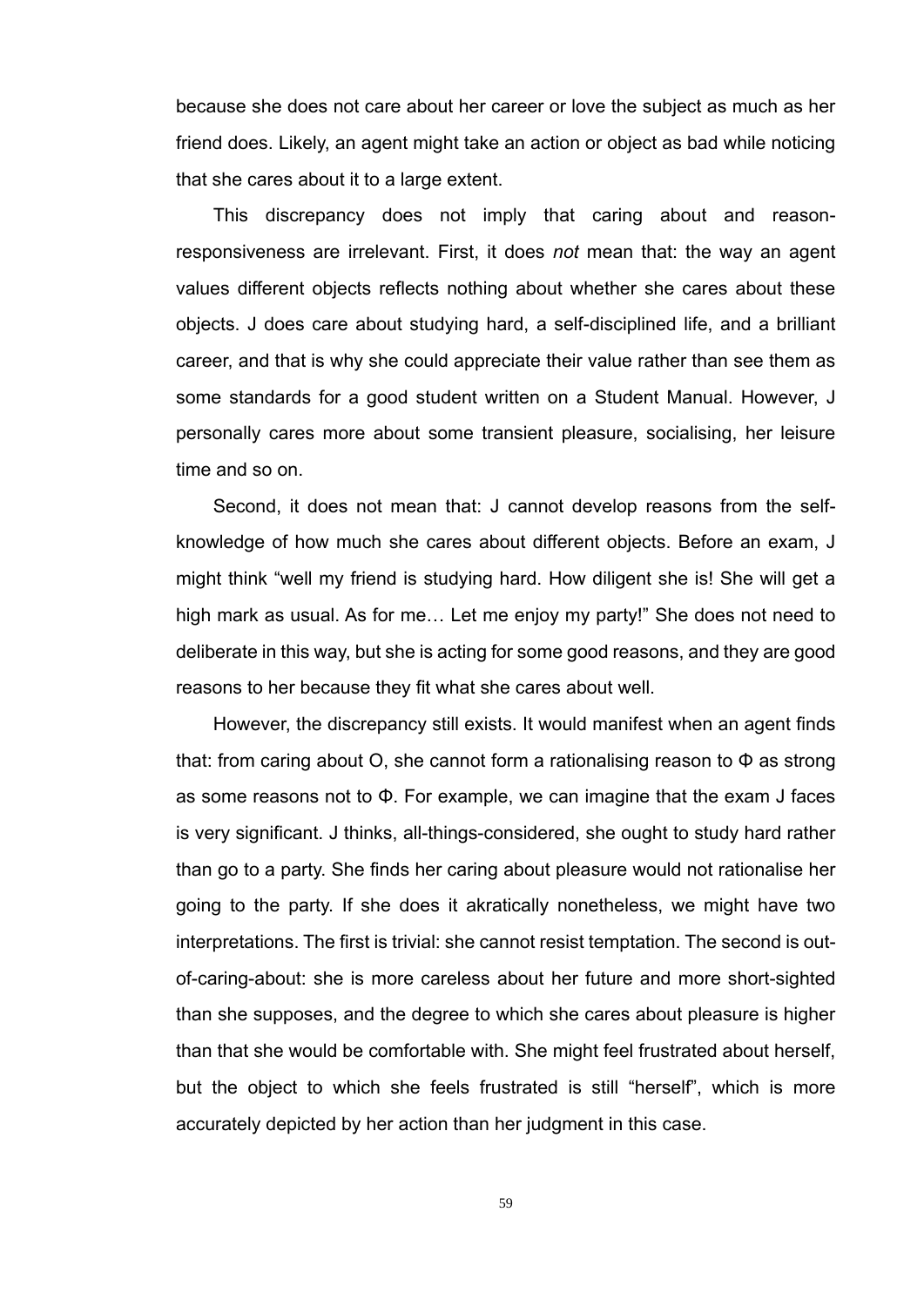#### **1.3. The Proposal**

According to the alternate proposal, what Arpaly calls inverse akrasia (e.g. the racist shopkeeper's and the sexist father's cases in Chapter 1, Huck Finn's case in Chapter 2, and Tevye's case in *Fiddler on the Roof* in Chapter 3) can be interpreted as akratic action out of caring about. That is to say, agents might not act for reasons better than those supporting their better judgment. An alternate interpretation is:

First, an agent X cares about an object O (the Fact of Caring);

Second, an action Φ-ing is beneficial to O or the relation between X and O (the Fact of a Beneficial Effect of Φ-ing);

Third, X sees some conclusive reasons to avoid Φ-ing despite its benefits to the object O or the relation between X and the object O (the All-things-considered Better Judgment against Φ-ing);

Fourth, X cares about the object O more than her commitments (e.g. the appreciation of the value of the corresponding objects or principles) underlying the conclusive reasons (the Relevant Degree of Caring);

Fifth, X acts against the conclusive reasons due to volitional necessity, which is the channel through which her caring about functions (the Akratic Action)<sup>16</sup>.

The advantage of the Out-of-caring-about Proposal is that it could explain some phenomenological features of this kind of akrasia. For one thing, we can see X's appreciation of the value of her better judgment at the third stage. Therefore, the judgment she makes is not "pseudo" because it shares a similar process with a better judgment in an enkratic action so far. That is to say, what happens in an enkratic action might be a similar series of the first, second and third stages. Both the akratic agent and the enkratic agent<sup>17</sup> take the beneficial effects of Φ-ing as a reason for Φ-ing, but it is overridden by other considerations

<sup>&</sup>lt;sup>16</sup> It does not mean that this process is linear. An agent might experience one stage repeatedly in the real temporal sequence.

<sup>&</sup>lt;sup>17</sup> By an "akratic agent" and an "enkratic agent", I am not supposing that they have different characters or habits of being "akratic" or "enkratic" in various situations. Instead, an akratic agent is called in this way because of one akratic action she does in question, and an "enkratic agent" would mean her counterpart in a similar situation.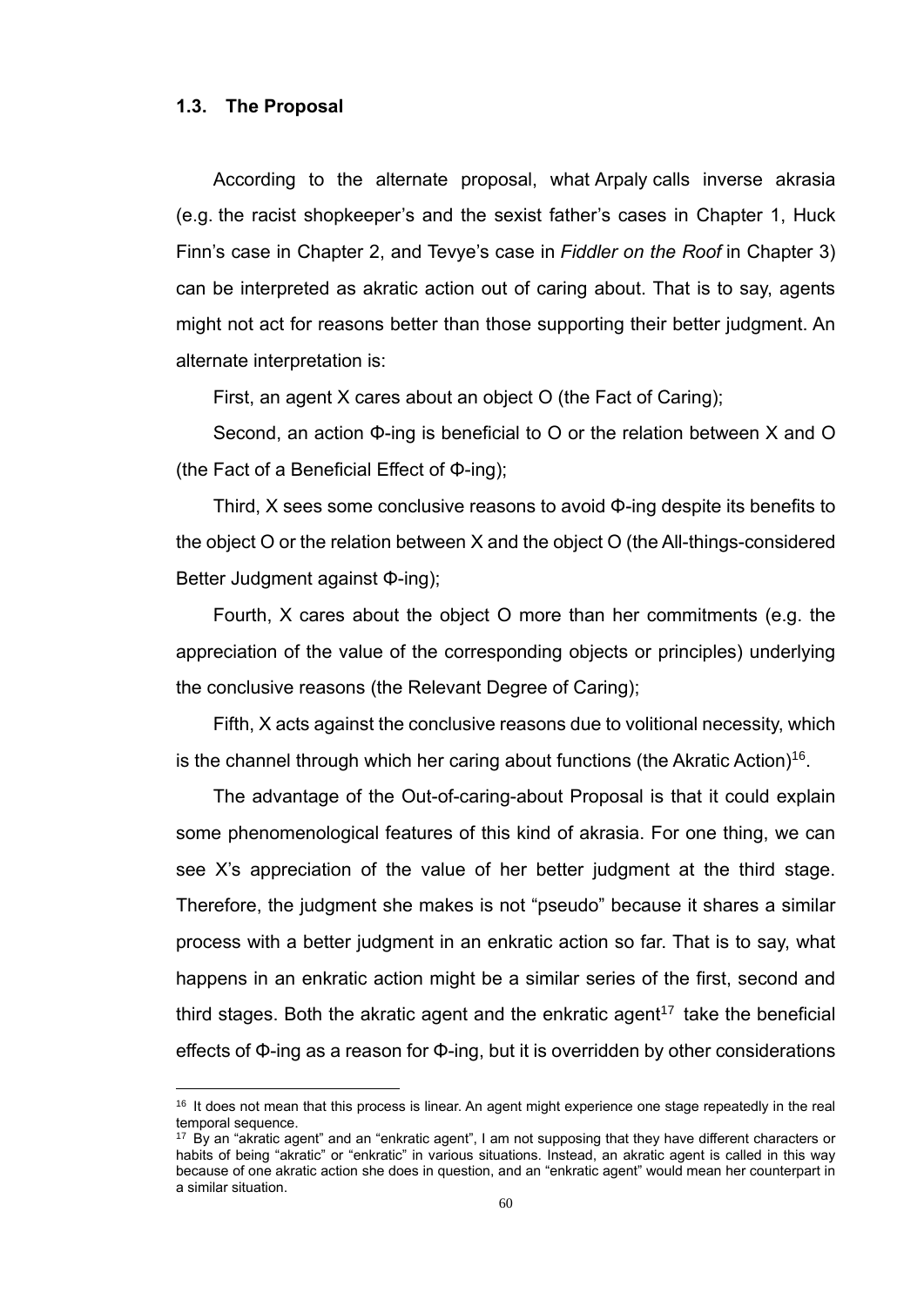to avoid Φ-ing. The overriding considerations constitute their better judgment, the justification of which is seen by both the akratic and the enkratic first-personally. At the reason-responsive level, the difference might be insignificant.

For another, it might explain the first-person experience of an akratic agent. The difference between an akratic agent and an enkratic agent occurs when the transparent moments of the better judgment slide at the fourth stage. The better judgment then falls into the opaque mental background of the agent as a whole, which is, however, the indispensable context for the judgment to serve its practical function. Then the better judgment's efficacy is limited. This is because it might face either a hospitable context or the opposite, and the resources that it is able to use are not always sufficient. It is likely that an agent's caring about has shaped the agent by volitional necessity and precluded some options seemingly open to her. This is not always transparent to the agent's reason-responsive capacity, nor would it conform to her reason-responsive capacity.

Nonetheless, this does not mean that the two capacities (i.e. one of responding to reasons and the other of caring about) of the human mind would always disagree with each other. Rather, two points should be made: first, in nonclinical cases, an agent can be aware of her caring about O to some extent and she could take it as a reason. Therefore, her caring about O does not lie at the unconscious level that interests psychoanalysis.

However, secondly, the two mechanisms are not necessarily in lockstep. At the third stage, the reason-responsive mechanism might misinterpret the mechanism of caring about. Or, it could interpret the mechanism of caring about correctly but it attempts to calibrate it instead of mirroring it. Both of them might end up with either an akratic action or a struggle for the strength of will.

Therefore, we could interpret Huck Finn's case in the following way:

First, Huck Finn cares about Jim or something relevant, such as the fact that he does not harm anyone (the Fact of Caring);

Second, helping Jim is beneficial to the object he cares about (the Fact of a Beneficial Effect of Helping Jim);

61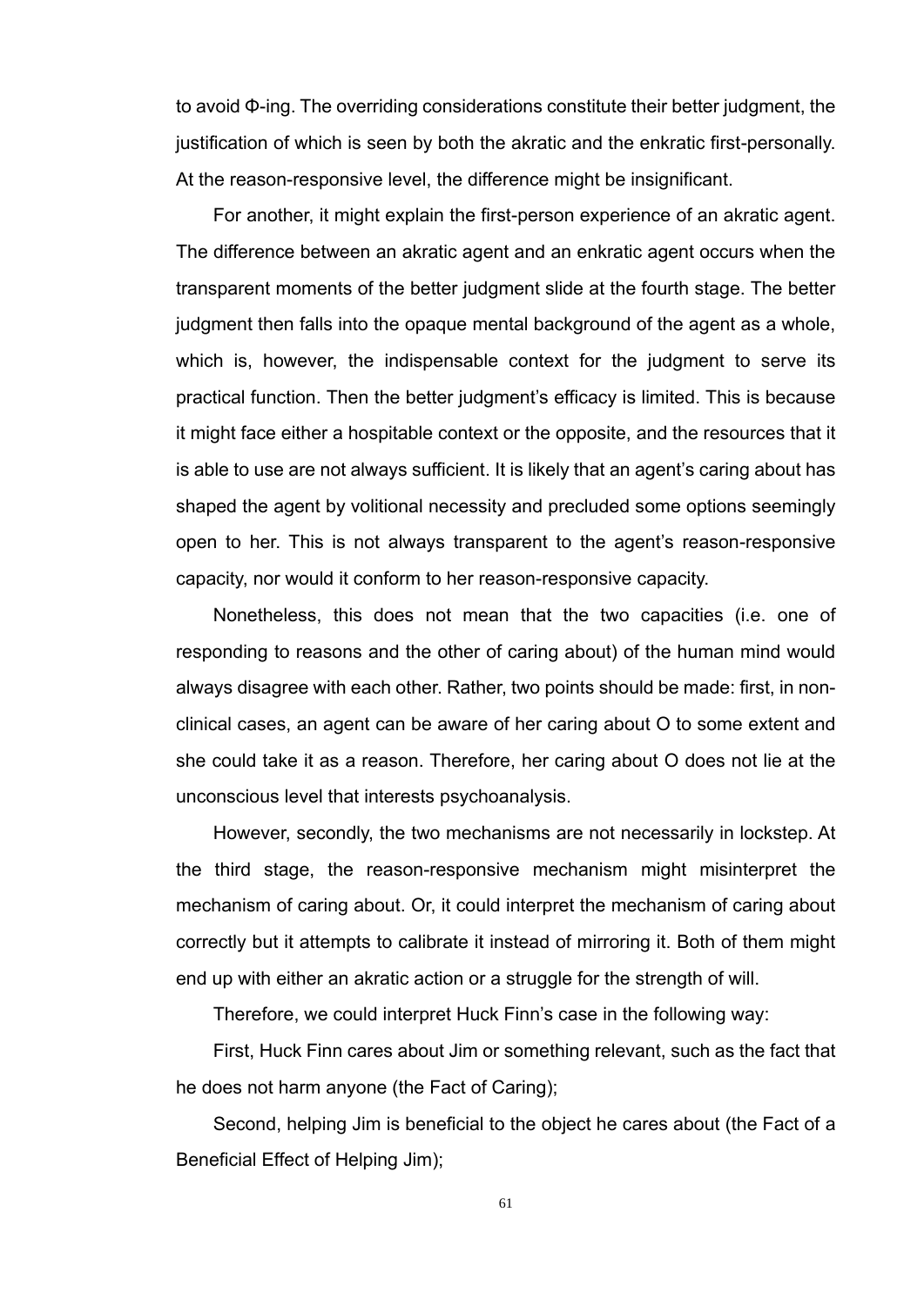Third, Huck Finn sees some conclusive reasons to not help Jim, despite that by helping Jim what he cares about could benefit (the All-things-considered Better Judgment against Helping Jim);

Fourth, Huck Finn cares about Jim or something relevant more than his commitments (e.g. protecting Jim's owner's "property", avoiding being blamed or despised by others) underlying the conclusive reasons (the Relevant Degree of Caring);

Fifth, Huck Finn acts against his better judgment due to volitional necessity, which is the channel through which his caring about functions (the Akratic Action).

In addition, there is another kind of akratic action, which can be called "action out of carelessness" in the sense that an agent does not care about her better judgment enough. This might lead to a different first-person experience: "cool akrasia".

Christine Tappolet (2003) thinks akratic action can be made intelligible partially by reasons supporting the akratic action (although they are overridden in deliberation) and partially by emotions motivating akratic action. Then, the concept of "cool akrasia" is used to describe akratic action in which an agent is not influenced by any especially strong emotions. For example, although an agent sees some conclusive reasons to avoid smoking, she smokes without any obvious struggles or emotional fluctuation. An interpretation offered by the Outof-caring-about Proposal would be: the degree to which the agent cares about her better judgment is low. Then, following what she cares about slightly more would not be an especially bitter choice, although it implies akratic action.

Can we call akrasia out of caring about "hot akrasia" and akrasia out of carelessness "cool akrasia"? It seems that in akrasia out of caring about, an agent cares about both her better judgment and the object benefiting from her akratic action. Therefore, although she finally acts out of what she cares about more against her better judgment, many bitter emotions and feelings might be involved in the process. Therefore, it is "hot akrasia". By contrast, akratic action out of carelessness is "cool akrasia", because although an agent's better judgment is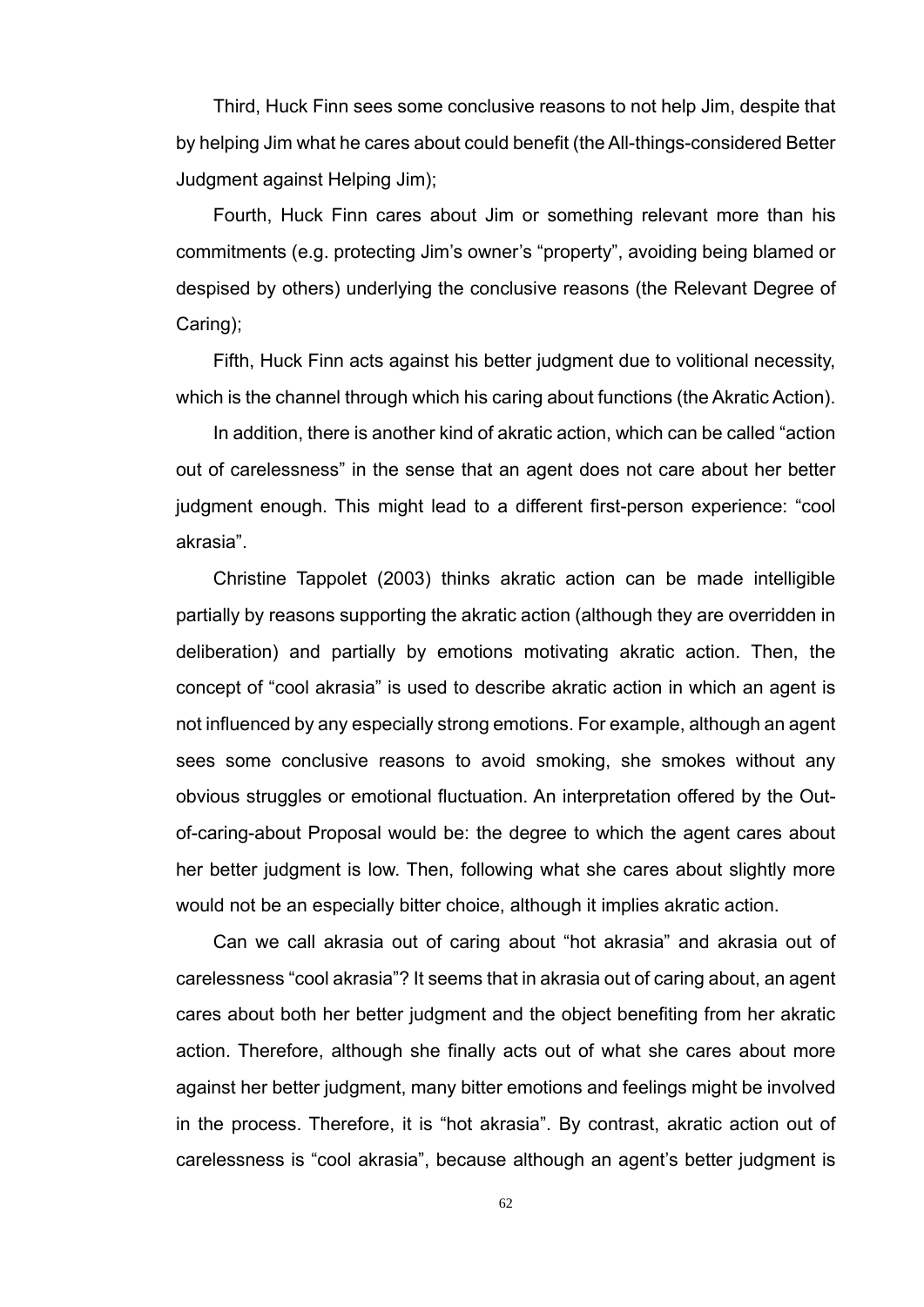supported by conclusive reasons, an agent does not care about it to the extent that giving up it would make a significant difference on her feelings.

Therefore, I think this distinction might be plausible if we leave room for adjustments according to different social contexts. Let us reconsider the example taken from *Mencius* in Chapter 2. Shun's father murdered a man. As a ruler, Shun lets Gao Yao, a judge, apprehend his father. However, after it, "Shun would have regarded abandoning the realm as he would abandoning an old shoe. Secretly, he would have taken his father on his back and fled, dwelling somewhere along the seacoast. There he would have happily remained to the end of his life, forgetting, in his delight, about the realm." In this case, we can see a feature of hot akrasia: Shun cares about both law and his father; and a feature of cool akrasia: Shun does not feel especially guilty or ambivalent about acting against the law. I do *not* mean that in this case, Shun takes what the law tells him to do as his better judgment, which renders his action akratic. Rather, I intend to draw attention to a possibility (which will not be further discussed here): in a background where people do not necessarily give priority to reasonresponsiveness, it might have more tolerance towards acting out of caring about though it cannot be fully rationalised. Therefore, even if an agent cares about both sides (i.e. her better judgment and the object which would benefit from her akratic action), this does not necessarily place her into a "hot" state. Rather, she might be cool, because she thinks it is quite natural to benefit what she cares more about, regardless of what her better judgment tells her, and this is tolerated or even implicitly supported by society.

# **2. Three Features of the Out-of-caring-about Proposal**

This section will discuss three features of the Out-of-caring-about Proposal.

## **2.1. The Symmetry between Akrasia and Enkrasia**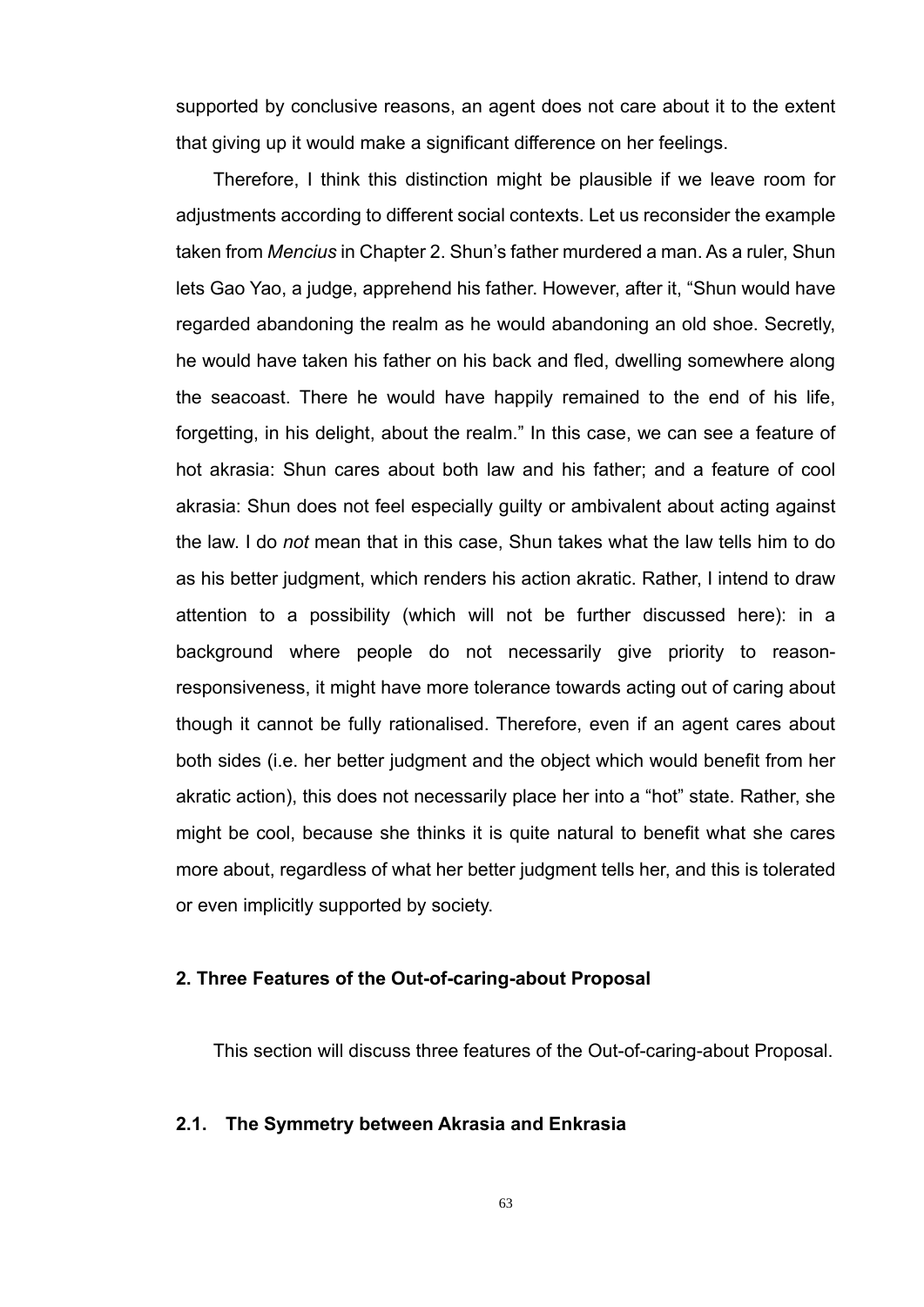As shown in Chapter 1, the normal way of putting the puzzle of akratic action is to ask: why does an agent fail to follow her better judgment? By formulating the question in this way, we usually presuppose that there is something absent or excessive in akratic cases, compared with enkratic cases. An enkratic action becomes intelligible when we see conclusive reasons an agent responds to by forming and following a judgment. However, an explanatory "gap" appears in akratic action. Even if we see the conclusive reasons an akratic agent tries to respond to, this could not explain her action. In this sense, they are asymmetric.

However, in the Out-of-caring-about Proposal, we can see a symmetry between out-of-caring-about/carelessness akrasia and enkrasia. That is to say, the basic stages and the factors involved in them are similar. It is what happens at these stages and how these factors interact that make their outcomes (i.e. an akratic action and an enkratic action) different, and no explanatory "gap" is needed. Here, I agree with Michael Stocker (1979). He thinks that an agent has a complex array of psychic structures, which could influence whether an agent could act for the believed good. In cases of akrasia, the agent's better judgment, showing the believed good, might be undermined when it interacts with the complex array of psychic structures. By contrast, in the cases of enkrasia, the better judgment could be maintained or even strengthened by the structures. Therefore, he suggests that "if weakness of will, desiring the (believed) bad, is problematic, so is strength of will, desiring the (believed) good. We must replace those moral psychologies which generate the traditional philosophical problems about weakness of will. We need moral psychologies that recognize, in general, the complexities of the psyche and, in particular, those complex arrays of psychic structures of mood, interest, energy, . . . and also the complex mediating roles played by these arrays between motivation and evaluation". (Ibid., p. 753) Therefore, our concerns in explaining enkrasia and akrasia are asymmetric, rather than the phenomena themselves. When we try to explain the former, we normally focus on reasons. Only when we find the insufficiency of this method in akratic cases do we resort to something else.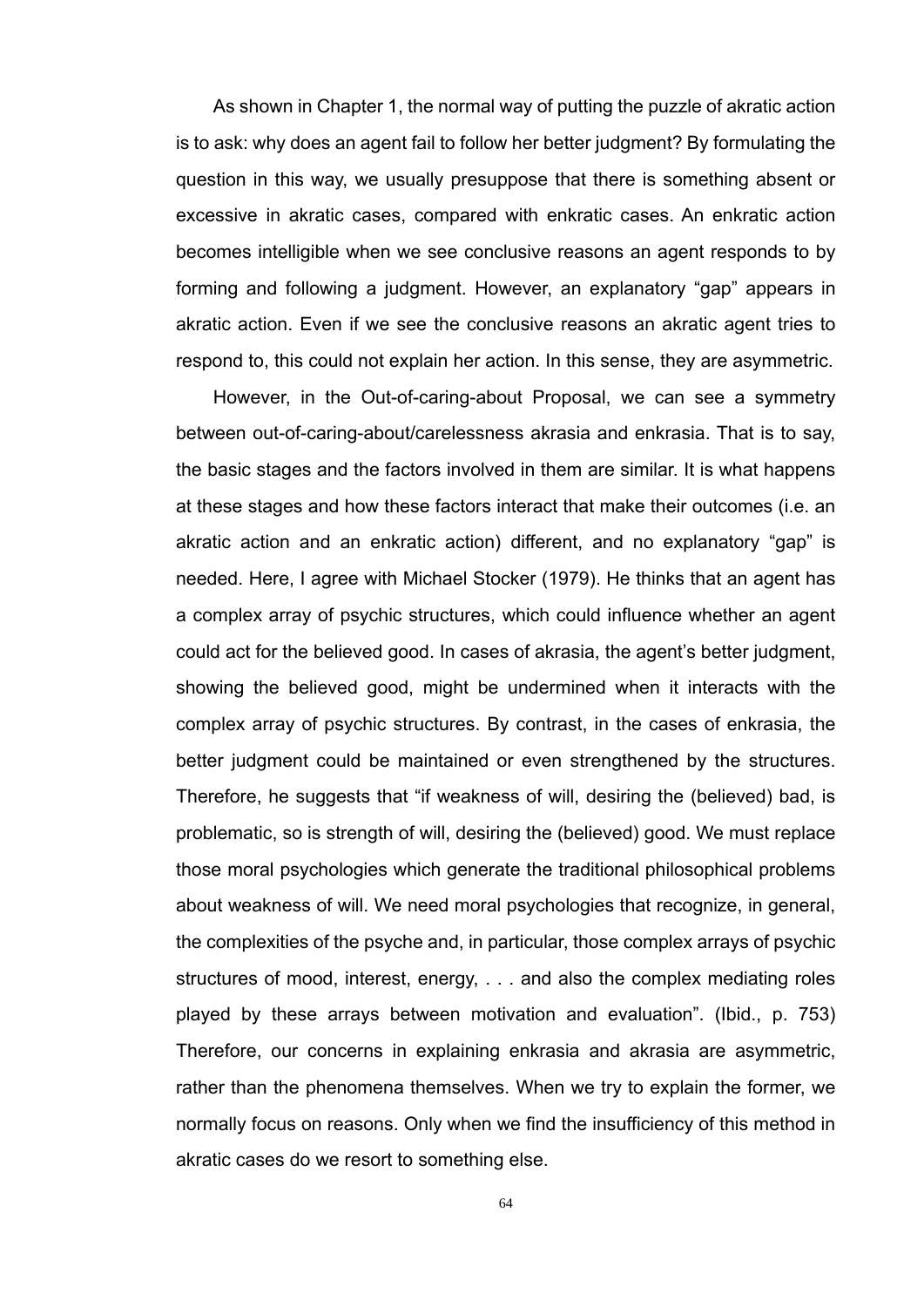The Out-of-caring-about Proposal could be seen as an attempt on this track. It fits "caring about" into the psychic structures, and classifies a kind of akratic action in which caring about changes the result as out-of-caringabout/carelessness akratic action. Admittedly, the symmetric structure needs further defence. The aim here is not to do this work. Rather, the point is that: The Out-of-caring-about Proposal seems to reject the asymmetry between akrasia and enkrasia, which might be the core of the puzzle of akrasia at first glance. However, it does not mean the proposal gets lost, because it tries to cope with the phenomena without presupposing the asymmetry, and the asymmetry is not inherent in the phenomena.

## **2.2. The Praiseworthiness of Out-of-caring-about Akratic Action**

So far, we try to use the Out-of-caring-about Proposal to understand akrasia at the descriptive level. Now, a series of questions might be asked: does the Outof-caring-about Proposal change anything at the normative level? Can people who act out of caring about be rational? Are they praiseworthy?

Inverse akrasia attracts Arpaly mainly because agents, like Huck Finn, seem to be akratic and praiseworthy. According to her account, three points can be made:

(1) If an agent acts for moral reasons, which are some right-making features of her action, then she is praiseworthy;

(2) A further explanation of why she acts in this way: she has the right kind of moral concern;

(3) Even if an agent acts against her better judgment, she could (3.1) have the right kind of moral concern and (3.2) engage in this good-moral-reasonresponsive process. Therefore, (3.3) she is praiseworthy.

The Out-of-caring-about Proposal would reject (3.2). According to it, an agent who acts akratically out of caring about is not rational in Arpaly's sense. Although she has some reasons to act in this way, these reasons are overridden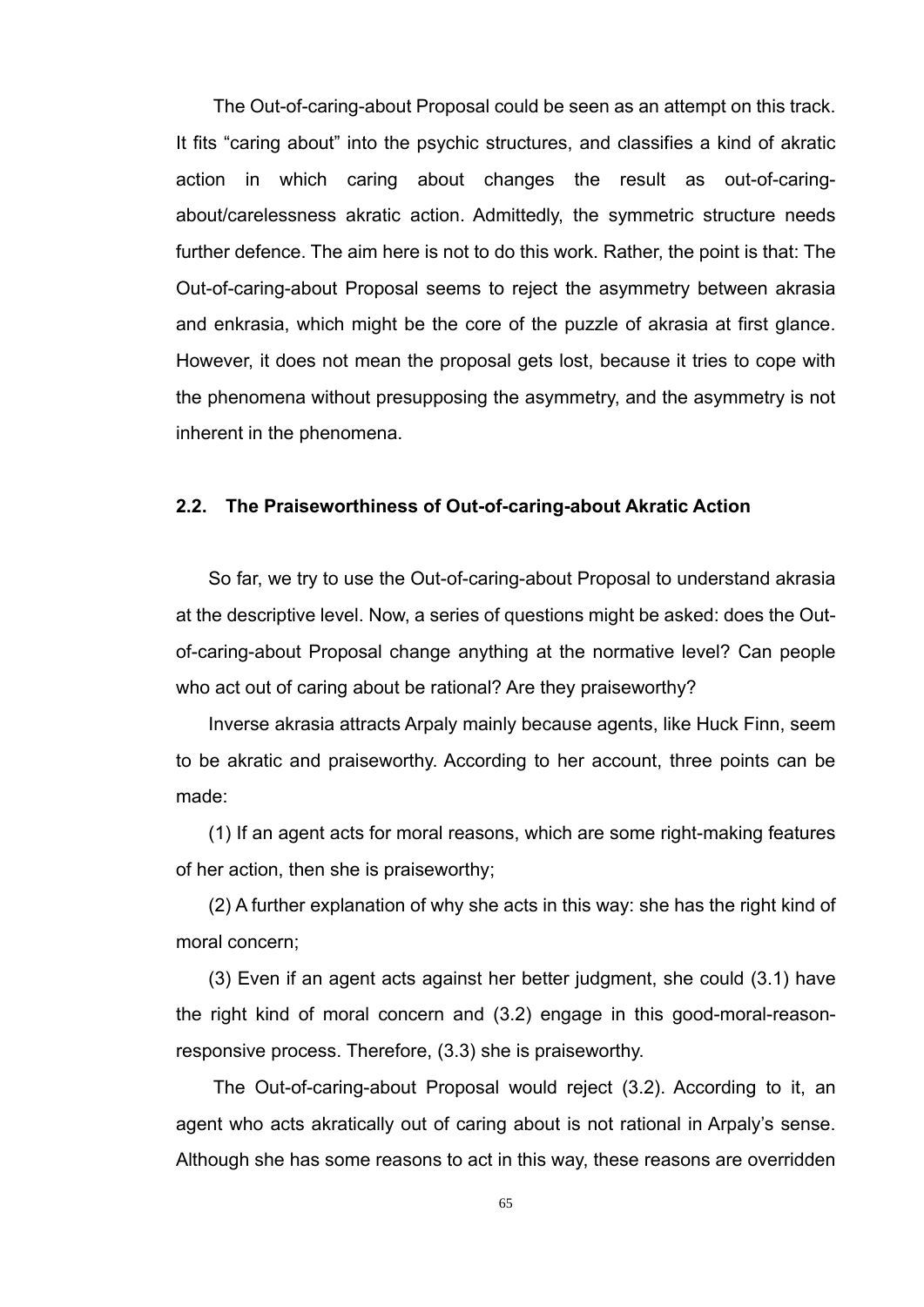and they do not offer the main motivation to her akratic action. The fact that the agent cares about something makes a difference. However, the Out-of-caringabout Proposal would *not* reject (3.1) and (3.3). That is to say, if an agent has the right kind of moral concern (or, she cares about something with moral value), then she could be praiseworthy for acting out of caring about it. (3.2) is not necessary for her praiseworthiness.

To explain this point, let us consider an example taken from Amelie Rorty (1997, p. 651): a stockbroker believes that fleecing her infirm and aged client is the best thing to do. "The client is at death's door…. Her client's family would give him better care if he were to become indigent. Still, for all her reasoning to the contrary, Angela might be akratically unable to profit from an easy chicanery… she is, as she sees it, irrational - and moral." It is not sufficient to say that she acts for moral reasons, which are overridden when she makes a better judgment. It is likely that she acts out of her caring about morality, without changing the justification (she sees) of acting immorally in this case. Nonetheless, we tend to think the stockbroker is praiseworthy.

This might lead us to think: if an agent cares about something with moral value, and this is reflected in her action, then she is praiseworthy. Whether the channel is reason-responsive or not is not significant.

On the one hand, a similarity can be found between this account and Arpaly's. She offers a version of interpretation of Huck Finn closer to that suggested by the Out-of-caring-about Proposal: "Huck, not a sophisticated deliberator, does not draw the conclusion so clear to the contemporary reader – that he morally ought to help Jim just as he would help any other friend, perhaps any other innocent person – but when he cannot bear to turn Jim in, it is at least partially a response to Jim's humanity; *Huck cares about all humans and thus does not want some things done to them or happening to them*." (Arpaly, 2015, p. 142, emphasis mine) According to this interpretation, it is Huck's caring about all humans that makes him sensitive to moral reasons even if his better judgment gets it wrong. Since the praiseworthiness of responding to moral reasons is more certain, Huck's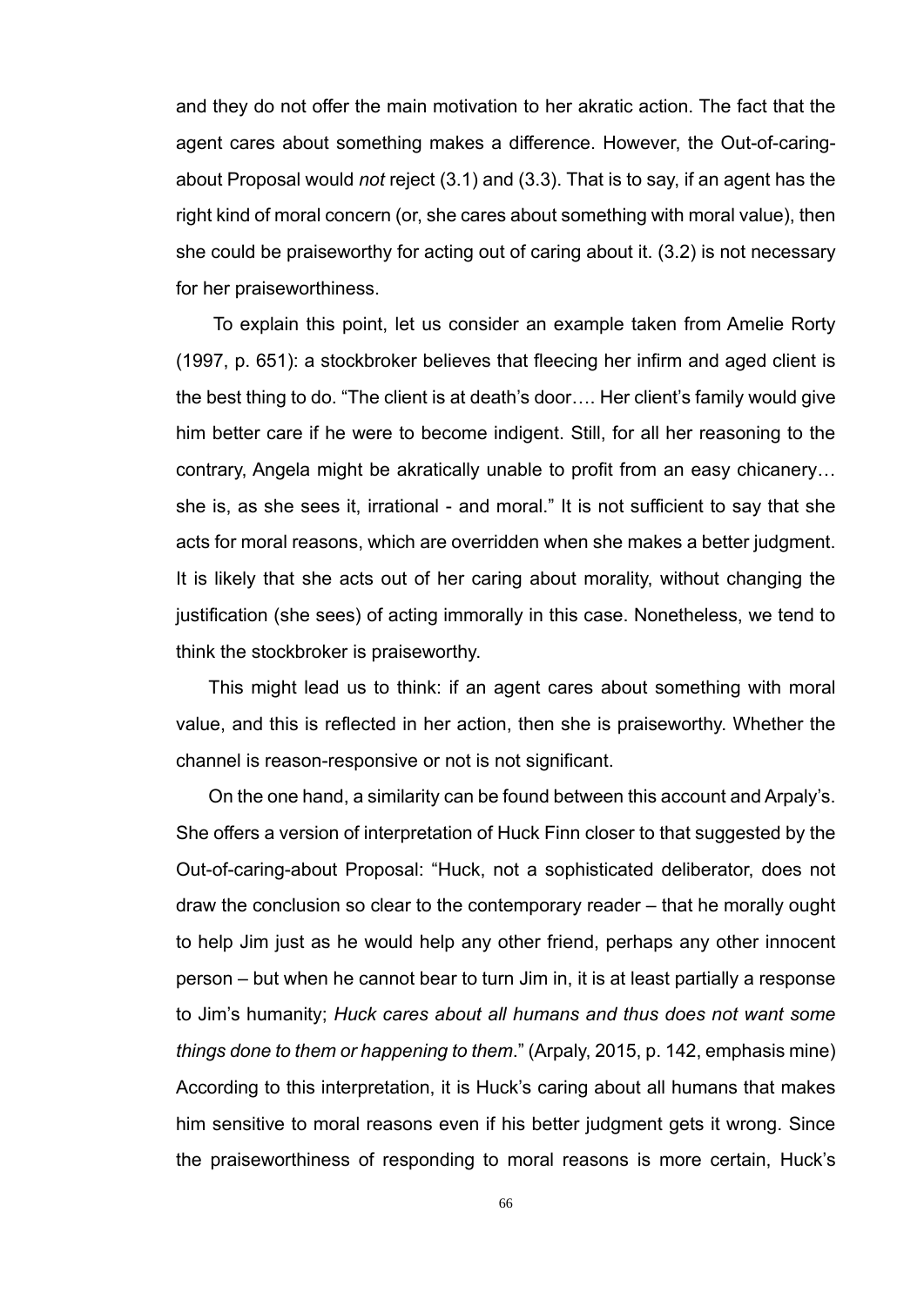praiseworthiness could be defended.

On the other hand, this could be a risky move. Huck Finn is not like the stockbroker who does something moral, because it is, as she sees it, moral. Three questions can be asked to see the differences: first, does what they care about have moral value? In the stockbroker's case, she cares about what she treats as moral principles, such as "do not cheat". This has moral value. In Huck Finn's case, what he cares about is not certain (as we have seen in the interpretation offered by the Out-of-caring-about Proposal). We could say that he cares about Jim (as a friend or a fellow creature), and could not bear Jim's broken hope for freedom. Or, he might care about that he does not deprive the freedom of someone or make someone miserable. Even if we could not find a specific object to fix Huck Finn's caring about, we could see that all of these options have moral value to some extent.

The second question is: Can they see moral value in what they care about, which is not overridden by any other moral considerations they have? The stockbroker could see moral value in her moral principles. This is not overridden by any other moral considerations, although it is overridden by financial considerations. By contrast, Huck Finn could see moral value in his caring about Jim, or his not depriving the freedom of anyone. However, this is overridden by what he sees as morally better. Compared with it, the moral value of what he cares about is little. For Huck Finn, it even turns out to be "evil".

Now we can consider the trickiest question: is Huck Finn's acting out of caring about something with moral value praiseworthy, despite the fact that (1) he could not find any non-overridden moral value in it and (2) he even sees it as evil? It is parallel to the question we meet when we take the reason-responsive route. That question is: is Huck Finn acting for moral reasons and is he praiseworthy for doing so despite the fact that (1) he does not take them as moral reasons and (2) he even sees his action as evil? Now the Out-of-caring-about Proposal rejects that Huck Finn's action is basically one for moral reasons, so it could not appeal to Huck Finn's responding to moral reasons as a defence of his praiseworthiness.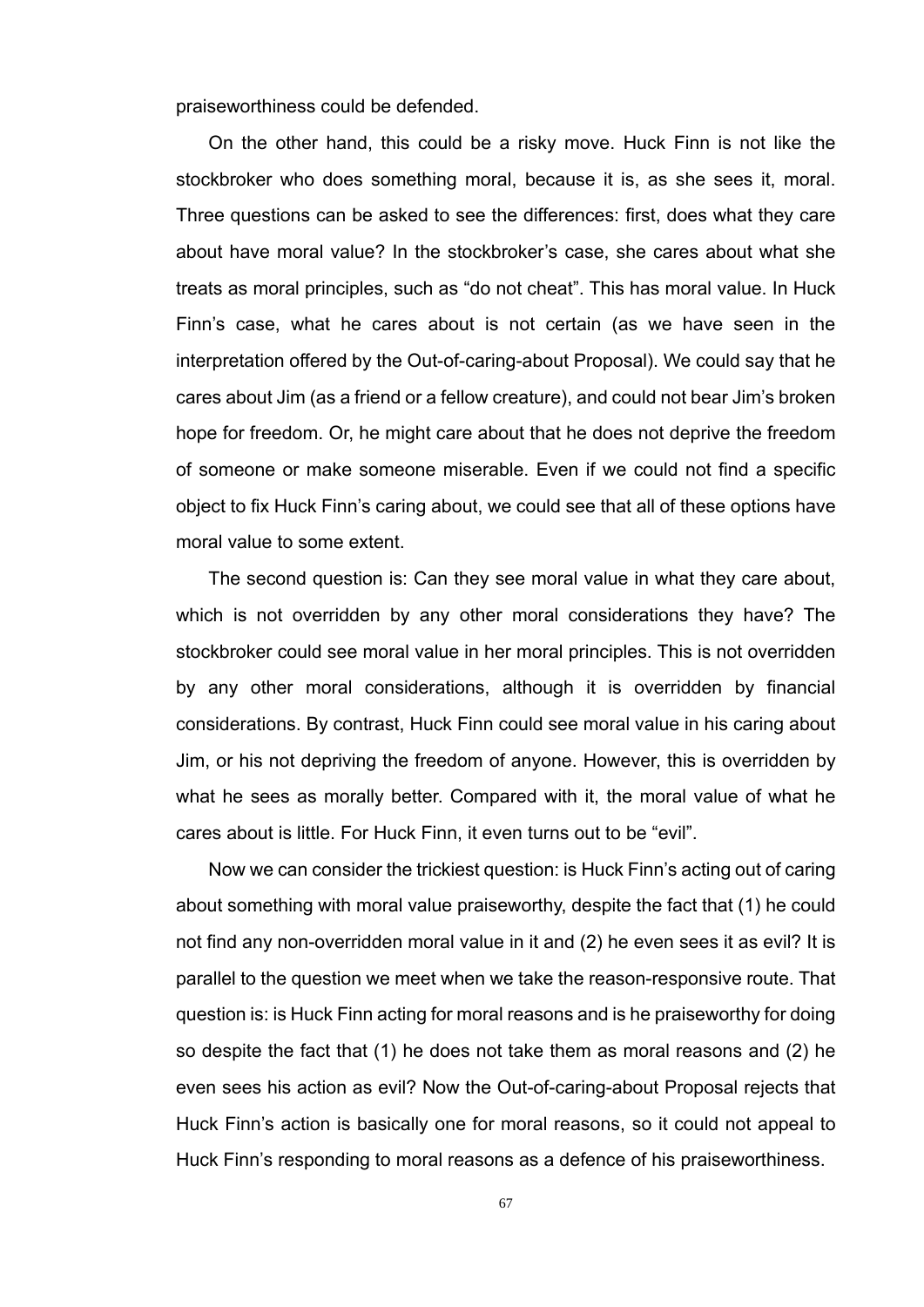However, one answer is available to the Out-of-caring-about Proposal. It can say: Huck Finn is praiseworthy because he has the kind of caring about that is rooted in a morality-promoting living foundation and contributes to a "civilised" moral picture. Huck Finn's caring about what he takes as a moral principle (i.e. "Return a black slave to his owner") might not have moral value for two reasons: (1) we do not think the mere fact that one cares about what she takes as "moral principles" has any moral value, because the principles she holds can be terrible or immoral; (2) we see something as having a-historical moral value, like equality and freedom, which could override some historical conventions.

By acting akratically, Huck Finn cultivates the morality-promoting living foundation. Although in this specific case and for the specific agent, the act is not morality-orienting, it contributes to the ideal moral picture. It is not the case that, to get moral reasons, we can completely rely on what we care about and trust its mysterious tendency to cause moral enhancement. The point is that: if an agent does *not* see the rationalising power and the moral good of an action, she might act out of caring about something which we could see as the "bright" side of humanity and a positive signal of the human future. It is likely that we praise Huck Finn for the same reasons why we praise morality.

However, this might be an uninteresting point. Even if we do not take the long route and consider the three proposals of understanding the case, we could get a similar judgment based on common sense: Huck Finn is praiseworthy because what he does is morally good from a modern perspective, although he does not act for moral reasons (because he fails to see them as moral reasons), nor does he act out of caring about morality (because he even sees evil in his caring about Jim). Nonetheless, the defence offered by the Out-of-caring-about Proposal is different from this pre-theoretical view, because it is historical: it leaves room for the historical process of exploring moral reasons, the possible interaction between morality and caring about, and a more complicated explanation of Huck Finn's action, as he sees it rather than as we see it.

68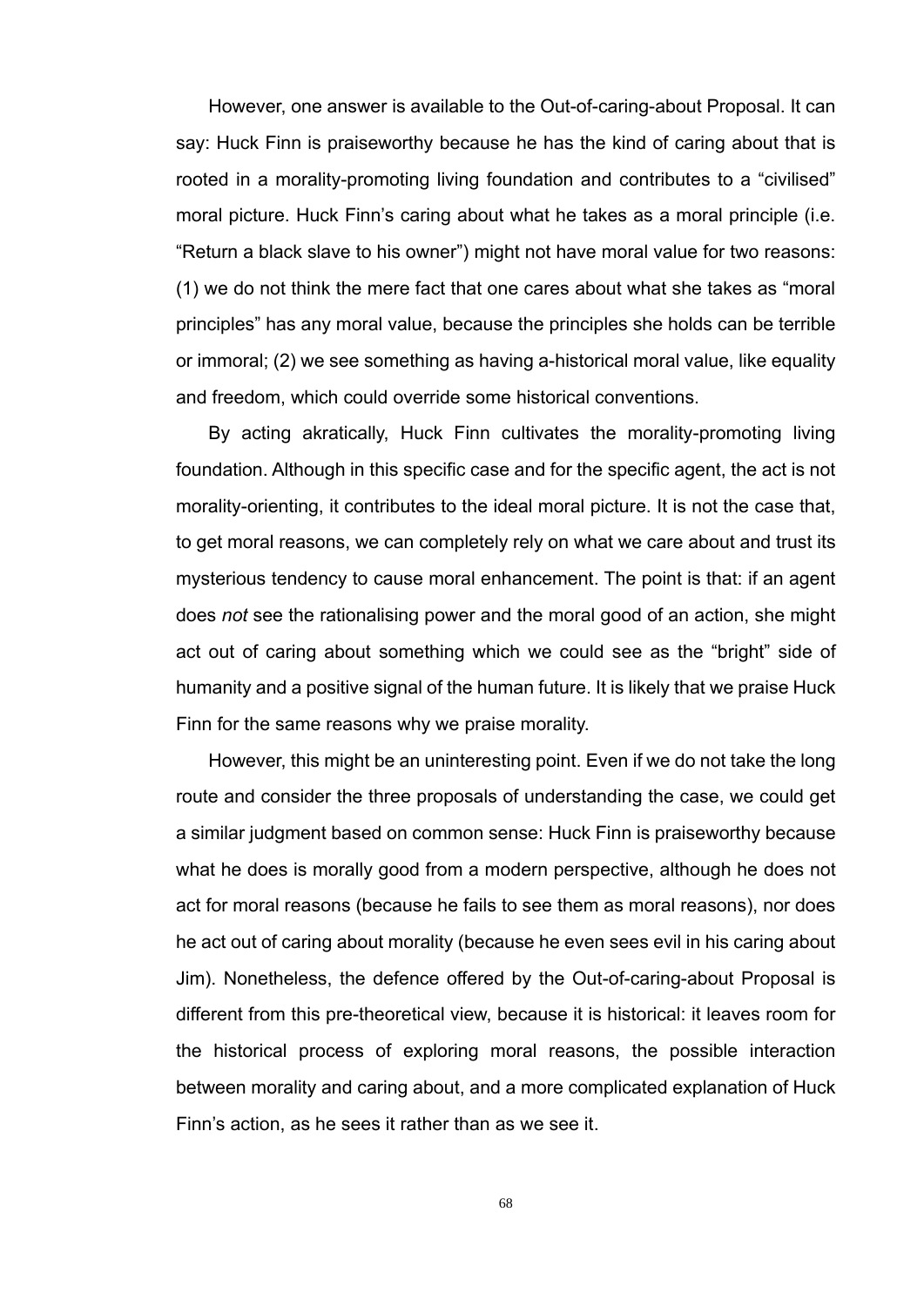# **2.3. The Capacity of an Akratic Agent**

Two features of the Out-of-caring-about Proposal have been discussed. The first is that it supports a symmetric understanding of the explanation of akratic and enkratic actions, and the second is that its implication on an agent's praiseworthiness is more complicated and subtler than that of the Reasonresponsive Proposal. Its third feature, which is shared by the Reason-responsive Proposal, is: according to it, the locus of akrasia could be a kind of capacity rather than inability. We cannot offer a general diagnosis of akratic action by merely saying that the agents are "weak" in certain aspects, or they fail and get nothing. Instead, we need to interpret the rich information it conveys. This point is nicely made by Frankfurt and Arpaly:

"If a person who is constrained by volitional necessity is for that reason unable to pursue a certain course of action, the explanation is not that he is in any straightforward way too weak to overcome the constraint. … Unlike the addict, he does not accede to the constraining force because he lacks sufficient strength of will to defeat it. He accedes to it because he is unwilling to oppose it and because, furthermore, his unwillingness is itself something which he is unwilling to alter." (Frankfurt, 1988, p. 87)

"Similarly, Huckleberry Finn need not be particularly lacking in self-control – it may simply be the case that his reluctance to treat a human being like escaped livestock is stronger than any inhibitions he may have, which does speak well of him." (Arpaly, 2003, p. 99)

If we could interpret akratic action in this fine-grained and neutral way, we might find more methods to overcome it or live with it. To be enkratic, normally, an agent is suggested to try hard to conform to her better judgment and eliminate any disruptive factors. Now more options are available:

(1) Change the better judgment. Instead of focusing on this local inconsistency, the akratic agent could try to get more knowledge of herself. She could ask herself: "Is this better judgment really better? Given who I am, is this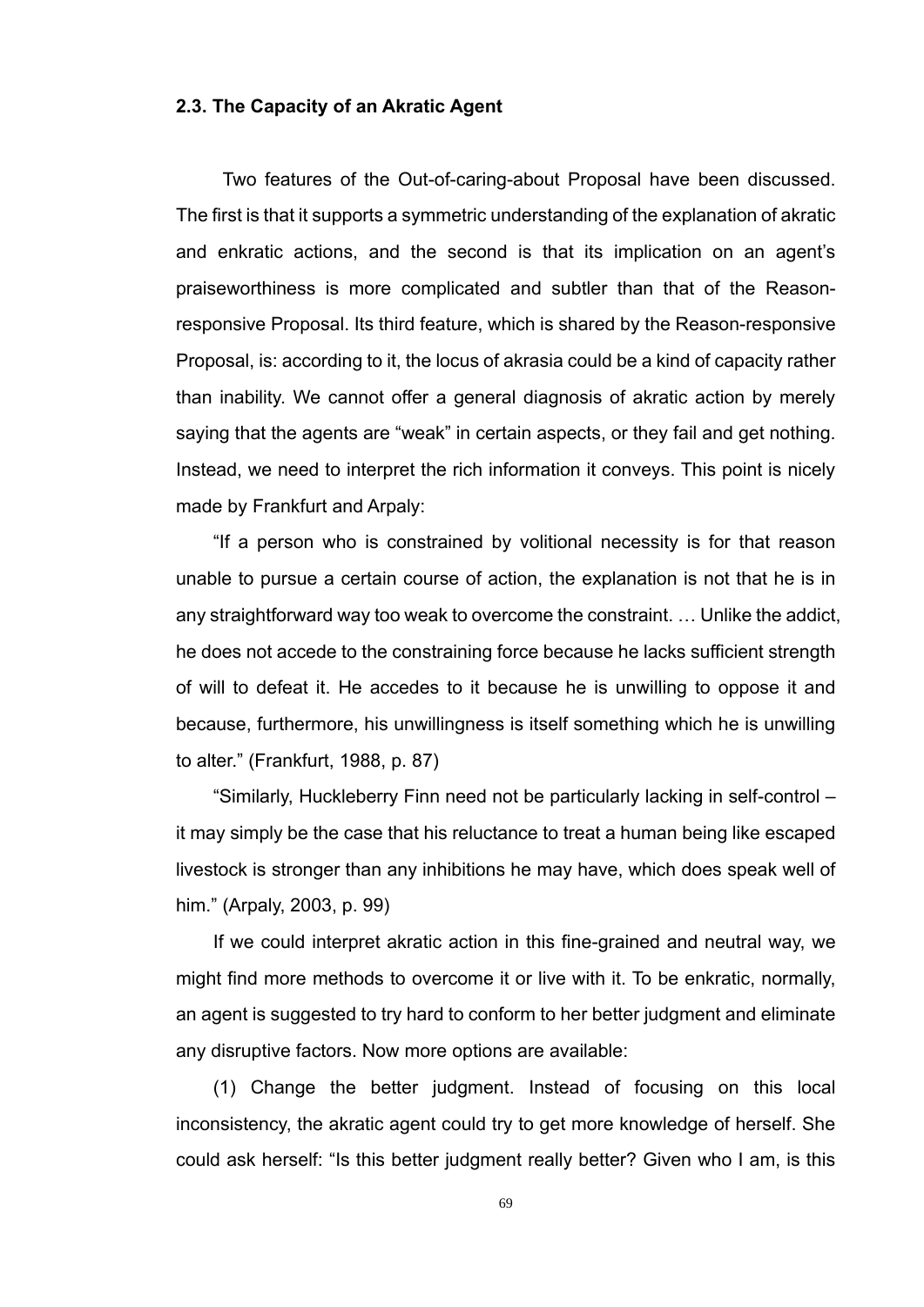better judgment really better / practical for me?" As a result, she might get some reasons to change her better judgment. For example, she realises that although she could find more value in her better judgment, it would not bring her happiness because she would betray what she cares about deeply. Or, she might find that carrying out the better judgment is impossible for her, and, if she believes "ought implies can", she should give up the better judgment which implies an impossible "ought".

(2) Act out of caring about. In some cases (especially those having little moral impact), keeping the inconsistency between a better judgment and an action is not that worrying. For example, a person might think she ought to stick to a lowcalorie diet to be very slim, all-things-considered. However, she usually fails to do it. Her roommate, who shares the better judgment as well as reasons for it with her, can do it for several years. The difference between them can be: the akratic person does not care about her appearance as much as her roommate does. Instead, she cares more about being energetic, eating foods she likes and so on. She might not take them as reasons better than those to be very slim, and she blames herself for being weak-willed. However, she is, generally, "happier" and more comfortable.

(3) Try to care about a better judgment. The Out-of-caring-about Proposal argues that what one cares about can be out of her direct control, and that is why it can be insensitive to a better judgment. However, it does not mean that we cannot change what we care about and the extent to which we care about certain things gradually. Think about a student who is working on her philosophy thesis. She knows she ought to spend five hours on her thesis to submit it on time, but she fails to do it akratically. After observing her classmate, who works on her thesis for more than seven hours without any tiredness, she thinks: "I suppose my classmate really loves philosophy. Three years ago, I decided to study philosophy because I was interested in it. However, I found it is not what I expected and I gradually lost my interest…." Instead of directly "strengthening her will-power" by self-command, she might try something else. She can read a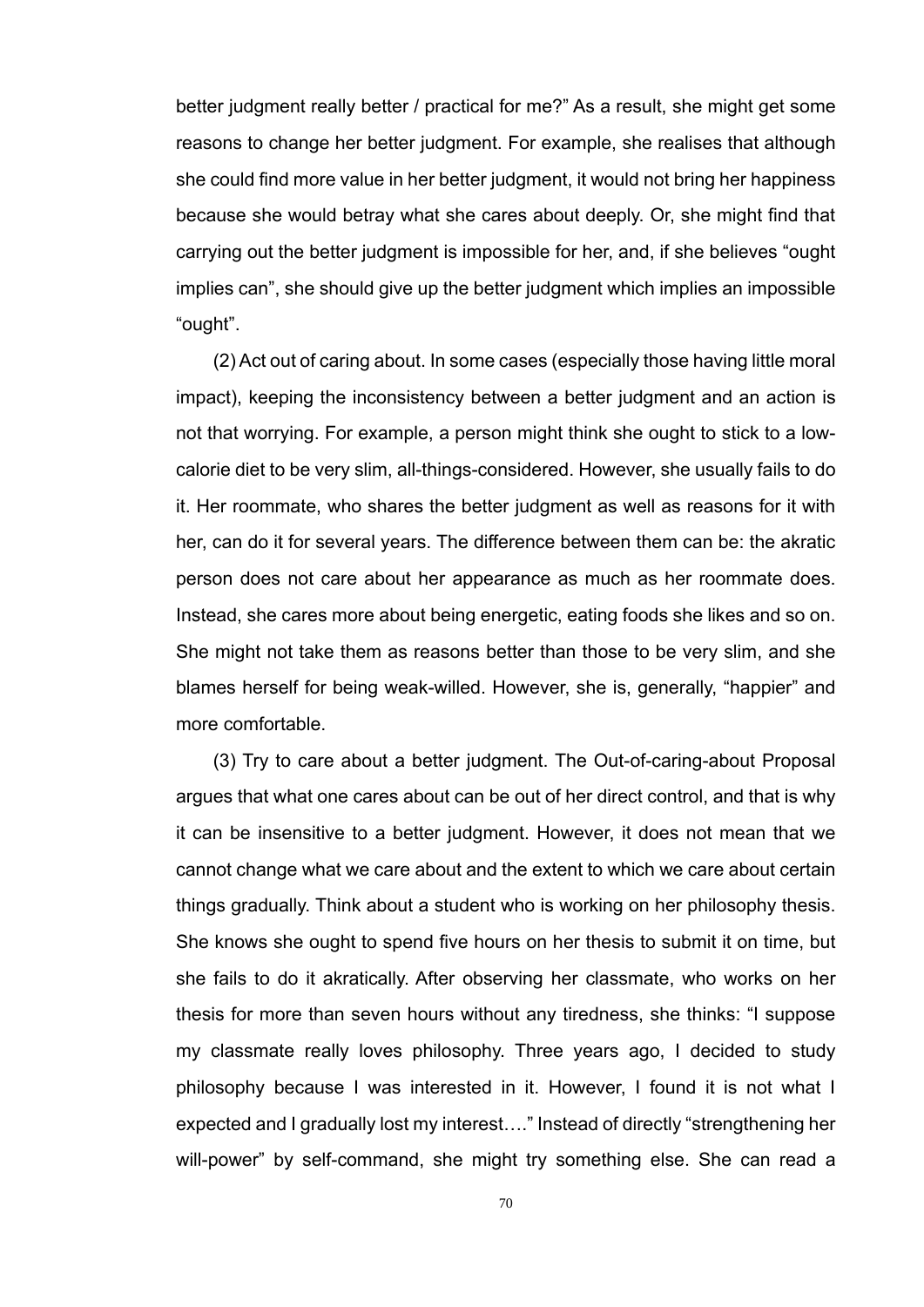biography of a great philosopher, or she can contact her first philosophy teacher who evoked her interest in philosophy. In this process, she might not have new reasons to support her better judgment, which has already had the upper hand in her reasoning. Instead, she might care more about philosophy, and this does help her to overcome akrasia.

## **3. Circumstances**

Since so far we have only focused on the relation between an agent's better judgment and what she cares about, it might result in a misunderstanding that akratic action is caused by two mental items separated from the larger psychological and social background. This is not the case, and many other mental items and social factors do have impacts to some extent, but this is compatible with the Out-of-caring-about Proposal. The aim of this section is to fit the proposal into the background.

## **3.1. Internal Circumstances**

The first psychological item is attention. Mele argues that attention plays an important role in akratic action: "a person's focusing on and vividly representing the prospective pleasant results of an action, A, that is contrary to his better judgment may increase his motivation to do A even though these mental events are not reasons for him to be more motivated to do A. (1987, p. 79)" I think it is correct, and it can also serve an ancillary function in the Out-of-caring-about Proposal.

The impact of attention is neutral in the sense that it does not have an intrinsic inclination to support either a better judgment or an akratic action. However, when an akratic action does occur, it is likely that more attention is paid to the attractive aspects of the akratic action. For example, when Huck Finn focuses his attention on what he takes as a moral principle, he feels the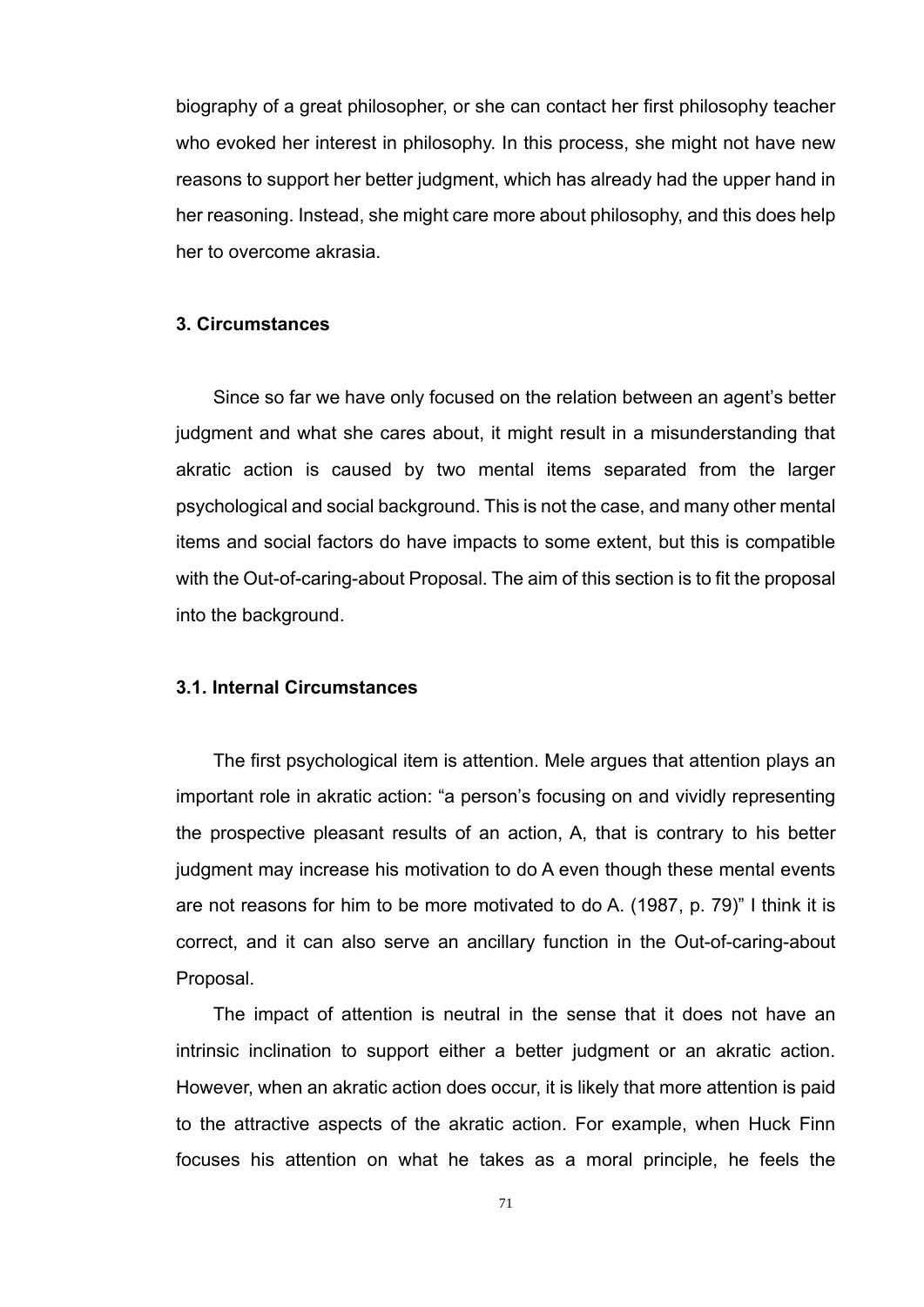motivation to follow his better judgment and write a letter to report Jim. However, when he completes the letter, his attention is drawn to something else: "[Jim] would always call me honey, and pet me, and do everything he could think of for me, and how good he always was…" (Chapter 31) Then he cannot help tearing the letter up.

If we interpret Huck Finn's case by the Out-of-caring-about Proposal, it is easy to see that: the attention Huck Finn pays to what he cares about strengthens the power of it to motivate the akratic action. If we further trace his attention, we might find it is because he cares about Jim or something relevant that he pays special attention to it, which in turn amplifies the power of his caring about in this specific situation. Therefore, attention and caring about can be mutually stimulating.

The second kind of psychological items is emotions. There are two views of the role emotions play in akratic action. First, the role is causal in the sense that it is one of the disruptive forces contributing to an akratic action. The Out-ofcaring-about Proposal can accommodate it, because emotions can fuel the power of caring about and help volitional necessity. Likely, it can help one's better judgment. Then its function is similar to that of attention $^{18}$ .

By contrast, the second role emotions might play is more comprehensive. Christine Tappolet (2003, p. 111) argues that "cases of akrasia caused by emotions involve a conflict between a value perception and an evaluative judgement that can be compared to perceptual illusions…" Let us call it the Emotion-based Proposal. According to it, emotions consist of certain ways of seeing an object. For example, fear might imply that an agent sees an object or a situation as dangerous, although it might not be supported by sufficient evidence noticed by the agent. It is because of the discrepancy between value perceptions contained in emotions and evaluative judgments based on explicit evidence that an agent can act against the latter due to the former. This makes

<sup>&</sup>lt;sup>18</sup> The relation between emotions and attention itself has significance independent of their similar roles in akratic action, which will not be discussed here. See Christine Tappolet (2003, p. 105).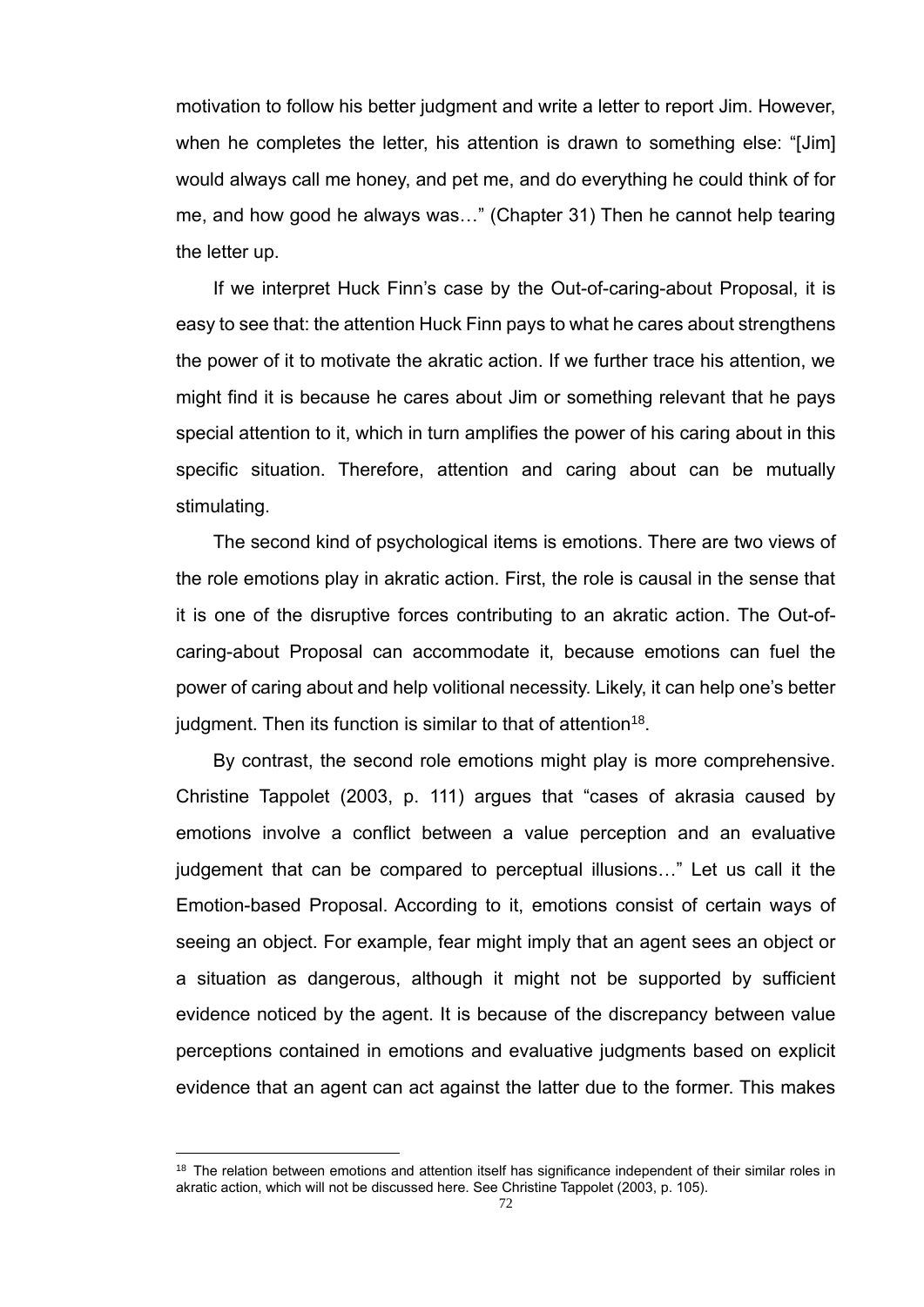some akratic action intelligible. Moreover, "it need not necessarily be the emotion that gets things wrong" (Ibid., p. 112), and sometimes akratic action can lead to a better result.

With regard to the Emotion-based Proposal, two points can be made. First, the way the concept of emotions is postulated and the explanatory power it is supposed to have are akin to those of the concept of non-deliberative reasonresponsiveness in the Reason-responsive Proposal. Emotions' sensitivity to situations can be integral to the non-deliberative reason-responsive process, as emotions might "make us more rational, in the sense of allowing us to track reasons which we have but which we have neglected in our deliberation" (Ibid., p. 115). Second, if emotions are linked to an implicit way of reasonresponsiveness, their relation to caring about might be ignored<sup>19</sup>. However, the function of emotions is ambiguous and neutral, because they could stimulate both reason-responsiveness and caring about. If we take emotions as a kind of perception, they might be sensitive to both.

Therefore, we can fit the Out-of-caring-about Proposal into a bigger picture of the human mind, and see its compatibility with other attempts, based on different psychological items, to make sense of akrasia.

# **3.2. External Circumstances**

Now let us move on to external circumstances consisting of personal histories and social expectations.

An agent's personal history is external in the sense that it is unchangeable for an agent but it plays an important role in her life. A worry might be: if what an agent cares about as well as the degree to which she cares about certain things largely depend on her experience, does it mean that akratic action out of caring about is, in the deepest sense, a kind of compulsion or the domination of the past?

<sup>&</sup>lt;sup>19</sup> A demonstration of the relation between "caring about" and the corresponding "complex emotional structures characteristic of caring" can be seen in Agnieszka Jaworska, 2007a, p. 485.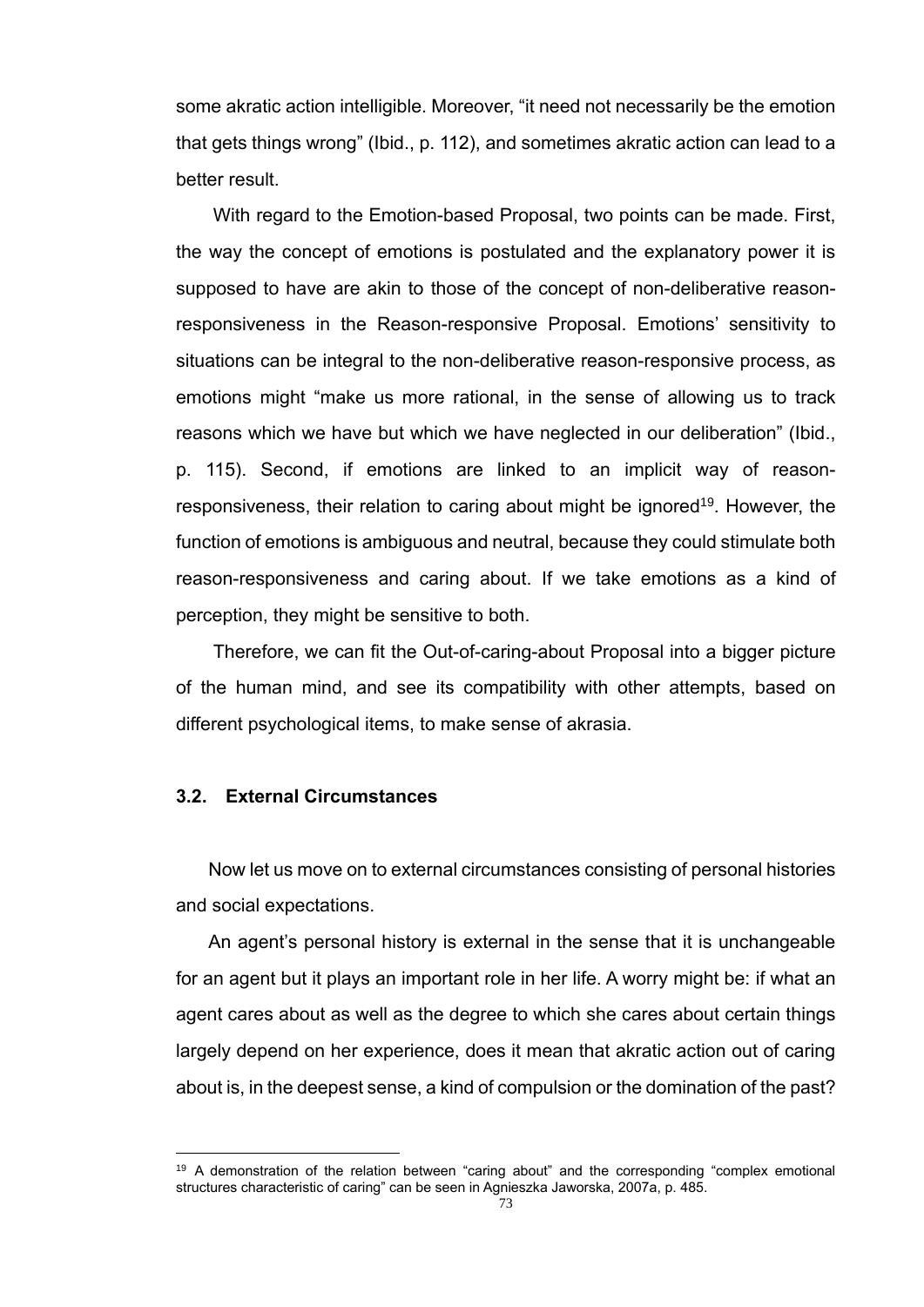Furthermore, if we think an agent's better judgment is subject to similar influences from her education and experience, this seems to undermine all the distinctions we make.

However, we can think of it differently. We have a variety of experiences because we stand in different relations to the past, and that is why we need distinctions among blind desires, caring about and reason-responsiveness. All of them might collapse if determinism is presupposed. However, first, we do not need to presuppose it and, second, the different relations are more obvious to us and shape our lives efficiently. Moreover, personal history has a facet benign to "caring about". That is to say, it is because personal histories shape our relations to certain objects to some extent that our caring about them can achieve its full complexity and richness. For example, as Joseph Raz points out, in *Little Prince*, when the little prince faces a crisis that his rose is not unique in appearance, he solves it by recognising that the rose is "made unique by the history of their love" (2001, p. 22). We will return to this point in Chapter 5.

As for social expectations, they can be part of personal histories. However, it needs special attention because in nearly all of the cases we have discussed, some "distorted" or "unreasonable" social expectations lurk. For example, Huck Finn is expected to turn Jim in, the son in the poem *Southeast the Peacock Flies* is expected to do what his mother tells him to do, and Tevye in *Fiddler on the Roof* is expected to strictly conform to traditions. The background of all these cases features closed societies, unfair social structures and biases from a modern point of view.

This might challenge the Out-of-caring-about Proposal. Is the Out-of-caringabout Proposal merely applicable to cases in which agents' better judgments are caused by distorted social expectations, which always provoke revolt from something rooted deeply in humanity? If this is the case, then the diagnosis offered by the Out-of-caring-about Proposal would be secondary, and the crux is the mismatch between social expectations or "bad morality" (Bennett, 1974) and universal humanity, which is demonstrated in individuals who have not been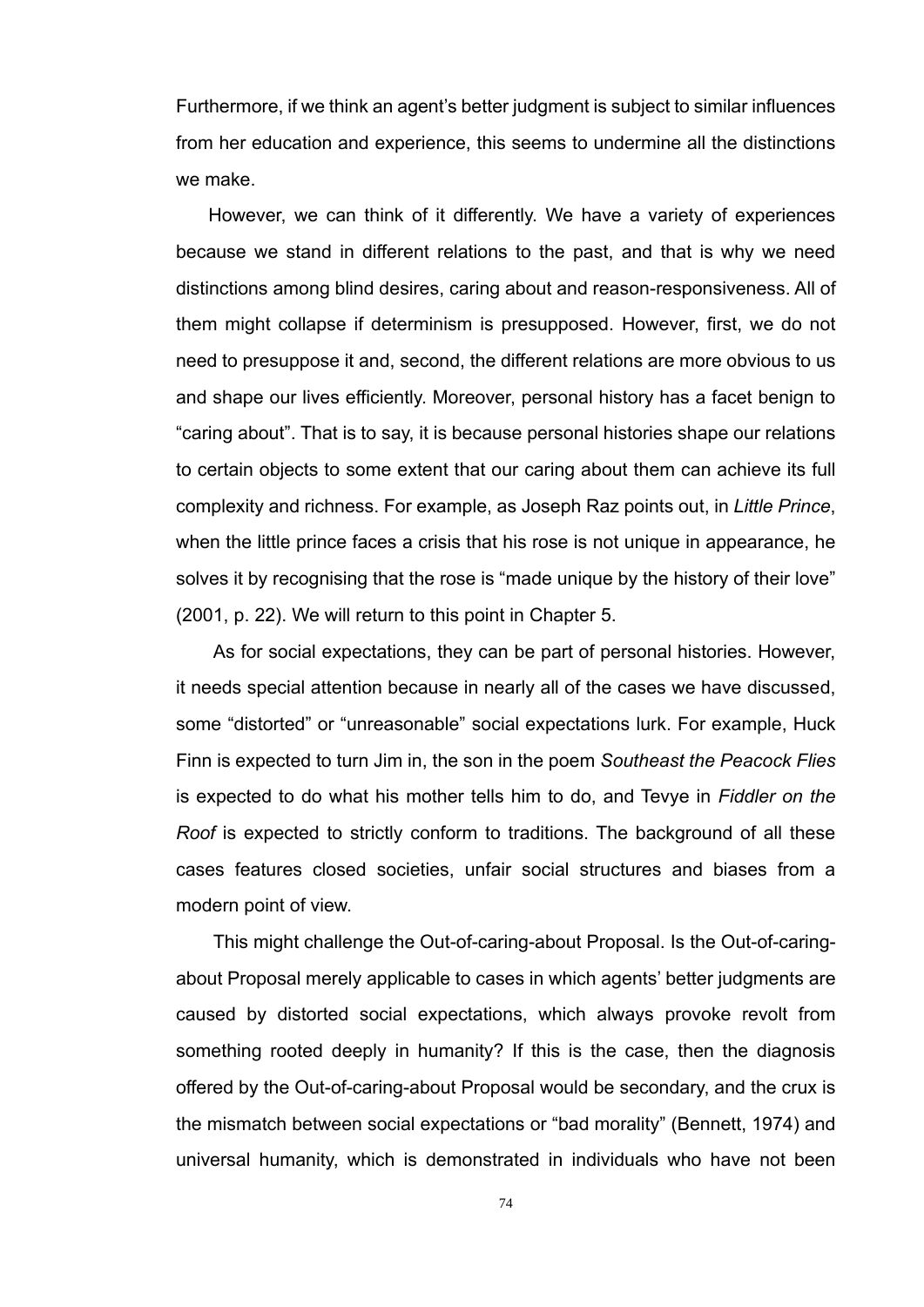thoroughly poisoned.

Admittedly, it is plausible to say that social expectations can increase or decrease the frequency of a certain type of akratic action. For example, in modern society, much fewer people would face the dilemmas that Huck Finn, the son and Tevye faced respectively. However, two points can be made to show the Out-ofcaring-about Proposal, though compatible with the influence from social background, has significance independent of the "society-versus-individuals" picture.

First, it is worth noting that social expectations not only appear as disciplines shaping one's better judgment, but also penetrate one's way of life mildly and change what she cares about. Second, the significance of the social impact is not a phenomenon peculiar to conservative social backgrounds. As Amelie Rorty observes, some akratic action is rooted in self-contradictory social expectations, which the modern society is based on: "Social institutions and economic systems encourage and foster the very actions that they also condemn. While promoting habits of cooperation, they also reward radical independence; while condemning aggression, they also praise 'aggressive initiative.' While admiring selfless devotion, they also reward canny self-interest." (1997, p. 652) Different notions and stimulating objects penetrate the members of the society, and it is not necessarily the case that these external factors mould members' rational judgments in a more efficient way than that they influence what they care about. Therefore, it is plausible to say that Huck Finn's caring about Jim is also influenced by a social expectation that "be nice to your friend", and the son in the poem is moved by a social expectation that "marriage was meant to last". Therefore, what the Out-of-caring-about Proposal emphasises is not conflicts between individuals and the social order in historical contexts, but an inconsistency within an agent, in which her intake of social expectations is not fixed.

### **4. Conclusion**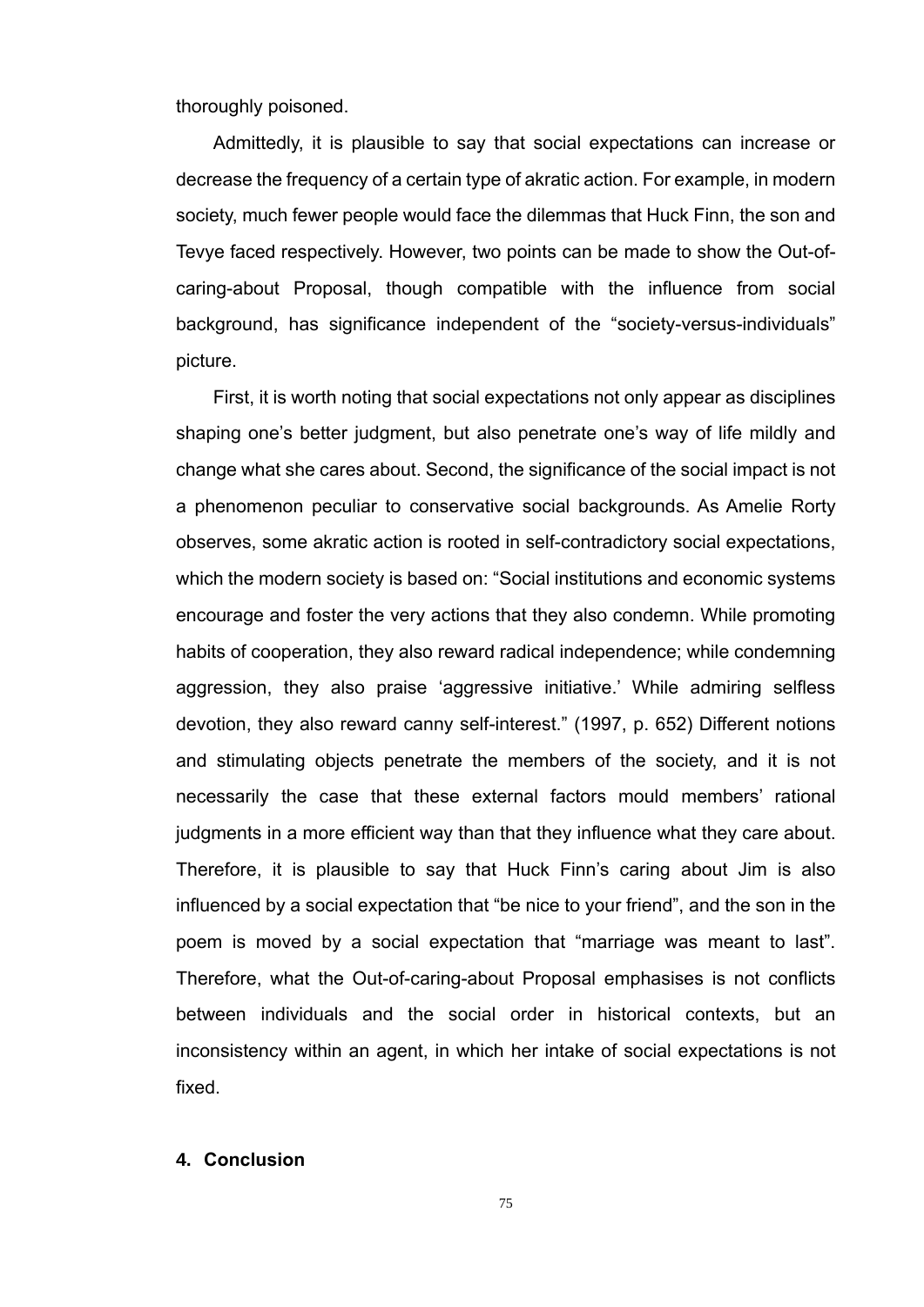In this chapter, a detailed explanation of the Out-of-caring-about Proposal is offered. The basic idea is that an agent cares more about what could benefit from her akratic action. It has three features. First, it implies a symmetry between akrasia and enkrasia. Second, its relation to moral praiseworthiness is not as direct as that of the Reason-responsive Proposal. Third, it draws our attention to a different capacity we have, and offers some suggestions to overcome or live with akratic action. In the end, it is fitted into the bigger picture of the human mind and society.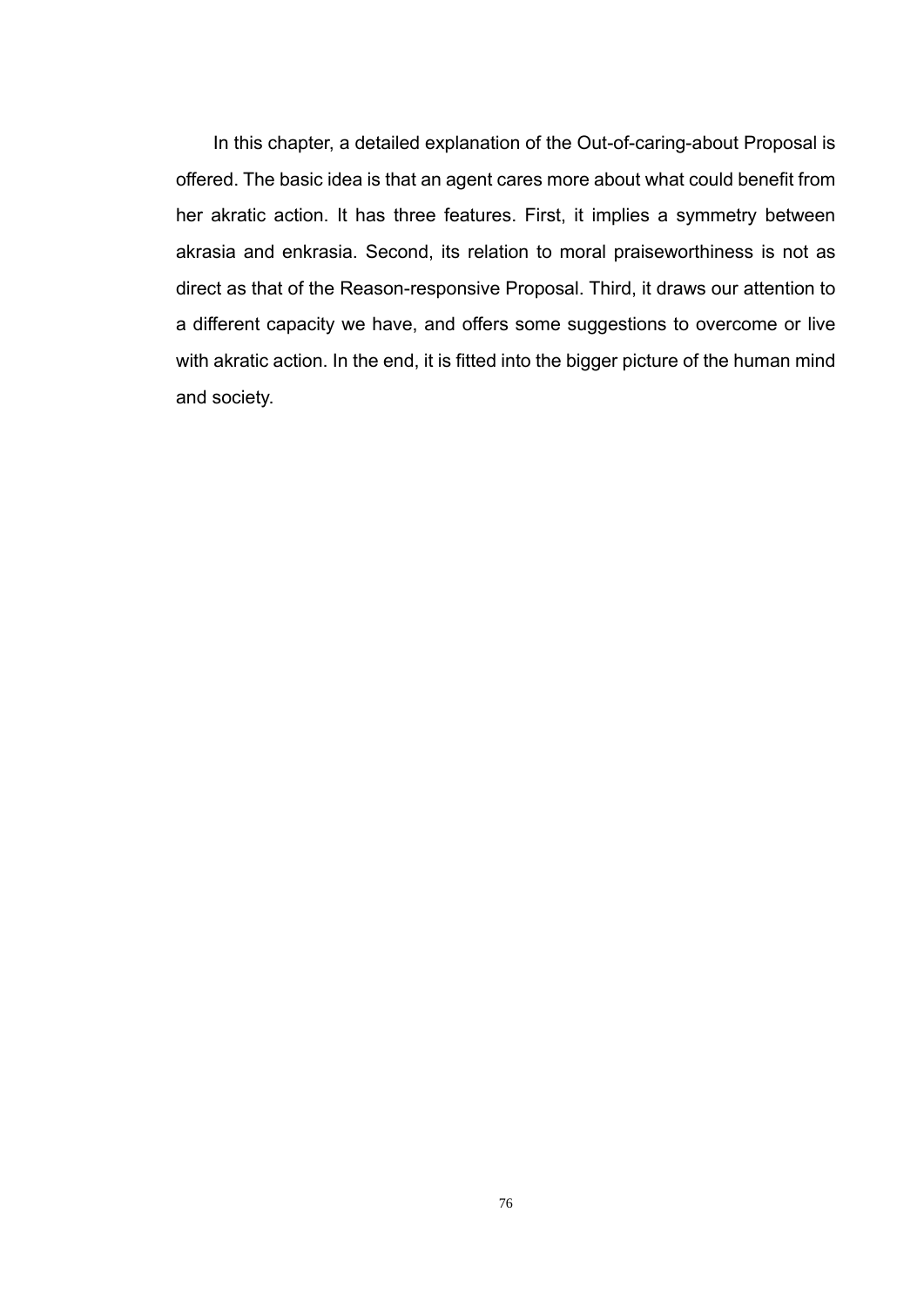### **Chapter 5 Objections, Replies and an Implication**

In this chapter, I shall consider two objections. The basic idea of the first objection is that the Reason-responsive Proposal actually leaves room for the partiality which caring about focuses on. Therefore, the Out-of-caring-about Proposal can be reduced to the Reason-responsive Proposal. However, I shall argue that it is not plausible. Second, adding a new mechanism of caring about seems to add a sub-agent, which might lead to a divided picture of the self and make normal cases of self-control "miracles". However, I shall argue that, at least, this problem is not especially challenging to the Out-of-caring-about Proposal. Even for the Reason-responsive Proposal, the mechanism of "caring about" underlies reason-responsiveness. What the Out-of-caring-about Proposal differs from the Reason-responsive Proposal is *not* that the former requires a new system that is absent in the latter, but that the former relies on a new way of function of a system that has already been manifest in the latter. Then, a possible implication of the Out-of-caring-about Proposal will be shown.

# **1. An Objection from Reason-responsiveness**

In Chapter 2 and Chapter 3, one of the motivations to put the Reasonresponsive Proposal aside and consider the Out-of-caring-about Proposal is that: the former's interpretation of cases like Huck Finn's might be over-rationalised to the extent that it fails to capture some first-person features in akratic action.

However, this charge might imply a misunderstanding of the Reasonresponsive Proposal. For example, facing a similar charge of being "excessively rationalistic", Richard Moran says (2007, p. 53): "I think I see the aspects of my view that give rise to this charge, but I hope I can show that my account only looks that way if we start with an excessively rationalistic picture of reason." Likely, if the Reason-responsive Proposal can offer an understanding of reason and reason-responsiveness which can accommodate the first-person features in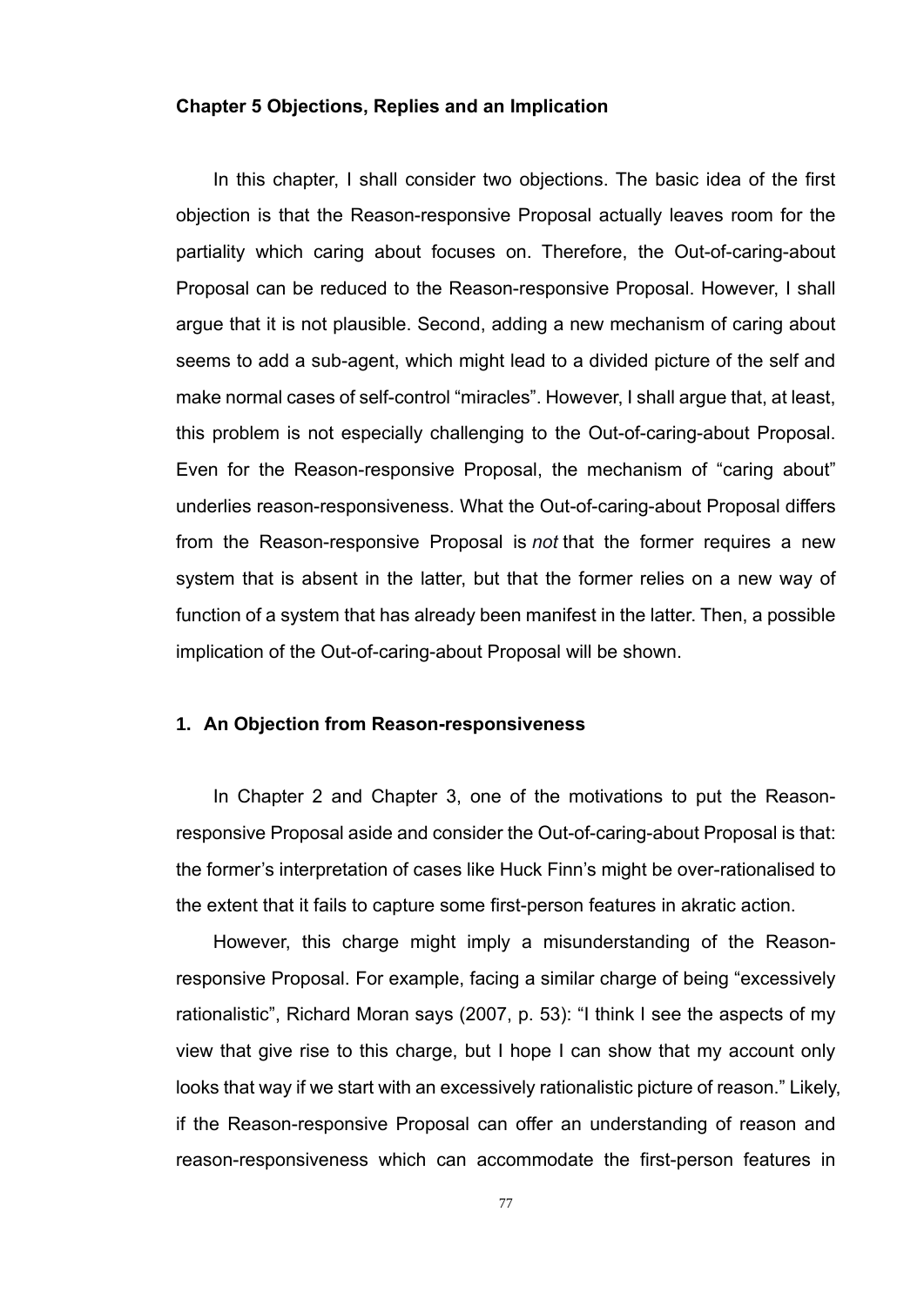cases like Huck Finn's, it might be unjustified to see it as "over-rationalised", and it would be unnecessary to step out of the Reason-responsive Proposal and seek an alternative.

I shall take Joseph Raz's account (2001) as an example, though the question his arguments target is not akrasia but the relation between impartiality and partiality. I shall explain Raz's arguments, and point out how it could support the Reason-responsive Proposal, and what the Out-of-caring-about Proposal might reply to it.

Raz offers the concept of "attachments": "People derive a sense of purpose and of value in their life from their engagements with pursuits and relationships that they regard, implicitly or explicitly, as worthwhile, that is, from their attachment." (Ibid., p. 16) It is not difficult to find the similarities between it and the concept of "caring about". However, they are different because a fuller engagement of an agent's rational capacities is required by "attachments". First, the establishment of X's attachment to O normally implies X's recognition of O's impersonal value, otherwise this attachment would not be appropriate. In other words, the concept of attachment "refers only to ties of which we are conscious, and it excludes those we would rather be without but from which we cannot, at least, not without much effort shake ourselves free (Ibid., p. 17)". Second, if an attachment is appropriate, it could be a source of responsibilities: special responsibilities of "a citizen, a parent, a lover, an academic (Ibid., p. 34)". Therefore, the concept of "attachments" is more sensitive to reasons, because the attachments themselves are subject to the norms of rationality – they should be based on values, and the attachments can generate agent-relative reasons, for which an agent ought to act in a certain way.

If this argument is plausible, it might "update" the Reason-responsive Proposal. For example, we can explain Huck Finn's case in the following way: Huck Finn has an attachment to Jim, and this is based on impersonal value, say, that Jim is a nice man and he is kind to Huck Finn. Therefore, this attachment is appropriate. As a result, Huck Finn has a set of special responsibilities because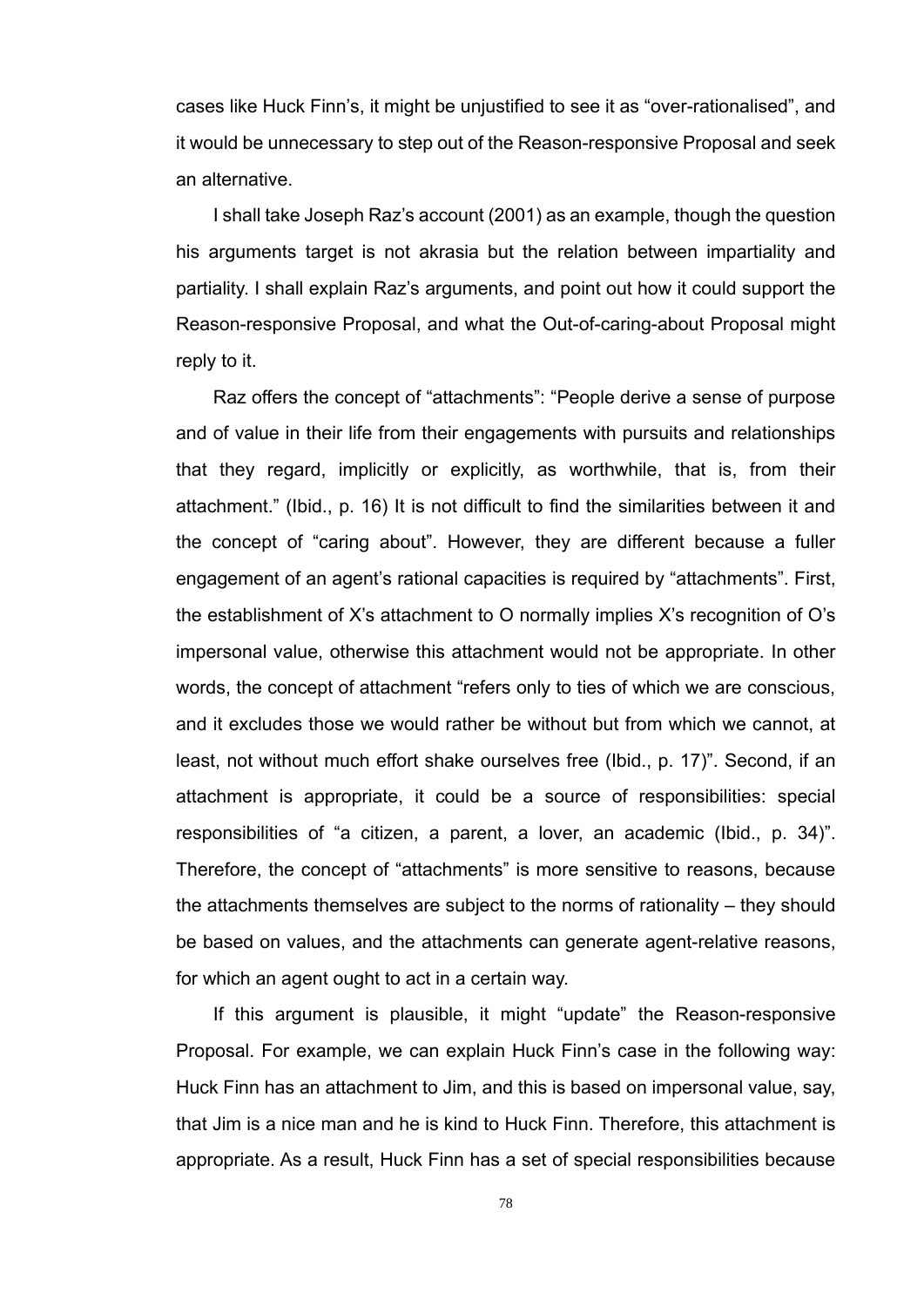of his personal attachment, and he could take them as reasons. However, when he deliberates, he overlooks the set of good reasons which are tailored by his attachment and rooted in impersonal value. Nonetheless, when he helps Jim against his better judgment, he actually responds to these value-based reasons which are applicable to him because of his personal attachment.

Then what would the Out-of-caring-about Proposal say? A reply would be: yes, this would be a nice case if Huck Finn himself could think it in this way. However, it is worth noting that even if Huck Finn takes his personal attachment into account, it does not efficiently rationalise his akratic action. Huck Finn could see the value in his personal attachment, but he decides to set it aside to act morally (as he sees it) in this situation, all things considered. We have little evidence that, in this case, the attachment functions in a reason-sensitive way, although it could function via the reason-responsive channel, as described by the updated Reason-responsive Proposal. However, it does not mean that this attachment would be "pathological, and self-destructive" (Ibid, p. 17). Rather, it shows us the broader meaning and an independent function of attachments, which is what the Out-of-caring-about Proposal focuses on.

Let me elucidate the difference between "one's attachment to O that tailors reasons within reason-responsiveness" and "one's attachment to O as a nonrationalising motivation" by an example. Now electronic sports are popular in many countries. We can imagine 20 years ago, when the mainstream narrative tended to demean electronic sports, a teenager called Bobo was a huge fan of electronic sports and she could play some games very well. She did care about playing these games and she might claim "playing them is my passion". However, she thought that her parents were right when they said that she ought to stop playing games to study hard, or at least largely reduce the time she spent on it, otherwise she could not have a bright future. Nobody could earn money or have a good social status by playing electronic games then. In this case, she did have a personal attachment to playing electronic games, and we could tell some impersonal value in it. However, whenever she played games, it is likely that she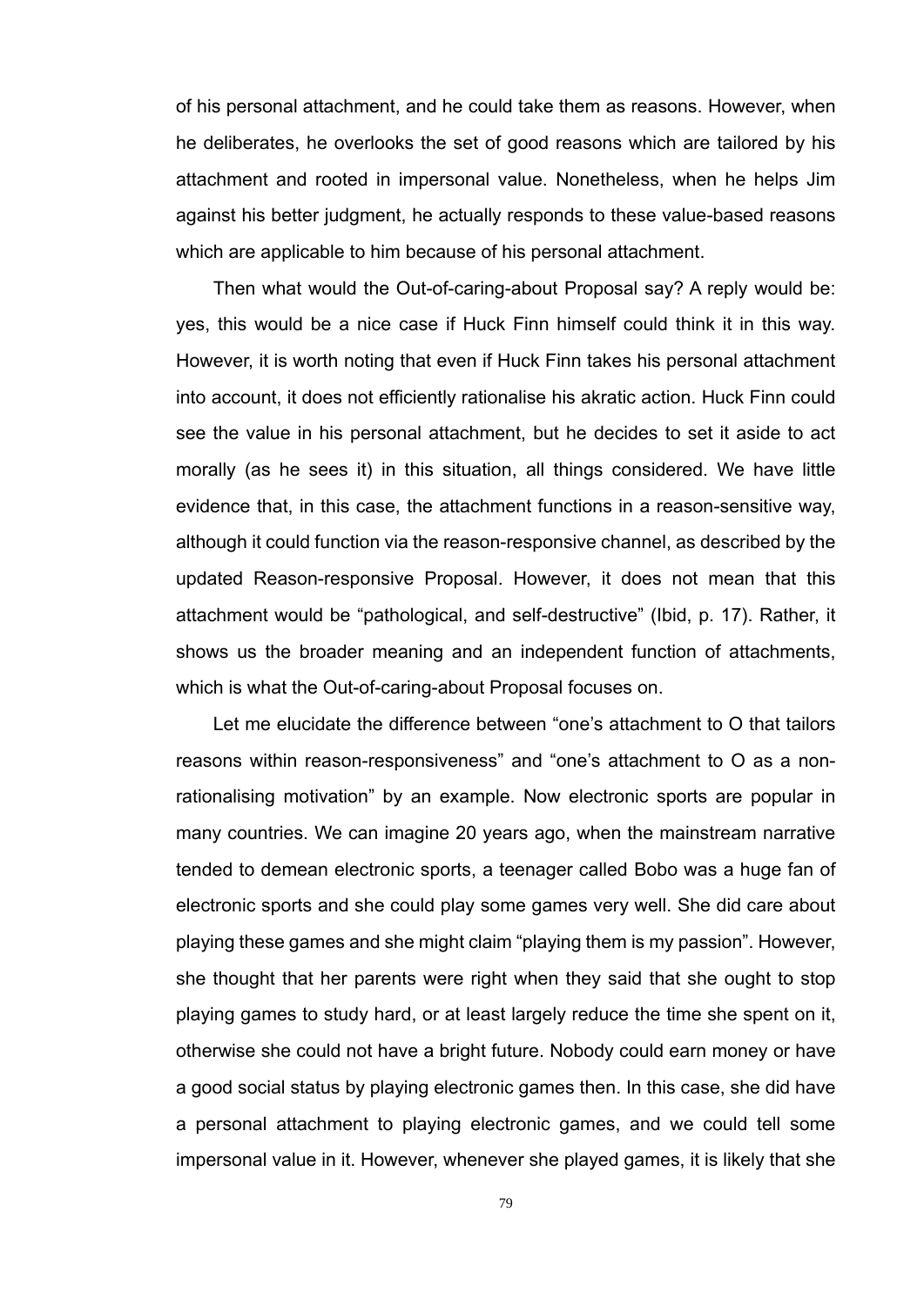could not develop reasons sufficient to rationalise her action.

By contrast, we can imagine a similar teenager called Coco, who lives in a society where the industry of electronic sports is developing and many people take it as their career. Happily, Coco thinks she ought to take playing electronic games as her career, all things considered. Then her personal attachment might be "appropriate". However, I suppose, in Huck Finn's case, the role of his attachment to Jim is similar to Bobo's attachment to electronic games rather than the lucky Coco's. In both Bobo's case and Huck Finn's case, the agents can develop reasons from the personal attachments but the reasons are not sufficient to rationalise their action, because they have been overridden by the opposite considerations. However, if we treat the attachment as a "caring about-cared about" relation, we cannot say that: the cases are mere ones of infatuation or obsession, given the irreducible role we have conferred to the concept of "caring about" in Chapter 3.

This is compatible with the rationalising role of one's attachment to a certain object, but it would serve a counterexample to two views: the first is that attachment is always sensitive to reasons at a descriptive level; the second is that, at a normative level, attachments should be sensitive to reasons and they should be appropriate in the sense that they are in lockstep with the value of the objects seen by an agent. Raz compares the establishment of attachments to the concept of "taming" explained by the Fox in the *Little Prince*. By taming a valuable object voluntarily, an agent establishes a personal attachment to it voluntarily. However, what is worth noting in cases like Huck Finn's is not how an agent can voluntarily establish attachments to "appropriate (impersonal) value, and make it meaningful" for the agent (Ibid., p. 19), but the facet of an agent's "being tamed" when "taming". In a more "romantic" tone, we can say that sometimes the attachments cannot be fitted into either a picture of rationality or one of madness, but it renders a quite different experience of "being tamed", which is available to us: "After all, it is quite possible for someone to anticipate realistically that he would be unable to bring himself to pursue a certain course of action even if he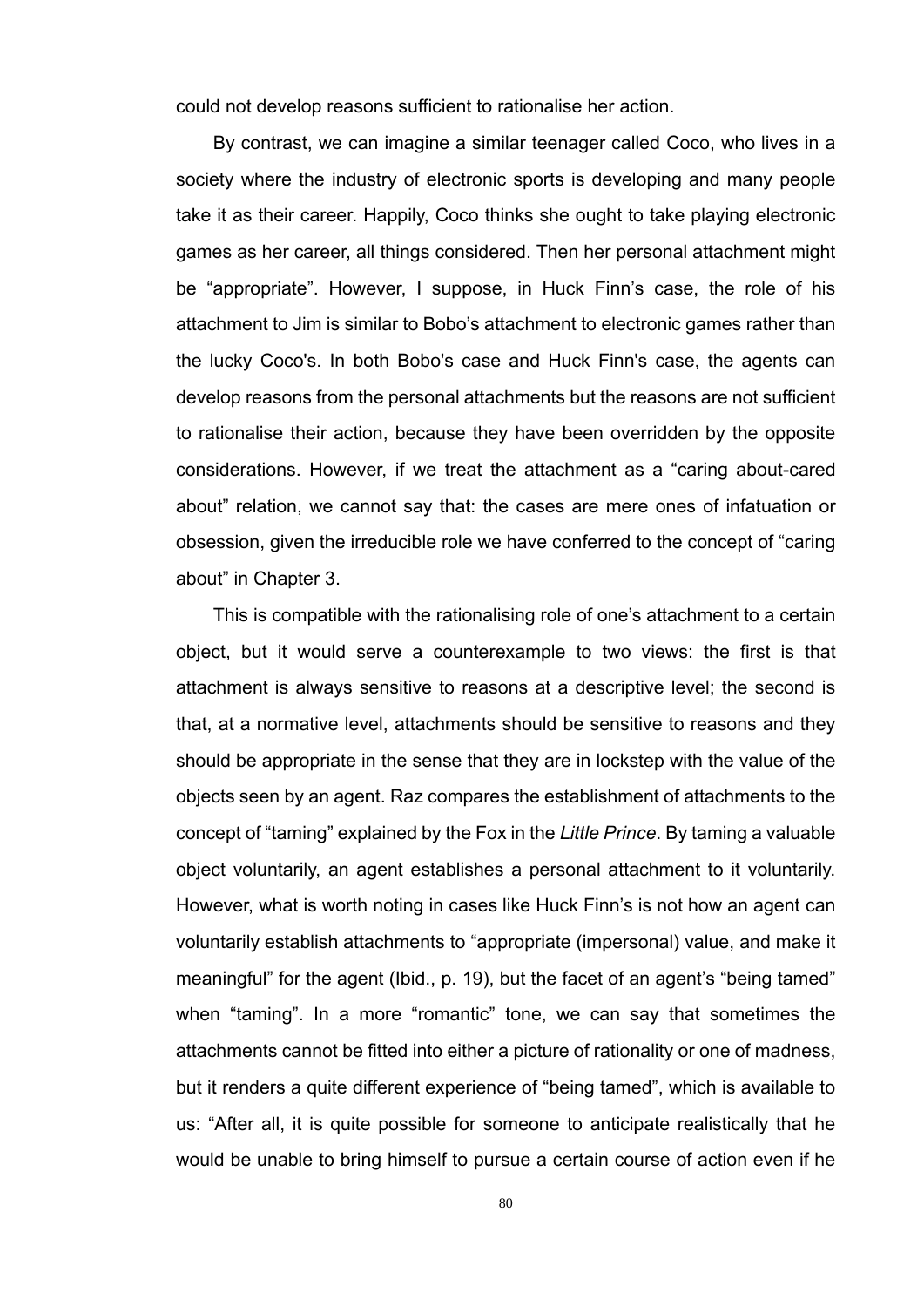were to recognize it as the best. It may be clear to him that there are matters with respect to which he is incapable of acting rationally…." (Frankfurt, 1988, p. 184)

To sum up, the main idea of this objection is that "caring about" can be accommodated to a fine-grained picture consisting of reasons, value and attachments. However, the response of the Out-of-caring-about Proposal would be that the object of one's caring about might not always be the one which is tamed by an agent, but the one by which an agent is tamed. It can be seen as a personal attachment, but its emphasis would be different from that in Raz's account.

### **2. An Objection from the Picture of a Divided Self**

The basic point throughout the thesis is that X's caring about O cannot be reduced to either (1) X's strong desire for O or (2) that X takes some value in O or the relation between X and O as reasons to act. However, it might lead us to a worry that: would this imply an independent mechanism or channel of the human mind?

First, I agree with Alfred Mele's opinion (1987, p. 83) that when we add a "new system" to the picture of the human mind, we do not artificially create any sub-agent but try to accommodate certain results as a given: "To say that these elements constitute a system is (roughly) to say that together they generate (or are capable of generating) a certain result. The explanatory work is done by the elements and their interrelationships, not by the supposition that they are somehow partitioned off from other mental items."

Second, if any explanatory attempt aiming at making sense of akrasia cannot avoid introducing different systems within an agent, then what the Out-of-caringabout Proposal has to prove is that: the picture of the human mind implied by it is no more fragmented than that implied by other proposals, such as the Reasonresponsive Proposal. Apparently, the Out-of-caring-about Proposal has a new layer called "caring about" which is absent in the Reason-responsive Proposal.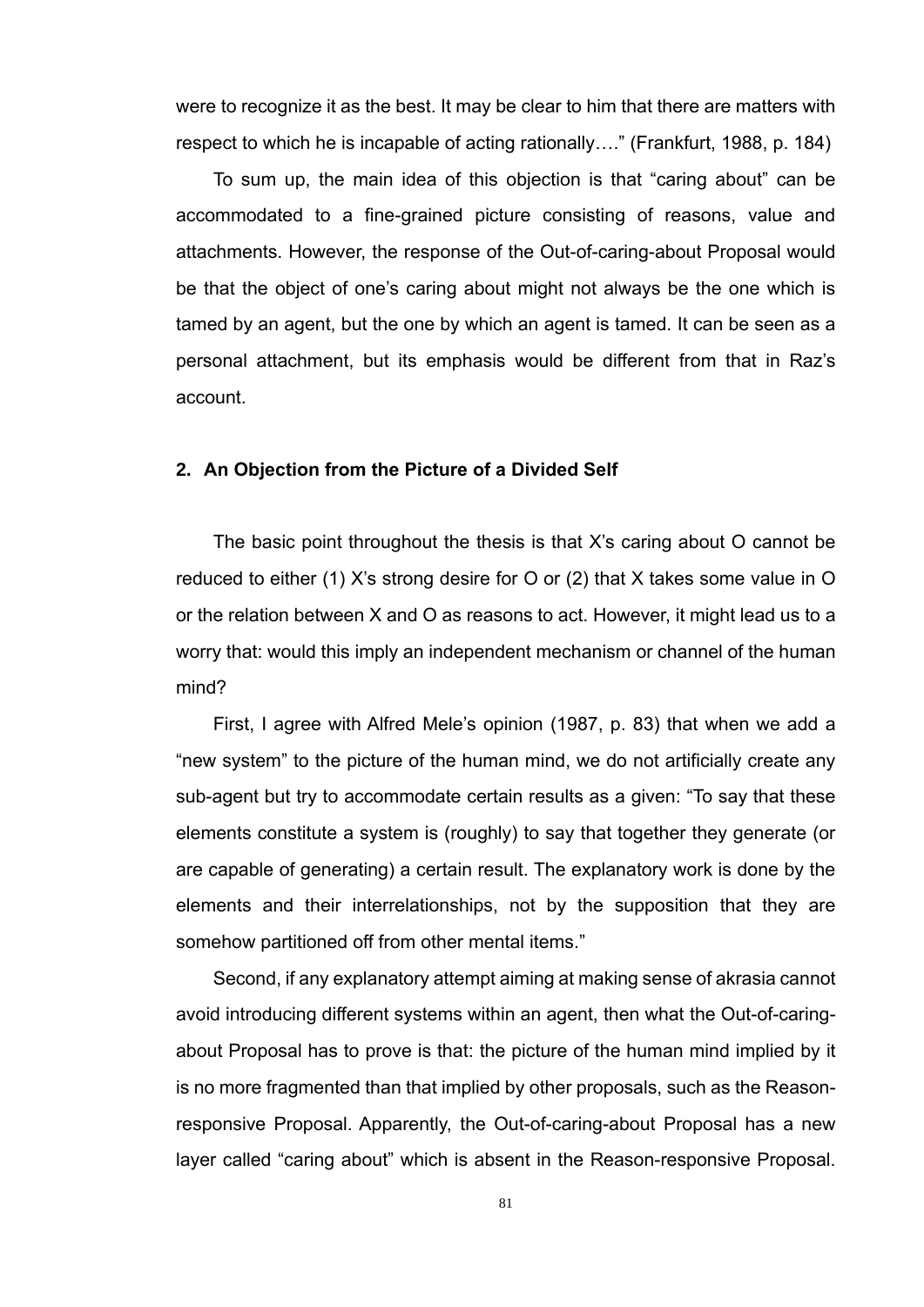However, this is not the case. Even in the Reason-responsive Proposal, a layer of this volitional structure is necessary. Arpaly uses the concept of "concern" to grasp it. She thinks one's concern makes a difference in her motivational set, emotional makeup and cognitive features (2003, pp. 85-86). For example, if "one cares about morality, moral facts matter to one emotionally, and they are salient to one. As a result, other things being equal, a person of more moral concern will be more sensitive to moral features of situations…" (Ibid., p. 87). In this sentence, "caring about morality" and "having a moral concern" would be interchangeable. Accordingly, one's sensitivity to a kind of reasons depends on the content of her concern.

For example, Huck Finn acts out of deep concern (Ibid., p. 92). Both the Reason-responsive Proposal and the Out-of-caring-about Proposal would accept this point. However, what the Out-of-caring-about Proposal emphasises is that caring about can function in a bare way. That is to say, it does not necessarily manifest as a certain kind of sensitivity to reasons. Rather, it could manifest as a kind of insensitivity to deliberation and reasons, which is caused by volitional necessity. This process would sidestep the explicit deliberation as well as any implicit alternate reason-responsiveness. Nonetheless, it is still an expression of caring about rather than blind urges. Therefore, we can see the Out-of-caringabout Proposal's raw materials are no more than those of the Reason-responsive Proposal, but it argues that the relations among them are more complicated, and they can explain some discrepancies in our lives.

# **3. An Implication on Self-understanding**

If we leave room for akratic action out of caring about and the framework underlying it, then it might change the way we cope with the self-knowledge we get and the self-understanding we could achieve. I shall start with an account of self-understanding offered by Richard Moran, and then point out how the Out-ofcaring-about Proposal might challenge it.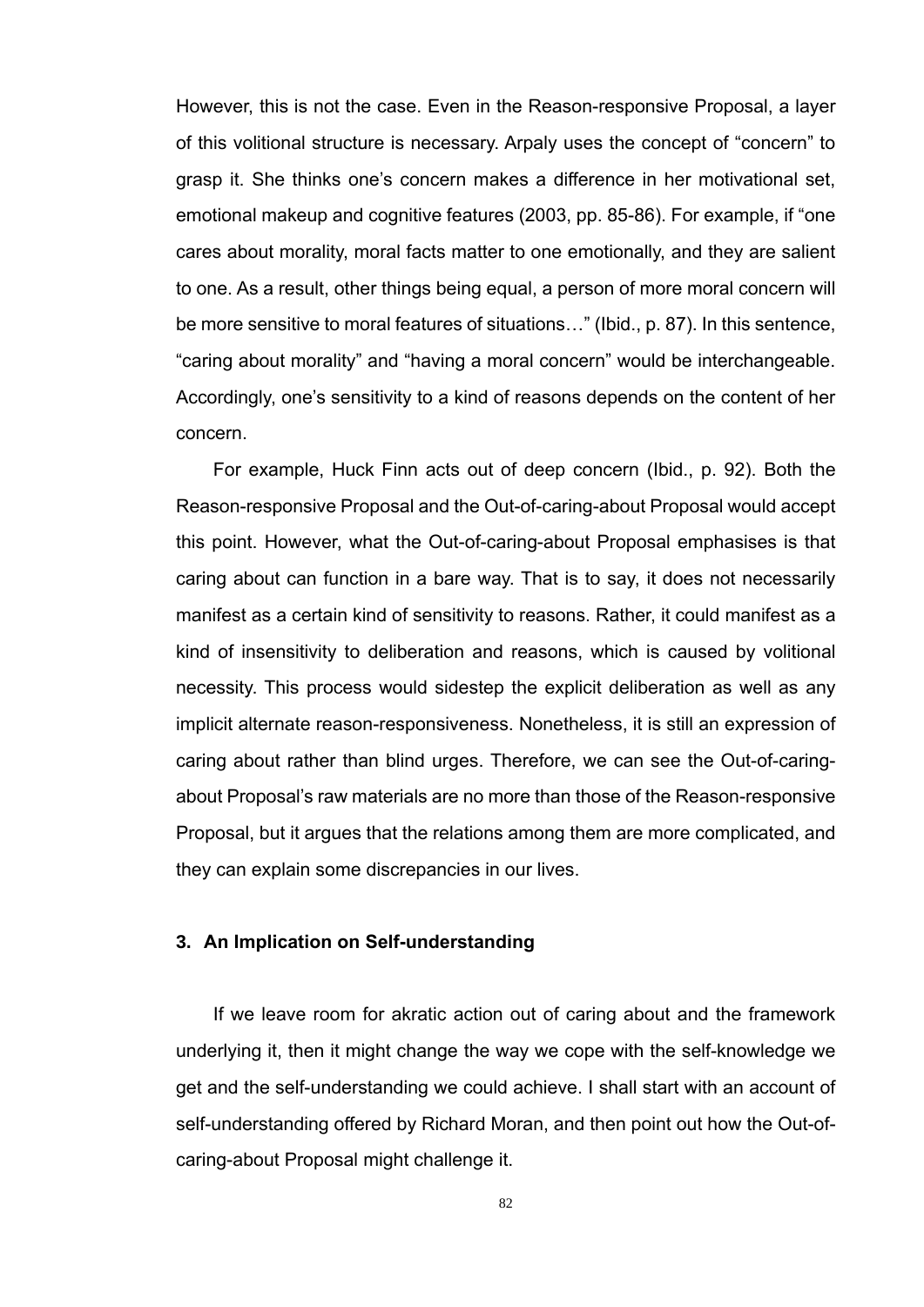Moran thinks people have two perspectives, from which they can get knowledge of themselves. The first is a deliberative perspective. From it, an agent does *not* have exclusive access (e.g. an inner perception) to her mental states. Rather, it "involves a stance of agency beyond that of being a kind of expert witness" (2001, p. 4). It implies a kind of "transparency condition". When an agent is asked "do you believe p?", normally she would not check her mental states to find a corresponding piece of belief p or -p, but she would consider the possibility of p directly by collecting evidence from the world and making inferences. Although by this deliberative process, she arrives at a judgment on a certain feature of the world (say, "yes, it will be sunny tomorrow!" or "I will go shopping tonight"), normally, this also serves as an avowal of a belief she has (say, "I believe it will be sunny!" or "I believe I will go shopping tonight"). Then we can see what "transparency" means: "a first-person present-tense question about one's belief is answered by reference to (or consideration of) the same reasons that would justify an answer to the corresponding question about the world" (Ibid., p. 62).

Moreover, in Moran's opinion, human agents also have a theoretical perspective, from which they can observe themselves in a way similar to that they observe each other third-personally. They are able to discover a desire, a belief, an emotion or an intention within themselves, and sometimes they are impenetrable in the deliberative perspective. For example, a person might have some biases they do not take as reasons in their deliberation, and, in this sense, the biases (and their power) look "invisible" from the deliberative perspective. However, if she sees herself from the theoretical perspective, collects evidence (e.g. her actual attitudes and behaviour towards a certain group) and makes inferences, she may admit that she has these biases and she even predicts that she cannot change these attitudes in the near future, given her failures before. Then she achieves an attribution of a belief to her rather than an avowal. She can "report" an intention or an attitude of her, which can explain her action. However, in this case, the person is alienated from herself, for she loses the peculiarly first-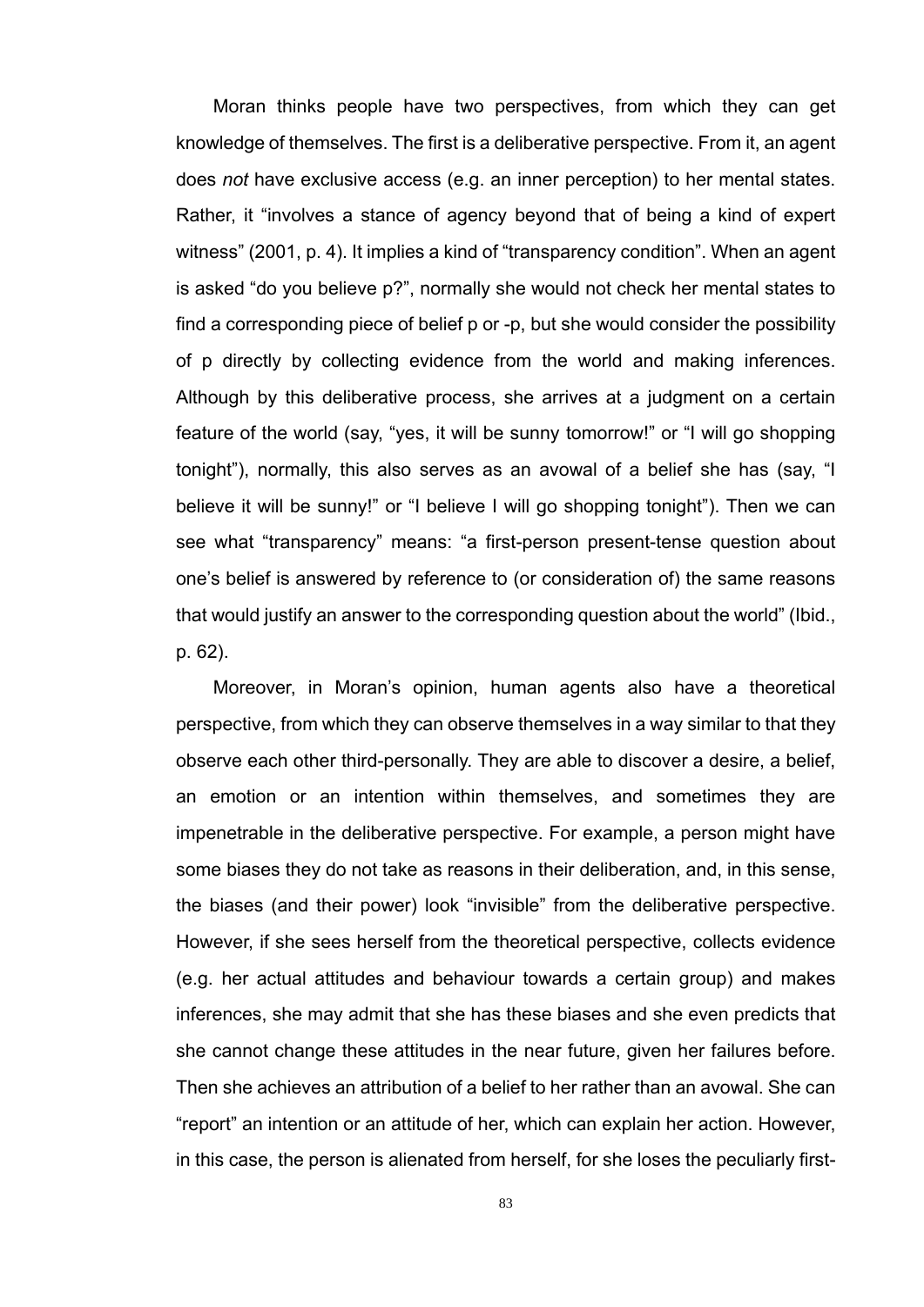person perspective (i.e. deliberative perspective) and sees herself from a perspective she might share with other people.

This picture can throw light on akrasia, which exemplifies the clash between the two perspectives. Moran interprets an example taken from Sartre's *Being and Nothingness*. A gambler decides to avoid the gaming tables. This decision is one he makes rather than one he finds through evidence of his mental states. By this decision, he avows an intention he has. However, at the same time, he knows himself empirically. From his personal history consisting of many failures to carry through this kind of resolution, the resolution "appears to him then as an ungrounded, inconstant thing on which to base any confidence about what he will in fact do" (Ibid., p. 79). This is a report of the mental states he attributes to himself. Furthermore, Moran offers a diagnosis of akrasia: it is corrosive because "it often begins with the tactical substitution of the theoretical point of view for the practical one." (Ibid., p. 81)

Moran thinks the deliberative perspective is more philosophically interesting. For one thing, it helps us to understand what is special about self-knowledge. "It is self-knowledge through avowal, I claim, that is the form of self-knowledge that has attracted philosophical interest, and which exhibits a difference between first and third-person cases." (2007, p. 68). For another, it also throws light on a relevant puzzle that "what is human agency?" The sense of "agency" Moran has in mind is one engaged by "evidence, reasons and justification" (2003, p. 403), and orienting "oneself toward the question of one's beliefs by reflecting on what's true", or orienting "oneself toward the question of desires by reflecting on what's worthwhile or diverting or satisfying" (2001, p. 64). Therefore, we can see that: the deliberative perspective is not only an exclusively first-person way of acquiring self-knowledge but fundamentally constitutive to us as agents. It has a rationalistic colour. As Sebastian Gardner (2004, p. 266) points out: "Transparency is connected directly and firmly to rational personhood, and when Moran gives examples of its failure, these are all cases that, everyone would agree, call for its restoration". Akrasia is an example of its failure, for an akratic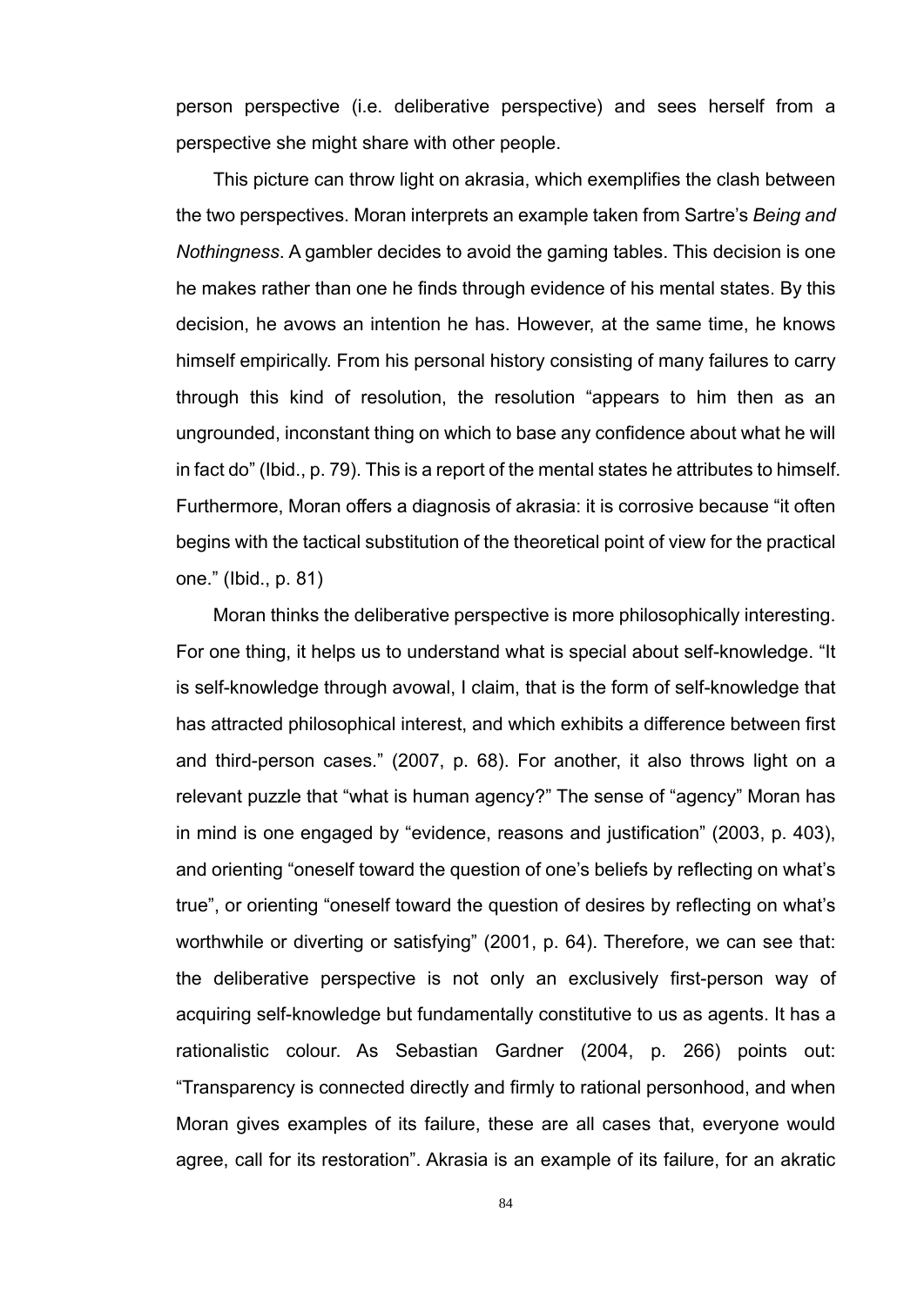agent is supposed to rely on the theoretical perspective to acquire self-knowledge.

We can draw a parallel between the Out-of-caring-about Proposal and Moran's distinction. The deliberative process underlying the better judgment can be seen as produced by the deliberative perspective in Moran's view. However, the capacity of caring about underlying the akratic action is significantly different from the theoretical perspective, but before revealing the difference, I shall show a similarity between them.

Both of them go beyond the picture of a rational agent and attempt to wrestle with some bare "facts" about the agent. The bare facts might flow from an agent's personal history and contribute to the way she normally orients herself in different situations. These facts might be taken as reasons, but it is not necessary. In Moran's account, from the theoretical perspective, an agent can see some sediments of her personal history, which are still active in shaping her life and even future. Likely, according to the Out-of-caring-about Proposal, when an agent cannot help caring a certain thing despite that her reasons direct her to the opposite way, she might also see how the past influences her and constitutes some undeniable facts of her. Therefore, in both Moran's way to cope with akrasia and the Out-of-caring-about Proposal, these facts serve as the rival of the better judgment.

Intuitively, the findings of the theoretical perspective are more like a daunting ghost from the past because they tend to cloud rational agents' present-tense judgments. However, the function of "caring about" in the Out-of-caring-about Proposal is more neutral, and it could be like a burst of benign sunshine emitting throughout the temporal flow sometimes. However, they are not mere two different ways to describe the same object (i.e. the former is more pessimistic but sensible while the latter is more optimistic but wishful), but show a substantial difference between the theoretical perspective in Moran's account and the concept of caring about in the Out-of-caring-about Proposal. I shall argue that the theoretical perspective described by Moran is either (1) not as purely "theoretical" as its third-person counterpart or (2) so extreme that it cannot serve the role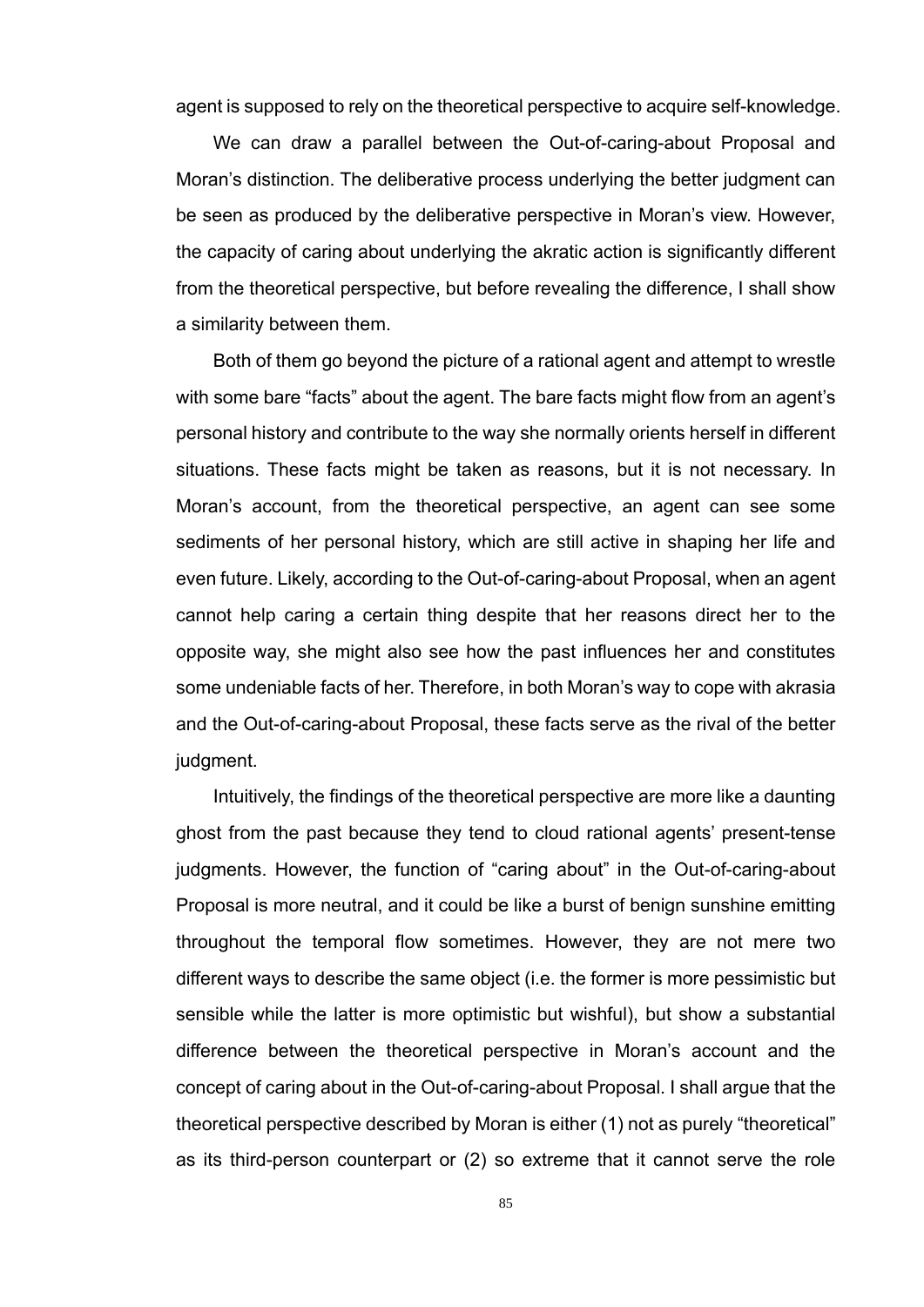Moran gives it in explaining akratic action.

Let me amplify the first possibility. Moran emphasises that when an agent gets self-knowledge from the theoretical perspective, he relies on "the same kind of considerations available to others" (2001, p. xxx). However, it is, as far as I am concerned, hard to imagine such a theoretical perspective first-personally. This is because we are familiar with our situation as agents with a past or a personal history, no less than we are familiar with our "privileged" position as rational agents. That is to say, when we see the personal facts which are recalcitrant to our deliberation, we cannot be disinterested or neutral towards them. Instead, we might recognise ourselves embedded in them first-personally, in a way different, but no less significant, from taking them into deliberation. For example, in the case of the akratic gambler, he finds that although his decision to avoid gaming table is so vivid and undeniable from his deliberative point of view, he, from another point of view, is dimly or clearly aware of the facts that (1) his motivation to gamble is so strong (2) his hedonic disposition is entrenched and (3) he is not the kind of people who can take control of their own destinies, and he always disappoints himself and people who love him by not caring about certain things enough. Calling this process one from a theoretical perspective might be misleading to some extent, given that the agent (e.g. the akratic gambler in this case) normally does not treat what he sees as neutral facts. The bare way in which these facts appear to the gambler does not lead him to hold a third-personlike perspective. Rather, the gambler might find another undeniable fact: in a nontrivial way, his present-tense self is better reflected by what the facts show him rather than the decision that he has happily embraced.

Therefore, the perspective of "caring about" might depict the second perspective an agent has towards herself better. It does not mean that what Moran refers to by "the theoretical perspective" is impossible, but it is almost pathological. At least, it is doubtful that in the case of the akratic gambler, such a perspective can appear without rendering this common case far stranger than Moran supposes it to be. By contrast, the Out-of-caring-about Proposal draws our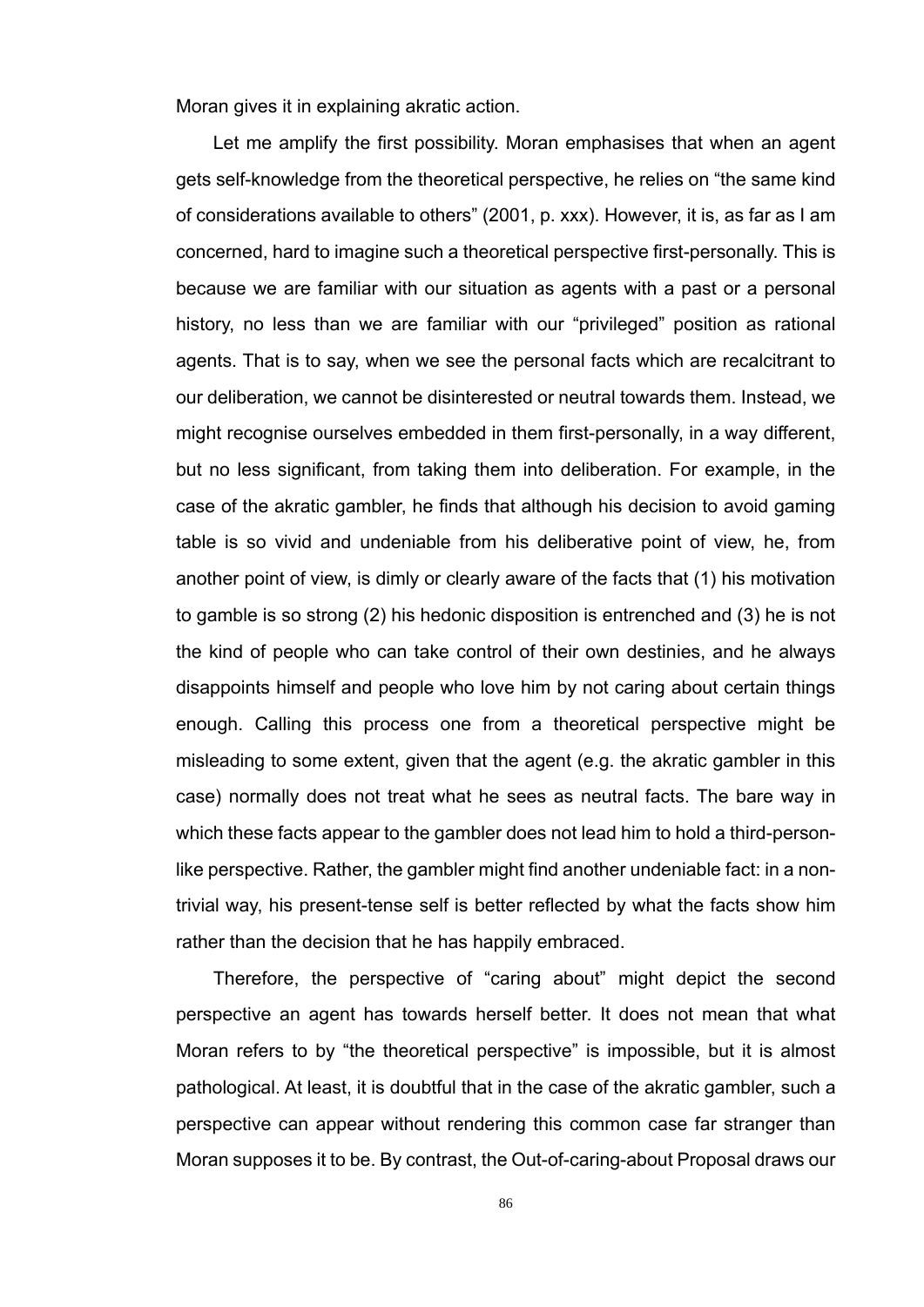attention to the complexity of the way we understand ourselves and blur the boundary between the two perspectives to some extent. The non-transparent part of human agency seen from the deliberative perspective might also play an important role, and people are not mere observers to this part who hold only a third-person-like theoretical attitude and expect empirical findings.

### **4. Conclusion**

In this thesis, we focus on an interesting kind of akrasia, in which the agent acts against her better judgment but it does not mean that she is subject to compulsion. Three proposals have been considered. According to the Irrationalpassive Proposal, the agent is motivated by irrational factors, and thus she is passive. However, this would be futile to make sense of the cases we are interested in. According to the Reason-responsive Proposal, the agent can respond to reasons although she acts against her better judgment, because reason-responsiveness is not exhausted by her deliberation. It is plausible to say that reason-responsiveness can be non-deliberative. However, in the specific cases of akratic action that interest us, the agents seem to lie in a situation in which they act "in spite of reasons". Accordingly, they seem to get a cluster of first-person experience which is equal to neither that after a normal response to reason nor that caused by brute forces. To accommodate this peculiar first-person experience, the concepts of "caring about" and "volitional necessity" might be helpful. The general idea of the Out-of-caring-about Proposal based on the two concepts is that the akratic agent cares about an object to the extent that its motivating power cannot be fully rationalised by any reason she develops from her caring about the object. It might lead to two objections, and one implication has been discussed.

Two kinds of questions remain unanswered: one is "upstream" while the other is "downstream". The "upstream" question is: what is the metapsychological or ontological status of caring about? We have tried to pin down it by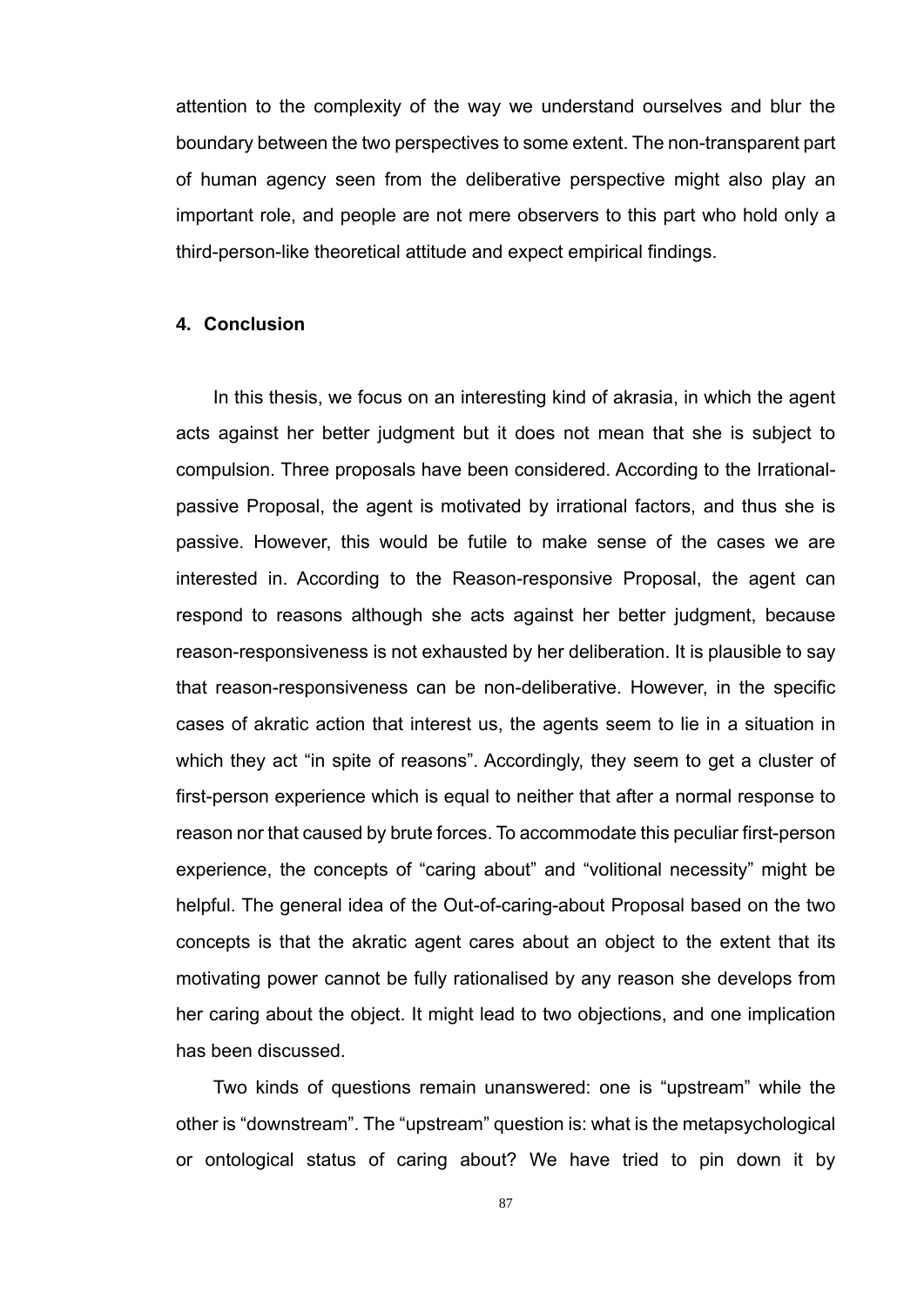distinguishing it from other psychological items. However, the method is negative for we largely rely on acknowledging "what it is not". Moreover, the method is horizontal in the sense that it might have an unknown deeper cause and require complementation from a detailed account of metapsychology. Only if we could figure out it, can we get the full picture of caring about and a complete genesis of akratic action out-of-caring-about/carelessness. The "downstream" questions are: is out-of-caring-about/carelessness action autonomous? Should akratic agents be responsible for their actions in these cases?<sup>20</sup> Although some hints of it have been given when we discuss the praiseworthiness of "inverse akrasia" as an action out of caring about, a more elaborate account is needed. This thesis aims to demonstrate the link between caring about and some cases in which agents act against their better judgments. It is because of the establishment of this link by the Out-of-caring-about Proposal that the two kinds of questions could be raised in this way, but the link itself does not favour any answers to them, and it does not even guarantee that they are answerable.

 $20$  Frankfurt's answer is "yes", and Agnieszka Jaworska argues that "carings function as the most elemental building blocks of the capacity for autonomy" (2007a, p. 494)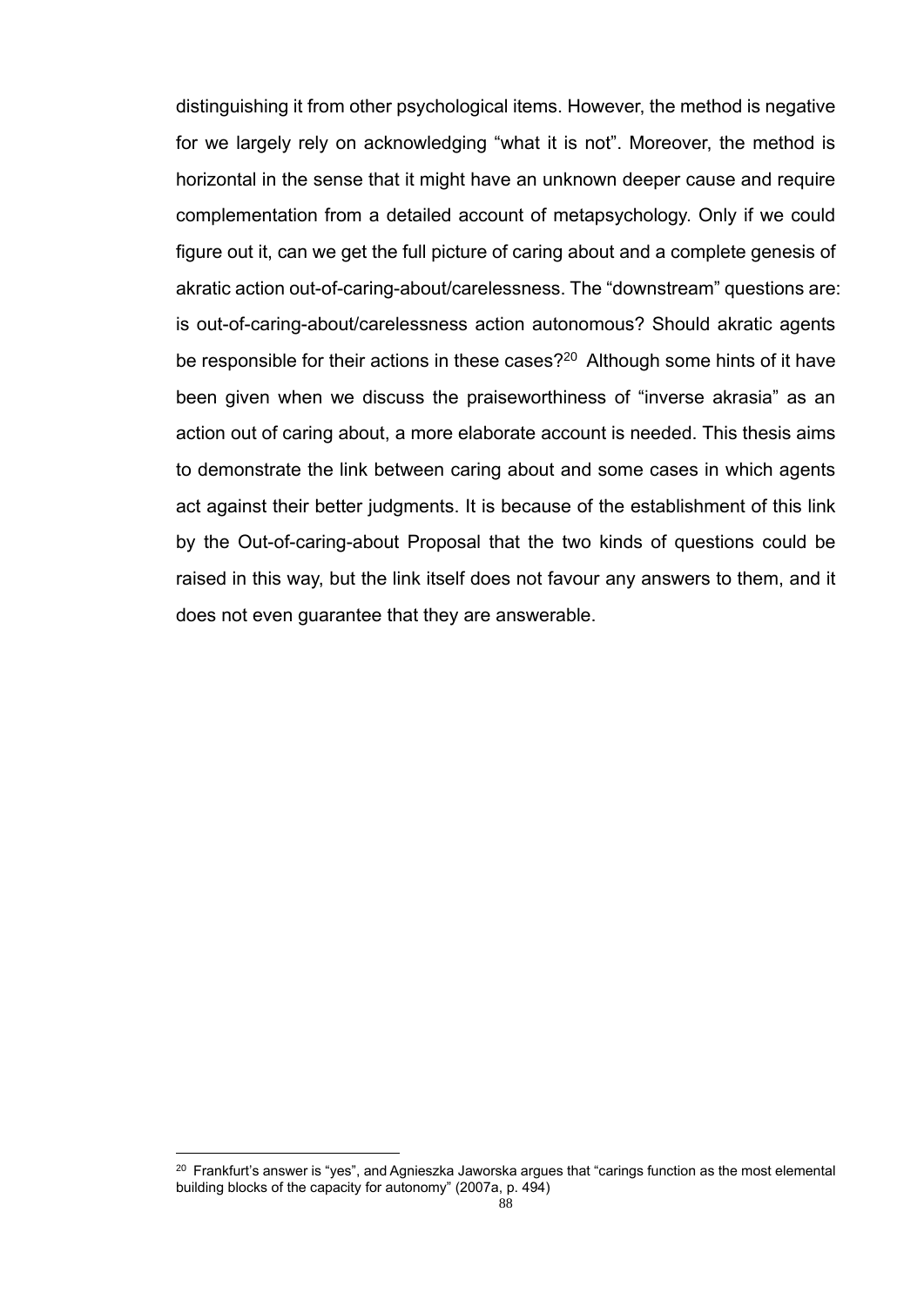### **Bibliography:**

Arpaly, Nomy. 2003. *Unprincipled Virtue*. Oxford University Press.

\_\_\_\_\_\_\_\_\_\_\_. 2006. *Merit, Meaning, and Human Bondage*. Princeton University Press.

\_\_\_\_\_\_\_\_\_\_\_. 2007. 'Reply to Harman, Stroud and Mason. *Philos Stud*. 134:457- 65.

. 2014. 'Duty, Desire and the Good Person towards a Non-Aristotelian Account of Virtue'. *Philosophical Perspectives*, Vol. 28, Ethics, pp. 59- 74.

\_\_\_\_\_\_\_\_\_\_\_. 2015. 'Huckleberry Finn Revisited: Inverse Akrasia and Moral Ignorance' in *The Nature of Moral Responsibility*. Oxford University Press. pp. 141-46.

Arpaly, Nomy. and Schroeder, Timothy. 2014. *In Praise of Desire*. Oxford University Press.

Bennett, Jonathan. 1974. 'The Conscience of Huckleberry Finn'. *Philosophy*. Vol. 49, No. 188, pp. 123-34.

Bloom, Irene translated. 2009, *Mencius*. Columbia University Press.

Bratman, Michael E. 1996, 'Identification, Decision, and Treating as a Reason'. *Philosophical Topics*, Vol. 24. No. 2, Free Will, pp. 1-18.

Broome, John. 2020 (forthcoming). 'Reasons and Rationality'.

Bulgakov, Mikhail. 2008. *Master and Margarita* (Translated by Richard Pevear and Larissa Volokhonsky).

Davidson, Donald. 2001. *Essays on Actions and Events*. Oxford University Press.

\_\_\_\_\_\_\_\_\_\_\_\_\_\_\_. 2004. *Problems of Rationality*. Oxford University Press.

Frankfurt, Harry. G. 1988. *The Importance of What We Care about*. Cambridge University Press.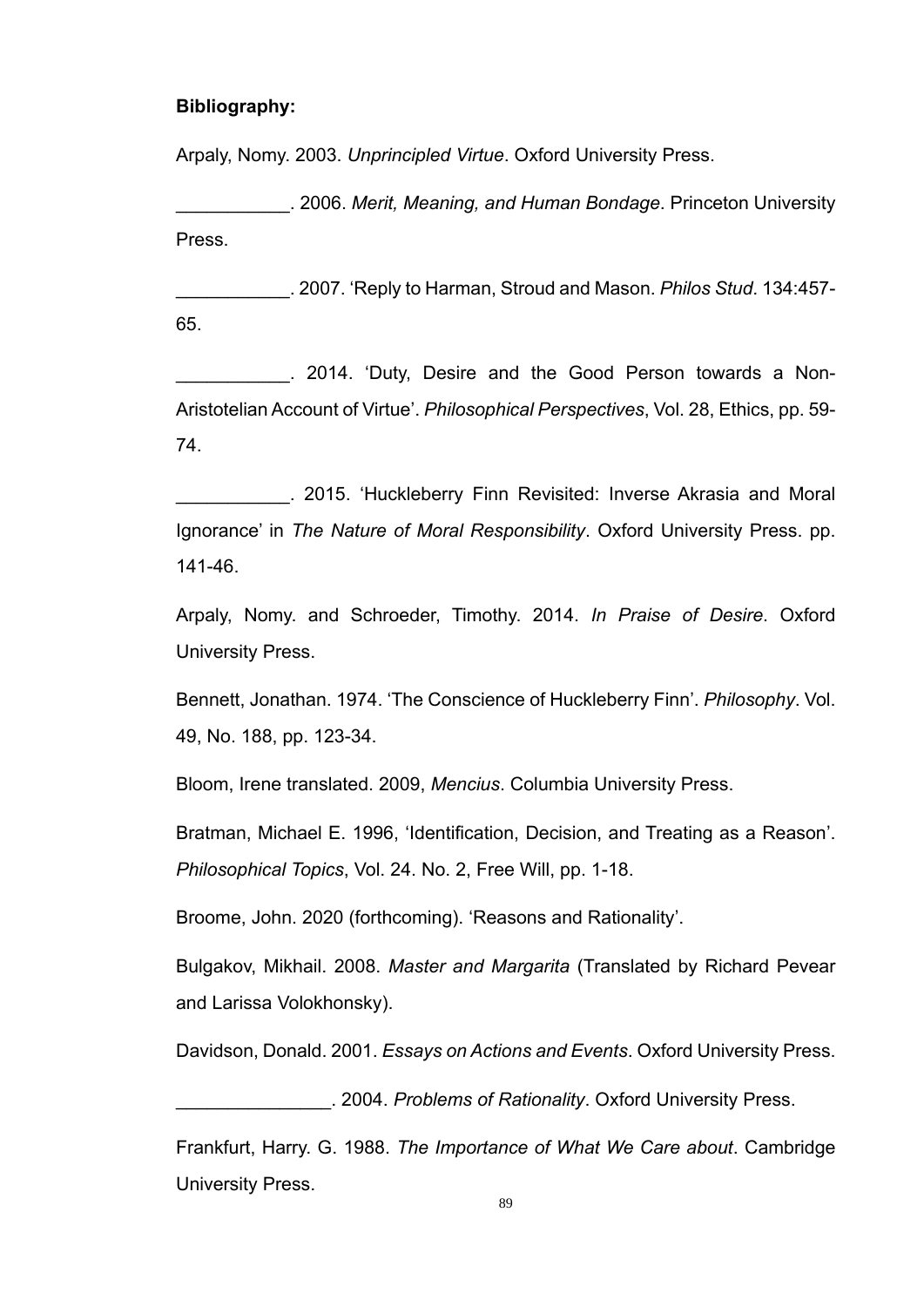\_\_\_\_\_\_\_\_\_\_\_\_\_\_\_\_. 1999. *Necessity, Volition and Love*. Cambridge University Press.

\_\_\_\_\_\_\_\_\_\_\_\_\_\_\_\_. 2002. "Reply to Gary Watson", in *Contours of Agency*, Edited by Sarah Buss and Lee Overton, The MIT Press, pp. 160-64.

\_\_\_\_\_\_\_\_\_\_\_\_\_\_\_\_. 2004. *The Reasons of Love*. Princeton University Press.

\_\_\_\_\_\_\_\_\_\_\_\_\_\_\_\_. 2006. *Taking Ourselves Seriously & Getting It Right*. The Tanner Lectures in Moral Philosophy. Stanford University Press.

Gardner, Sebastian. 2004. 'Critical Notice of Richard Moran, Authority and Estrangement: An Essay on Self-Knowledge'. *The Philosophical Review*, Vol. 113, No. 2, pp, 249-47.

Hill, Thomas. 1986. 'Weakness of Will and Character', *Philosophical Topics*, Vol. 14, No. 2: pp. 93-115.

Holton, Richard. 2009. *Willing, Wanting, Waiting*. Oxford University Press

Jaworska, Agnieszka. 2007a. 'Caring and Full Moral Standing'. *Ethics*. Vol. 117, No.3 (April 2007), pp. 460-97.

\_\_\_\_\_\_\_\_\_\_\_\_\_\_\_\_\_. 2007b. 'Caring and Internality'. *Philosophy and Phenomenological Research*. May. 2007. Vol. 74. (May, 2007), pp.529-68.

Kolodny, Niko. 2005. 'Why be rational?'. *Mind* 114, pp. 509–63.

Liu, Qingping. 2003. 'Filiality Versus Sociality and Individuality: On Confucianism as "Consanguinitism"'. *Philosophy East & West*. Volume 53. Number 2, pp. 234- 50.

Mason, Elinor. 2007. 'Rationality and morality: thoughts on *Unprincipled Virtue*'. *Philos Stud*. 134, pp. 441–48.

Mele, Alfred. R. 1987. *Irrationality: An Essay on Akrasia, Self-Deception, and Self-Control*. Oxford University Press.

\_\_\_\_\_\_\_\_\_\_\_\_\_. 2012. *Backsliding: Understanding Weakness of Will*. Oxford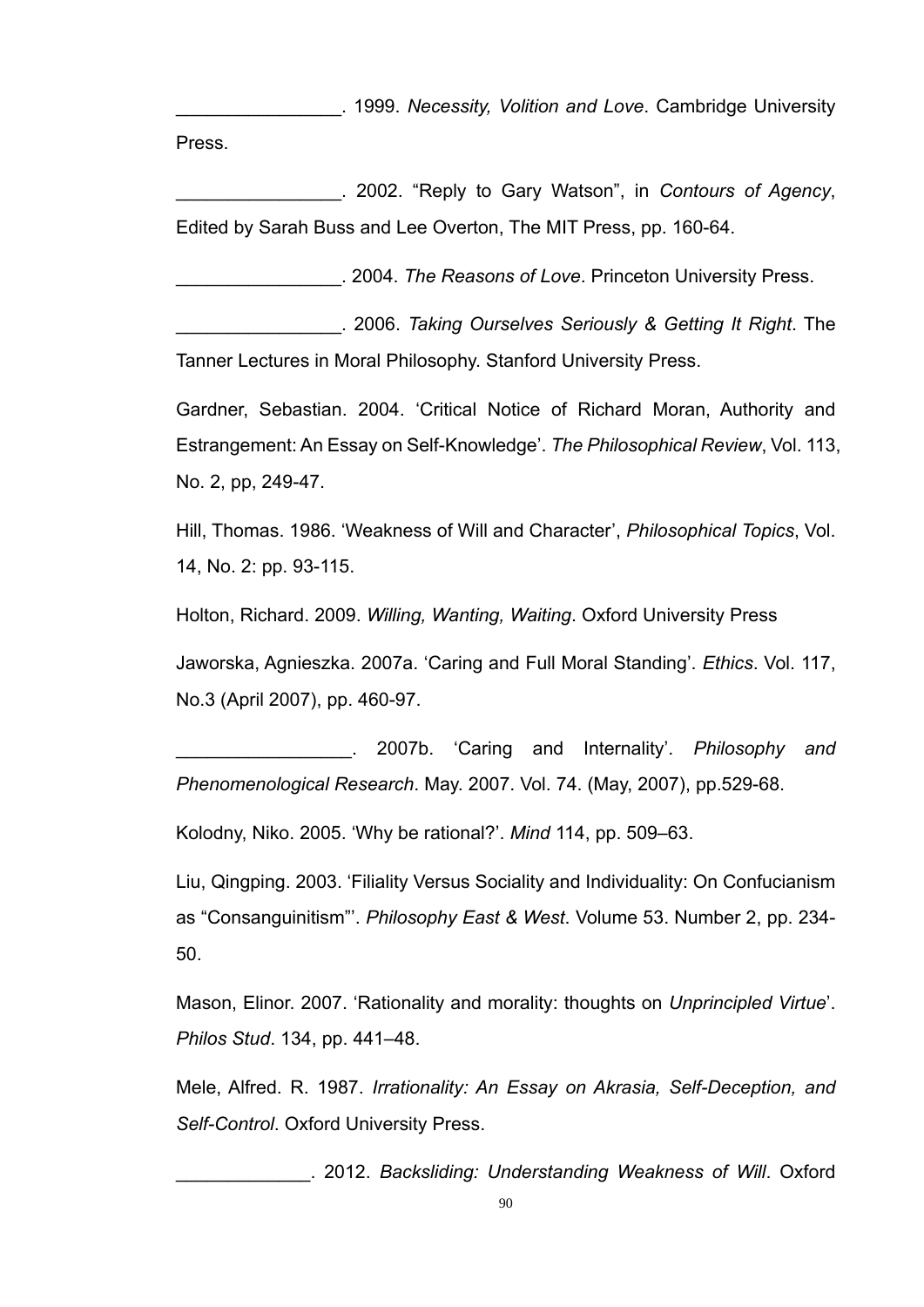University Press.

Moran, Richard. 2001. *Authority and Estrangement.* Princeton University Press.

\_\_\_\_\_\_\_\_\_\_\_\_\_. 2003. 'Responses to O'Brien and Shoemaker'. *European Journal of Philosophy* 11:3. pp. 402–19.

\_\_\_\_\_\_\_\_\_\_\_\_\_. 2007. 'Replies to Critics'. *An International Journal for Theory, History and Foundations of Science*, Enero 2007, SEGUNDA EPOCA, Vol. 22, No. 1(58), pp. 53-77.

Pugmire, David. 1982. 'Motivated Irrationality'. *Proceedings of the Aristotelian Society*, Supplementary Volumes, Vol. 56. pp.179-96.

Raz, Joseph. 2001. *Value, Respect, and Attachment*. Cambridge University Press.

Rorty, Amelie Oksenberg. 1997. 'The Social and Political Sources of Akrasia'. *Ethics*. Jul. Vol 107. No. 4. pp. 644-57.

Slingerland, Edward translated. 2003. *Confucius: Analects with Selections from Traditional Commentaries*. Hackett Publishing Company.

Stocker, Michael. 1979. 'Desiring the Bad: An Essay in Moral Psychology'. *The Journal of Philosophy*, Vol. 76, No. 12: pp. 738-53.

Stroud, Sarah. 2007. 'Moral worth and rationality as acting on good reasons'. *Philos Stud* 134:449–56.

Tappolet, Christine. 2003. 'Emotions and the Intelligibility of Akratic Action'. in *Weakness of Will and Practical Irrationality*. Edited by Sarah Stroud and Christine Tappolet. Clarendon Press. pp. 121-46.

Twain, Mark. 2001. *Adventures of Huckleberry Finn*. Hungry Minds, Inc.

Watson, Gary. 1975. 'Free Agency'. *The Journal of Philosophy*. Apr. 24. Vol. 72. No. 8, pp. 205-20.

\_\_\_\_\_\_\_\_\_\_\_. 1977. 'Skepticism about Weakness of Will'. *The Philosophical*